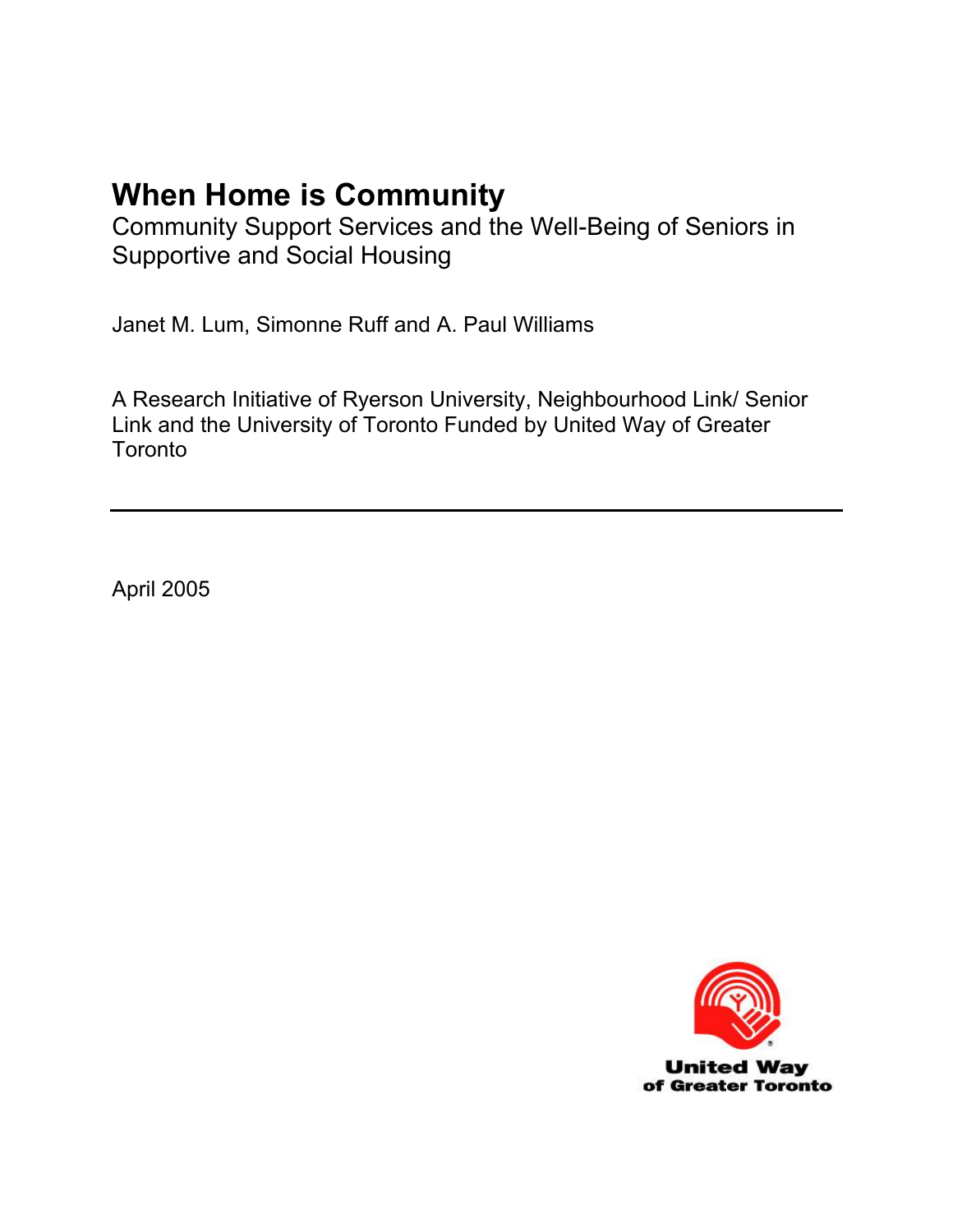Community support services and the well-being of seniors in supportive and social housing

Janet M. Lum, Simonne Ruff and A. Paul Williams

April 2005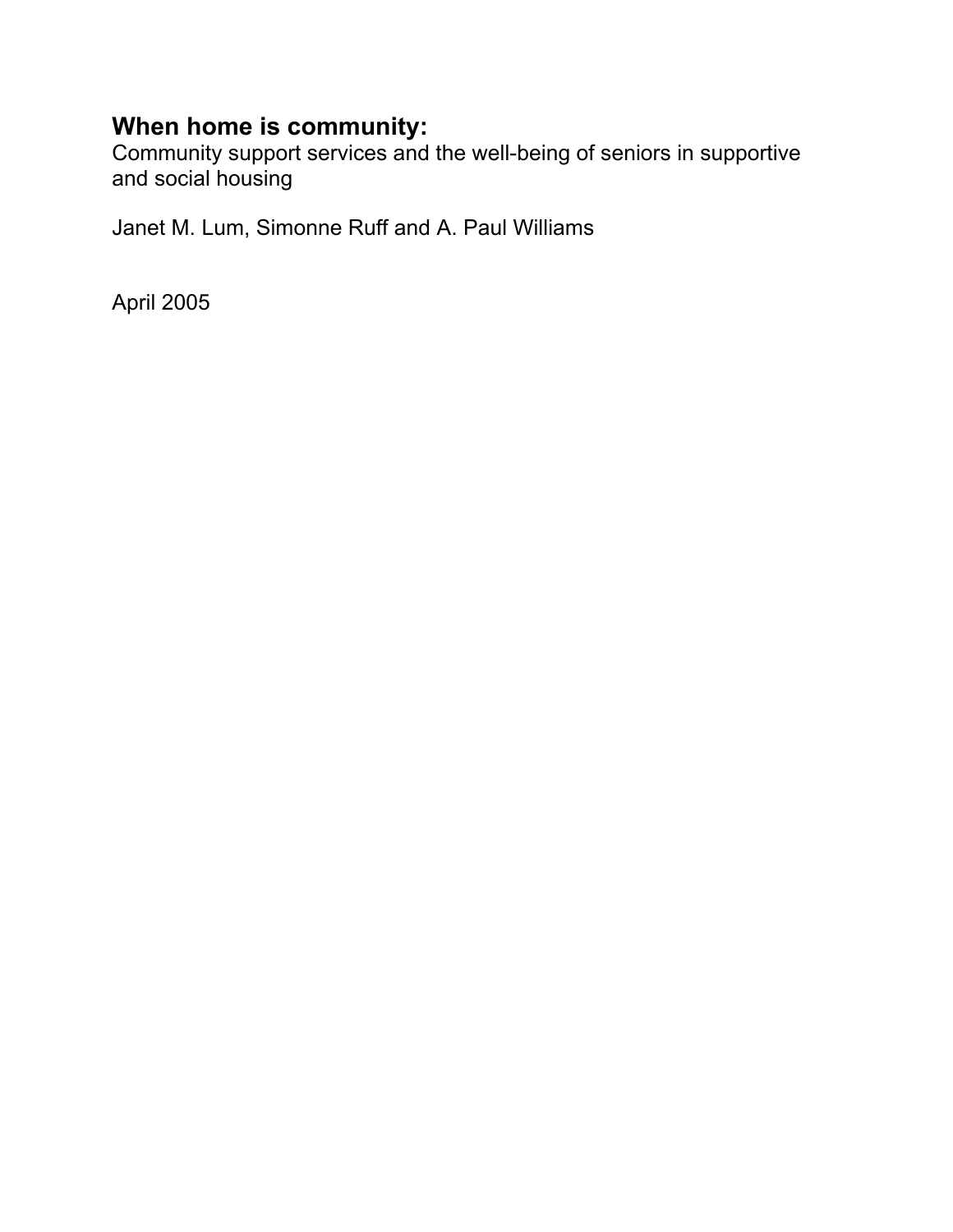## **Authors**

Janet M. Lum is Associate Professor, Department of Politics and Public Administration, Ryerson University, Toronto. Correspondence to: [jlum@ryerson.ca](mailto:jlum@ryerson.ca)

Simonne Ruff is Senior Manager – Health Services, Neighbourhood Link/Senior Link, Toronto.

A. Paul Williams is Professor, Department of Health Policy, Management and Evaluation, University of Toronto.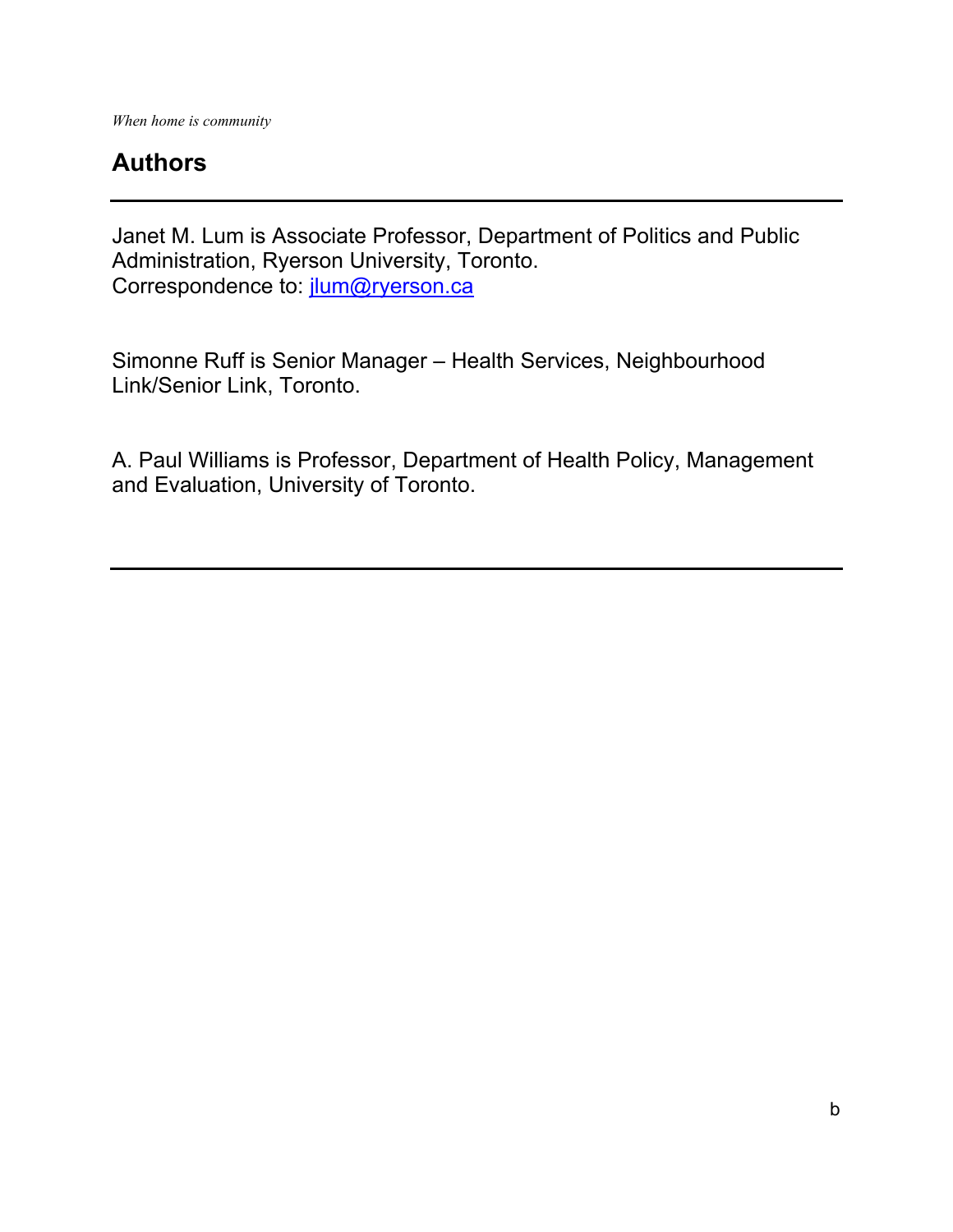## **Acknowledgments**

This research was made possible by a generous grant from United Way of Greater Toronto. Additional funding was provided by the Social Sciences and Humanities Research Council of Canada: Societies, Culture and the Health of Canadians II Strategic Grant #839-2000-1030 (From Hospitals to Home and Community: Analyzing Local Realities and Global Logics in Canadian Health Care) and the Ryerson University Research Assistant program.

We gratefully acknowledge the cooperation and support of two community service agency partners: Etobicoke Services for Seniors and St. Paul's L'Amoreaux. We also benefited from the advice and assistance of the Toronto Community Housing Corporation. Their collaboration with Neighbourhood Link/Senior Link, Ryerson University and the University of Toronto established an exemplary model of communityacademic partnership.

We would like specifically to acknowledge the contributions of Catherine Grenaway (Etobicoke Services for Seniors), Barb Kapeluch and Ahmed Samater (Toronto Community Housing Corporation), Judith Leon (Neighbourhood Link/Senior Link), Sharon Snitman and Roberta Wong (St. Paul's L'Amoreaux). The participation of these individuals was essential to the success of this research project.

Thanks also go to the volunteer members of our Research Advisory Committee who provided much valuable advice and insight throughout the course of this study. They include: Berl Beal, Dolores Ellerker, Catherine Grenaway, Diane Kubath, Carol Marchetti and Kathy Snow from Etobicoke Services for Seniors; Judith Leon, Berhe Tewolde and Olga Fragis from Neighbourhood Link/Senior Link; Barb Kapeluch and Ahmed Samater from the Toronto Community Housing Corporation; Hugh Nelson, Sharon Snitman, Roberta Wong and Zoe Yu from St. Paul's L'Amoreaux; and, Cory Ross from the Toronto District Health Council. Their knowledge of trends and information "on the ground" enriched this project.

Our thanks as well go to our hard-working research associates: Gerrie Burnett, Christa Couturier, Jeremy Danson, Maryam Khan, Casaria Mills, and Alvin Ying. David Salib, based at the University of Toronto, provided technical support for the analysis.

Above all, we are grateful to the many seniors who shared their stories.

Janet M. Lum, Simonne Ruff and A. Paul Williams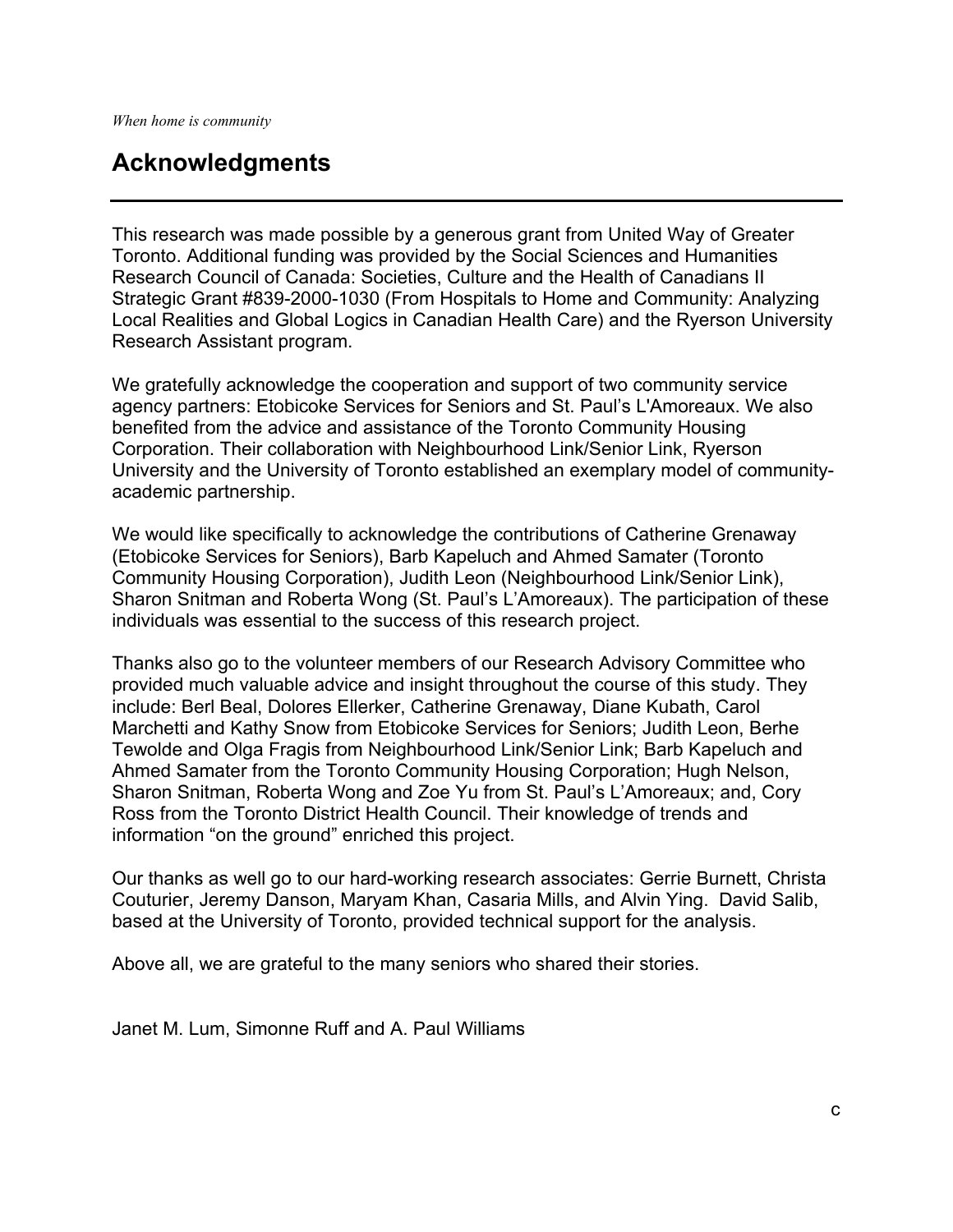## **Table of Contents**

| 1.0               |                                                                      |    |
|-------------------|----------------------------------------------------------------------|----|
| 1.1<br>1.2<br>1.3 |                                                                      |    |
| 2.0               |                                                                      |    |
| 2.1               |                                                                      |    |
| 3.0               |                                                                      |    |
| 3.1<br>3.2<br>3.3 |                                                                      |    |
| 4.0               |                                                                      |    |
| 4.1               | 4.1.1<br>4.1.2<br>4.1.3<br>4.1.4<br>4.1.5<br>4.1.6<br>4.1.7<br>4.1.8 |    |
| 4.2               | 4.2.1<br>4.2.2<br>4.2.3<br>4.2.4<br>4.2.5<br>4.2.6<br>4.2.7<br>4.2.8 | 26 |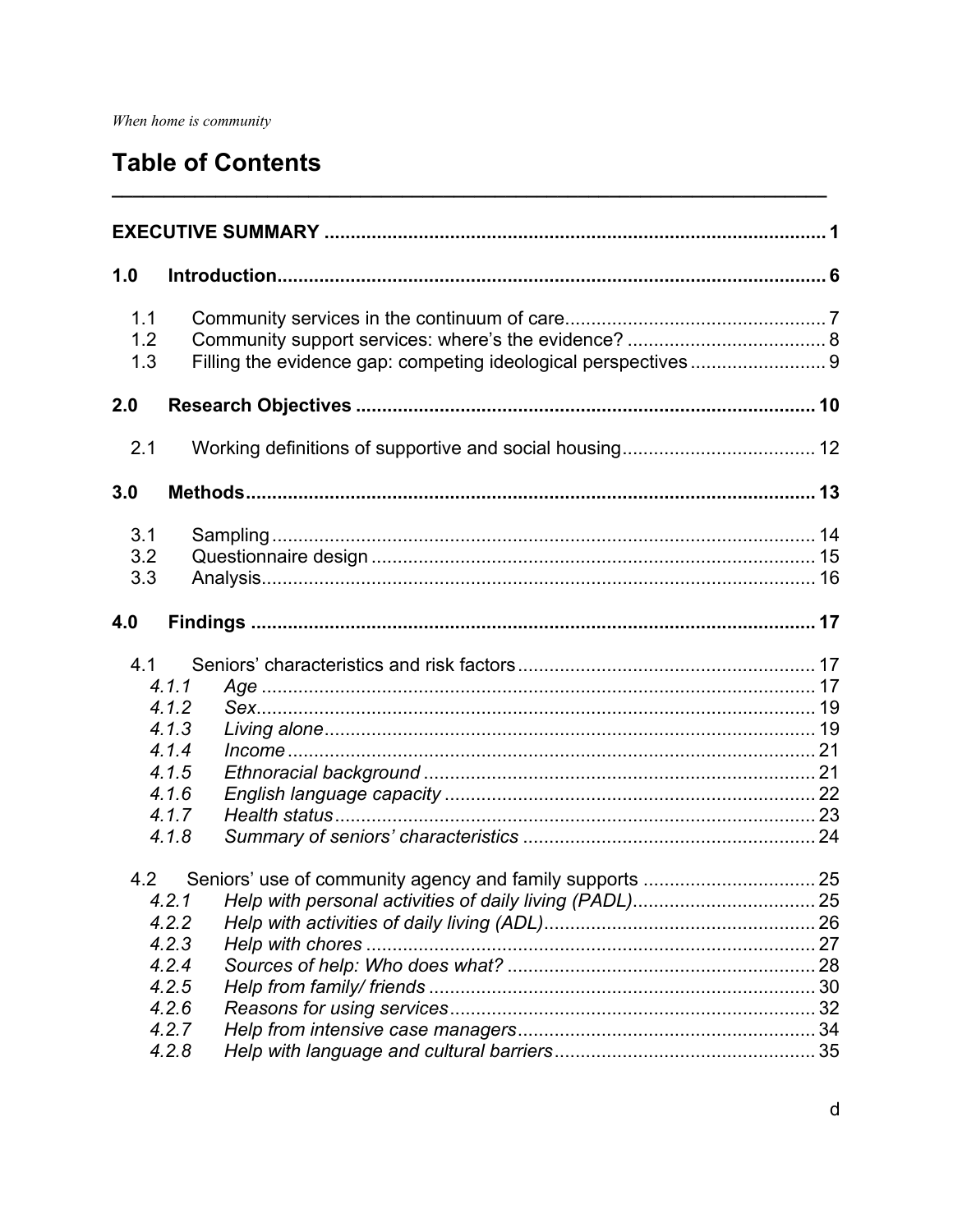| 4.2.9 |                                                                           |  |
|-------|---------------------------------------------------------------------------|--|
| 4.3   |                                                                           |  |
| 4.3.1 |                                                                           |  |
| 4.3.2 |                                                                           |  |
| 4.3.3 |                                                                           |  |
| 4.3.4 | Crisis management - What would you do in an emergency? 52                 |  |
| 4.3.5 |                                                                           |  |
| 5.0   |                                                                           |  |
| 5.1   |                                                                           |  |
| 5.2   | Low cost, integrated services are key under intensive case management  57 |  |
| 5.3   | Does more community support mean less family support?59                   |  |
| 5.4   | Moderating the demand for more costly acute and institutional care  60    |  |
| 5.5   |                                                                           |  |
| 5.6   |                                                                           |  |
| 6.0   | Balancing care for the oldest old - next steps and recommendations 65     |  |
|       |                                                                           |  |
|       |                                                                           |  |
|       |                                                                           |  |
|       |                                                                           |  |
|       |                                                                           |  |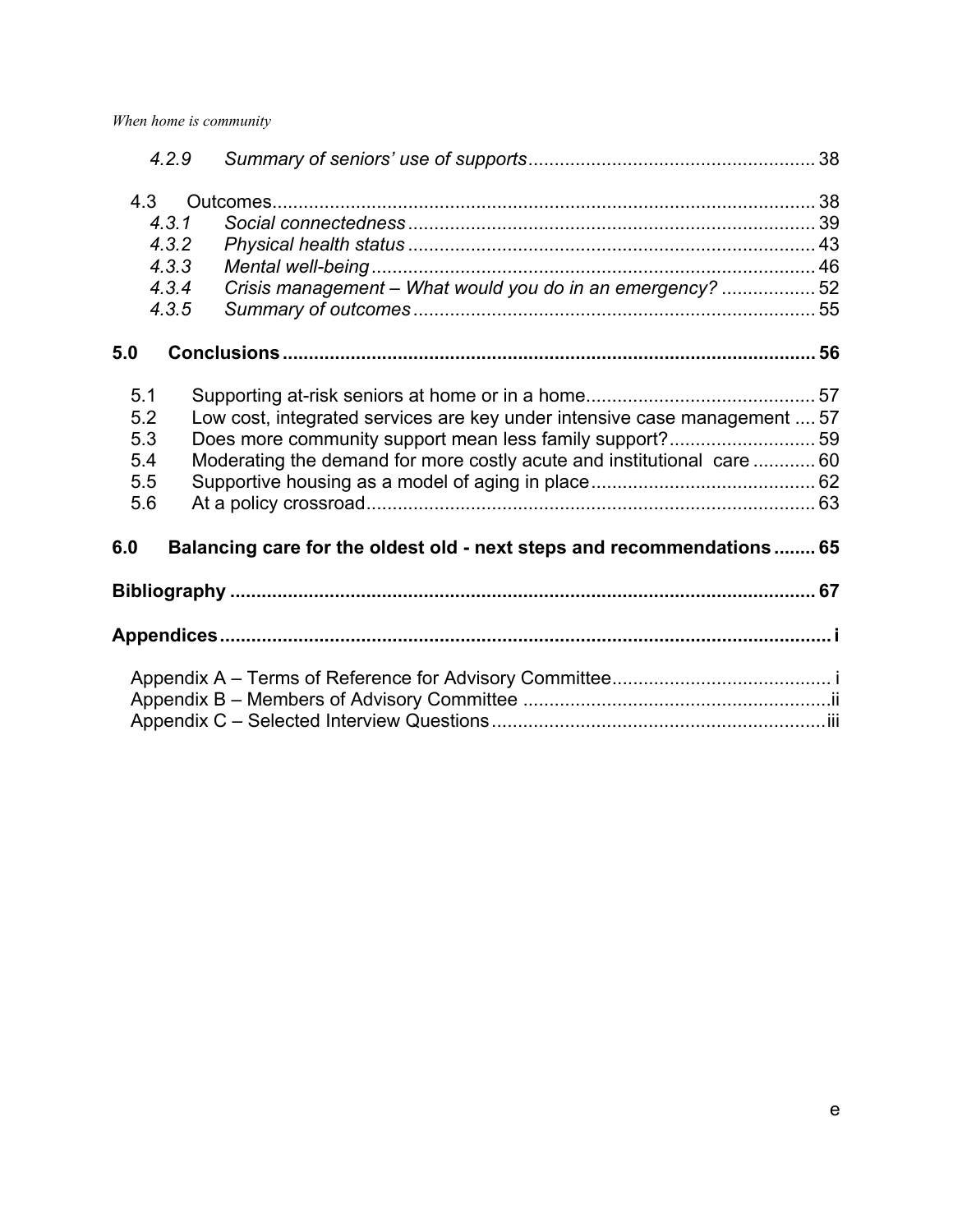$\overline{a}$ 

## <span id="page-6-0"></span>**EXECUTIVE SUMMARY**

This report summarizes the findings of a research project that examined the role of community support services provided to seniors by community service agencies<sup>[1](#page-6-1)</sup> in Toronto. It was conducted by a partnership of community and university-based researchers at Neighbourhood Link/Senior Link, Ryerson University, and the University of Toronto, in collaboration with Etobicoke Services for Seniors, St. Paul's L'Amoreaux, and The Toronto Community Housing Corporation, Canada's largest provider of nonprofit social housing with over 164,000 residents, of which 36% are seniors.

We believe our findings are significant for a number of key reasons.

- $\triangleright$  First, they emphasize the important role played by community support services in maintaining the health, well-being, independence and quality of life of seniors.
- $\triangleright$  Second, they indicate that community support services are most effective when integrated and managed around the needs of the individual. While the political fear is always that given access to services, people will maximize use and costs, thus creating new cost pressures, under intensive case management<sup>[2](#page-6-2)</sup> the incentive is the reverse: to use the minimum level of services necessary to maintain the individual at the highest possible functional status.
- $\triangleright$  Third, the findings suggest that community support services make important contributions to the sustainability of the health care system as a whole by moderating demand for more costly acute and institutional care, and particularly, by reducing utilization of emergency (911) services. Rather than being viewed as an "add-on" to the hospital and doctor mainstream of Canadian Medicare, our findings suggest that community services in effect subsidize the Medicare mainstream.
- $\triangleright$  Finally, the results demonstrate that the provision of client-centred and integrated support services through intensive case management is facilitated in supportive housing as compared to social housing. This is also true for seniors with cultural and language barriers, who without case management, could face significant barriers to accessing needed services.

<span id="page-6-1"></span><sup>1</sup> Community service agencies or community-based agencies in this report refer to charitable, non-profit organizations as distinct from for-profit, and public, government-run agencies.

<span id="page-6-2"></span><sup>2</sup> In this report, we use "intensive case management" to refer to Crisis Intervention and Assistance, which is the model of case management provided by community support agencies. This model contrasts with other types of case management that focus on assessing client eligibility for services, the coordination of services, or referrals.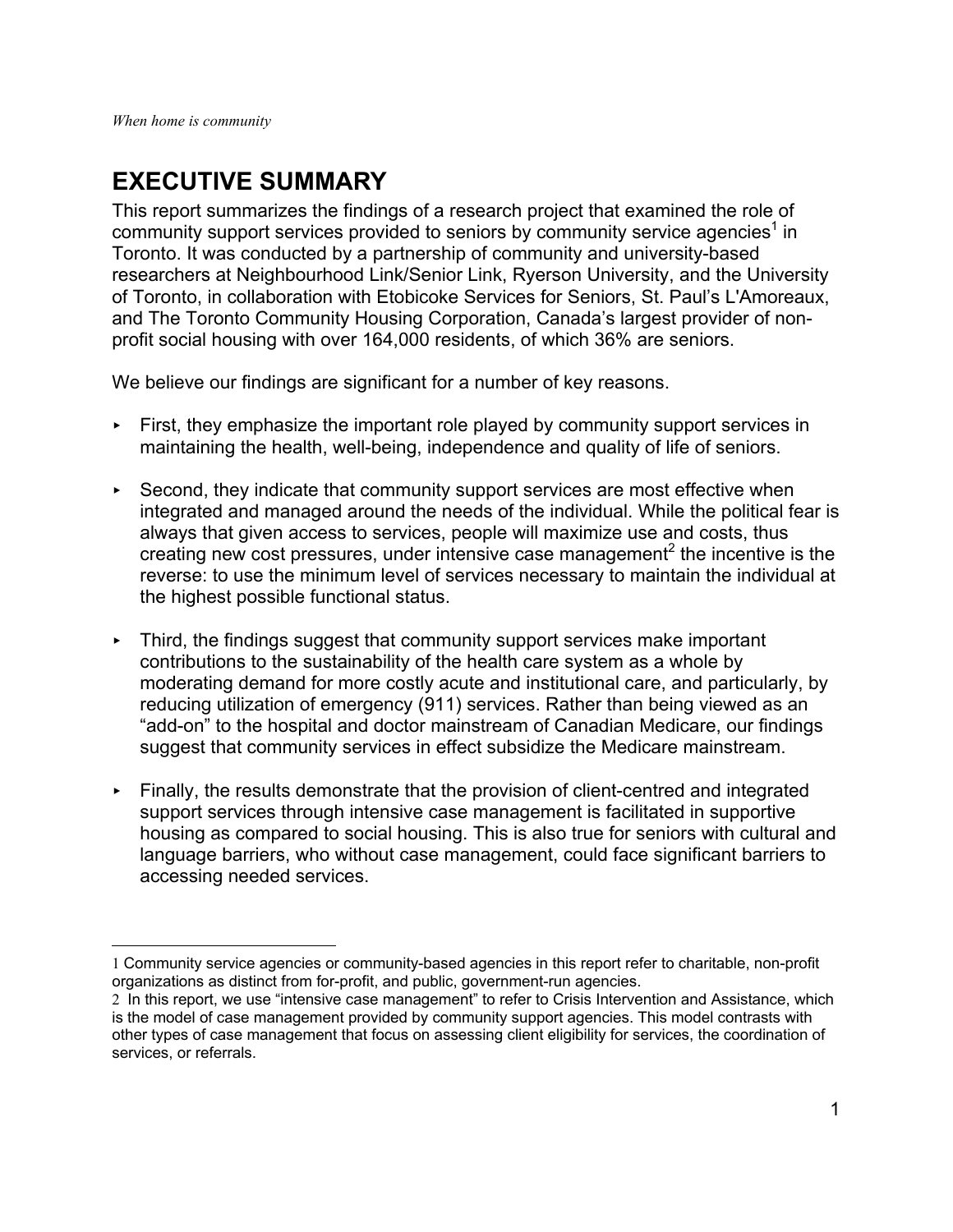## *Key Objectives*

- $\triangleright$  To establish an innovative community-academic partnership in research.
- $\triangleright$  To document patterns of community support service use by seniors in three pairs of proximate supportive and social housing buildings in Toronto.
- $\triangleright$  To analyze the impact of support services on functional independence, social connectedness, physical and mental well-being, and the use of formal emergency services (e.g. 911 and hospital emergency departments) during crisis.
- $\triangleright$  To assess supportive housing as a viable option for aging in place.

## *Methods*

- ► We interviewed 226 seniors living in comparable senior's supportive and social housing buildings in the east, north west, and downtown areas of Toronto.
- ▶ Over 64% of the seniors contacted participated.

## *Findings*

## **Seniors**= **Characteristics and Risk Factors**

*Age*. Older people are more likely to experience health problems and functional limitations. In Toronto, 65% of seniors are 60-74 years old; less than 8% are over 85 years.

- ► In social housing, 70% are 70-84 years; 9% are over 85 years.
- < In supportive housing, 53% are 70-84 years; *40% are over 85 years*.

**Sex.** Women live longer than men on average. Females make up 58% of seniors in Toronto. Women may have higher risk of institutionalization because they are more likely to experience poverty and social isolation.

Elderly women outnumber men in both social  $(77%)$  and supportive  $(81%)$ housing.

*Living alone*. Seniors living alone may experience social isolation. They have no immediate family caregiver and may face barriers accessing community services. In Toronto, 27% of seniors live alone while 63% live with others.

 $\sim$  Most seniors in the study live alone – 68% of seniors in social and 90% of seniors in supportive housing live alone.

*Income.* Poor people are more likely to get ill, but less likely to access needed services.

 $\blacktriangleright$  The median income for seniors in both housing types is below \$19,256, the Statistics Canada Low Income Cut-Off (LICO) level for individuals in Toronto in 2002.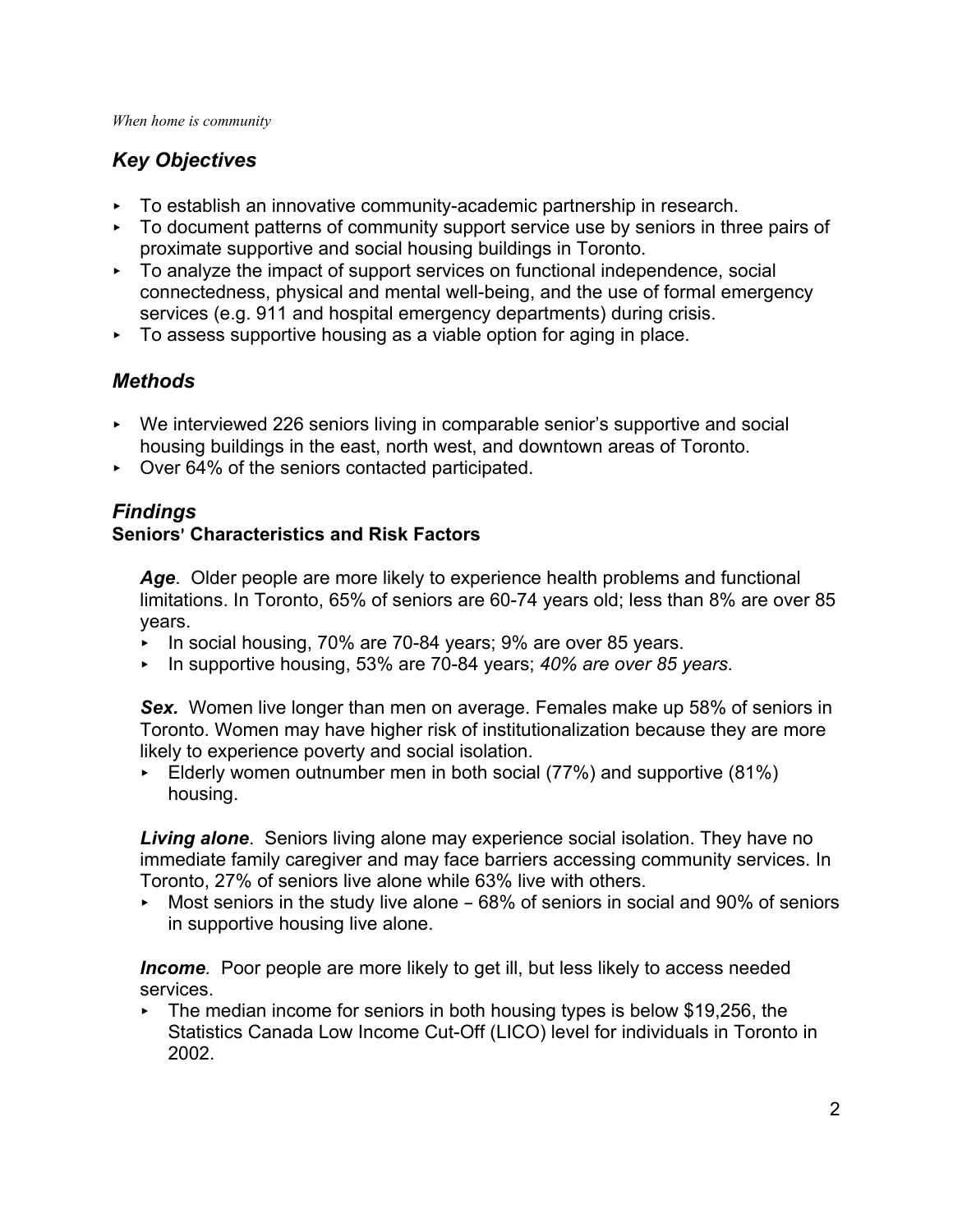*Ethnoracial background.* Minorities face challenges accessing language and culturally appropriate services. In Toronto, 23% of seniors are visible minorities.

- $\sim$  45% of seniors in social housing and 25% in supportive housing are visible minorities.
- $\sim$  20% of seniors in social housing and 13% of seniors in supportive housing report English language difficulties.

*Health status*. Statistics Canada reports that 42% of seniors have arthritis; 33%, high blood pressure; and, 16%, heart problems.

- $\triangleright$  61% of seniors in social housing and 69% in supportive housing have arthritis.
- $\cdot$  56% in social housing and 59% in supportive have high blood pressure.
- ▶ 36% and 38% respectively have heart problems.
- ▶ 21% and 44% respectively have osteoporosis.
- $\triangleright$  8% in social and 15% in supportive housing have cancer.

### *Seniors*= *Use of Community Agency and Family Supports*

Seniors in social housing may receive basic support services; in supportive housing, service needs are assessed and services are managed on an on-going basis.

**Supports for PADL**. To remain healthy and independent, seniors may require some help with daily activities such as eating, dressing, bathing, and using the toilet.

- $\sim$  17% of seniors in social housing and 28% in supportive housing need help bathing.
- ► 4% and 9% respectively need help getting dressed.

**Supports for ADL**. Seniors may also require help with basic household tasks.

 $\sim$  42% of seniors in social housing and 80% in supportive housing, get help with laundry, vacuuming, cleaning and changing bed linens.

**Family supports**. Families are an important source of help even in supportive housing.

- $\sim$  95% of seniors in social housing and 84% in supportive housing get help from family for grocery shopping, banking, seeing the doctor, filling out forms and paying bills.
- < Seniors say that family members are over-burdened and cannot do more.

**Intensive case management**. Ongoing assessment by intensive case managers ensure services are appropriate (including linguistically and culturally appropriate), predictable, integrated and reliable.

 $\triangleright$  Seniors in supportive housing automatically get intensive case management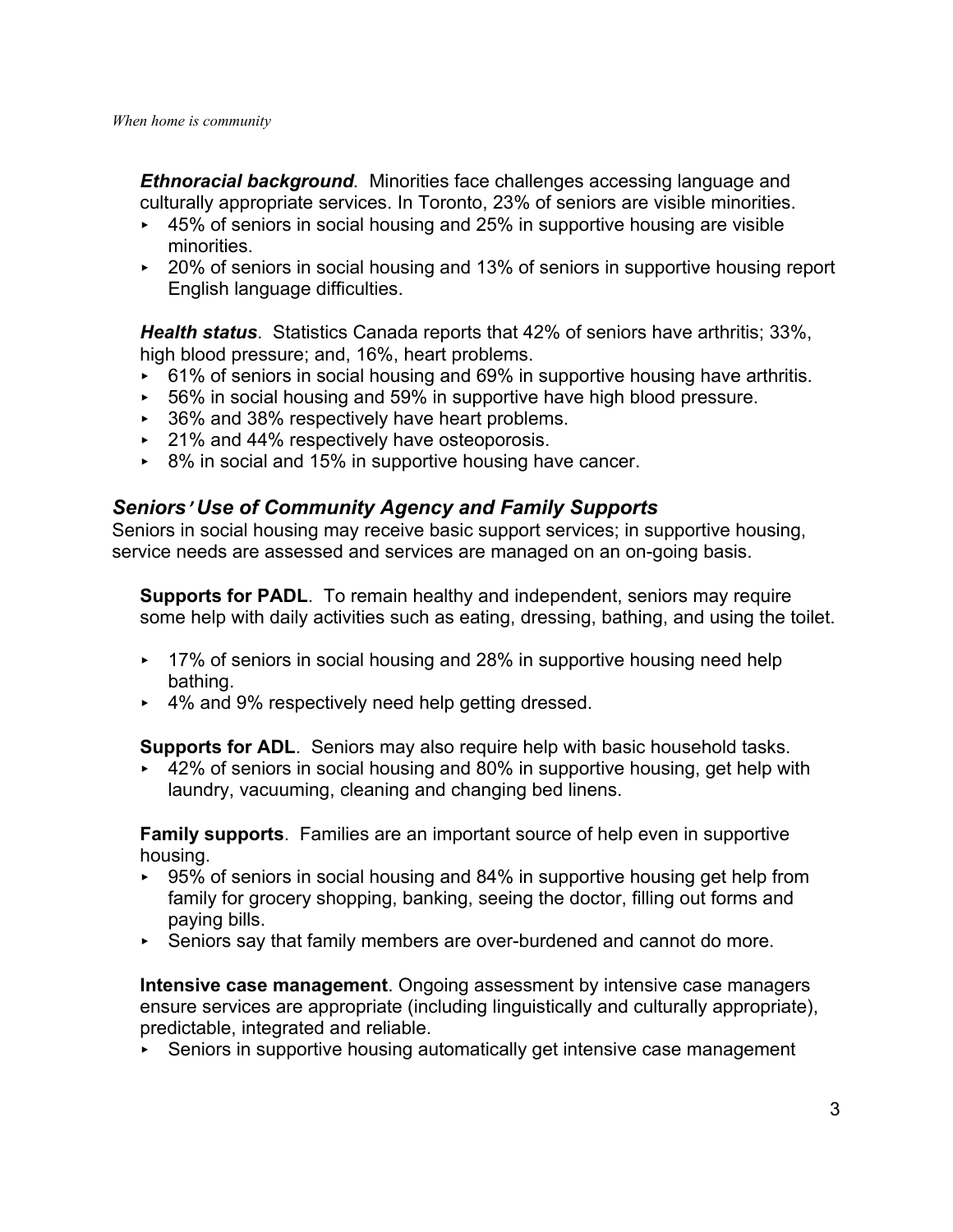(Crisis Intervention and Assistance).

► Seniors in social housing do not automatically get intensive case management and may have to access and manage services themselves.

### *Outcomes*

**Social connectedness**. Social interaction enhances mental well-being, and offers opportunities to assess risks and monitor changing needs.

- $\rightarrow$  54% of seniors in social housing and 69% in supportive housing see visitors 3-4 times a week.
- ► 6% and 38% respectively get visits from community agency staff 3-4 times a week.

**Physical health status**. Seniors in both housing types report "better" health than their peers.

 $\rightarrow$  72% of seniors in social housing and 62% in supportive housing report "better" health status than peers.

**Mental health**. Confidence about getting help when needed promotes mental wellbeing.

 $\cdot$  63% of seniors in social housing but 86% in supportive housing report "peace of mind" about getting needed help in the future.

**Crisis management**. Social housing seniors make greater use of 911 services.

- ► 64% of seniors in social, 34% of seniors in supportive housing will call 911 at night.
- $\blacktriangleright$  Supportive housing seniors are more likely to use emergency response "panic button," which calls on-site staff instead of emergency services.

## *Conclusions*

- $\checkmark$  At-risk seniors remain independent. Seniors have multiple risks for loss of independence. Virtually all seniors in supportive housing meet current thresholds for facility placement. However, with minimal supports, they continue to live independently.
- T **Low-cost services are key**. These include vacuuming, laundry, cleaning and grocery shopping. Ministry of Health and Long-Term Care data confirm that supportive housing at about one-third the cost of institutional care is a cost-effective alternative to long-term care facilities.
- T **Community services = reduced reliance on 911.** Intensive case management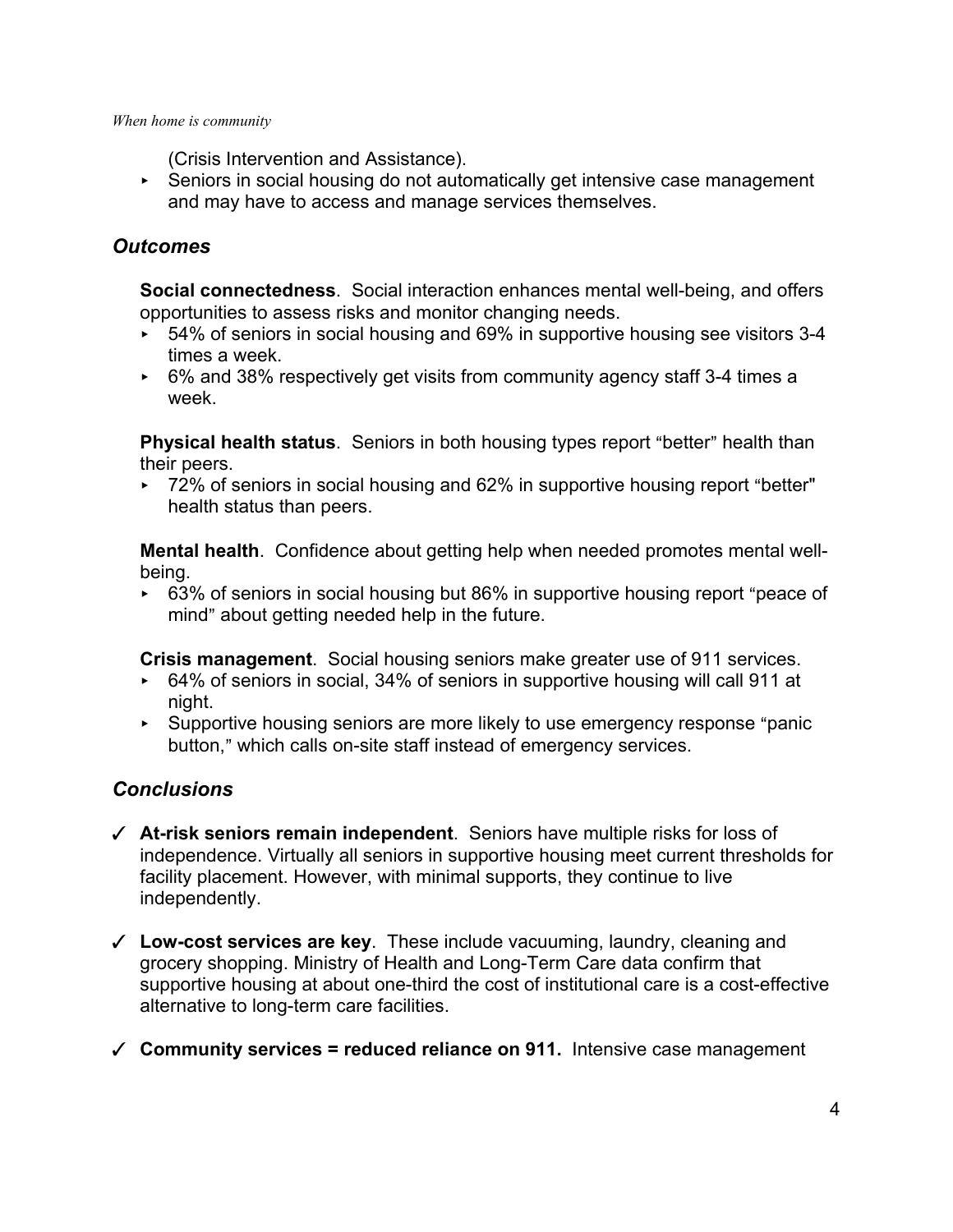and 24-hour assistance in supportive housing reduce the reliance on an already over-burdened and costly emergency services system.

#### *Recommendations*

T **Build an evidence base into the costs and outcomes of community support services.** 

A continuing evidence gap means that ideology and opinions rather than data will be the basis for policy decisions. Making informed decisions that provide choices and optimal outcomes for seniors and for the health system is crucial as health system transformation takes place.

T **Establish new funding methods for the community sector that are consistent with the logic of a health system that is moving towards integration and coordination.** 

The results presented here demonstrate the clear need to move away from the "lineby-line" funding mentality for the community sector.

We suggest that governments consider funding mechanisms that provide incentives for innovation and accountability. Global budgets adjusted for client needs could facilitate the work of case managers and give them further incentives to provide the services necessary to encourage and support the highest level of functional capacity and independence possible, and not to promote dependence. Currently, line-by-line funding marginalizes the services that seniors get and treats them as residual rather than essential, and marginalizes community agencies providing the supports rather than including them as integral and critical to the broader health system.

T **Promote intensive case management model of supportive housing as an institutional basis for integrating services and assessing outcomes.**  Our data suggest that supportive housing provides a viable, cost-effective option for

integrating services, assessing outcomes, and ensuring accountability in the provision of care for the province's growing population of seniors. Judging by the relative risks of seniors in our study, supportive housing is a cost effective alternative to institutionalization, preferable in terms of quality of life and independence even for the oldest old. We especially stress the critical role of intensive case managers in supportive housing in integrating services around needs of client, substituting lower cost services for more expensive institutional supports, and reducing demand on emergency services through ongoing assessments. particularly important as our society ages and becomes more diverse, supportive housing under intensive case management goes a long way toward helping seniors to overcome systemic barriers to access to care posed by sex, living alone, poverty, and cultural and linguistic differences.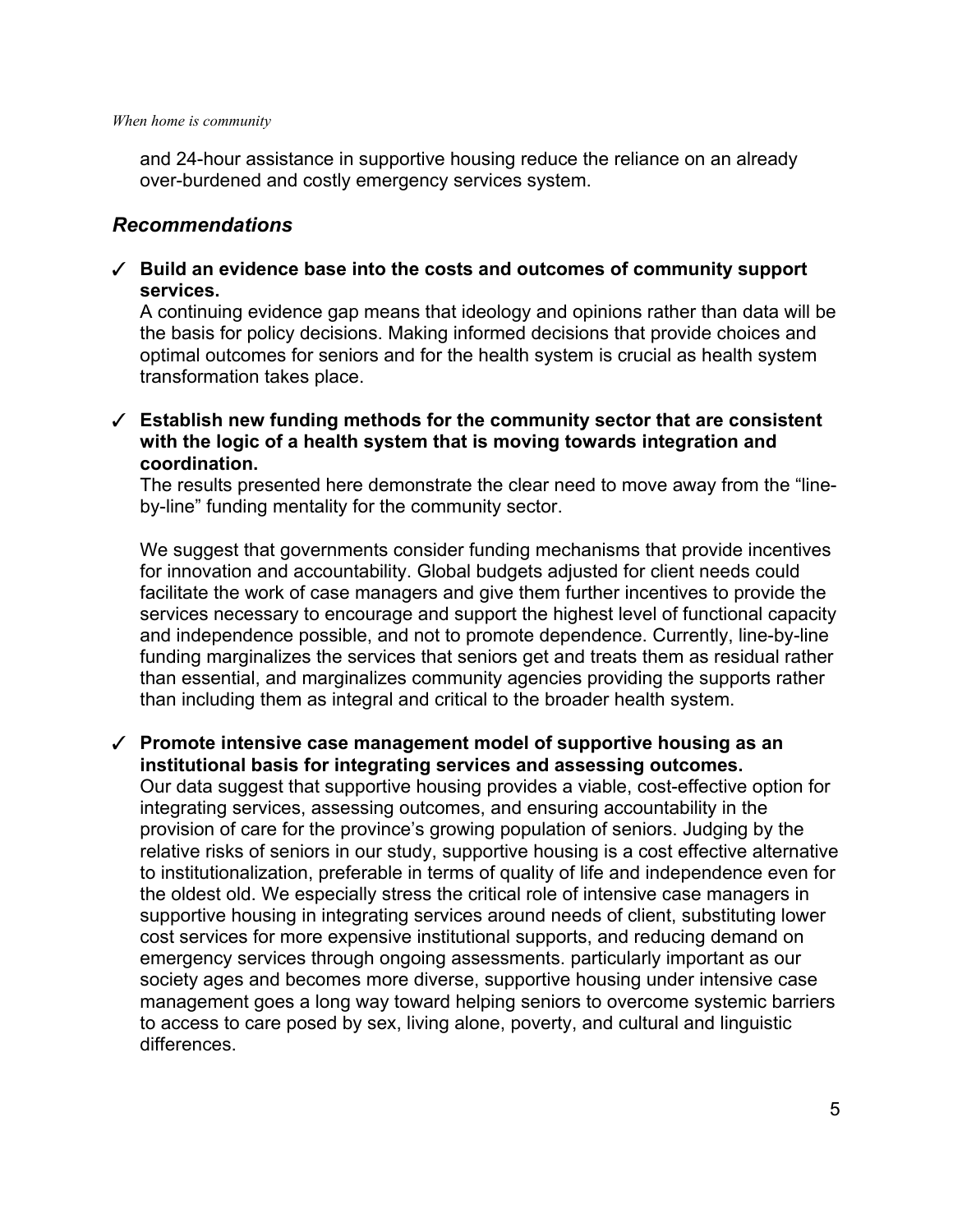$\overline{a}$ 

## <span id="page-11-0"></span>**1.0 Introduction**

This report summarizes the findings of a research project that examined the role of community support services provided to seniors by community service agencies<sup>[3](#page-11-1)</sup> in Toronto. It was conducted by a partnership of community and university-based researchers at Neighbourhood Link/Senior Link, Ryerson University, and the University of Toronto, in collaboration with Etobicoke Services for Seniors, St. Paul's L'Amoreaux, and The Toronto Community Housing Corporation, Canada's largest provider of nonprofit social housing with over 164,000 residents, of which 36% are seniors.

We believe our findings are significant for a number of key reasons.

- First, they emphasize the important role played by community support services in maintaining the health, well-being, independence and quality of life of seniors.
- Second, they indicate that community support services are most effective when integrated and managed around the needs of the individual. While the political fear is always that given access to services, people will maximize use and costs, thus creating new cost pressures, under intensive case management<sup>[4](#page-11-2)</sup> the incentive is the reverse: to use the minimum level of services necessary to maintain the individual at the highest possible functional status. We found that relatively inexpensive services such as vacuuming and housekeeping are crucial to keeping seniors independent.
- Third, the findings suggest that community support services make important contributions to the sustainability of the health care system as a whole by moderating demand for more costly acute and institutional care, and particularly, by reducing utilization of emergency (911) services. Rather than being viewed as an "add-on" to the hospital and doctor mainstream of Canadian Medicare, our findings suggest that community services in effect subsidize the Medicare mainstream.
- Finally, the results demonstrate that the provision of client-centred and integrated support services through intensive case management is facilitated in supportive housing as compared to social housing. This is also true for seniors with cultural and language barriers, who without case management, could face significant barriers to accessing needed services.

<span id="page-11-1"></span><sup>3</sup> Community service agencies or community-based agencies in this report refer to charitable, non-profit organizations as distinct from for-profit, and public, government-run agencies.

<span id="page-11-2"></span><sup>4</sup> In this report, we use "intensive case management" to refer to Crisis Intervention and Assistance, which is the model of case management provided by community support agencies. This model contrasts with other types of case management that focus on assessing client eligibility for services, the coordination of services, or referrals.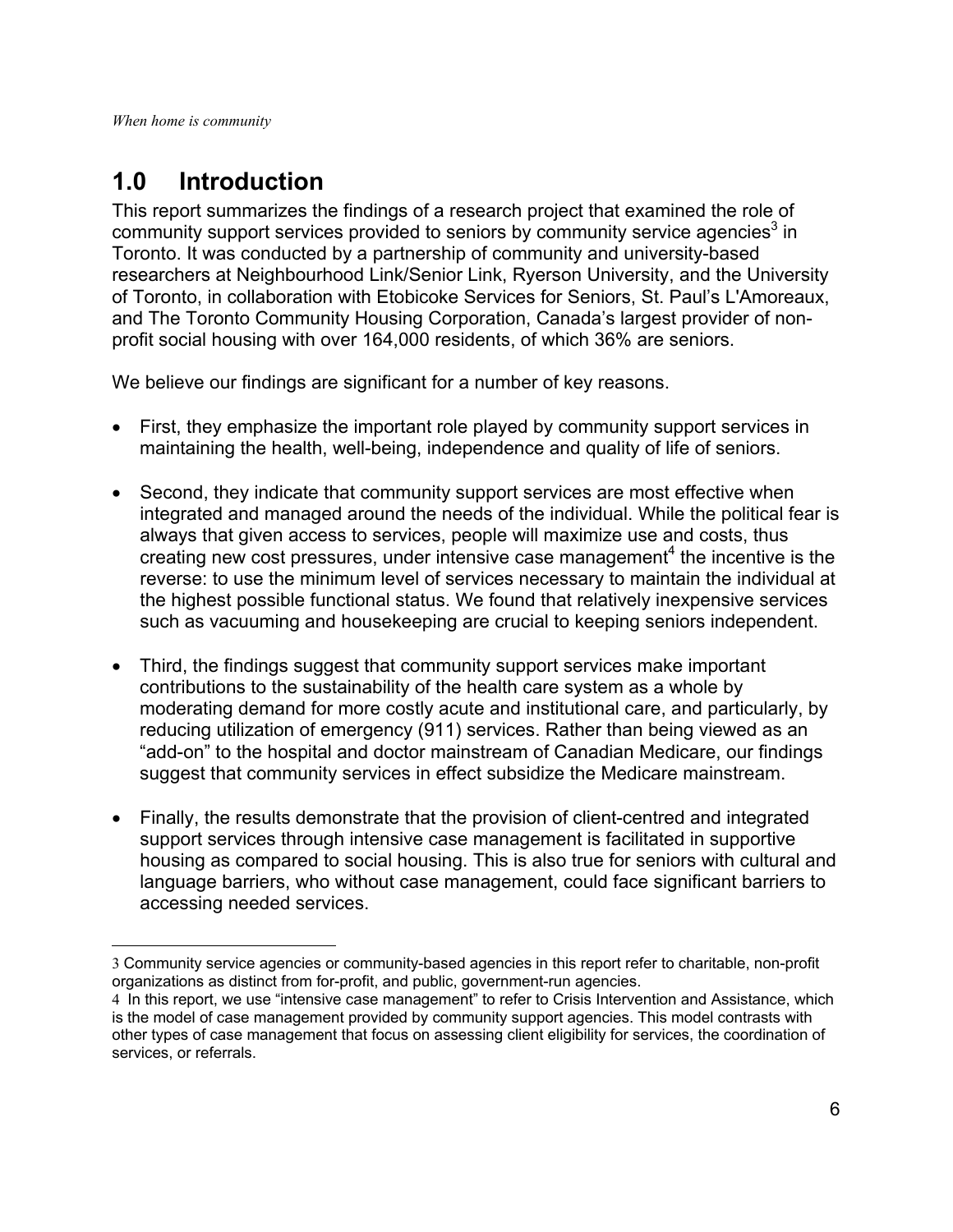## <span id="page-12-0"></span>**1.1 Community services in the continuum of care**

Canadians are once again engaged in an ongoing and impassioned debate about the future of Medicare, Canada's most popular social program. While governments argue about who will pay, and attempt to shift blame for public perceptions of eroding access to hospital and doctor care, all political parties, and all provincial/territorial governments (with some complaints along the way), continue to support publicly the five principles of the Canada Health Act: universality, comprehensiveness, accessibility, public administration, and portability.

Yet, in fixating on the Medicare "mainstream" of hospital and doctor services, relatively little attention has been paid to the broader range of community-based health and social services which support the functional independence and quality of life of a growing number of Canadians and prevent or delay their hospitalization or institutionalization in long-term care facilities. There is now a broad recognition that most health care does not create health, but rather cures illness (Kirby, 2002; Romanow, 2002). Nonetheless, the recent federal/provincial/territorial *10-Year Plan to Strengthen Health Care* (Office of the Prime Minister, 2004) reproduced an historical tendency to focus on episodic illness care with additional billions promised to alleviate waiting lists for cancer, heart, diagnostic imaging, joint replacements, and sight restoration. Although the *Plan* also promised additional resources for home care, these are targeted at short-term acute, mental health and end-of-life care.

Strikingly absent is any significant discussion of services required on an ongoing basis to promote health, maintain functional ability, and avoid the need for acute care even as the Canadian population ages and chronic care needs grow. More specifically, there is little recognition of the role played by community service agencies in supporting and maintaining individuals in their communities (Teplitsky, Williams & Lum, 2003; Toronto District Health Council, 2003; Liberal Task Force on Seniors, 2004).

Community service agencies are non-profit organizations that provide a broad array of non-medical services to individuals living in the community. Such services may include combinations of transportation, adult day programs, crisis intervention, homemaking, home maintenance, personal care, meals-on-wheels, adult day program, congregate dining, transportation and escorting, friendly visiting, telephone reassurance, security checks, 24 hour emergency response system, respite care for care providers, supportive housing, and rehabilitation services (Ontario Community Support Association, 2001). While growing numbers of children and adults with chronic illnesses, physical disabilities and post-hospital care needs also use community support services, the majority of users are seniors.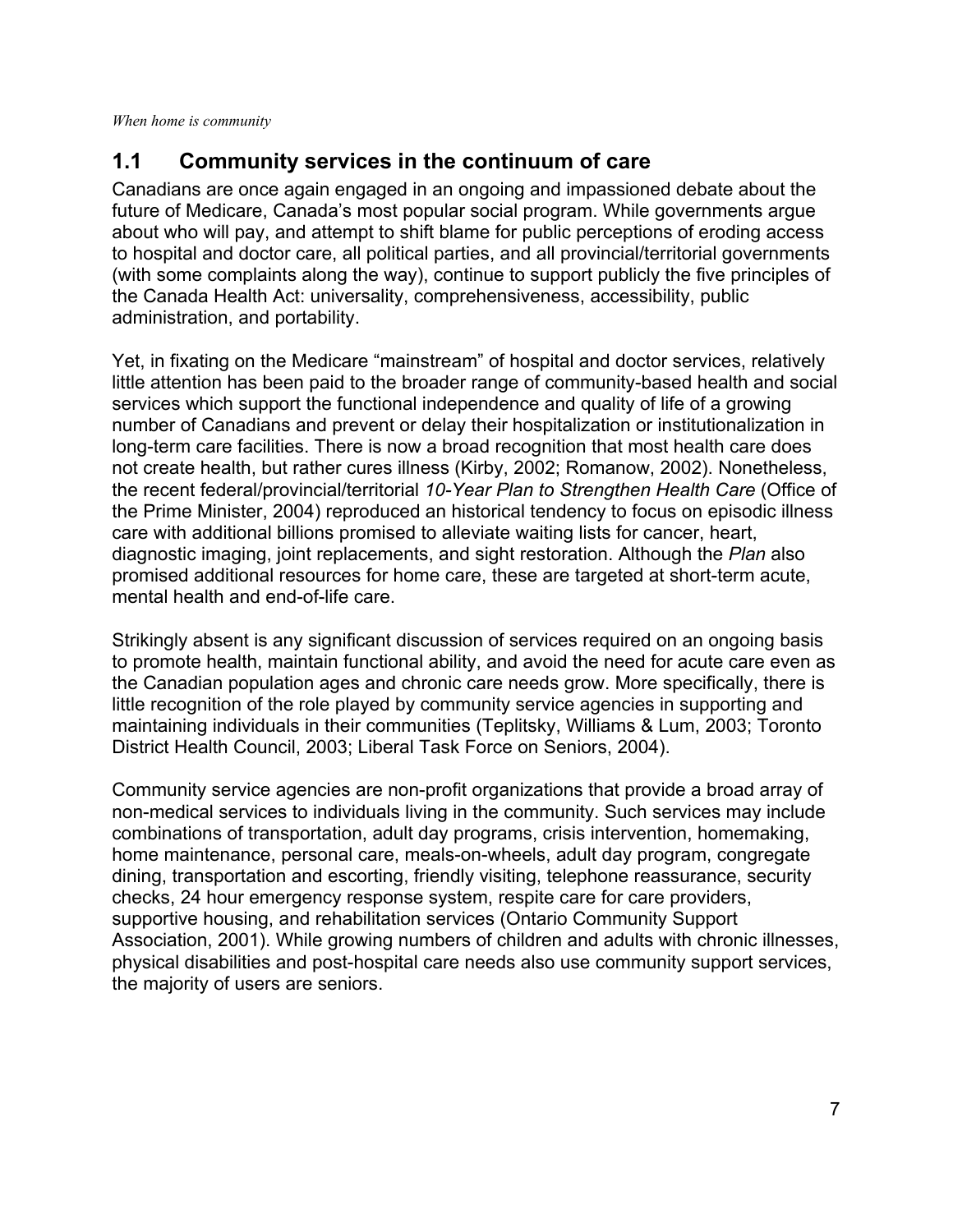1

## <span id="page-13-0"></span>**1.2 Community support services: where's the evidence?**

Multiple factors, including a tendency by decision-makers to equate health with medical care, and current Medicare funding arrangements which require coverage only for "medically necessary' hospital and doctor services, militate against community support services taking a more central place on the public policy agenda. As we have noted in previous work (Teplisky, Williams & Lum, 2003) such services remain "at the margins" politically. Recent reports on the future of Canadian health care, although making some comment on the crucial role played by informal caregivers, make scant mention of community support services or the agencies that provide them. Instead of being seen as an integral part of the continuum of care, they are treated as residual.

A continuing lack of evidence on the costs and outcomes of community support services is a key problem in this regard. Mirroring and reinforcing the prevailing policy focus on acute care, Canadian researchers have generated relatively little systematic data on the costs and outcomes of community support services. In a policy environment where evidence is supposed to drive decision-making, a lack of evidence is a liability. Moreover, available evidence is inconsistent.

On the positive side of the ledger, the widely cited Hollander report concludes that minimal support services can delay, or substitute for, admission to acute care hospitals and long-term care facilities, at a lower cost (Hollander & Tessara, 2001). Community support services proponents often present this report as scientific "proof" that these services work for individuals and for the health care system as a whole. Another Canadian study of a randomized trial of a health promotion program for frail elders found that preventive home care keeps seniors alive or living independently longer (Hall et al., 1992).

Internationally, British evidence also suggests that community-based care can positively affect costs and outcomes. The British moved away from institutional care, strengthened home-based care, and introduced care management for communitybased care for seniors in the 1990s.The British population has also aged more quickly than in Canada. Studies conducted by the Personal Social Services Research Unit (PSSRU)<sup>[5](#page-13-1)</sup> based at the Universities of Manchester and Kent, and the London School of Economics, documents improvements in the quality of life for seniors and their caregivers who receive specialized community-based care compared to those who receive more conventional services, including institutional care. Four separate research studies have suggested that seniors receiving community care coordinated by intensive

<span id="page-13-1"></span><sup>5</sup> The Personal Social Services Research Unit was established in 1974 at the University of Kent at Canterbury. Since 1996, it has been a multi-site unit, with branches at the London School of Economics and the University of Manchester. PSSRU's mission is to conduct high quality research on social and health care to inform and influence policy, practice and theory.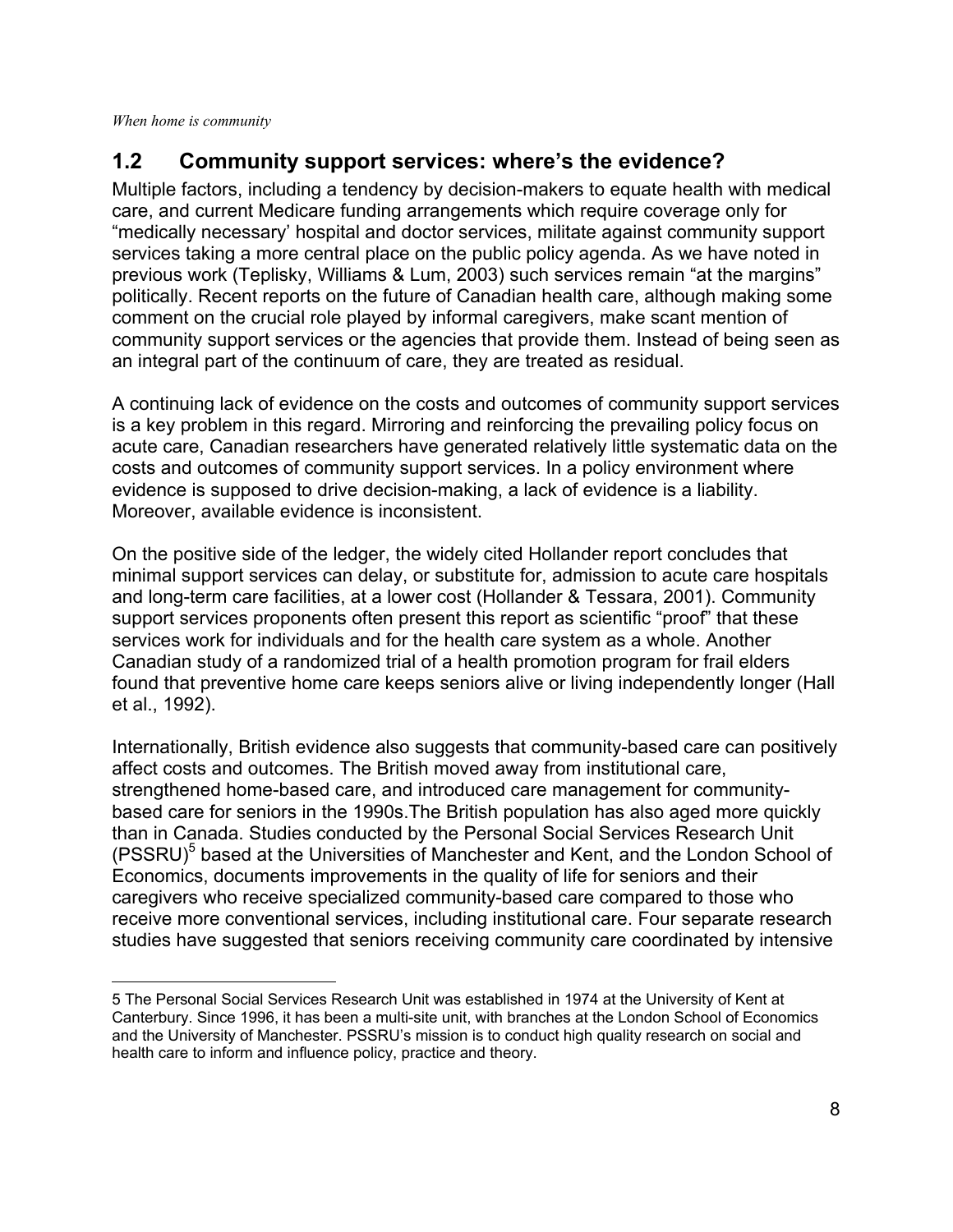<span id="page-14-0"></span>case management experience significantly improved quality of life along with a reduction in the use of institutional care facilities, as these individuals are able to remain living in their homes and communities longer. Moreover, such gains were achieved at lesser or no greater direct costs than "the usual"<sup>[6](#page-14-1)</sup> services available to everyone (Challis, 1993; Challis & Traske; 1997, Challis et al., 1997; Challis et al., 1998). A review of the impact of community-based care over the last decade points to the need for a standardized approach to service eligibility and to the key role of specialist clinicians in managing community-based care for seniors who would otherwise enter nursing homes (Challis & Hughes, 2002).

However, other studies have had less positive findings. Longitudinal research on seniors in Saskatchewan concluded that seniors receiving care are more, not less, likely to lose independence and die (Health Services Utilization and Research Commission, 2000). Data from the recent SIPA (Services integres pour les personnes agees) experiment in Montreal found few cost benefits since savings in emergency services and long-term care institutions were offset by increased home/community costs, even though quality of life was better (Béland, Bergman & Lebel, 2003). Based on a review of available evidence, another Saskatchewan study concluded that definitive evidence supporting the case of preventive community care appears elusive in Canada (Health Services Utilization and Research Commission, 2002) although there was also little evidence to suggest that they did not achieve desirable outcomes.

## **1.3 Filling the evidence gap: competing ideological perspectives**

Filling this evidence gap are two conflicting ideologically based lines of political argument.

The first, associated with proponents of a minimalist state role in health and social welfare, argues that as governments scale back their commitments in health and social services, they can look to family, friends, neighbours and community to provide needed supports. This view sees that publicly funded community services are in effect an "add on" cost to the health and social care system. Their presence also discourages individuals, families and communities from fulfilling their own responsibilities, creating a "lose-lose" situation. To the extent that the state has any role in this field, it is seen as residual, as a last resort.

The alternative argument, promoted by advocates of a strong state presence in health and social welfare, is that the functional inter-dependency between government and community strengthens both. Thus, instead of promoting greater community capacity,

<span id="page-14-1"></span> $\overline{a}$ 6 The "usual" services are the health and social services that are normally available to everyone. In the PSSRU projects, clients in a control group who receive the "usual" services are compared with an experimental group of clients who receive services based on a model of intensive case management.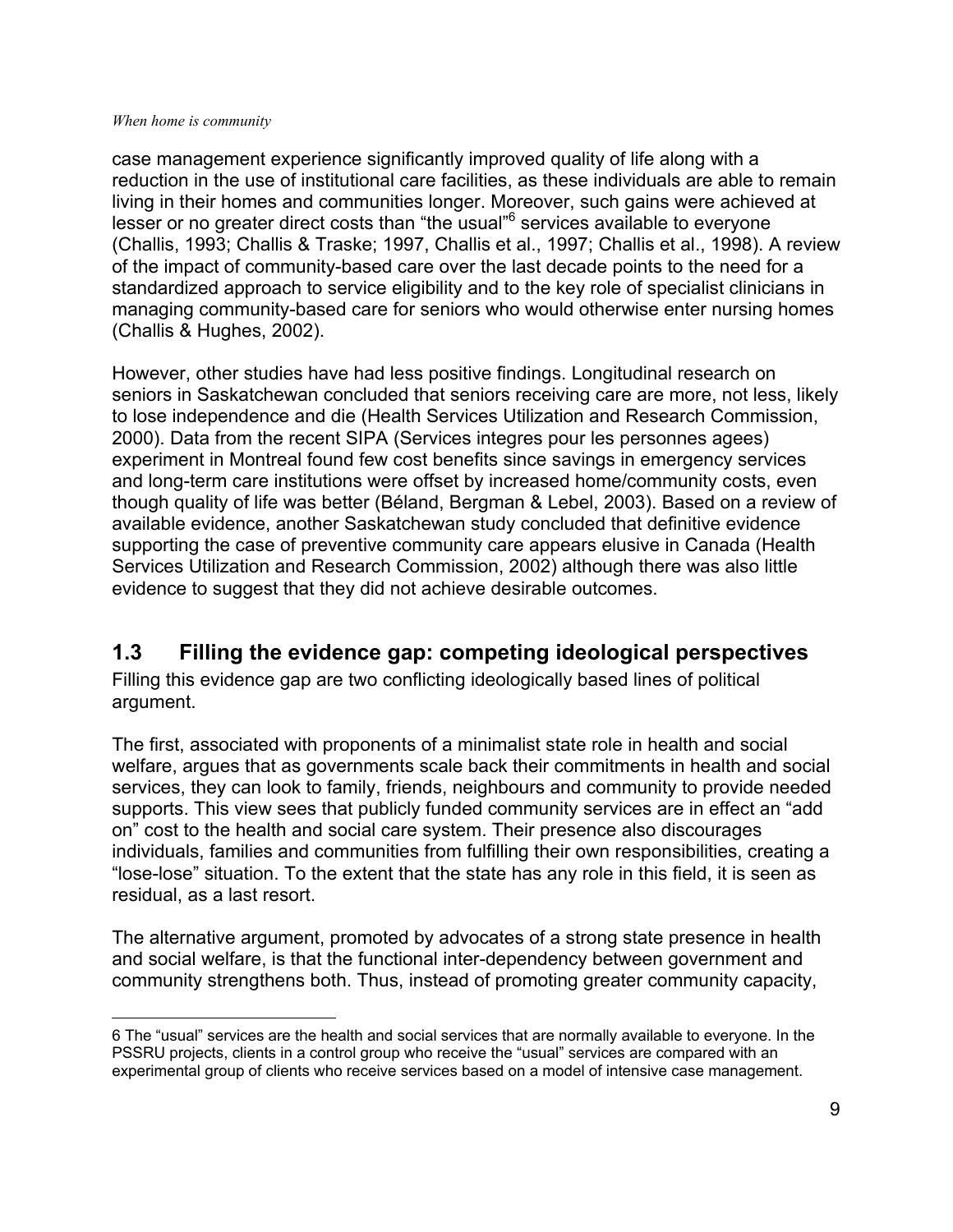<span id="page-15-0"></span>state retrenchment policies erode capacity with detrimental effects for individuals, their families and communities. Such arguments link the rise of the voluntary sector not just to grass-roots initiatives and neighbours helping neighbours, but also to the expansion of government in the post-war period. This period saw the extension of state support to health care, education, social welfare and to voluntary organizations as a way of providing services that communities could not themselves provide, or at least, could not provide on a sustained and equitable basis (Hall & Reed, 1998). Proponents of community services claim that rather than filling a gap left by the state, communitybased support services are essential elements of the social infrastructure. Moreover, by leveraging family, neighbourhood, and community, such services in fact reduce the burden on the state resulting in a "win-win" situation.

## **2.0 Research Objectives**

This research aims to introduce evidence into ongoing debate over the role of community support services during a period of major health system restructuring. It aims to contribute to knowledge not only about community support services, but also about the extent to which patterns of utilization and outcomes vary in different housing settings. It also explores the extent to which supportive housing, by virtue of the fact that it often offers intensive case management of services, constitutes a viable and costeffective alternative to long-term care facilities and nursing homes (British Columbia, 1999; National Advisory Council on Aging, 2002).

To this end, it established two essential research building blocks. The first is an innovative community-academic partnership between Neighbourhood Link/Senior Link and academic researchers from Ryerson University and the University of Toronto in collaboration with Etobicoke Services for Seniors, St. Paul's L'Amoreaux, and the Toronto Community Housing Corporation. While academics bring with them research experience and methodological and conceptual tools, community partners bring frontline knowledge of services and service-delivery as well as networks for the dissemination of research findings to the field. This partnership was reinforced by the establishment of a research Advisory Committee that included academics; Executive Directors, Managers, Case Managers and social workers from community service agencies; Managers and policy analysts from the Toronto Community Housing Corporation; a senior health planner from the Toronto District Health Council, and, individual seniors living in supportive housing.

The second element is a methodology for studying the impact of community-based support services on the health and well-being of seniors. A crucial issue is that individuals with widely varying needs, resources and circumstances use community support services, with widely varying outcomes. The research problem is to be able to separate out the independent effects of community support services when individuals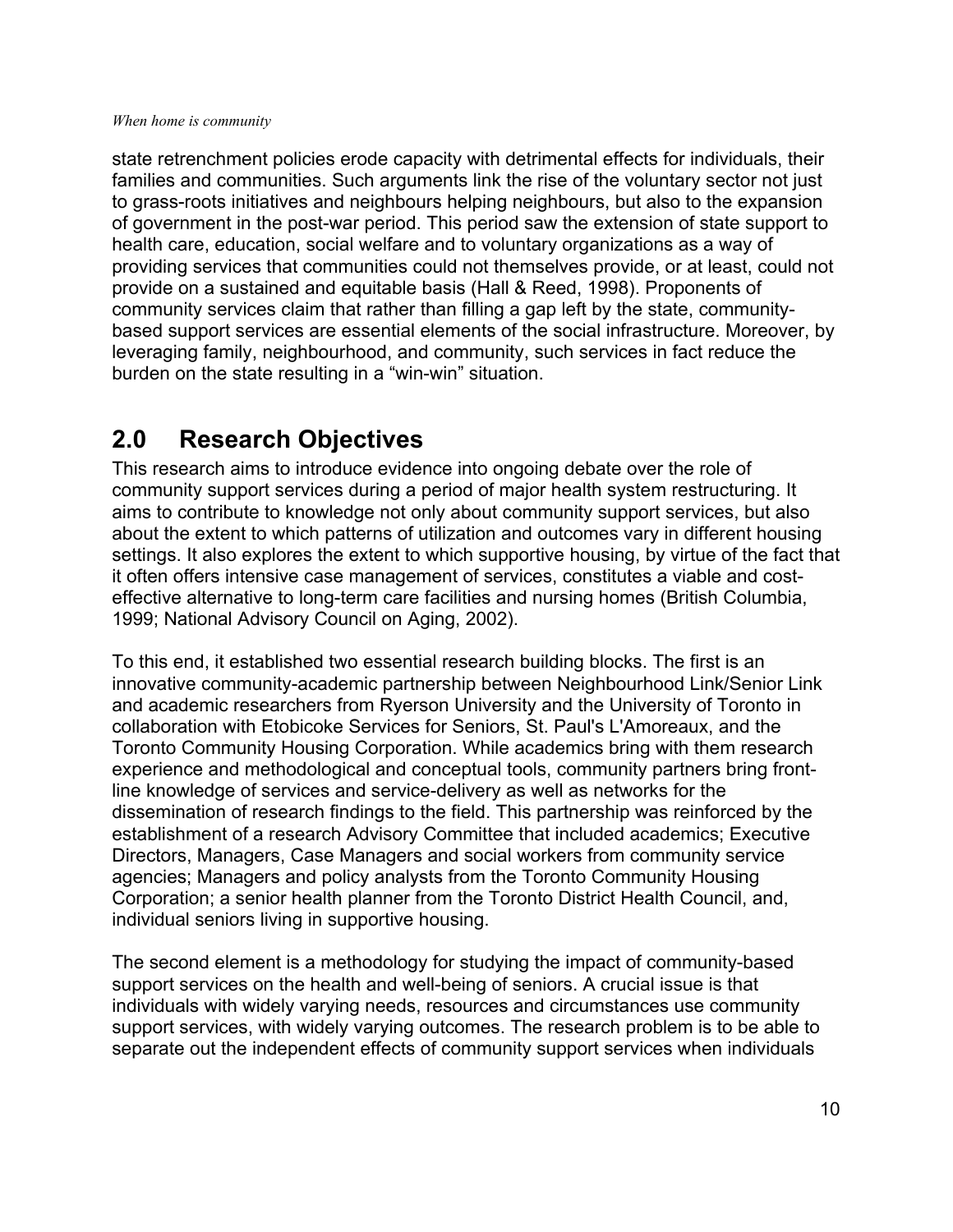have very different support needs, living arrangements, and access to services through governments, institutions, community agencies, commercial providers and families. A further complicating factor is that, particularly among frail seniors, community support services are unlikely to produce a "cure." Aging seniors will decline and eventually die regardless of the care provided, although appropriate services can arguably enhance quality of life and maintain independence and functional ability to the highest degree possible for the longest time possible. We suggest, in fact, that a failure to understand and address this complexity adequately may partly explain the inconsistencies in previous research.

As detailed below, our research methodology attempts to narrow the range of confounding factors by analysing patterns of utilization and outcomes of community support services provided to seniors in two comparable types of residential settings: supportive housing and social housing. In both settings, seniors live independently in private apartments apart from extended families; they are in their own homes and they exert substantial control over their daily lives. Their rents may be geared to income, and particularly within buildings, they are in similar geographic proximity to community agencies and other resources such as public transportation, public libraries and shopping malls. Moreover, in supportive housing and social housing, it is possible to determine from building managers, and community agencies what services are available and typically provided to seniors.

The key difference between supportive housing and social housing is that while seniors in social housing may access and receive one or more community support service, those in supportive housing do so under intensive case management. In supportive housing, case managers assess client needs, organize appropriate services, and monitor outcomes on a continuous basis. Services are adjusted as needs change and may be "ratcheted" up or down. This contrasts with social housing, where individuals with similar needs may receive services, but usually without the coordinating function of intensive case management. Access will depend on the ability of seniors themselves to self-assess their needs, and then locate and access services. This is a crucial distinction since access to services is likely to be most important precisely when seniors, due to illness, dementia or frailty, are least likely to be able to access services themselves. Moreover, in addition to challenges connected to physical or mental status, seniors may experience other barriers to accessing services, including language and culture. In previous work done by the research team, it was found that access to community services varied substantially based on ethnoracial background (Lum & Springer, 2004a; Lum et al., 2002). However, in supportive housing, intensive case managers can go a long way toward overcoming these barriers, since they are familiar with, and know how to access appropriate services on behalf of their clients.

In our study, we sample seniors from three geographically proximate pairs of supportive and social housing buildings in three different areas of Toronto: Scarborough, central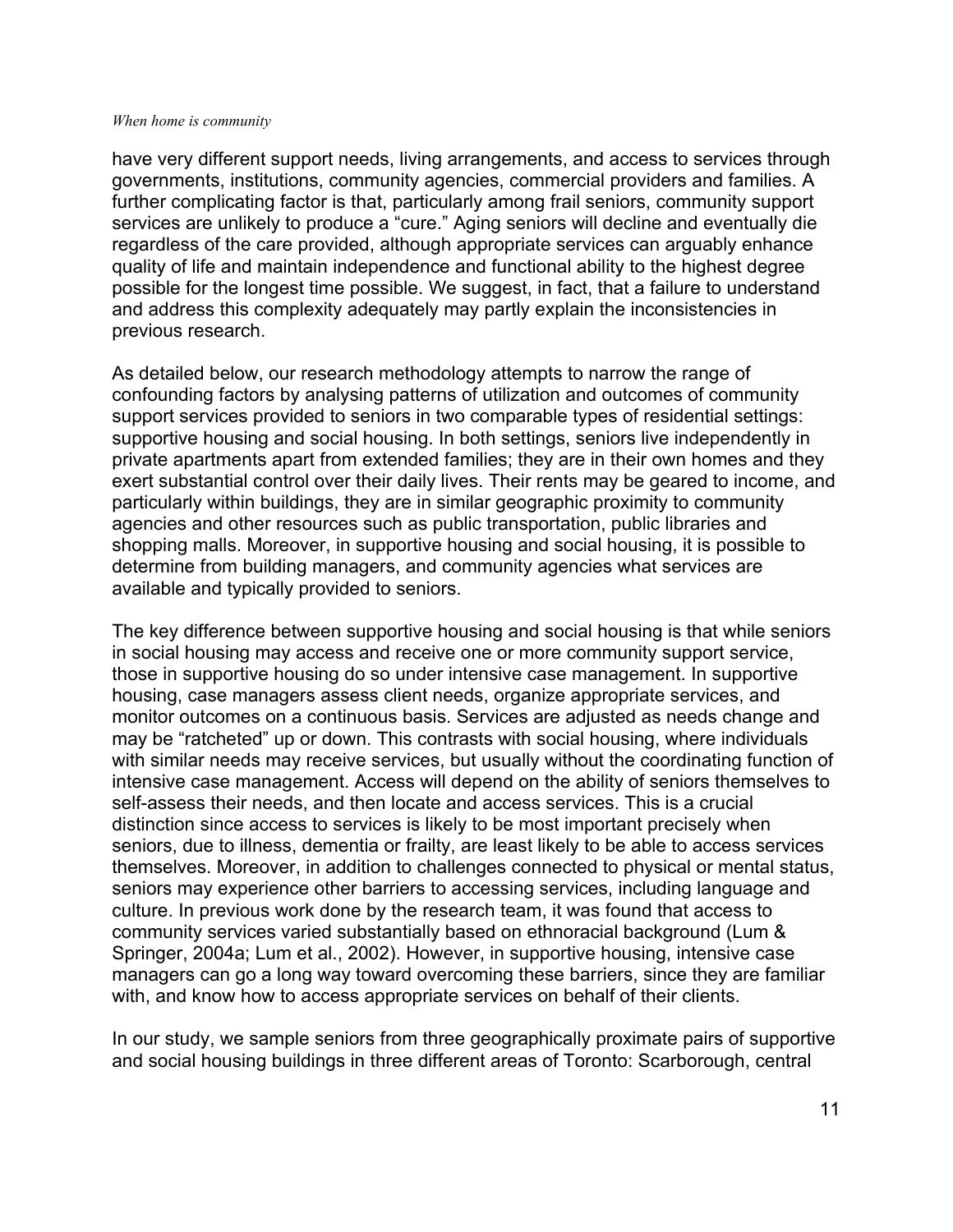<span id="page-17-0"></span>downtown Toronto and Etobicoke.

In detail, our research objectives are to:

- document patterns of access to and the use of community support services by seniors in these two different types of housing buildings in proximate geographical settings;
- analyze the extent to which such patterns are associated with positive outcomes in functional independence, social connectedness, physical and mental well-being, and the use of formal emergency services (e.g. 911 and hospital emergency departments) during crisis;
- assess the general benefits of supportive housing specifically as a viable option for aging in place;
- identify differences related to ethnoracial characteristics of seniors in all of the above;
- develop perspectives on policy and resource allocation strategies appropriate to vulnerable individuals and seniors, in particular, and to recommend actions and next steps.

## **2.1 Working definitions of supportive and social housing**

While definitions of supportive housing vary within Canada and internationally, the Ontario Ministry of Health and Long-Term Care defines it by the 24-hour availability of personal care and homemaking services (2000). Some community agencies take issue with this definition, which they see as emphasizing individual services, choosing instead to define supportive housing in terms of a comprehensive and coordinated package of services and programs necessary to support the changing needs of seniors aging in place.

In its definition of supportive housing, The Toronto District Health Council also emphasizes the integration of housing, personal care and supports that "connect seniors to a network of services, enabling them to remain in the community for as long as possible, avoiding inappropriate and unnecessary placement into a long-term care facility" (Robinson 2001; 2002).

The Canada Mortgage and Housing Corporation offers a working definition that is also used by the National Advisory Council on Aging. Accordingly, supportive housing is housing that "helps people in their daily living through provision of a physical environment that is safe, secure, enabling and home-like and through the provision of support services such as meals, housekeeping, and social and recreational activities. It is also the type of housing that allows people to maximize their independence, privacy, decision-making and involvement, dignity and choices and preferences" (Canada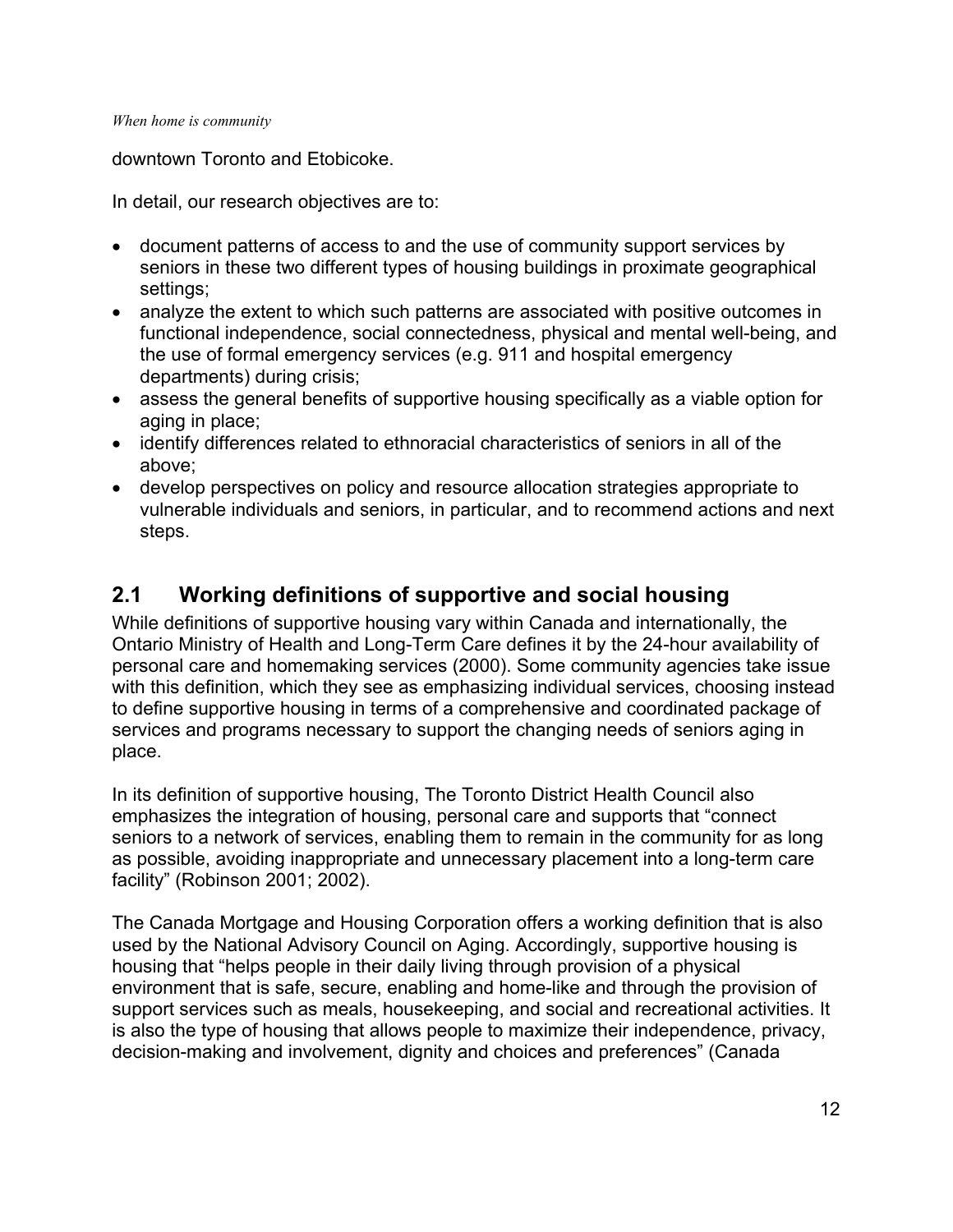<span id="page-18-0"></span>Housing and Mortgage Corporation, 2000; The National Advisory Council on Aging, 2002).

Our operational definition of supportive housing integrates key elements of these definitions, again stressing the fact that services are managed around the needs of the individual, not on a service-by-service basis. The incentive is to provide services necessary to keep clients healthy and independent, without providing unnecessary or redundant services. Key characteristics of supportive housing include:

- affordability -- an option for rent-geared-to-income apartments
- security and safety
- privacy
- intensive case management linking clients to a range of community support services (transportation, 24 hr emergency responses)
- access to assistance with daily living, personal care and home making (meals, laundry, bathing)
- common areas for social interaction
- organized volunteer opportunities

In supportive housing, services are not necessarily provided on-site, but may be provided for example, in senior's centres. Thus, supportive housing is neither fully independent living, nor institutional long-term care.

For social housing, we adopt the definition provided by The Toronto Community Housing Corporation, which refers to shelter with the following key characteristics:

- affordability --an option for rent-geared-to-income apartments
- security and safety
- privacy

In social housing, seniors do not automatically have access to support services, although they may access them through a variety of different channels. For example, community service agencies and/or Toronto Community Housing Corporation community health officers and tenant associations may organize social and recreational activities. Community agencies and Community Care Access Centres (CCACs) may provide support services. As well, there may be opportunities for volunteer activities. Access to services is likely to vary widely between individuals, with need being only one, and possibly not even the most important variable.

## **3.0 Methods**

A crucial research issue highlighted by work of the Health Services Utilization and Research Commission (2002) is that much existing research on the impact of "preventive home care" does not take into account confounding factors such as the care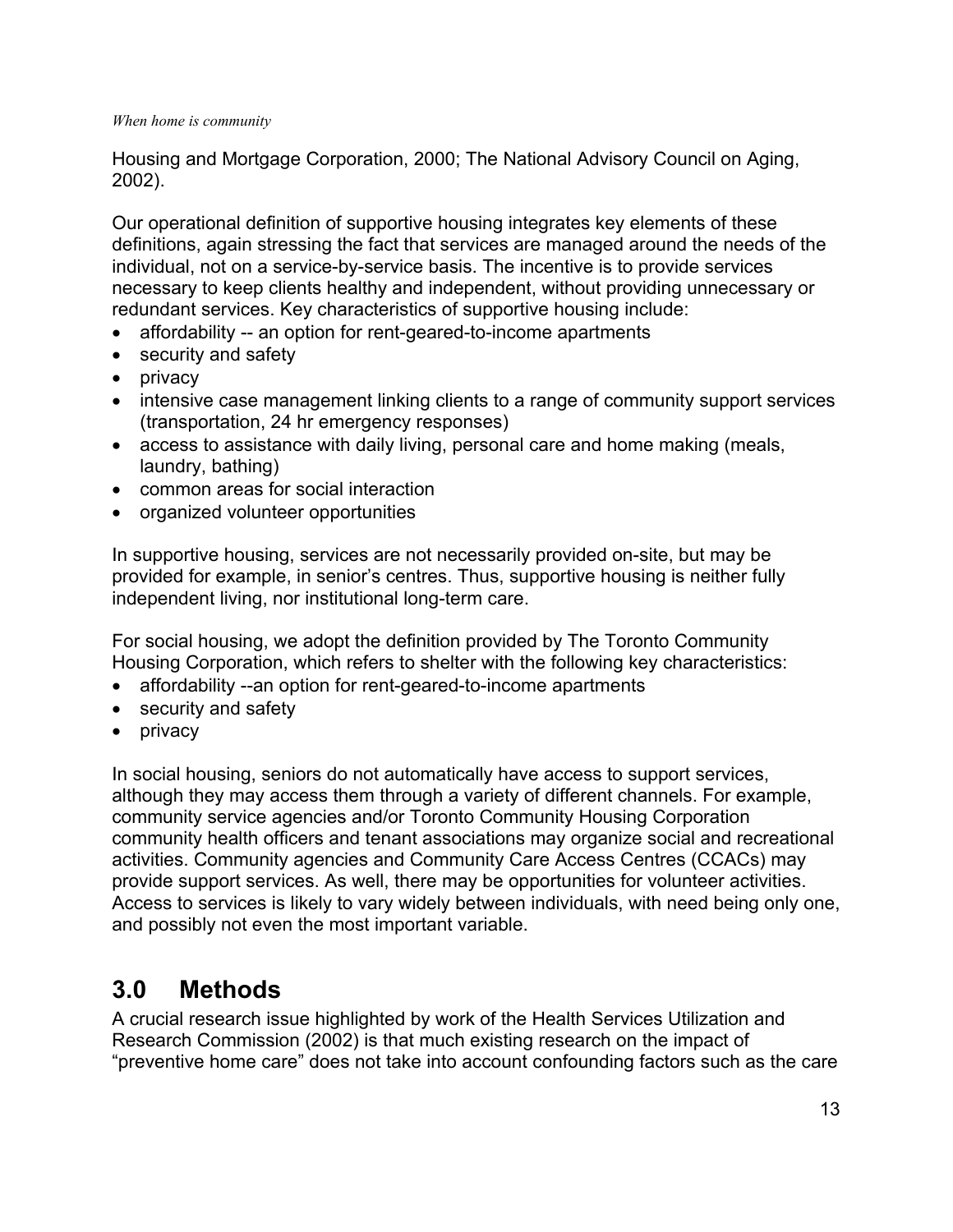<span id="page-19-0"></span>level needs of different groups, or pre-existing functional limitations. In order to control confounding factors in this study, we selected respondents using a two-stage sampling strategy.

## **3.1 Sampling**

An important advantage of analyzing populations in supportive and social housing is that this limits the range of possible living arrangements as well as immediate access to family caregivers. Because units are mostly one- or two-bedroom apartments, it is unlikely that seniors will be living with extended family in multi-generational settings. By selecting pairs of buildings in geographic proximity, we also limit variation in access to necessities such as banking, shopping and public transportation.

Another advantage is that it is possible to derive accurate income figures directly from rent. Because of potential sensitivities around income questions, seniors were asked what they paid in rent. In both building types, the formula for establishing rental rates is the same: rent levels are based on a review of income tax returns, income from all sources and savings. Thus, it is possible to estimate income with considerable accuracy.

Our two-stage sampling strategy is described below.

### *Building selection*

In the first stage, we selected comparable pairs of senior's supportive and social housing buildings.

We began by using data from the Toronto District Health Council (Toronto District Health Council, 2001a) and Statistics Canada (2003) to map the locations of supportive housing buildings in Scarborough (the north east end of the city), Etobicoke (in the west end), and the old city of Toronto. We then mapped the locations of community service agencies to ensure that there were no geographic barriers to service and that each building was served by at least two different agencies. We also assessed population characteristics to confirm that each building was in an area characterized by either ethnic and cultural diversity (European, eastern European, Latin American) or ethnic and racial diversity (Asian, South Asian, Black).

With help from Toronto Community Housing Corporation managers, we then identified comparable social housing buildings. After potential pairings were made with supportive housing buildings, members of the research team visited each pair to determine that buildings were proximate geographically, that they had similar access to community support services, and that they were located in culturally diverse neighbourhoods within walking distance of necessities such as public transit, grocery stores, banks, and pharmacies. Pairs were then confirmed by our Advisory Committee.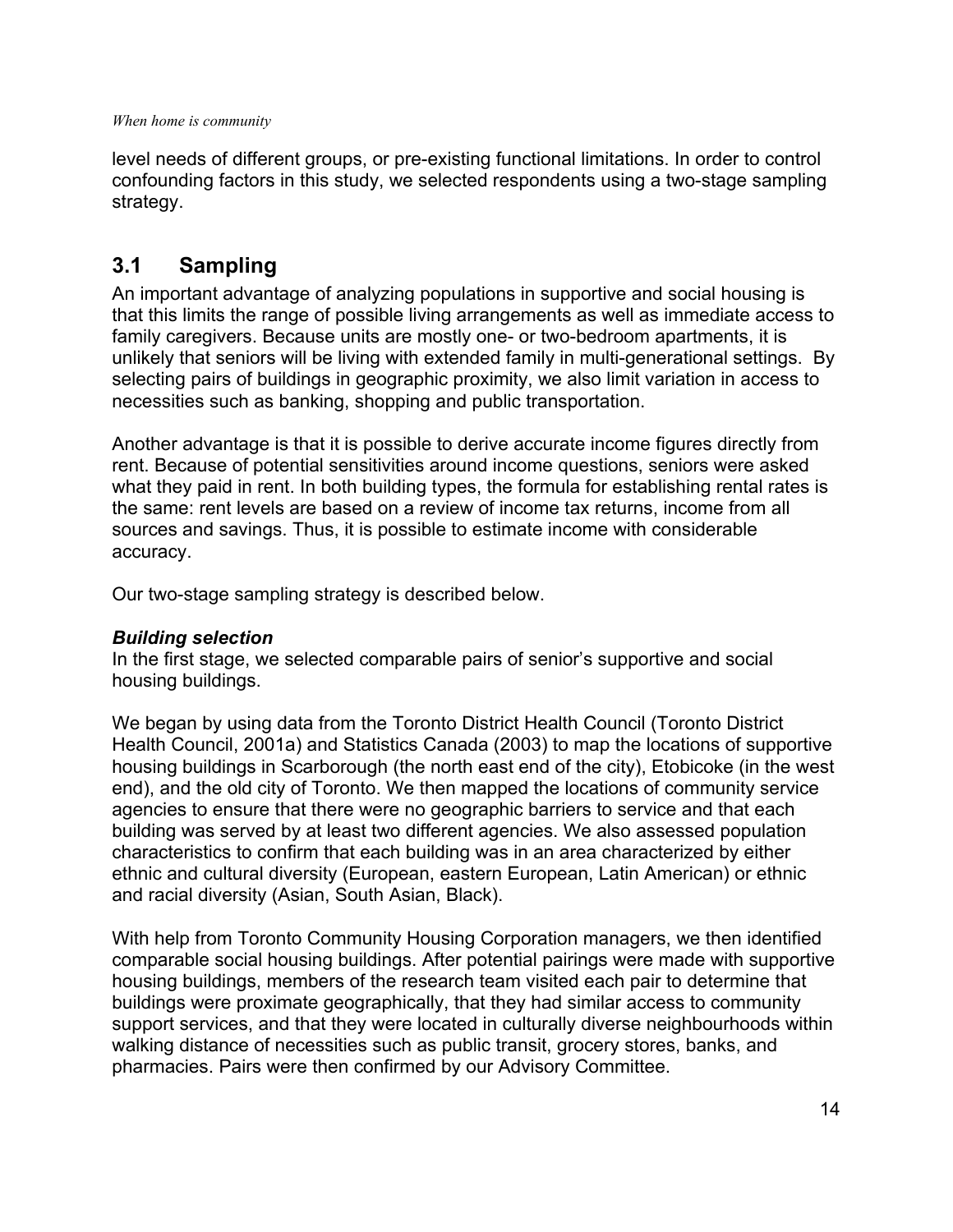#### <span id="page-20-0"></span>*Selection of seniors*

Prior to approaching individuals, we held an information session in each building to provide information about the objectives, significance and voluntary nature of the study and the need for informed consent. Seniors were assured that there was no link between the study and the community service agencies or property management and that all personal information gathered would remain confidential. Posters in different languages were also put up on each floor of the buildings to publicize and explain the purpose of the study. In addition, flyers describing the study were delivered to every unit in the buildings.

We aimed to complete 40 interviews in each building to enable comparisons between buildings and building types. To do this, a team of five interviewers (three females and two males) knocked on every door, or every second or third door depending on the number of units in each building. If a senior indicated willingness to participate, the interviewers obtained written informed consent before proceeding. Most interviews were completed at the time of this first contact; in a small number of cases, interviewers made appointments to return at a specified time. When required, translation services were provided; this occurred in 28 cases where Cantonese and Spanish language translation was provided.

Between March and September 2004, 226 seniors were interviewed --115 seniors in social housing and 111 in supportive housing with approximately 36 to 40 seniors responding in each building. Interviews averaged 90 minutes and with the explicit consent of the respondents, were audio recorded for transcription and analysis. Of those we contacted to be interviewed, 64% agreed to participate, a notably high response rate for surveys of seniors.

## **3.2 Questionnaire design**

The questionnaire design integrated knowledge from a number of different sources.

Questions concerning whether seniors get help in their personal activities of daily living, activities of daily living and chores, who provides help, patterns of social interactions, what seniors do in emergencies, and seniors' physical health have been validated in previous studies of seniors and were adapted for this study (Lum & Springer, 2004a; Toronto District Health Council, 1998). As well, our Advisory Committee provided invaluable input by reviewing and suggesting revisions to interview questions. The final interview schedule was the result of an iterative process during five meetings with Advisory Committee members. Questions that were difficult to understand, ambiguous, or unreliable were revised and brought back to the Advisory Committee for discussion. Finally, the interview schedule was pre-tested with three seniors to ensure that questions probed what they were designed to probe. Further modifications were made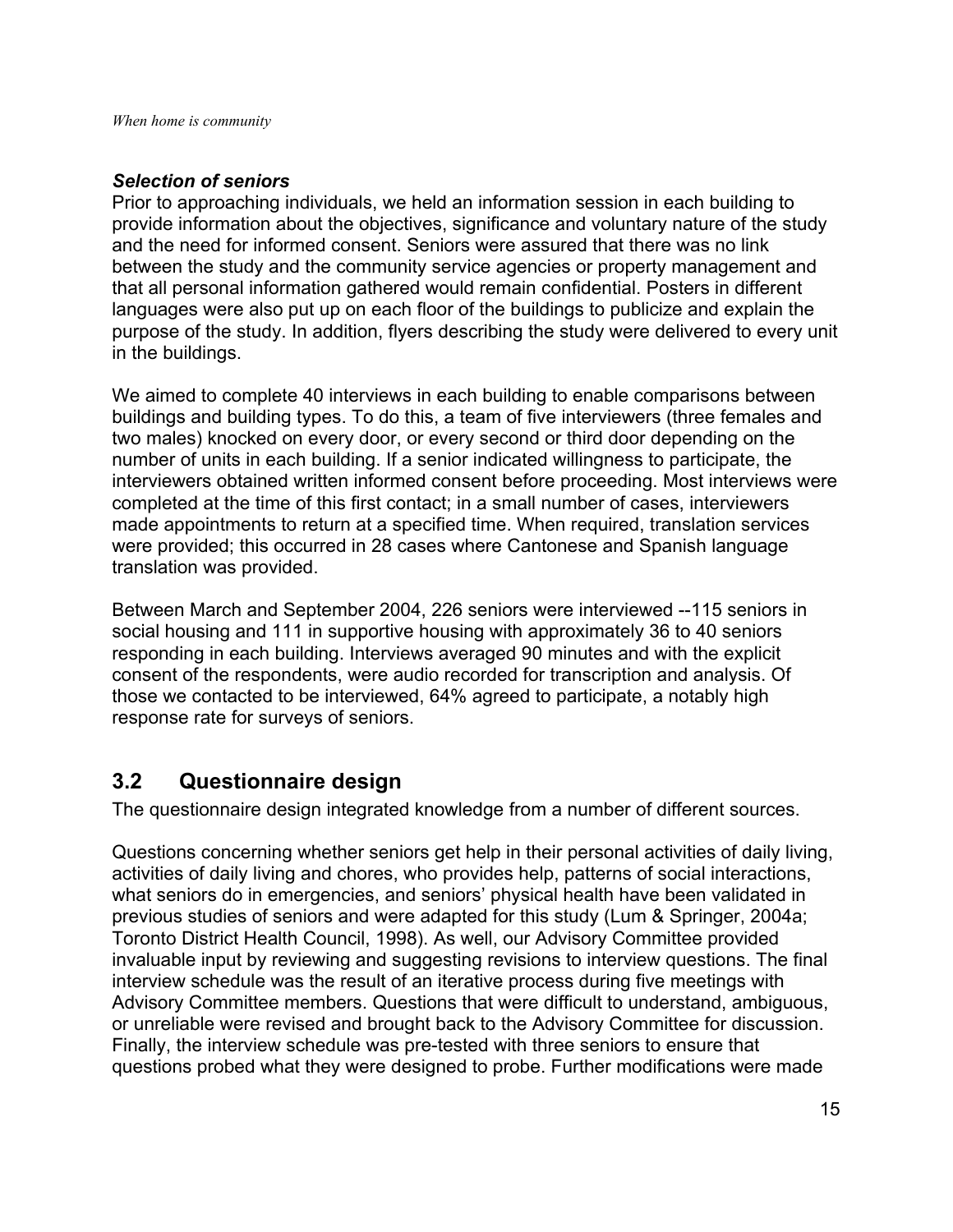<span id="page-21-0"></span>following results from the pre-tests.

An important consideration was to find out whether and to what degree our samples living in supportive and social housing were distinctly different in their level of care needs. Rather than pre-screening seniors regarding their level of independence or frailty, we asked a series of questions probing aspects of daily living so that different levels of needs could be documented and controlled in the analysis. For example, we asked seniors whether they had help in personal activities of daily living (PADL) such as eating, bathing, grooming, dressing or using the toilet. We also asked whether they received assistance in their activities of daily living (ADL), including preparing meals, vacuuming, changing bed linens, and bathroom and kitchen cleaning.

The interview included open-ended and close-ended questions. Open-ended questions enabled seniors to elaborate and add depth, richness and texture to their responses. The questions analyzed in this report are presented in Appendix C.

## **3.3 Analysis**

To maintain confidentiality, each interview was assigned a unique identifier or ID prior to analysis; actual names of respondents were kept in a separate file under lock and key. Interviews were then transcribed verbatim for analysis using Nvivo, a powerful qualitative software program which facilitates the identification of common themes and sub-themes in the responses. Quantitative responses were coded for analysis using SPSS, a statistical package.

For the qualitative portion of the study, the responses from each transcribed interview were organized into themes reflecting our key outcome variables:

- functional independence
- social connectedness
- mental and physical well-being
- crisis management

Each theme was then further analyzed to identify what respondents said, if anything, about living independently; the nature, frequency and sources of support or interventions by others including family, friends, case managers; ethnoracial challenges to accessing services; health problems; what they do in emergencies; and, their use of the formal health care system. The sections in this report that summarize the qualitative results present narratives that best capture the dominant themes expressed by many other seniors. Where responses reflect conflicting views, the qualitative results report as many comments as necessary to give an accurate depiction of the range of responses.

As detailed below, qualitative and quantitative findings were integrated within three main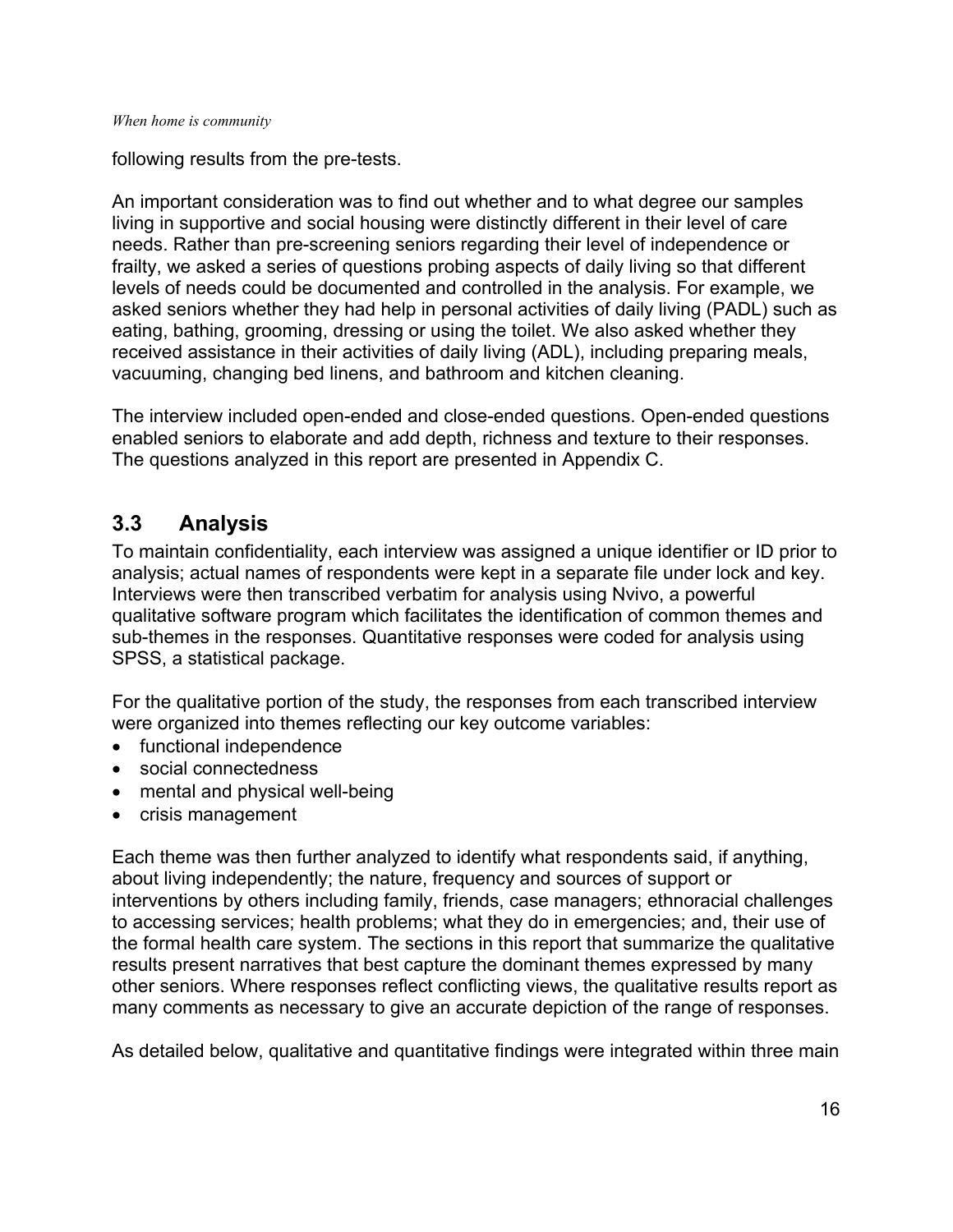<span id="page-22-0"></span>categories:

- seniors' characteristics and risks for loss of independence
- services used
- outcomes: functional independence, social connectedness, physical and mental well-being, crisis management.

## **4.0 Findings**

## **4.1 Seniors' characteristics and risk factors**

We begin by considering the characteristics of the seniors we interviewed. In addition to describing the demographics of our sample, these characteristics provide a basis for estimating relative risk of loss of independence and institutionalization.

As will be seen in the data presented below, our study population is characterized by multiple risks. The seniors in our sample are older than the senior population in Toronto generally. They are mostly female, live alone, and have incomes below the poverty line. Many are ethnoracial minorities. There is much literature pointing to the likelihood that people with such multiple risks or "jeopardies" are less likely to access appropriate services and more likely to lose their independence and be institutionalized (Lum & Springer, 2004a; Teplitsky, Williams & Lum, 2003; Lum et al., 2003). Our data show that these risks are most marked among seniors in supportive housing.

## *4.1.1 Age*

As seniors get older, they are likely to have higher levels of need for health and social care and to be at greater risk of institutionalization. A Statistics Canada study using data from the National Population Health Survey longitudinal file found that the rate of institutionalization increased with age. Of seniors living by themselves surveyed in 1994/95, those aged 75 to 84 had five times the odds of living in a long-term care facility by 1998/99, compared with those aged 65 to 74. Seniors aged 85 or older were 10 times more likely than 65 to 74 year olds to be institutionalized (Statistics Canada, 1999b). Against this background, the age distribution of our respondents in both social and supportive housing is truly striking.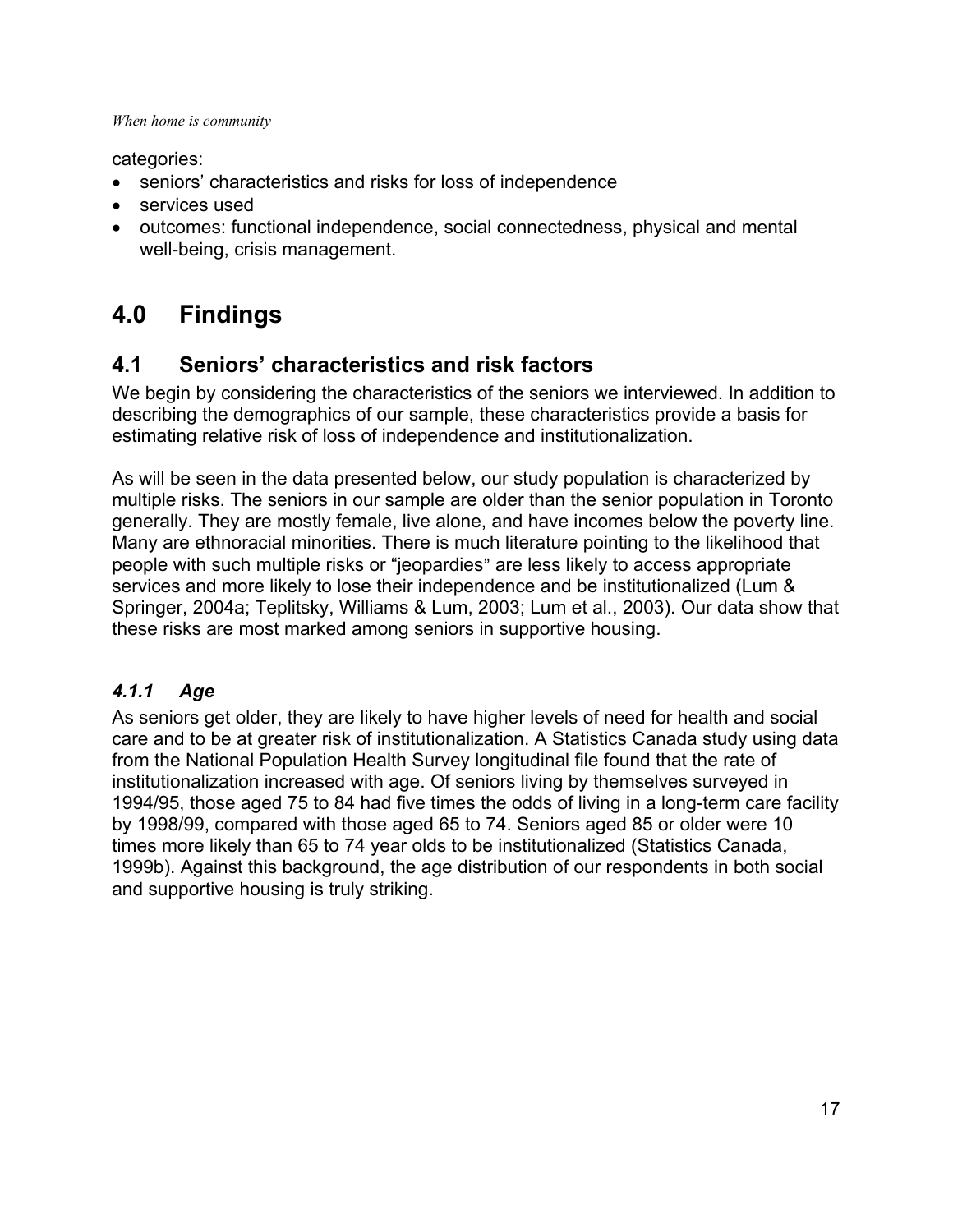

*Fig. 1 - Age* 

**Age Grouping by Statscan Definition**

Looking at the overall figures for Toronto, the majority of seniors (65%) are between 60 and 74 years of age while less than 8% are over 85 years (Statistics Canada 2005). In comparison, older seniors are over-represented in both social and supportive housing.

Approximately 70% of seniors in social housing are between 70 and 84 years of age with a mean age of 75 years. The population of seniors in supportive housing is even older: 78% are over 75 years and the mean age is 81 years. An astounding 40% of respondents in supportive housing are among the oldest old – over 85 years. We note that because the oldest old may be less likely to open the door to "strangers" these data are likely conservative and underestimate the true age distribution of seniors in our study.

The age difference between seniors in social and supportive housing is statistically significant.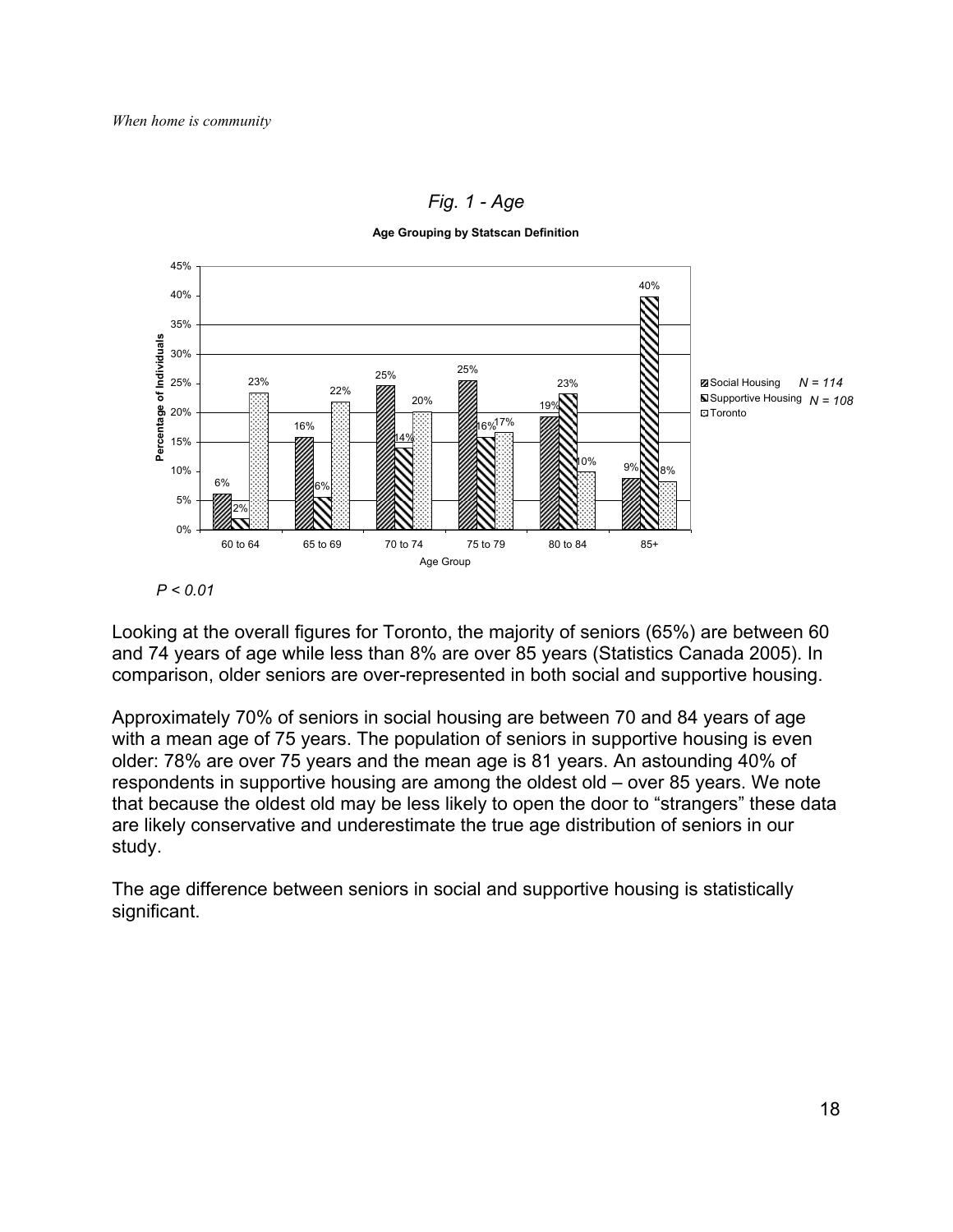## <span id="page-24-0"></span>*4.1.2 Sex*

Since women live longer than men on average, they tend to be overrepresented in the older cohorts of Canadians. Among seniors living in the City of Toronto, females make up 58% of the total senior population. Women's risks of institutionalization may be multiplied by the fact that they are more likely to experience poverty and social isolation.

| α |  | еx |
|---|--|----|
|---|--|----|

|                                                                                                      | <b>Social Housing</b><br>$(N = 115)$ | <b>Supportive</b><br><b>Housing</b><br>$(N = 111)$ | City of Toronto* |  |  |
|------------------------------------------------------------------------------------------------------|--------------------------------------|----------------------------------------------------|------------------|--|--|
| Males $(65+)$                                                                                        | 23%                                  | 19%                                                | 42%              |  |  |
| Females (65+)                                                                                        | 77%                                  | 81%                                                | 58%              |  |  |
| *Statistics Canada, 2005. E-Stat 2001, 2001 Census of population: 2001 population<br>by age and sex. |                                      |                                                    |                  |  |  |
|                                                                                                      |                                      |                                                    |                  |  |  |

*P > 0.1* 

Figure 2 shows that women outnumber men in both social (77%) and supportive (81%) housing. Social housing buildings tend to have a higher percentage of males (in part due to a younger age distribution), but this difference is not significant statistically. Furthermore, women are significantly overrepresented in both social and supportive housing in comparison to the population of female seniors in the City of Toronto.

## *4.1.3 Living alone*

Living alone is often considered a strong risk factor for physical injuries such as falls, which may precipitate hospitalization. Since individuals have no immediate caregiver, minor health issues may go unnoticed or unattended, before becoming a serious problem requiring hospitalization. Furthermore, living alone exacerbates the risk of social isolation that has serious mental health repercussions. Senior women living alone are also at greater risk of poverty because they may not have a significant pension income based on participation in the paid work force. Thus, while seniors today are generally healthier, are in better physical and mental shape than their predecessors (National Advisory Council on Aging, 1999), living alone nonetheless increases their risk of loss of independence and institutionalization.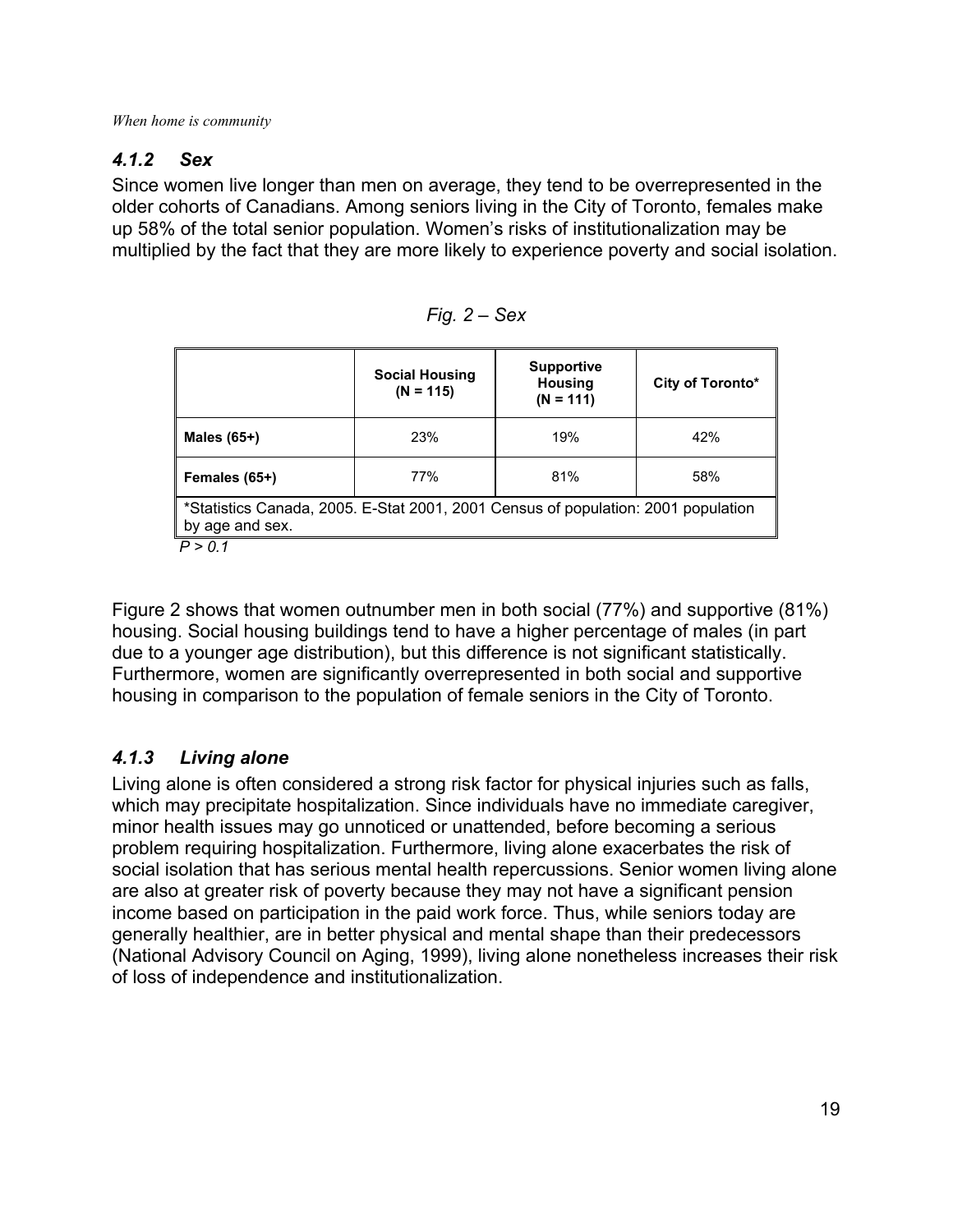|                                                                                                                                                                                                          | <b>Social Housing</b><br>$(N = 115)$ | <b>Supportive</b><br><b>Housing</b><br>$(N = 111)$ | City of Toronto* |  |
|----------------------------------------------------------------------------------------------------------------------------------------------------------------------------------------------------------|--------------------------------------|----------------------------------------------------|------------------|--|
| <b>Living Alone</b>                                                                                                                                                                                      | 68%                                  | 90%                                                | 27%              |  |
| <b>With Others</b>                                                                                                                                                                                       | 32%                                  | 10%                                                | 63%              |  |
| *Statistics Canada, 2001b. Family and household living arrangements: Household<br>living arrangements, age groups and sex for population, 2001. Statistics Canada<br>Catalogue Number 95F0315XCB2001006. |                                      |                                                    |                  |  |
| P < 0.01                                                                                                                                                                                                 |                                      |                                                    |                  |  |

*Fig. 3 – Living alone* 

As seen in Figure 3, 90% of seniors in supportive housing live alone as compared to 68% in social housing. This is in stark contrast to seniors generally in Toronto where only 27% live alone while 63% live with others.

Of those who live by themselves, we see that the sex distribution is similar in both housing types: about the same proportion of women in social (85%) as supportive (84%) housing live alone (Figure 4). In both cases, these figures are higher than the proportion of senior women who live by themselves in the City of Toronto (74%).

We note here that "living alone" in supportive housing, where needs are assessed and services adjusted according to the needs of the individual on an ongoing basis, is probably less likely to produce social isolation, as compared to situations where seniors may live by themselves apart from family, peers and social support networks.

*Fig. 4 –Living alone and sex* 

|                                                                                                                                                                                                          | <b>Social Housing</b><br>$(N = 78)$ | <b>Supportive</b><br><b>Housing</b><br>$(N = 100)$ | City of Toronto* |  |
|----------------------------------------------------------------------------------------------------------------------------------------------------------------------------------------------------------|-------------------------------------|----------------------------------------------------|------------------|--|
| Males (65+) Who Live<br><b>Alone</b>                                                                                                                                                                     | 15%                                 | 16%                                                | 26%              |  |
| Females (65+) Who Live<br><b>Alone</b>                                                                                                                                                                   | 85%                                 | 84%                                                | 74%              |  |
| *Statistics Canada, 2001b. Family and household living arrangements: Household<br>living arrangements, age groups and sex for population, 2001. Statistics Canada<br>Catalogue Number 95F0315XCB2001006. |                                     |                                                    |                  |  |
| P > 0.1                                                                                                                                                                                                  |                                     |                                                    |                  |  |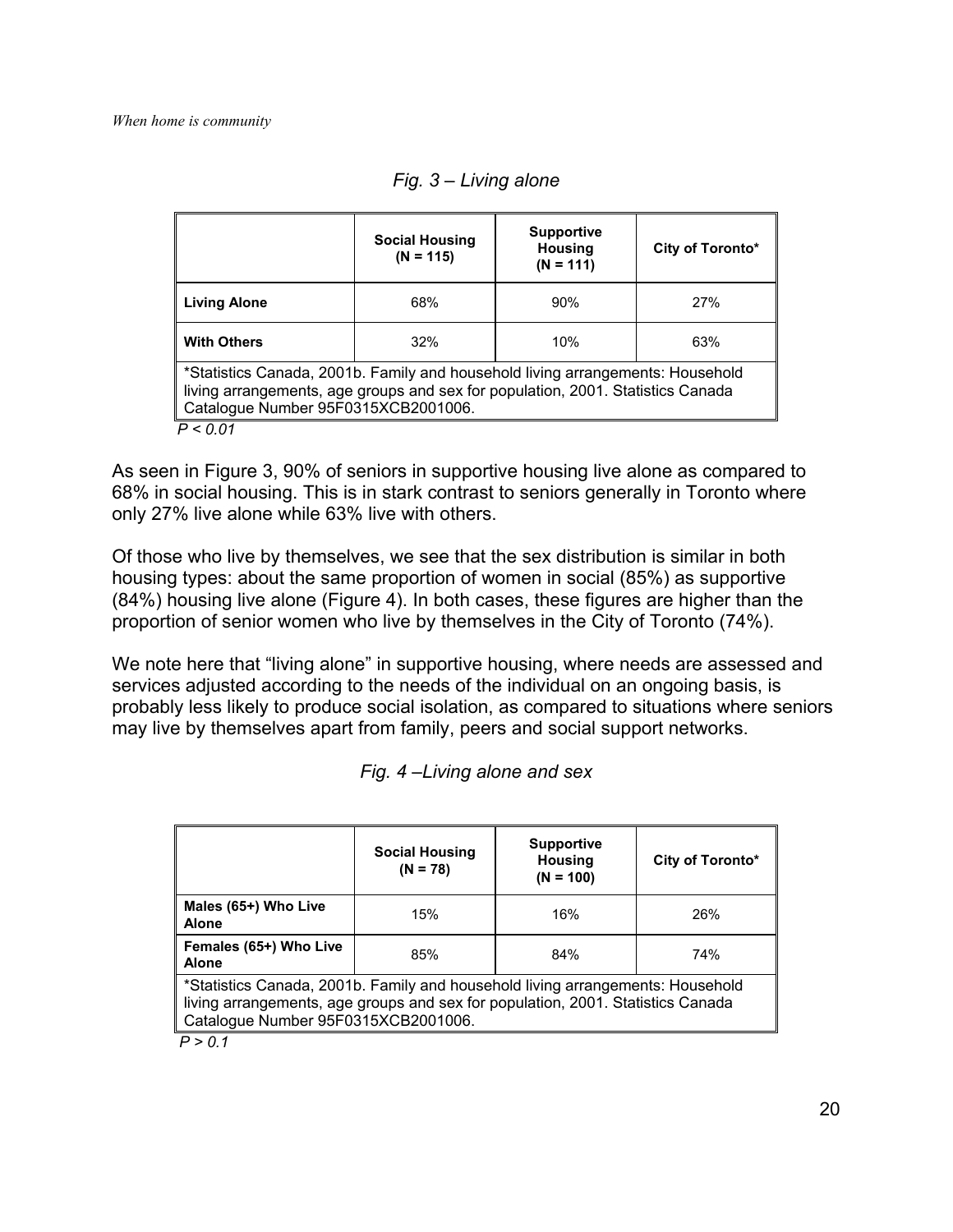### <span id="page-26-0"></span>*4.1.4 Income*

According to research based on Canadian data (Mustard et. al., 1999), level of income is associated with institutionalization. Seniors in the lowest or lower-middle income groups have over twice the odds of being institutionalized, compared with those in the middle or highest incomes groups (Statistics Canada, 1999b). Individuals with lower incomes face the double jeopardy of being more likely than individuals with higher incomes, to become ill or dependent, while being less likely to afford the health and social support services they require.

As indicated earlier, income levels were estimated from rent. Because of potential sensitivities around income questions, seniors were asked what they paid in rent. Since the rent-geared-to income formula is the same in supportive and social housing, it is possible to derive the respondent's actual income with considerable accuracy.

|                                                                                                                                                                                                                                                                 | <b>Social Housing</b><br>$(N = 103)$ | <b>Supportive</b><br><b>Housing</b><br>$(N = 85)$ | <b>Low Income Cut-off</b><br>(LICO) for a single<br>person in Toronto in<br>2002* |  |
|-----------------------------------------------------------------------------------------------------------------------------------------------------------------------------------------------------------------------------------------------------------------|--------------------------------------|---------------------------------------------------|-----------------------------------------------------------------------------------|--|
| <b>Median Income</b>                                                                                                                                                                                                                                            | \$16,880                             | \$18,800                                          | \$19,256**                                                                        |  |
| *Definition of LICO: Income levels at which families or unattached individuals spend 20%<br>more than average on food, shelter and clothing or approximately 34.7% of total income.<br>Statistics Canada, 2001c.<br>** Community Social Planning Council, 2002. |                                      |                                                   |                                                                                   |  |
| P < 0.05                                                                                                                                                                                                                                                        |                                      |                                                   |                                                                                   |  |

The median income for seniors in social housing is \$16,880 and \$18,800, for those in supportive housing (Figure 7). These levels are below what Statistics Canada defines as the low-income cut-off (LICO) level at which families or unattached individuals spend 20% more than average on food, shelter and clothing, or approximately 34.7% of total income (Statistics Canada, 2001c). The LICO for 2002 was \$19,256 for individuals for Toronto; below this figure, individuals may be considered to live in poverty (Community Social Planning Council of Toronto, 2002).

## *4.1.5 Ethnoracial background*

Ethnoracial minority seniors may face linguistic or cultural barriers in accessing services. Results from a previous study suggest that these risks are likely to be greater for seniors belonging to newer ethnoracial communities, which have not yet developed a service infrastructure. In that study, we found that less well-established communities with less extensive resources had little capacity to "fill in" when publicly funded services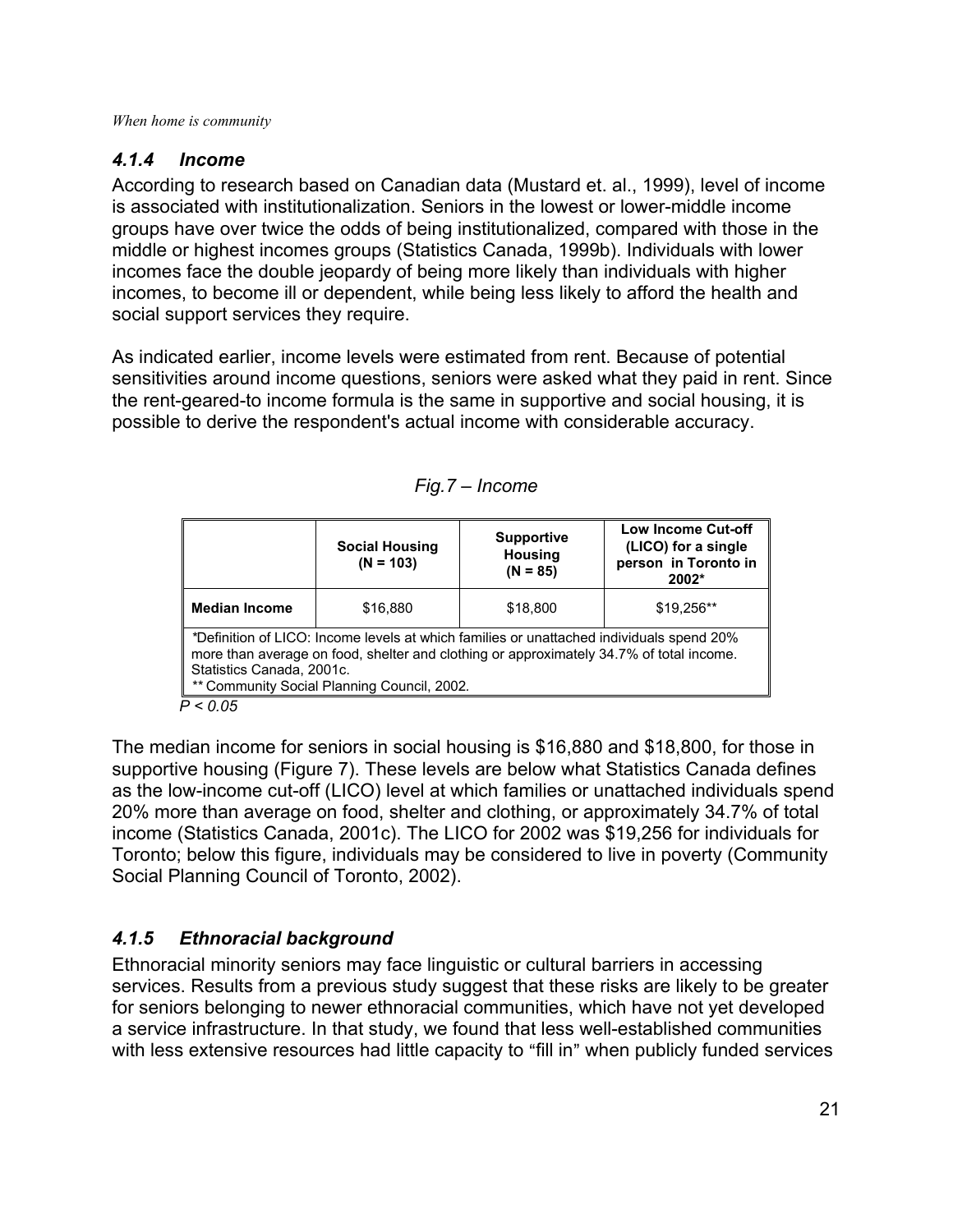<span id="page-27-0"></span>were cut as compared to "established" ethnoracial communities with more extensive resources, but whose capacity also had limits. When health and social costs are offloaded by governments, newer communities are hit hardest (Lum & Springer, 2004a; Lum et al., 2003; Sadavoy et al., 2004). Thus, seniors in newer ethnoracial communities may face the double jeopardy of having to negotiate access to needed services themselves, with few culturally and linguistically appropriate services actually available.

|                                                                                                                                                      | <b>Social Housing</b><br>$(N = 115)$         | <b>Supportive</b><br><b>Housing</b><br>$(N = 110)$ | City of Toronto*                                  |
|------------------------------------------------------------------------------------------------------------------------------------------------------|----------------------------------------------|----------------------------------------------------|---------------------------------------------------|
| <b>Visible Minority</b><br>Seniors (65+)                                                                                                             | 45%                                          | 25%                                                | 23%                                               |
| <b>Top 3 Visible</b><br><b>Minorities</b><br>Groups-<br><b>Seniors</b>                                                                               | Black (12%)<br>S. Asian (10%)<br>Asian (10%) | Asian (11%)<br>S. Asian (5%)<br>Black (5%)         | Asian (12%)<br>S. Asian (5%)<br><b>Black (3%)</b> |
| *Statistics Canada, 2001a. Ethnocultural Portrait of Canada: Visible Minority Groups, Sex<br>and Age Groups for Population, 2001, 95F0363XCB2001006. |                                              |                                                    |                                                   |

|  |  |  | Fig. 8 - Ethnocultural background--Seniors |
|--|--|--|--------------------------------------------|
|--|--|--|--------------------------------------------|

#### *P < 0.01*

In our questionnaire, we used standard Statistics Canada categories to ask respondents about their ethnoracial backgrounds. While recognizing that such categories are always open to interpretation, these categories have the advantages of relative simplicity and direct comparability with census data. Figure 8 reveals that 45% of respondents in social housing and 25% in supportive housing self-identify as visible minorities. Asians, South Asians and Blacks make up the largest subcategories. In comparison to the City of Toronto, where visible minorities make up 23% of the population over 65 years, there is a significant degree of diversity among both supportive and social housing residents. While the visible minority population in supportive housing is comparable to that of the City of Toronto, the social housing population is more diverse (Statistics Canada 2001a).

## *4.1.6 English language capacity*

Navigating complex health and support services is complicated enough without English language challenges. Seniors who do not speak English well must rely on formal translation services, which are not always readily available, or on family members, who may also not be available or who may not understand or be able to express accurately the needs of seniors (Lum et al., 2004b)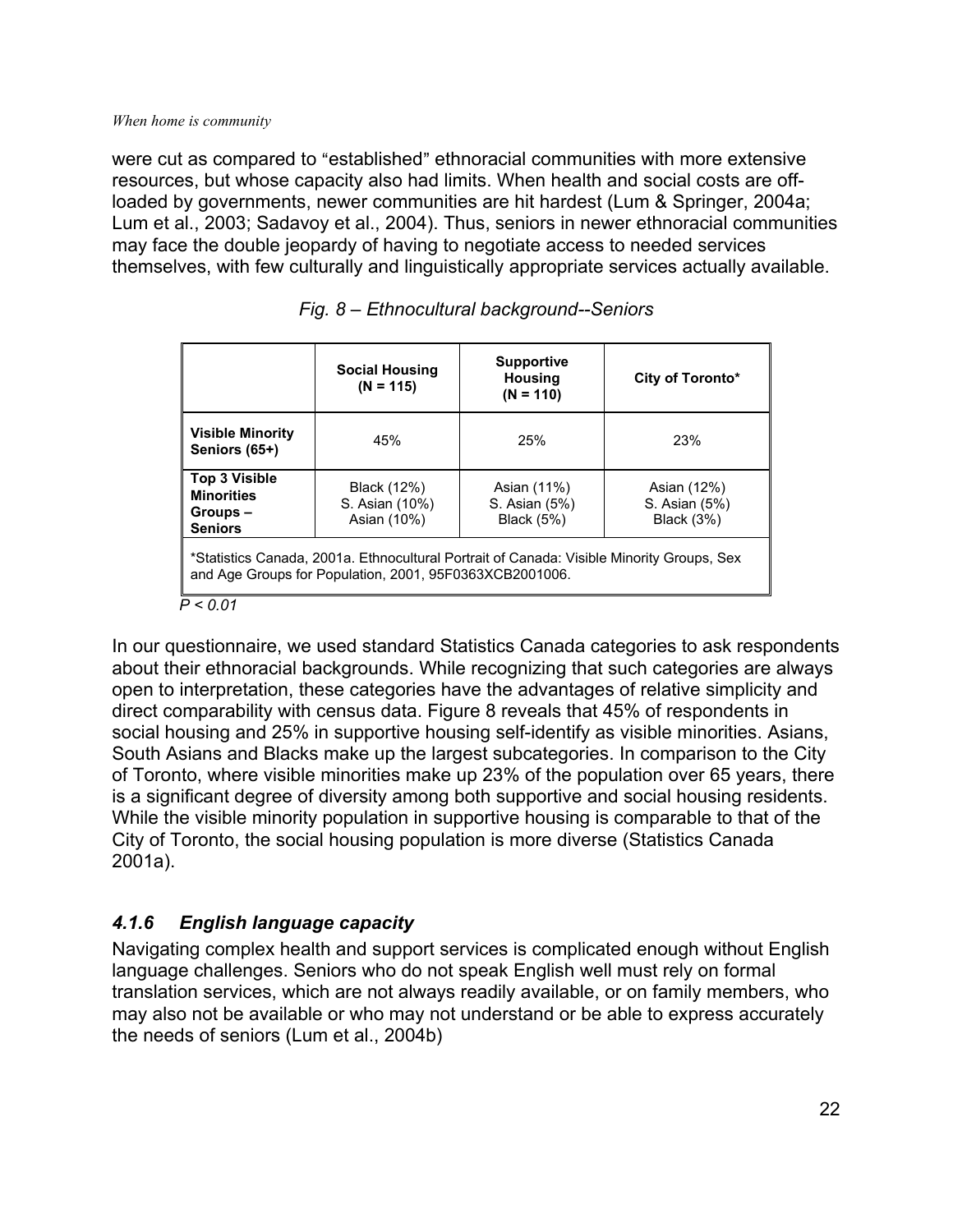<span id="page-28-0"></span>

|                                                                    | <b>Social Housing</b> | <b>Supportive Housing</b> |
|--------------------------------------------------------------------|-----------------------|---------------------------|
| % Respondents Who<br><b>Understand English "Well"*</b>             | 80%<br>$(N = 114)$    | 87%<br>$(N = 107)$        |
| % Respondents Who<br><b>Understand Written English</b><br>"Well"** | 84%<br>$(N = 115)$    | 84%<br>$(N = 99)$         |

#### *Fig.9 – English language capabilities*

 *\*\* P > 0.1* 

Our data show that 87% of respondents in supportive housing and 80% in social housing say they understand English "well". Similarly, 84% in social housing and 84% in supportive housing say they understand posters or signs written in English "well" (Figure 9). Of course, this leaves a sizable minority that are likely to experience difficulties communicating in English. In fact, 28 seniors in our study required Cantonese or Spanish language translation in order to participate.

## *4.1.7 Health status*

Many seniors in supportive and social housing have significant health risks. Yet, they live independent lives while managing these ailments and even say that their health is "better" than their peers.

According to the National Advisory Council on Aging, the most widespread ailments for seniors living at home based on 1966 Statistics Canada data include:

- Arthritis or rheumatism (42%)
- High blood pressure (33%)
- Heart disease (16%)
- Cataracts (15%)
- Incontinence (6%).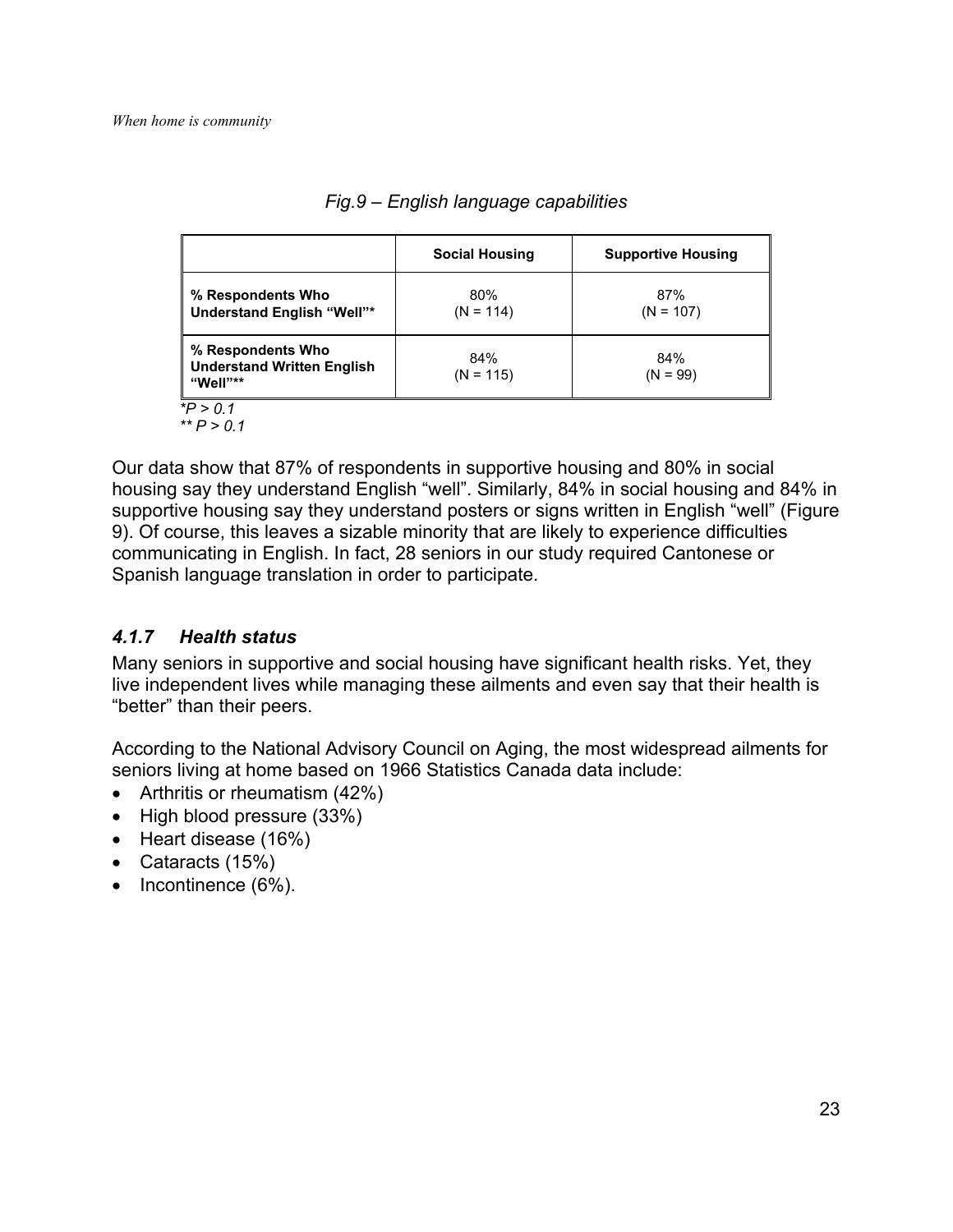<span id="page-29-0"></span>

| <b>Physical Ailments</b>                                                                                 | <b>Social Housing</b><br>$(N = 114)$ | <b>Supportive Housing</b><br>$(N = 110)$ | <b>Seniors Population in</b><br>Canada* |  |  |
|----------------------------------------------------------------------------------------------------------|--------------------------------------|------------------------------------------|-----------------------------------------|--|--|
| Arthritis                                                                                                | 61%                                  | 69%                                      | 42%                                     |  |  |
| <b>Back Problems</b>                                                                                     | 60%                                  | 51%                                      | -                                       |  |  |
| Cataracts                                                                                                |                                      |                                          | 15%                                     |  |  |
| <b>Diabetes</b>                                                                                          | 23%                                  | 16%                                      |                                         |  |  |
| Emphysema                                                                                                | 7%                                   | 6%                                       | -                                       |  |  |
| Glaucoma                                                                                                 | $\overline{\phantom{a}}$             |                                          | 5%                                      |  |  |
| <b>Heart Problems</b>                                                                                    | 36%                                  | 38%                                      | 16%                                     |  |  |
| High Blood Pressure                                                                                      | 56%                                  | 59%                                      | 33%                                     |  |  |
| Incontinence                                                                                             | $\overline{\phantom{a}}$             |                                          | 6%                                      |  |  |
| Osteoporosis**                                                                                           | 21%                                  | 44%                                      |                                         |  |  |
| Stroke                                                                                                   | 10%                                  | 10%                                      |                                         |  |  |
| 8%<br>15%<br>Tumour/ cancer                                                                              |                                      |                                          |                                         |  |  |
| * National Advisory Council on Aging, 1999. A quick portrait of Canadian seniors:<br>Aging vignette #13. |                                      |                                          |                                         |  |  |

*Fig. 10 – Physical Ailments* 

*\*\*P < 0.01* 

Looking at Figure 10, we find that:

- Over 60% of seniors in both social and supportive housing live with arthritis, which may seriously limit their mobility and functional capacity.
- 60% of seniors in social housing and 51% in supportive housing have back problems, which may also limit their ability to carry out activities of daily living.
- More than half of seniors in social (56%) and supportive housing (59%) have high blood pressure, a potentially life-threatening condition.
- Over a third of seniors in both housing settings have heart problems.
- 10% of these seniors overall have experienced a stroke.
- 23% in social housing and 16% in supportive housing have diabetes.
- Supportive housing seniors have about double the rate of osteoporosis (44%) compared to those in social housing (21%) which means they are especially vulnerable if they fall.
- 8% of seniors in social housing but 15% of those in supportive housing have cancer.

## *4.1.8 Summary of seniors' characteristics*

Taken together, our data suggest that the seniors in our study exhibit multiple risks for loss of independence and institutionalization, with those in supportive housing at higher risk. Based on the judgements of community service agency case managers who work directly with Community Care Access Centres for facility placements, *all the seniors in our supportive housing sample would meet current thresholds for facility placement*. Yet they continue to live independently in community settings.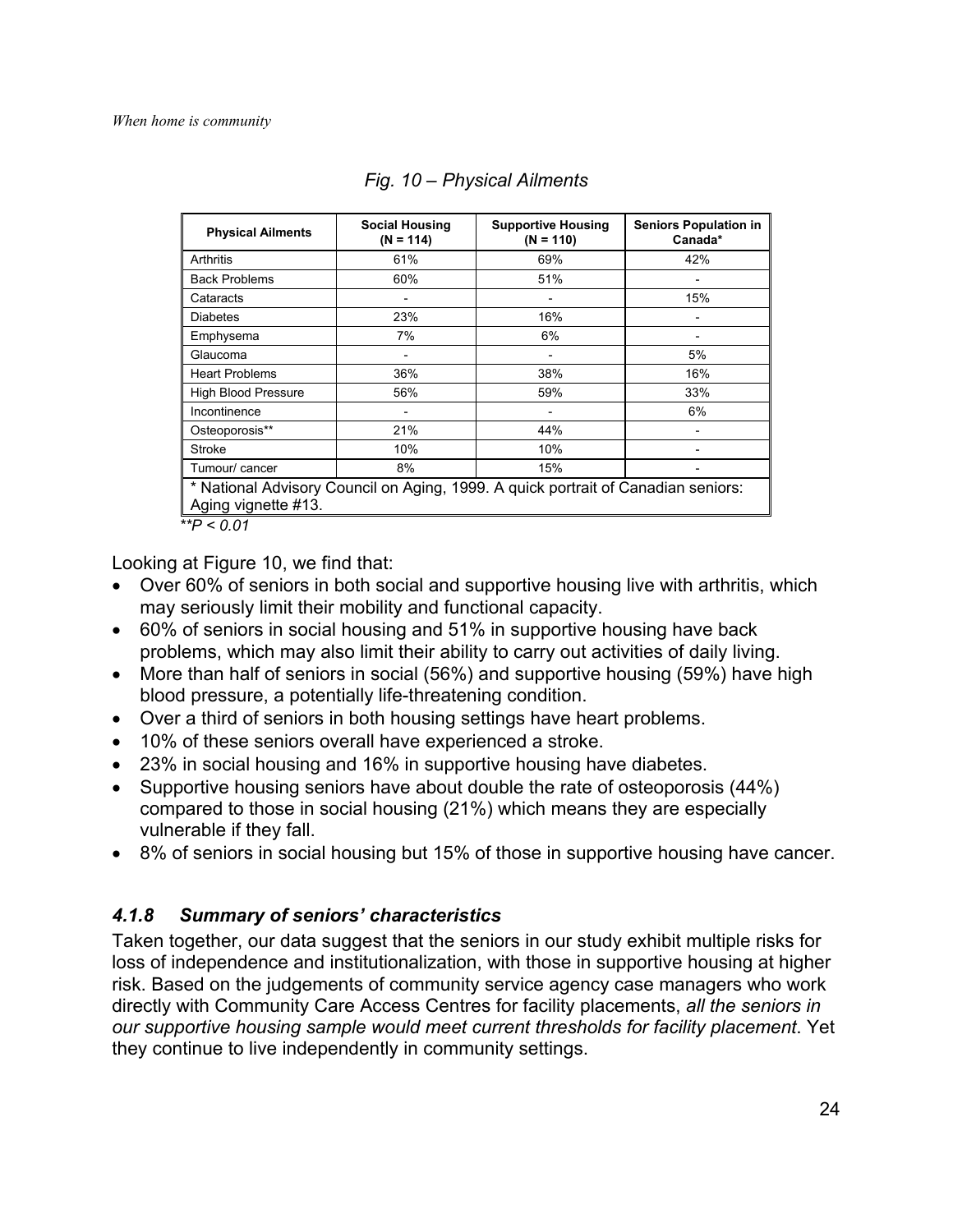<span id="page-30-0"></span>The key question therefore is this: What factors contribute to maintaining these seniors so that they are able to live independently outside long-term care institutions? A step towards answering this question is to examine the supports seniors receive.

## **4.2 Seniors' use of community agency and family supports**

This section examines the patterns of service utilization of seniors in supportive and social housing. It shows the type of support services seniors get in the two different building types, and who provides which services. In order to outline and then compare the level of service seniors receive, the supports are described service-by-service.

However, we note that alone, this approach does not adequately reveal the extent to which services are coordinated or integrated around the needs of the senior. This is crucial, since seniors in social housing may receive basic support services, but the services may be self-managed, or accessed on a one-off basis while service packages for seniors in supportive housing are arranged by intensive case managers.

We examine three categories of supports:

- help with personal activities of daily living such as eating and bathing (PADL);
- help with activities of daily living such as vacuuming (ADL);
- help with chores such as shopping for groceries.

### *4.2.1 Help with personal activities of daily living (PADL)*

Seniors were asked, "Do you get help with any of the following: eating, bathing/ showering, dressing, going to the washroom and taking medications?"

Based on assessment tools used by community agency case managers, seniors getting help in these areas would require significantly more resources than those who can take care of their personal needs.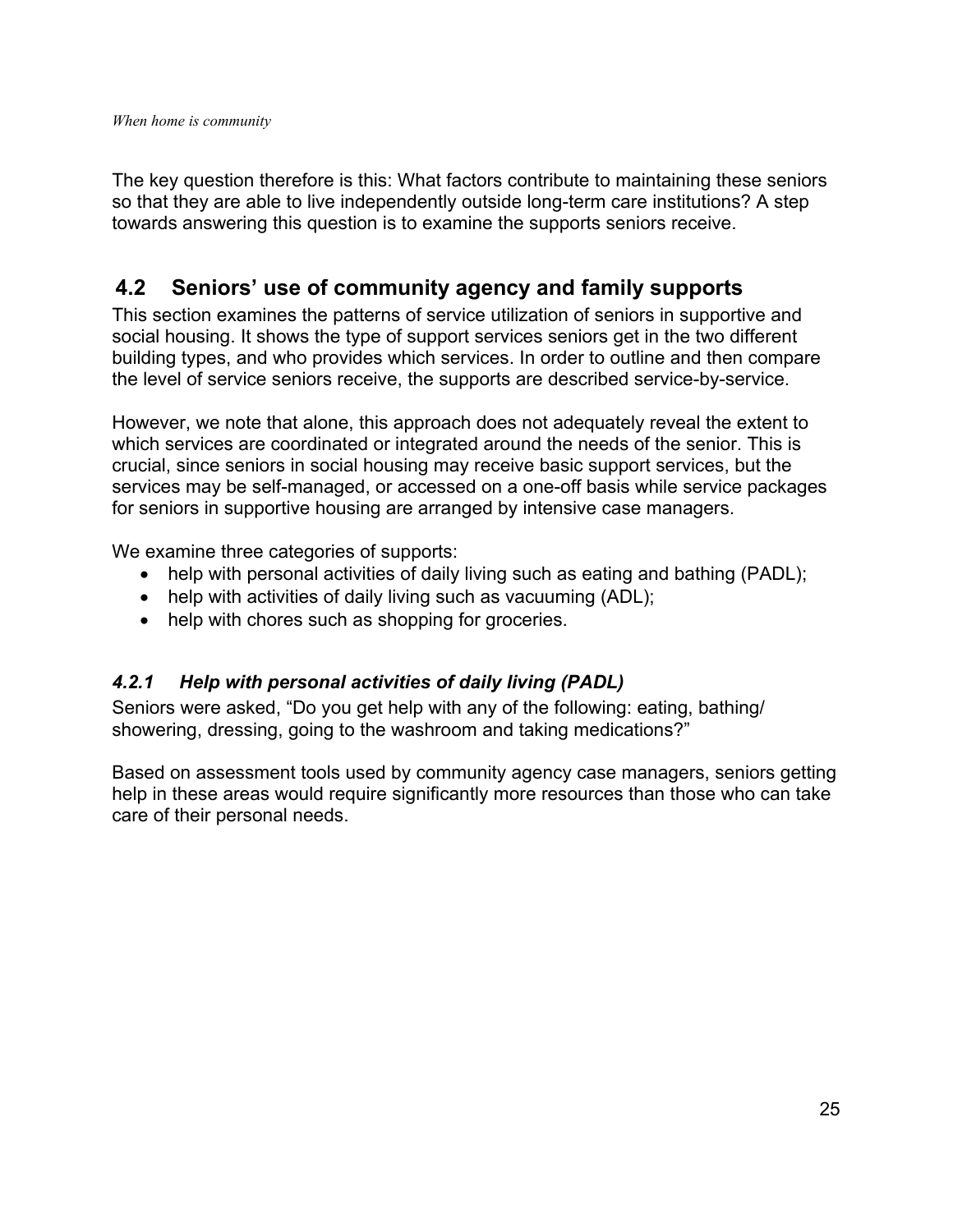<span id="page-31-0"></span>



Figure 11 reveals that only small percentages of seniors in social or supportive housing receive any assistance with PADL. Percentages are higher for seniors in supportive housing, but differences are not statistically significant. The exception is bathing where approximately 17% in social housing as compared to 28% in supportive housing receive assistance. Considering the age and health status of seniors in both settings, these levels of support seems moderate.

#### **Percentage Getting Help**

### *4.2.2 Help with activities of daily living (ADL)*

Seniors were asked, "Do you do your own housework? Do you receive help with any of the following: doing the laundry; vacuuming; changing bed linen; cleaning bathroom; cleaning kitchen?"

While, as shown above, the majority of seniors look after their own personal needs, greater proportions get assistance with activities of daily living such as housework, laundry, etc. Approximately 80% of seniors in supportive housing compared to 42% in social housing state that they receive help with housework. Figure 12 illustrates that this difference is sustained across various activities of daily living. About twice as many seniors in supportive housing than in social housing say they get help with doing laundry, vacuuming, changing bed linens and cleaning the bathroom and kitchen.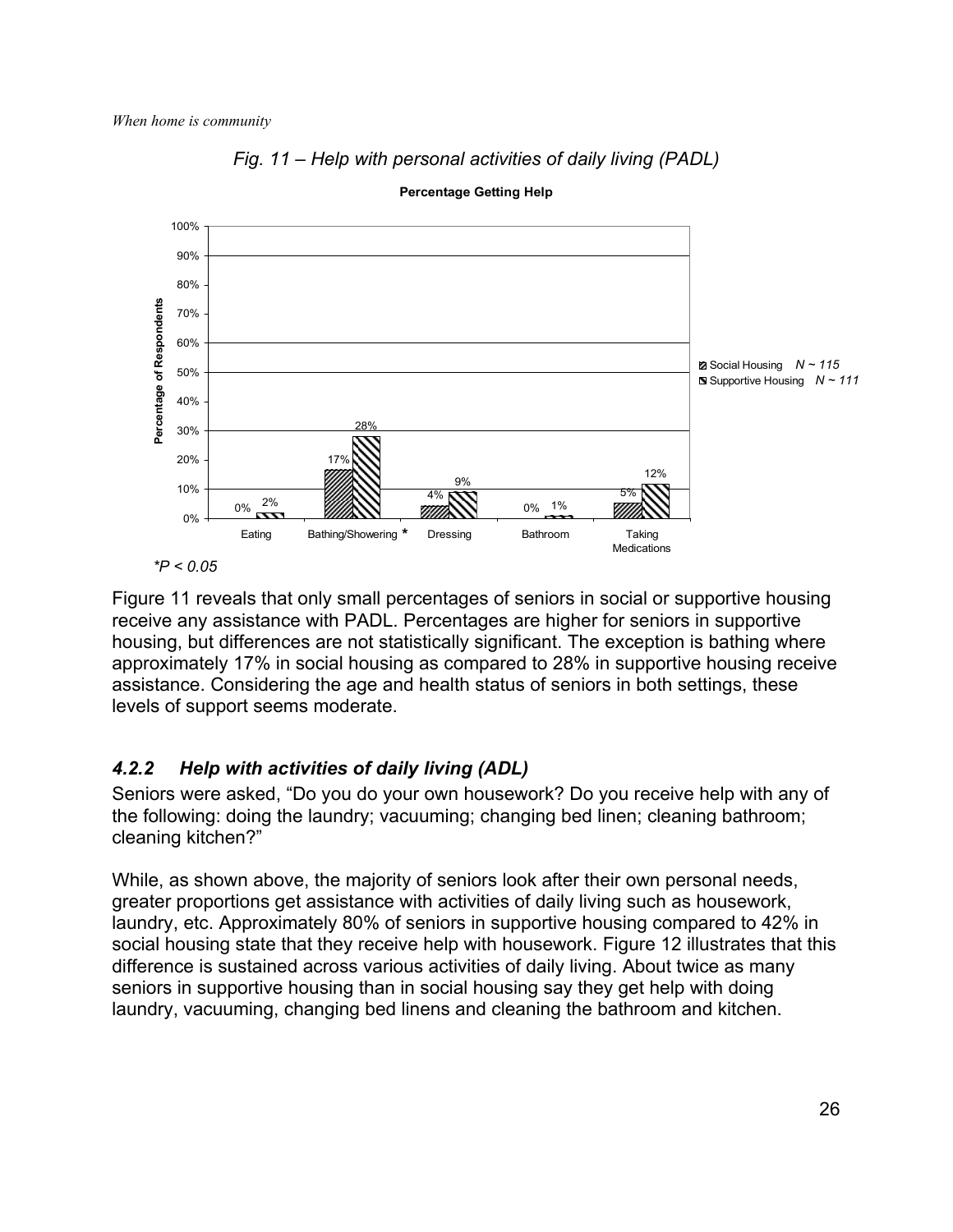

<span id="page-32-0"></span>

**Percentage Getting Help**

# *4.2.3 Help with chores*

Seniors were asked, "Do you get help with chores: shopping for groceries; banking; seeing the doctor; filling out forms; paying bills?" Seniors in both housing types get about the same level of assistance. The only significant difference appears to be in assistance with grocery shopping (Figure 13) where 51% of seniors in social housing, as compared to 71% of seniors in supportive housing report that they receive help.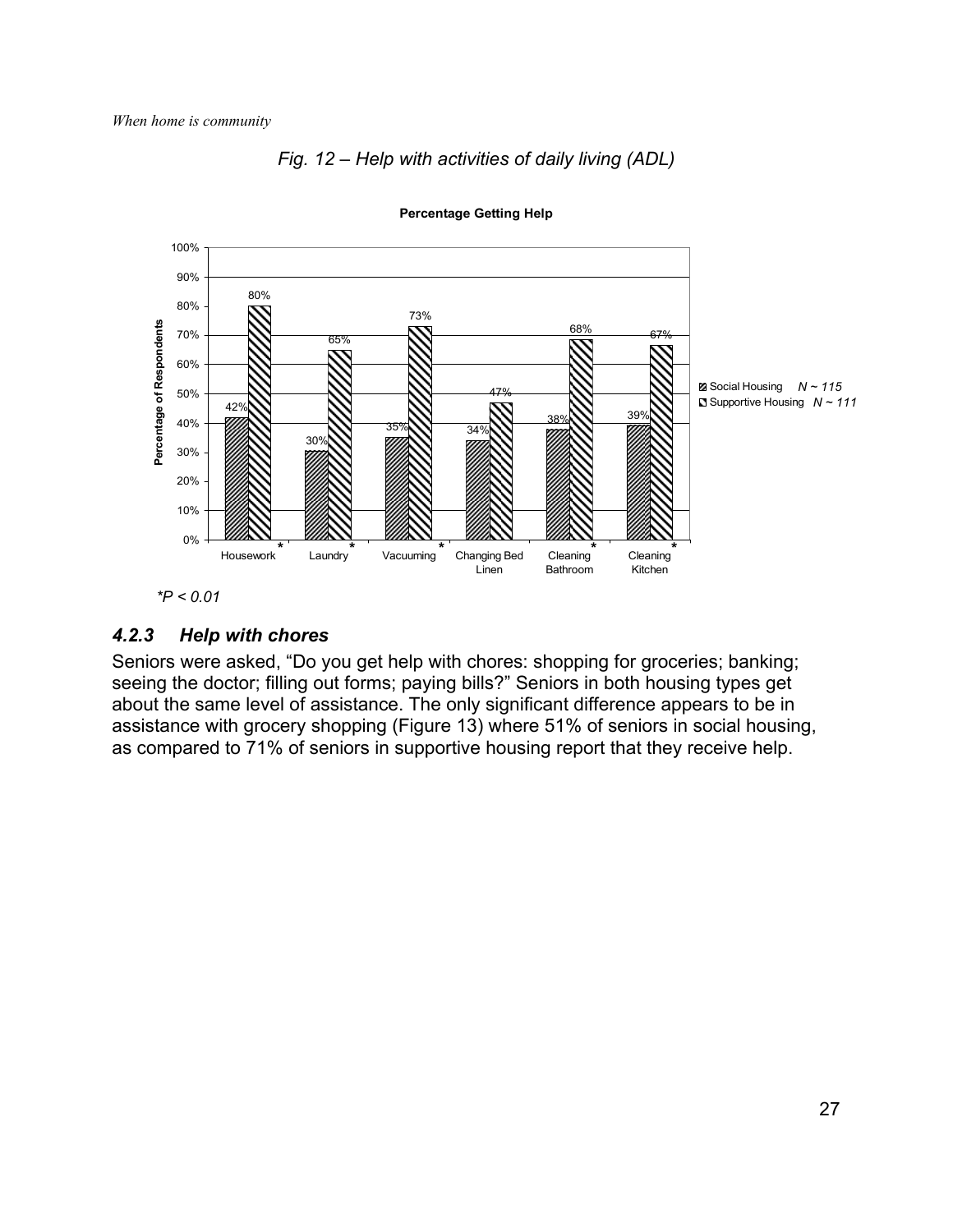<span id="page-33-0"></span>

### *Fig. 13 – Help with chores*

**Percentage Getting Help**

We note that while help in these areas is clearly not "health care" per se, a failure to do chores such as grocery shopping, banking, seeing the doctor, and so on, can lead to health problems and demands that are more serious on the health and social care systems

### *4.2.4 Sources of help: Who does what?*

Who provides supports to seniors? Are they formal caregivers, mainly personal support workers provided by community agencies? Or, are they primarily informal caregivers including family and friends? Recall here that a key policy issue is the extent to which these different sources of help complement or substitute for each other.

Seniors were asked the following questions:

- "Do you do your own housework? If not, who does it? If you receive help with your housework, what does the person help you with? What do you do yourself?"
- "Do you need help in chores: shopping for groceries; banking; seeing the doctor; filling out forms; paying bills? If you receive help, who helps you? "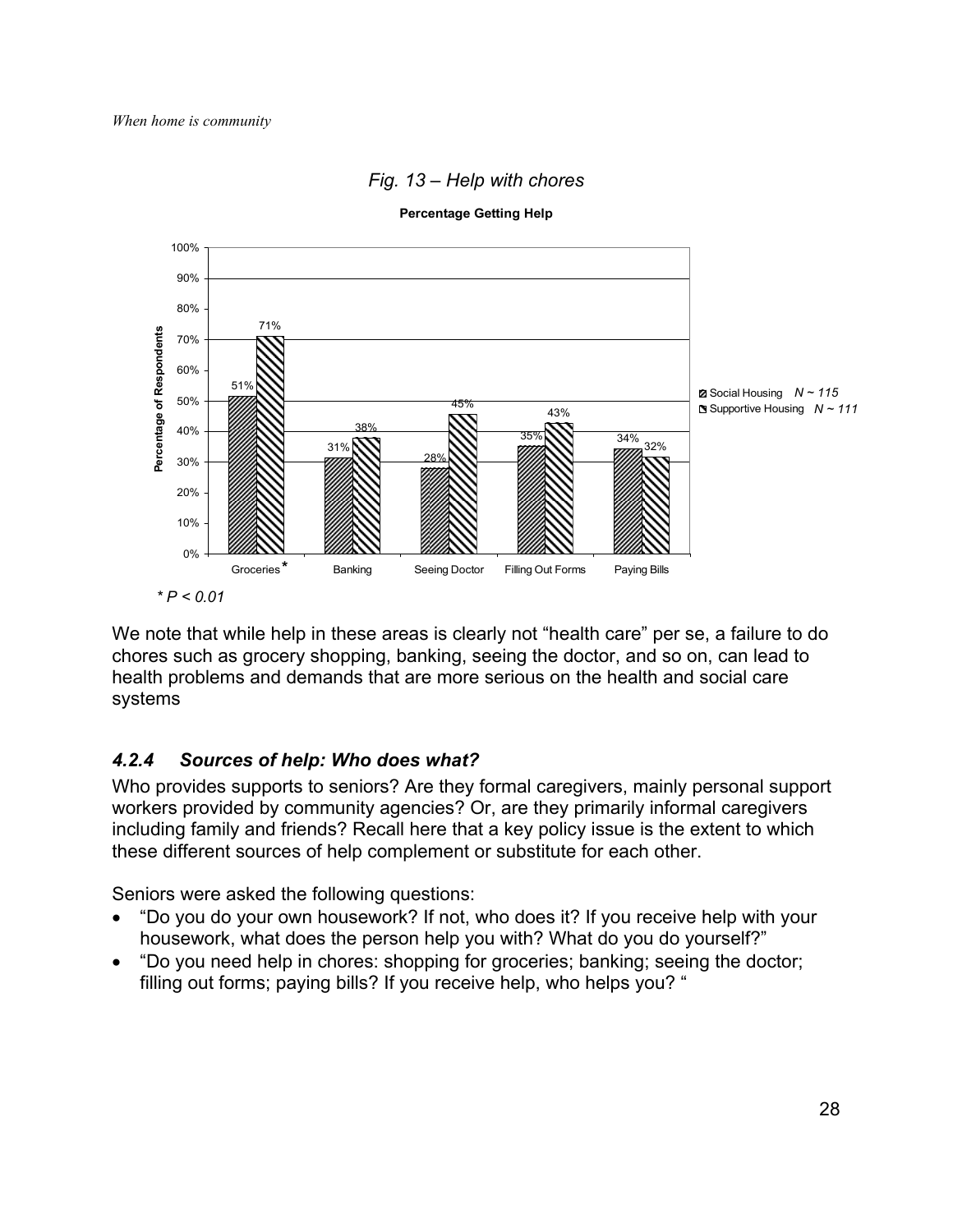



Among seniors who said they receive help with ADL (48 seniors in social housing and 91 in supportive housing), 73% of those in supportive housing say that personal support workers only (PSWs) provide assistance, while 10% receive support from family and friends only, and an additional 18% get help from some combination of family and friends and PSWs. By contrast, in social housing family and friends are the main sources of support for 56% of seniors, while 10% receive support from some combination of family and friends, and 33% receive help from PSWs only (Figure 14).

We saw earlier that similar proportions of seniors in social and supportive housing settings get help for chores (shopping for groceries, banking, seeing the doctor, filling out forms and paying bills), Figure 15 shows that family and friends are the main source of this support for seniors in both settings. However, family and friends tend to be a source of support for more seniors in social housing (95%) than seniors in supportive housing (84%).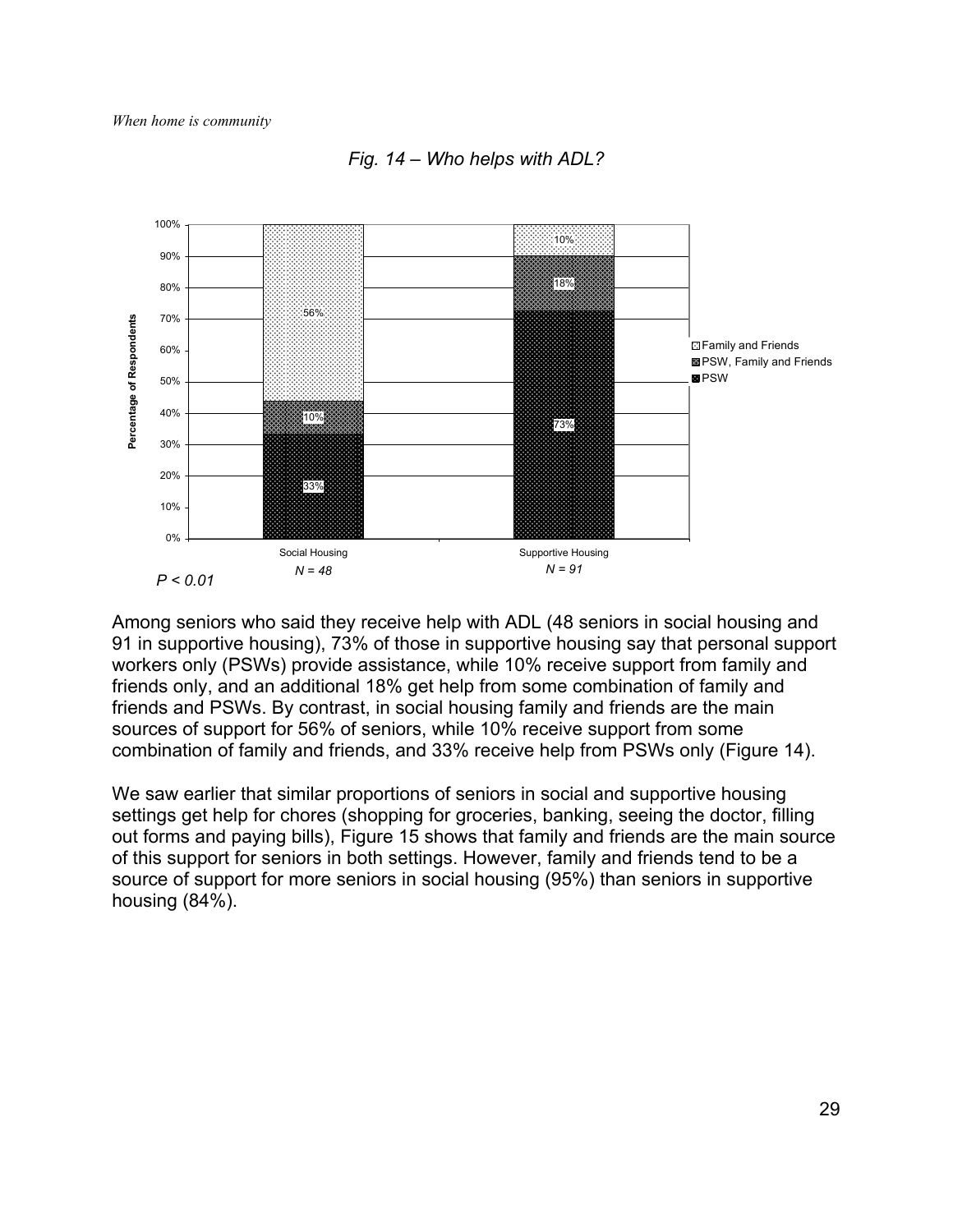<span id="page-35-0"></span>

*Fig. 15 – Who helps with chores?*

## *4.2.5 Help from family/ friends*

At face value, the numbers tell us that seniors in supportive housing get more help than their counterparts in social housing, and that PSWs provide most of this help. What we do not know is whether PSWs provide assistance that presumably family and friends can provide, thereby "replacing" family support. Do PSWs and family/ friends provide supports to seniors in much the same way? Can seniors in social housing continue to rely on family and friends as they age?

To probe these issues, we now turn to our qualitative data. The qualitative responses reveal the following key points.

Seniors in both supportive and social housing derive help from a variety of sources: from family, friends, neighbours and community support services. Even in supportive housing, families and friends are an important source of help, often encouraged by intensive case managers who proactively attempt to involve families.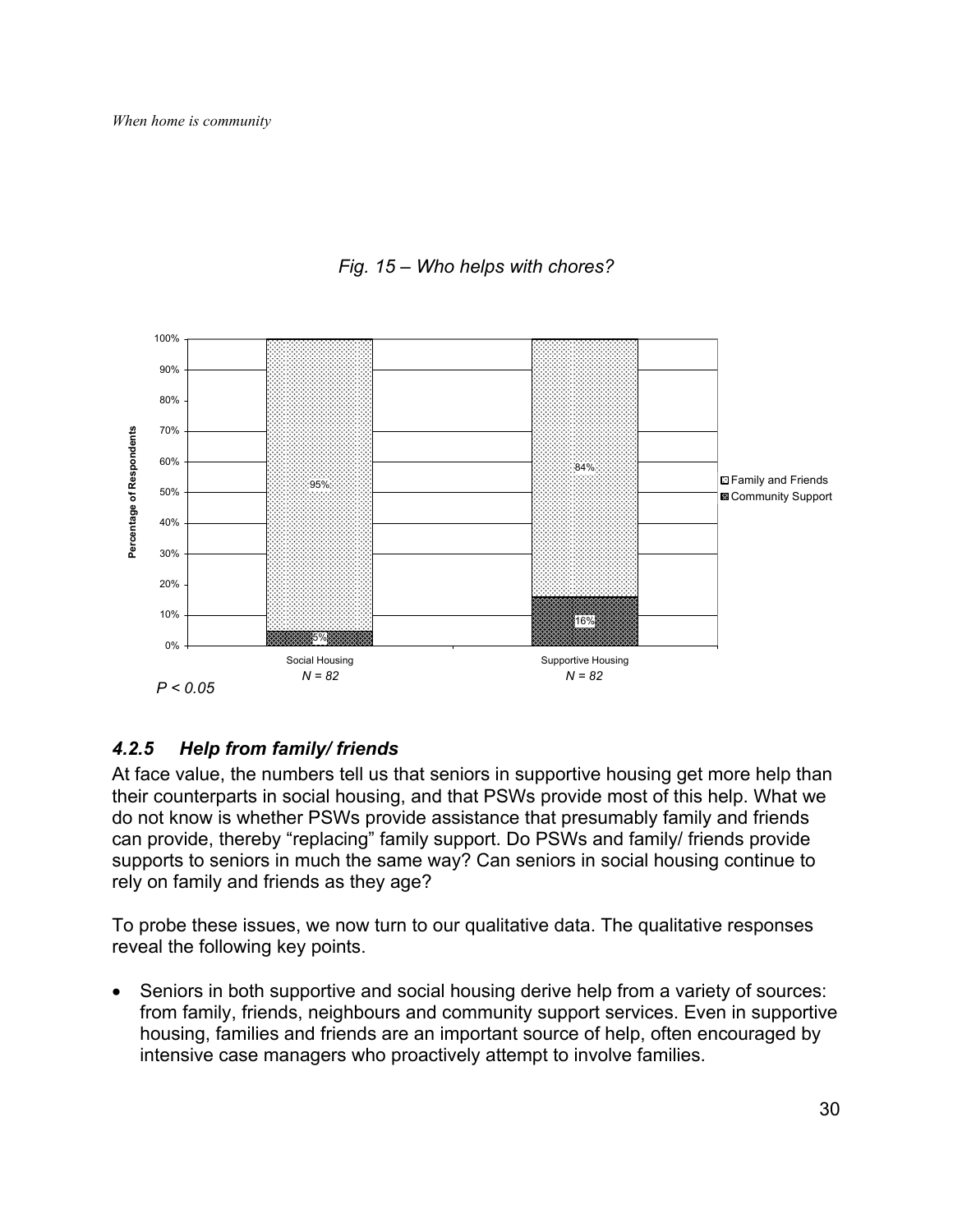- However, family/ friends and community agencies play different roles in supporting seniors. In both social and supportive housing, family/ friends take on chores that do not require daily attention. They take on chores that seniors cannot do, or PSWs often do not have the time to do, such as cleaning windows, drapes, under couches and behind refrigerators, or shopping for groceries, and they provide transportation to medical appointments or help with administrative details around banking or filling out forms.
- The help provided by families/friends tends to be infrequent or intermittent, and squeezed into busy schedules, when it is convenient for daughters and sons, not seniors. By contrast, the help provided by PSWs in supportive housing is typically scheduled and planned around the needs of seniors.

What follows are characteristic responses from both supportive and social housing residents about help from family/friends.

- "...my kids are working and they have responsibilities at home. I never expect them to come do my shopping. I have two in Barrie, and one here. But their hands are full. I don't want them thinking they have to cater to me. My daughter took me shopping two weeks ago…She took me out. I got my hair done and we went out for dinner. But when it comes to asking for things, I don't do it. Because I figure if they offer, then fine. But if they don't ask, fine. I know they have responsibilities... So I just sit back and not say anything. But she comes once in a while."
- "My son-in-law just does groceries when he can, but he's not obliged to."
- "I do it [shop for groceries] on my own, but periodically I could phone my son up more often, but he's a very busy man. And if things get really low, I'll phone him up, and he'll pick me up and take me to do a big shopping."
- "My children help. I give them the bills and sometimes it takes a long time. They are very busy."
- "My daughter will help me once every two weeks with groceries but she has three kids so it's in and out, bring it and run. She's busy as well."
- "My daughter does the paperwork and taxes, but she complains that she has to do it. She says she's too busy for me. So she says she needs someone else to help with government letters."
- "…I usually go down once a day and get bits, but my daughter will do my big grocery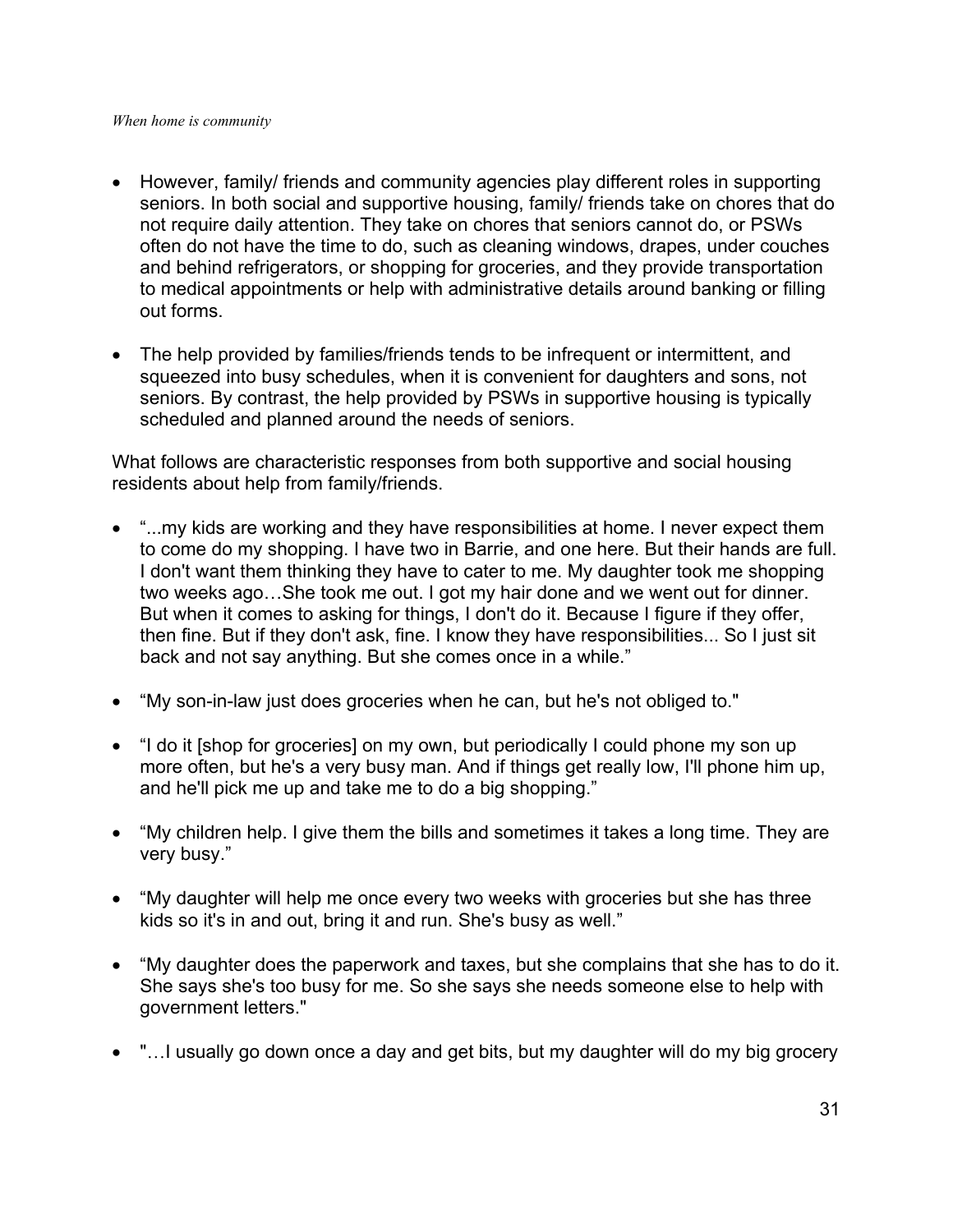shopping…it's not a regular thing. Maybe once a week, maybe longer than that…"

• "You see, I vacuumed sitting on the floor for 30 years. My children didn't know that because they left home and I didn't tell them."

Can families do more? The seniors in our sample clearly express reluctance to "burden" already busy family members with additional requests for help. As one person stated, it is not a burden to ask PSWs for help. "That's what they're [PSWs] there for…" As seniors age, it is unclear whether they can expect additional support from already "too busy" sons and daughters.

## *4.2.6 Reasons for using services*

The interview schedule included a number of questions inviting seniors to talk about why they do, or do not, use available services, and the factors that would persuade them to use additional services in the future.

For example, they were asked:

- "What would encourage you to use services in the future that you are currently not using?"
- "If you didn't get help with housework, what would happen?"
- "Are there services or supports that you feel you need now but don't get?"

The responses among seniors in both supportive and social housing consistently reflect a desire to remain as independent and self-reliant as possible, accessing services only when necessary (e.g., "if my health failed," or "if I become disabled," or "if I really can't manage," or "when I get too old"). Seniors confide that if they get household help, they need it, and really do not have a choice, especially if they want to remain at home. They are careful to use the minimal amount of help necessary for independence, and for the minimal amount of time, mindful of the needs of others.

The following quotes from supportive housing residents illustrate this point.

- "As long as I can walk and do things, I am not going into a nursing home. It's called 'independence'"
- "Let someone that can't walk have services...There are lots of people out there that can't really walk. Others need it. I don't want to take the services away from them."
- "Well, right now I don't need services or supports... Somebody asked me and I said when I need them. Too many people need them more than me."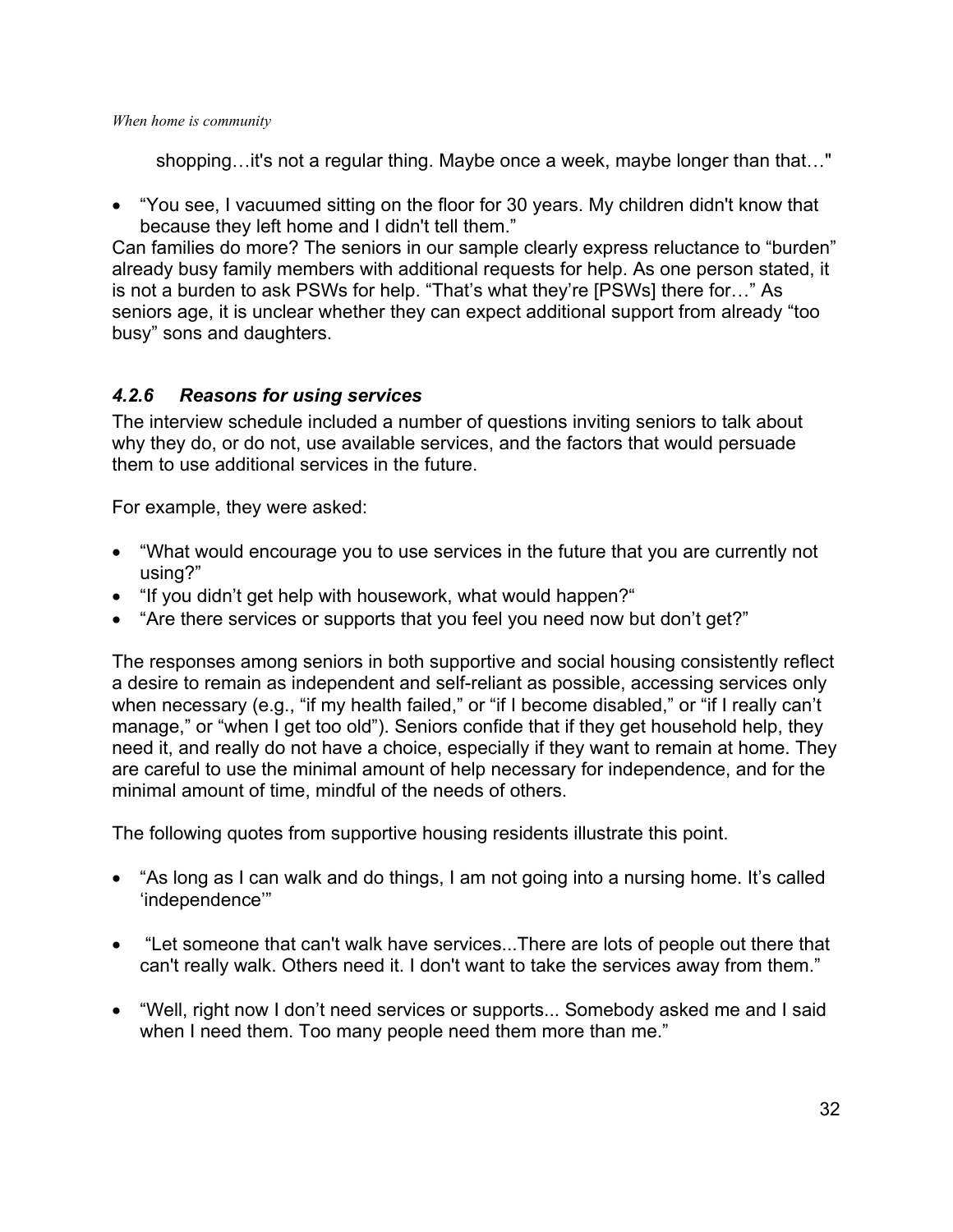• "I don't abuse them [PSWs]. I only call them when I need them. I find them very helpful. I'm doing more on my own now but as I say last winter, they were a real blessing. Stripping the bed and doing the laundry."

Seniors in social housing make the same point.

- "When I had trouble with this shoulder, I got help --a woman came in a couple of times a week. I didn't have to pay for it but I only had it for about two weeks and then I phoned and said I didn't need help anymore. I'm not about to take something I don't need."
- "Sometimes I get frustrated because I can't carry things. But you deal with it. If sickness comes then I'll ask for it. Right now I'm not that helpless. ..A little depressed but I can help myself. I'm 67, but people here are 70 or 80. They need more help than I do."

Equally importantly, both supportive and social housing seniors want to preserve their self-reliance. Even if they receive community support services, they are quick to add that they also "do things for themselves", as if to underline their continuing capacity to look after themselves.

- "Sometimes I manage to do something myself, so [PSWs] might just do the vacuuming…I'd struggle to do it myself, but…when I had my back pain…I couldn't stretch up, I couldn't do anything, so I got the help then, but now I've been getting a wee bit better…I've always been an independent person, so I try to do what I can"
- "Thank god that I can have assistance in this building to live independently... Otherwise I couldn't be here, I'd be in a nursing home!"

What do seniors say they will do if they do not get the help they are currently receiving? Few would ask for additional help from family members. Most respondents would rather struggle, even if this means risking their health, or "taking a million years to vacuum," or letting their surroundings run down and "get dirty". Some muse about paying for help but recognize that this alternative is expensive and not realistic. A few mention that they would be forced to go into a long-term care facility.

Supportive housing residents confide:

- "I'd struggle to do it myself...and try to do what I can. It would take me a million years..."
- "I can do the vacuum cleaning if I stay up all night…. "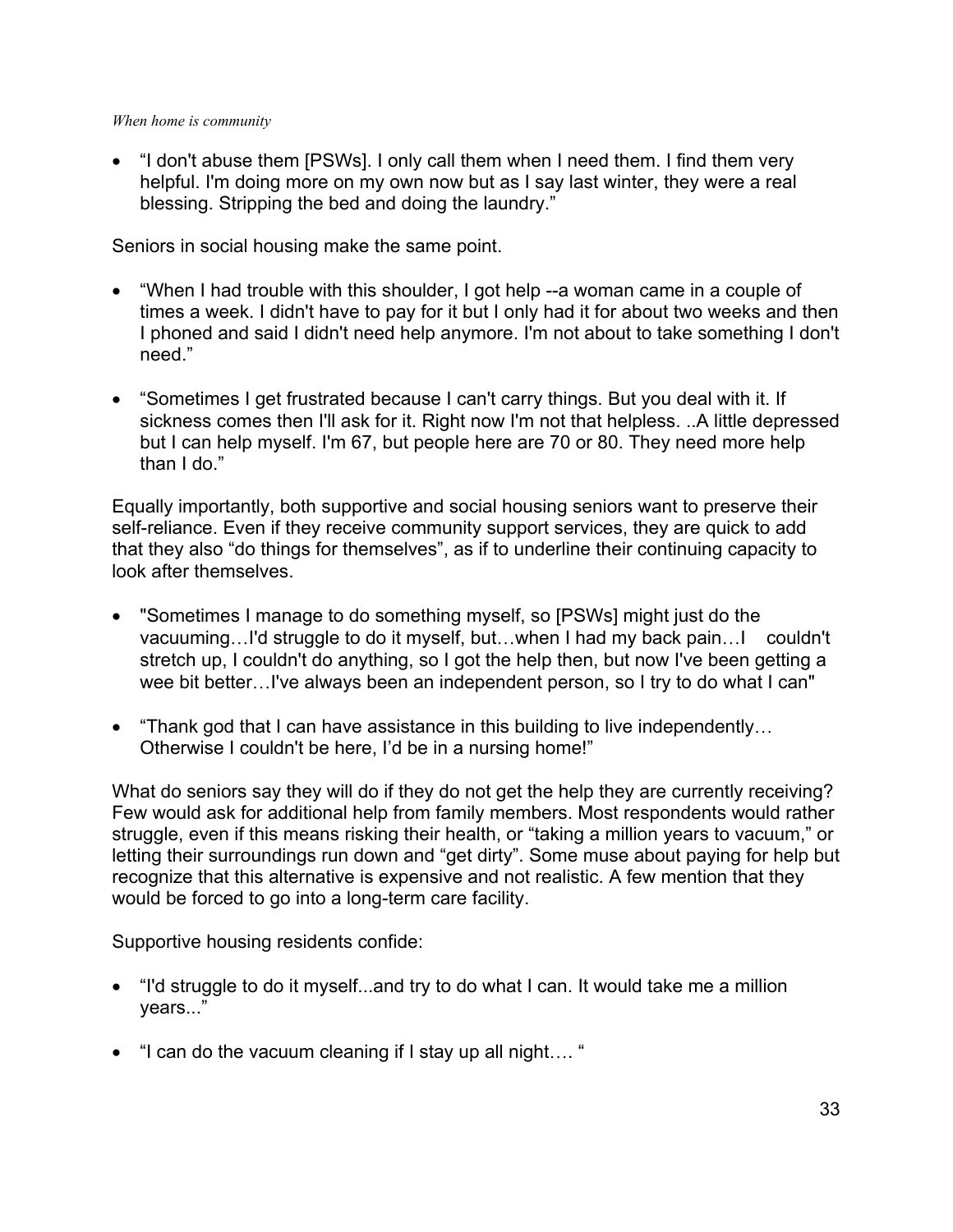- "I'd let them [floors] get dirtier, then I'd make some effort to get on my knees. I have a mop. I've used it a couple times but it really is hard for me."
- "If I didn't get help with housework, I would sit in a chair and vacuum, and then move to another chair and vacuum a little bit more."
- "If I didn't get help with housework, I'd have to pay for it…which would be um….there's a point where service is so expensive. It's just outrageously expensive, and it would be prohibitive for me…the alternative…if supportive housing wasn't here…would be to go into a nursing home... I'd do anything not to go into a nursing home."

What about social housing residents? As shown above in Figures 12 and 13, the social housing seniors in our population get less household help than supportive housing seniors, and the help they get comes primarily from family and friends. Furthermore, the household help from family and friends tends to be intermittent and unscheduled. Those who have received community support services in the past express that the temporary help was critical to enable them to recover from an injury or illness.

- "There was one time I had to get help from [a community service agency] and that was about five years ago. My back was really bad…One of the ladies came, I think twice a week it was, and she did the balcony, made my lunch for me…I appreciated it. The [community service agency] office allotted me two hours. If I didn't get help with housework during that time, I couldn't have managed."
- "I used the meals on wheels a few years ago when I was sick. I also got some homemaking. I don't use any of these services anymore. The meals were because I was so sick I could not feed myself properly. I got help and got better because I was able to rest."

## *4.2.7 Help from intensive case managers*

Accessing services is a challenge in itself. Getting services that are appropriate, integrated and coordinated presents another level of challenge. A recurring theme in the literature is that seniors and their families often have difficulties navigating the complicated and fragmented system of health and social services, with the consequence that seniors may enter nursing homes prematurely.

Seniors living in social housing and supportive housing theoretically have access to very similar programs and community support services, including personal care and intensive case management. However, seniors in supportive and social housing indicate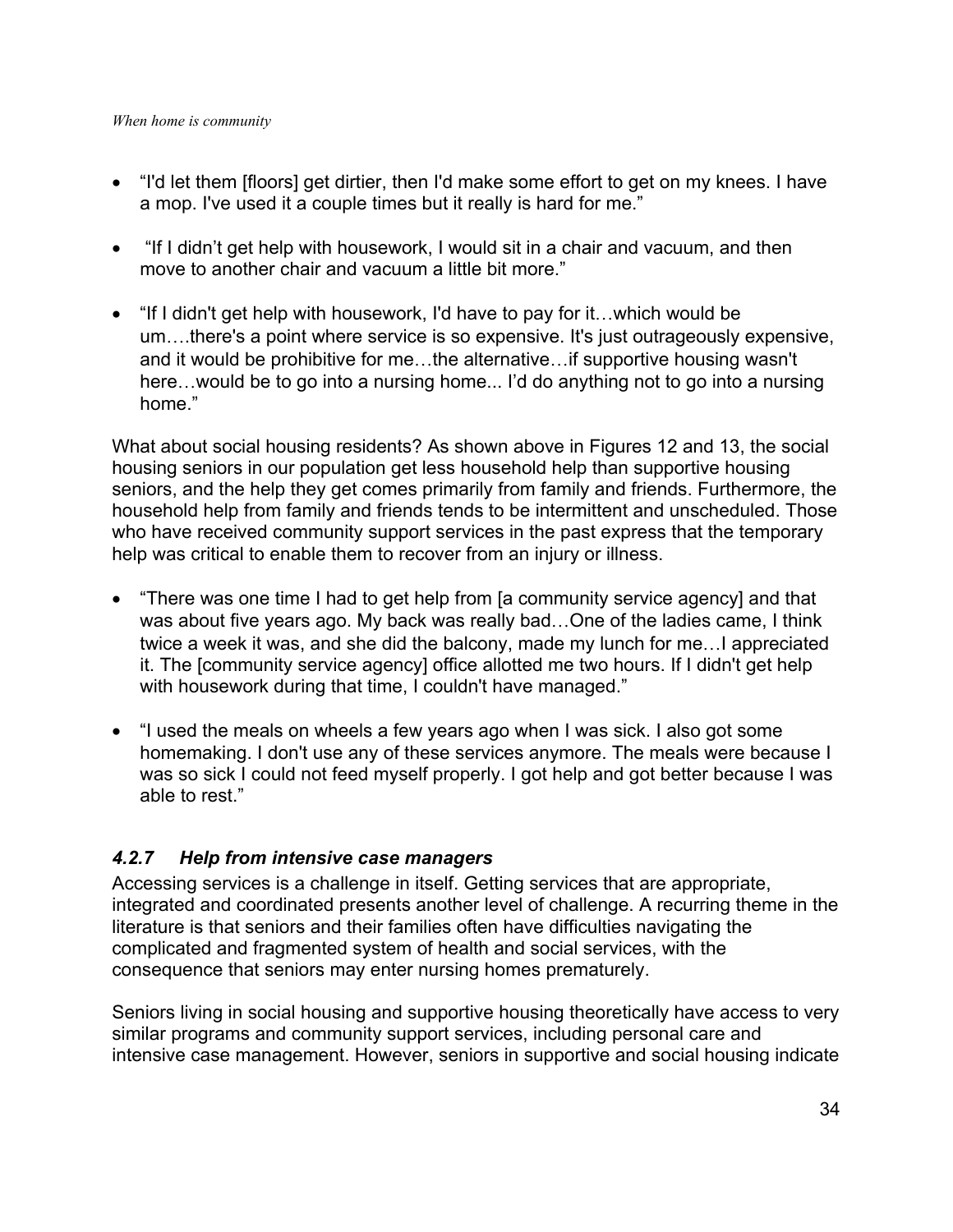that they have very different patterns of accessing support services.

Our interviews suggest that whereas seniors in supportive housing know where to get services, know how to access them, and know that services will be coordinated, reliable and predictable, seniors in social housing are less certain about where to get services, how to access them, and worry that service may be haphazard and unreliable. This is especially true for people with cultural and language barriers. Seniors in supportive housing have automatic access to intensive case management. They know their case managers by name and are confident about the role of intensive case managers in providing a package of appropriate supports when needed.

The following quotes illustrate the critical interventions provided by intensive case managers. It should be noted that in supportive housing help from PSWs result from assessment and coordination by intensive case managers.

- "...once a week the workers [PSWs] come in on Friday, if you have laundry, they'll do it downstairs. They mop and clean the bathroom and kitchen. They come in a whirlwind on Friday. ..I do my own dusting...but they do general cleaning...every other week they do the laundry ...sheets and towels, they'll take them down and wash them...but I hand wash these pants and this top... they're easy to wash and why wear them out in the washing machine?"
- "I feel very comfortable and safe here because if there was anything I had that I had difficulty with, I'd feel very comfortable and not worried because of [name of case manager and PSWs]. They are a marvellous comfort and support."
- "It's a good feeling, knowing that you have everything [services] you need. It gives me security. You can depend on people. "

## *4.2.8 Help with language and cultural barriers*

As noted above, ethnoracial seniors may face added challenges in accessing services. Seniors were asked the following questions.

- "What would encourage you to use services in the future that you are not currently using?"
- "Are there services or supports that you feel you need now but don't get?"
- "Are there some programs or activities that you don't participate in now? Why not?"
- "What activities do you do? How often do you do these activities?"

The qualitative responses reveal that the most pressing problem for ethnoracial seniors with poor English language skills is finding translation supports. In addition, they say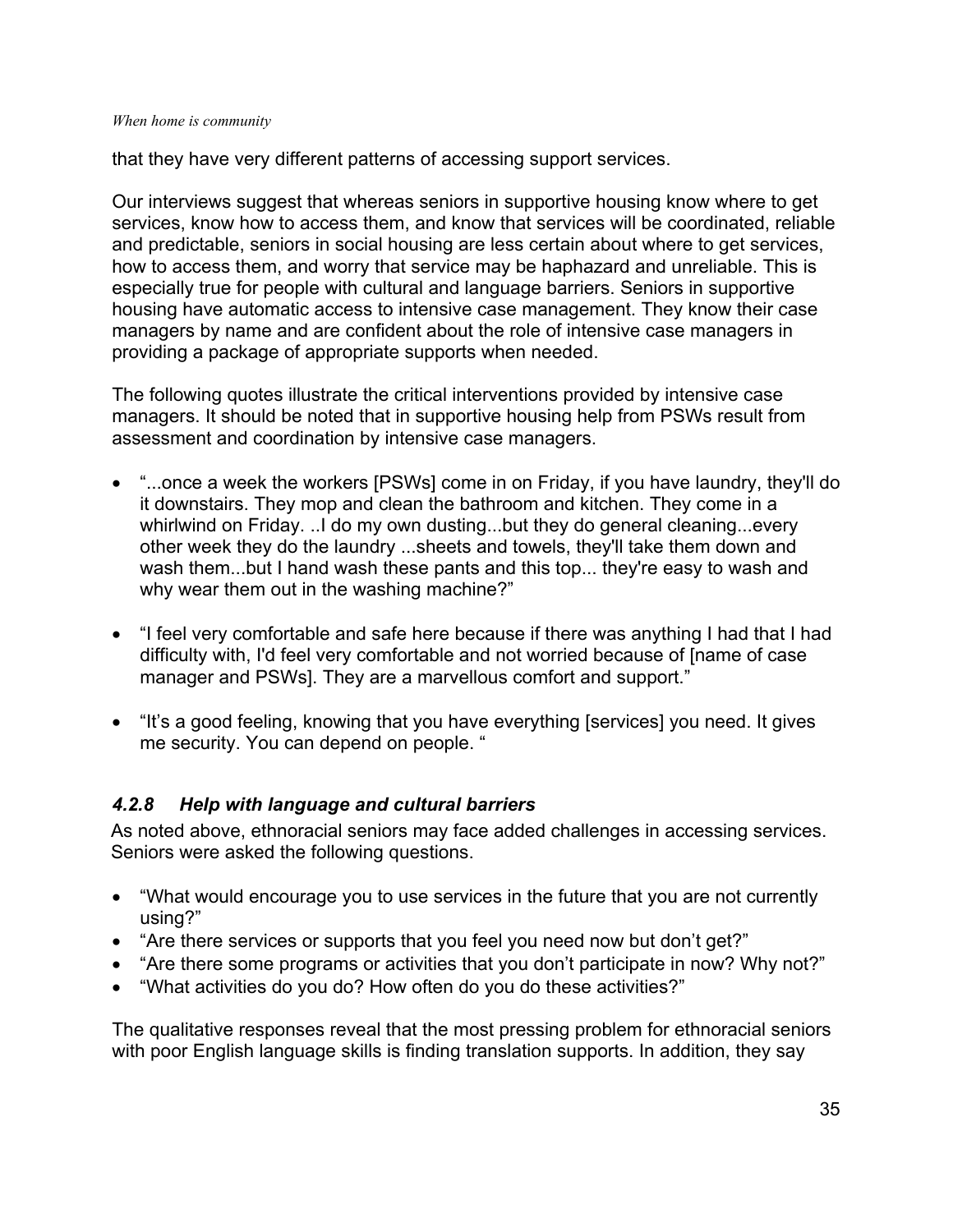that they hesitate to participate in programs or activities that they feel are not culturally appropriate.

However, ethnoracial minority seniors in social and supportive housing experience very different patterns of interventions to address these challenges. In social housing, seniors say they must rely on a variety of ad hoc methods to make themselves understood, not always with successful outcomes. In supportive housing, seniors have the advantage of intensive case managers who help them overcome language and cultural barriers through an ongoing process of coordinating client-centred care.

"Mrs. C [case manager] comes by often. If I need help, I'll call her. Doesn't matter what…non-medical emergency, medications haven't arrived, toilet gets plugged, stove doesn't work, home is too cold…I would go downstairs and tell her." [translated from Cantonese]

The following quotes are from seniors in social housing. They communicate the frustration seniors feel in dealing with language barriers.

- "There is this man from El Salvador. He's very old and walks slow. The wheel-trans won't wait for him. There are no benches. So he has to stay at home and when the wheel-trans arrives, he can't get there fast enough. He lives in this building. There is no one to complain for him. I want to say something but can't because I can't speak English at the meetings either." [translated from Spanish]
- "I'd like all information in Spanish. That would help --all notes and letters, posters in Spanish." [translated from Spanish]
- "If I have a problem, I have to go to the community center where there is a Spanishspeaking social worker." [translated from Spanish]
- "It can be really degrading. You're reduced to sign language and pointing. This is OK if your toilet is plugged but how do you explain more serious health matters?" [translated from Cantonese]
- "The two superintendents downstairs can't understand Chinese. There are a lot of Chinese seniors here." [translated from Cantonese]
- "Last time the phone wasn't working. My daughter told me exactly word for word what to say to the super. I would call my daughter and my daughter has to dictate to me, word for word, and then I take the sheet to the super and he reads it." [translated from Spanish]

To overcome language difficulties, seniors in social housing rely on family, friends and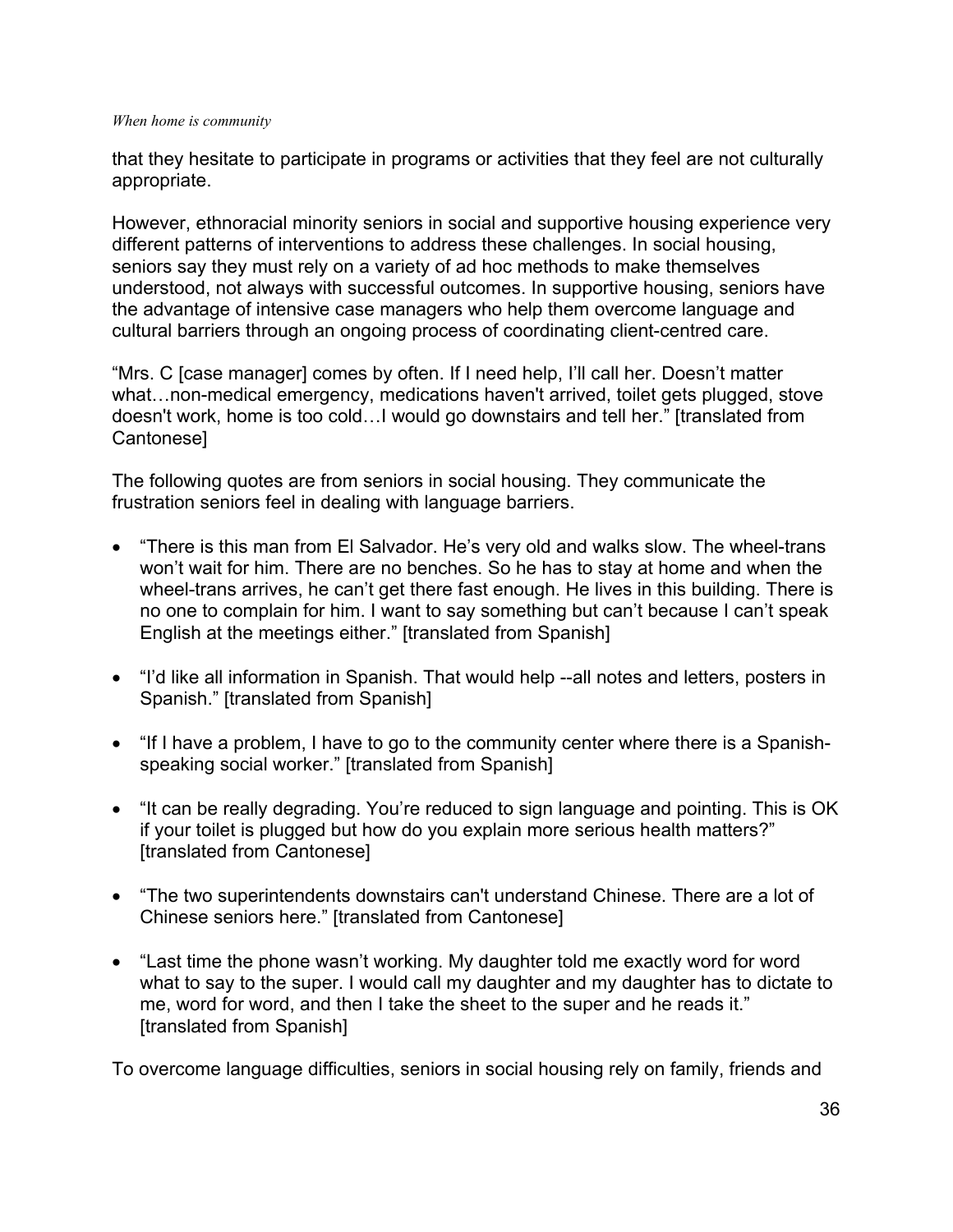the helpfulness of people in the community such as pharmacists or bank tellers who "speak my language. "

- "Banking is hard because of the language barrier. I go to TD bank and they have a teller who is Spanish. But he's always busy with people. So when it comes my turn to go to the next teller, I move aside and let others pass, and wait for the Spanish teller to be free. It takes a long time." [translated from Spanish]
- "I have a Chinese teller to help me at the bank for banking and paying bills." [translated from Cantonese]

In a previous study comparing Chinese and Caribbean seniors in Toronto Community Housing Corporation buildings, the research team found that the presence of a large number of seniors of the same ethnoracial background living in the same building helped bridge language gaps. Equally important was the location of social housing buildings close to vibrant and diverse neighbourhoods, which enabled seniors to shop, bank, and see health professionals in their own language (Lum & Springer, 2004a). Thus, despite greater barriers in English language fluency and literacy among Chinese seniors, Chinese seniors as compared to Caribbean seniors used a more comprehensive range of services both in Toronto Community Housing Corporation buildings and in the broader community.

In supportive housing, however, seniors do not have to rely on piece-meal interventions; intensive case managers attempt to coordinate supports to ensure that services are linguistically and culturally appropriate. As one person stated, "Having staff members in the building who can speak your language is the biggest help you can get!"

Aside from coordinating supports, intensive case managers may intervene to defuse potentially tense dynamics stemming from cultural and ethnoracial differences in buildings. Social networks tend to form around shared language and culture. Seniors report that these tight networks may be beneficial to those who belong to a particular language or cultural group, but that they may also effectively exclude and isolate those who do not belong. This can give rise to fractious cliques and social tensions rooted in cultural and linguistic differences.

Note the following quotes from seniors in social housing.

• "If I wanted to use the place downstairs for a family gathering, like use the barbecue downstairs, we can't. They [the other club] don't want to share the place. We're not a part of the club because we have a different language and culture. They have bingo, a pool table and some meetings but we don't go because of the communication problems and we don't play bingo. What would be nice is to have activities like listening to music downstairs or just a time to meet and chat, exchange opinions with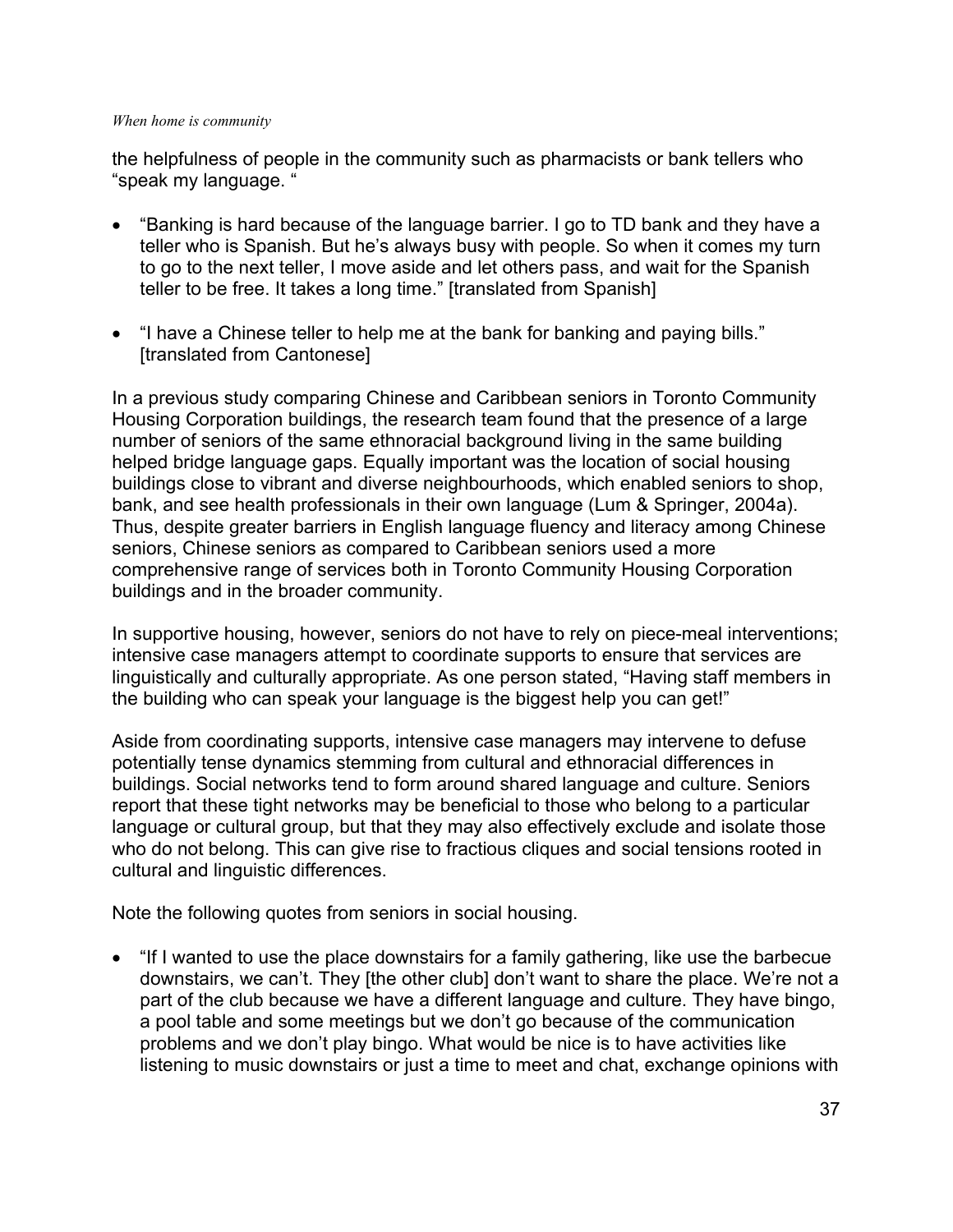others." [translated from Spanish]

• "When I came here, the residents seemed tidier and neater...they were all veterans on the 4th and 5th floor...Caucasians. Everyone seemed more courteous. But now, 70% of the building is Indian or Chinese. They stick together. Now it's very complicated."

In supportive housing, intensive case managers are on-site to address problems arising from exclusionary behaviour based on ethnoracial backgrounds before they become entrenched.

## *4.2.9 Summary of seniors' use of supports*

What enables older adults to retain their independence as they grow older? The most salient finding is that despite the multiple risk factors that characterize seniors in our sample, particularly those in supportive housing, seniors in both social and supportive housing manage to maintain their independence with minimal personal supports. In fact, the most important supports were relatively low cost assistance with household activities and chores like vacuuming, doing the laundry or shopping for groceries as opposed to relatively high cost care from health care providers.

Furthermore, seniors in supportive housing appear to benefit from the intervention of intensive case managers. Although seniors in both housing types access community agency support services, under intensive case management, seniors in supportive housing, in contrast to those in social housing receive a greater number and range of services that are appropriate (including linguistically and culturally appropriate), integrated, reliable and predictable. In social housing, community supports for seniors tend to be temporary, ad hoc and happenstance.

Finally, the data show that family/ friends and community agencies provide different types of assistance. Regardless of building type, the nature of family/ friends help is similar. In both supportive and social housing, family/ friends take on chores (shopping, banking, transportation to medical appointments) that do not require daily attention. When sons and daughters help with housekeeping, the assistance depends on when they "have time" rather than on a regularly scheduled basis.

# **4.3 Outcomes**

What are the outcomes of these different patterns of service utilization? This section examines the impact of supports for seniors along a number of dimensions that are critical for continued independence and well-being.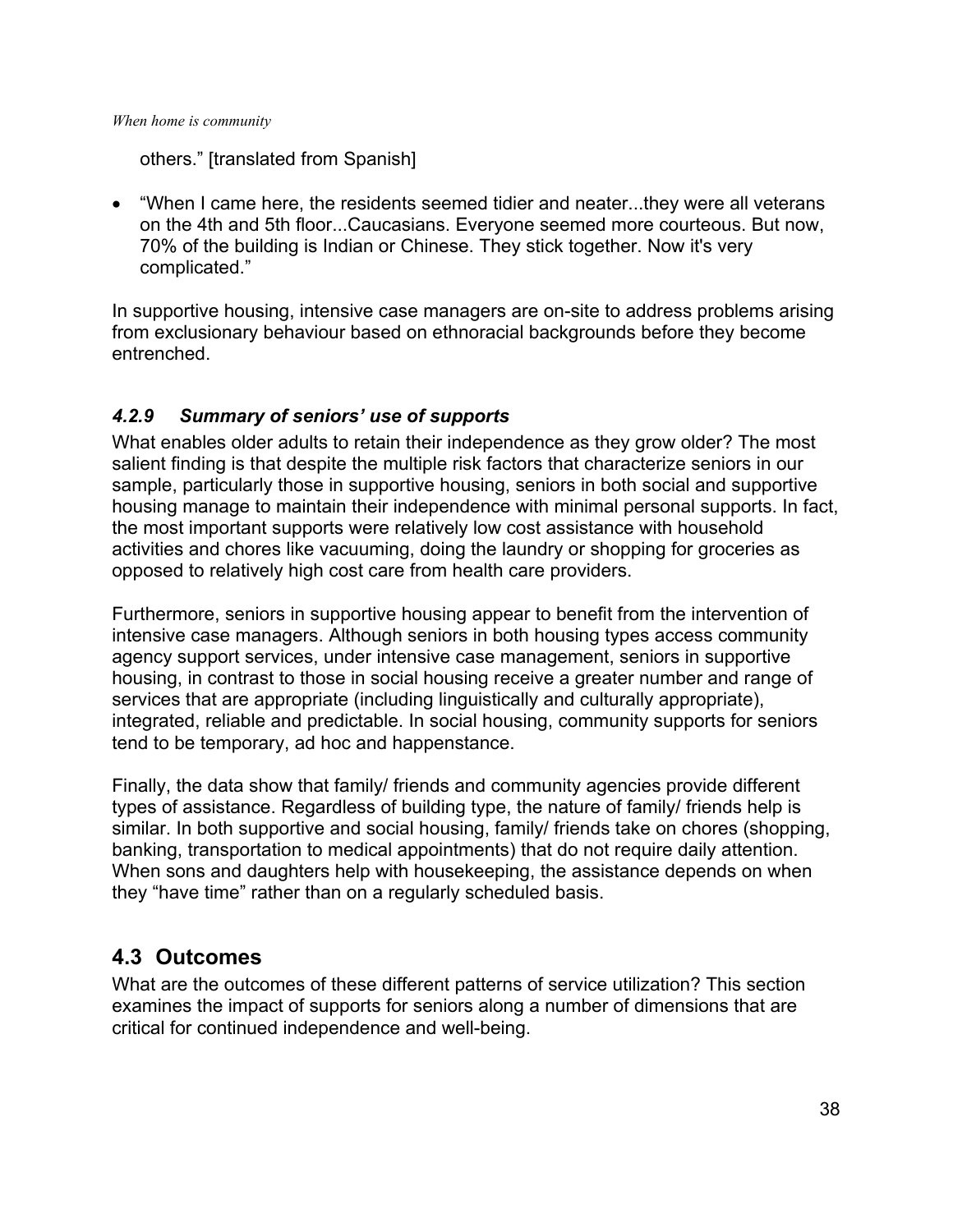## *4.3.1 Social connectedness*

In this study, social connectedness is measured through the social contacts and interactions seniors have with others. Seniors were asked, "Is there someone who visits you, or who you visit when the weather is nice? How often do you get visits?"

The literature on aging underscores the importance of social connectedness for seniors' mental health; isolation and loneliness can precipitate depression and contribute to a loss of independence (Parent et al., 2002). Not only does social interaction enhance mental well-being, frequent contact with others offer opportunities to assess risks and to identify health problems that may require attention.

How do seniors in social and supportive housing differ along the dimension of social connectedness?

Our findings show that seniors in both building types have high levels of social contact, and that the frequency of visits from family and friends is similar for seniors living in both social (51%) and supportive (49%) housing (Figure 16).



*Fig. 16 – Social contact with family and friends*

Differences between housing types emerge when all types of social contacts are considered: 54% of those living in social housing see visitors 3-4 times a week as compared to 69% of seniors living in supportive housing (Figure 17). The difference is statistically significant.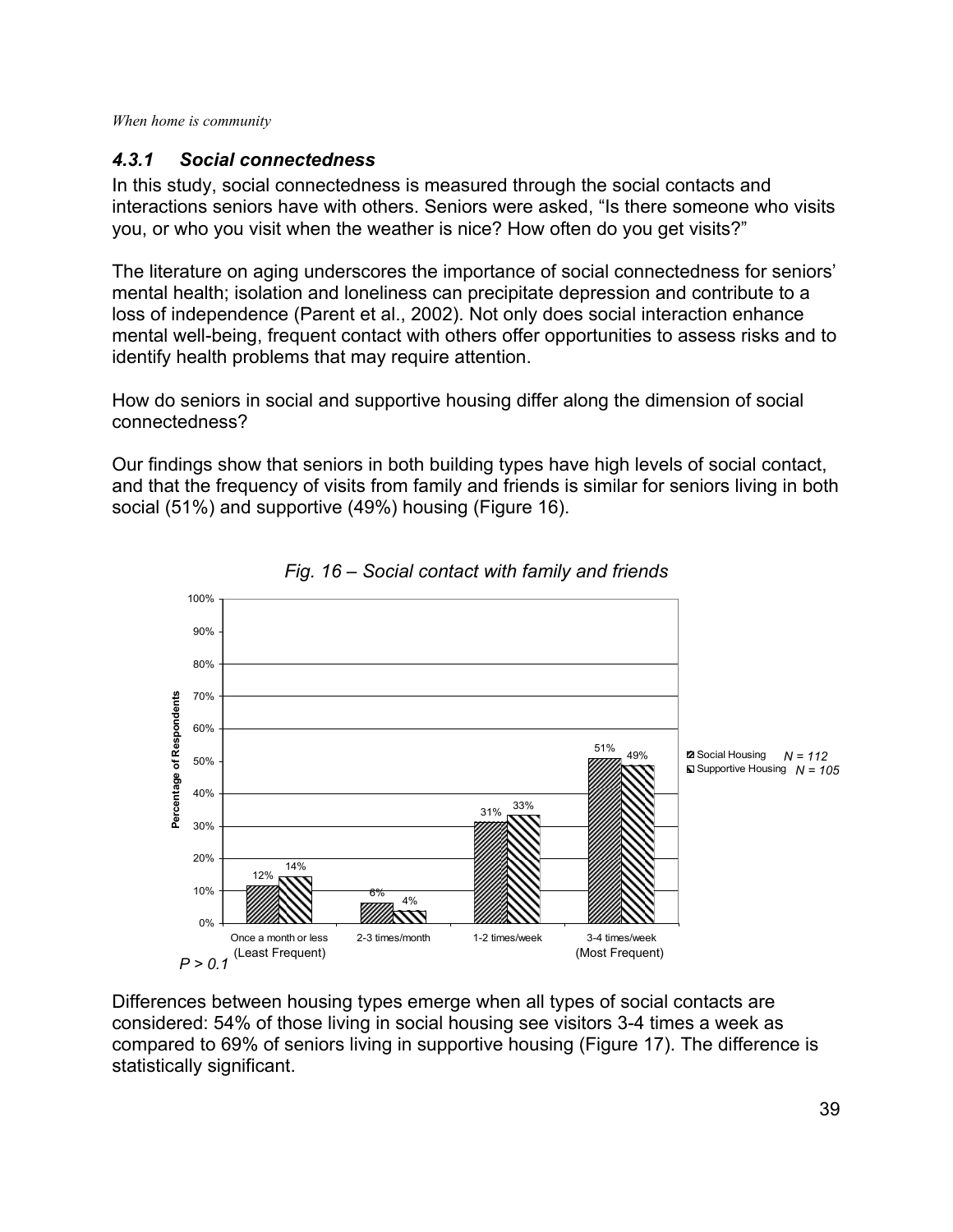

*Fig. 17 – Social contact with community service agency staff, family and friends* 

Figure 18 shows that the higher levels of social contact for seniors in supportive housing is accounted for by a greater frequency of visits by community agency personnel, including PSWs, intensive case managers, and community agency volunteers. It is interesting to note that few respondents in either building type are socially isolated, perhaps revealing an advantage of living in a dense apartment complex. Nonetheless, 11% of seniors in social housing but only 3% in supportive housing said that they received visits "once a month or less."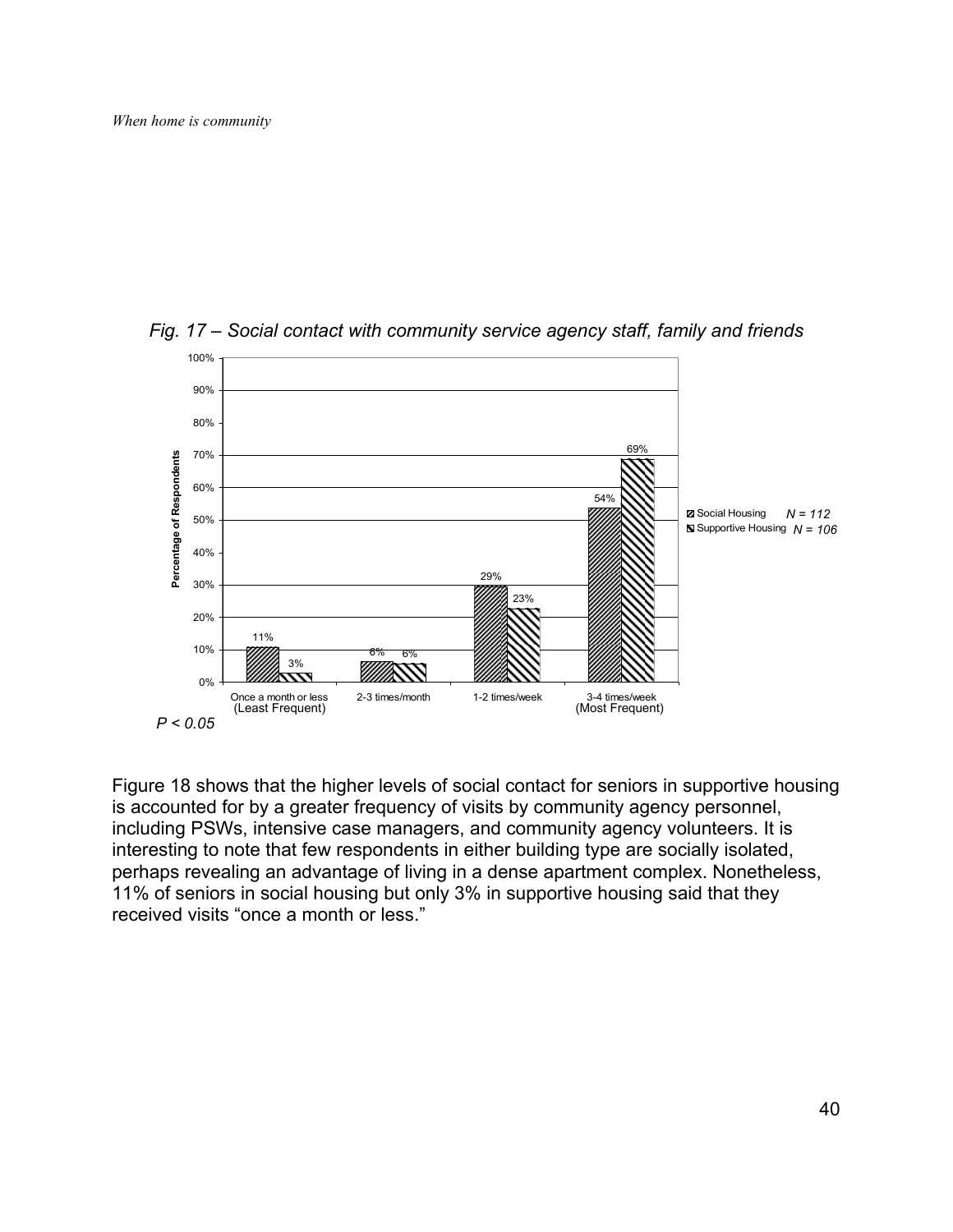

*Fig. 18 – Social contact with community service agency staff* 

## *Social connectedness and ethnoracial challenges*

Are linguistic or cultural differences social stressors that contribute to social isolation? Seniors were asked:

- "Are there some programs or activities that you don't participate in now? Why not?"
- "What activities do you do? How often do you do these activities?"

As is the case elsewhere in the literature (Sadavoy et al., 2004), the seniors in our sample with English language difficulties or cultural differences express greater isolation and less willingness to participate in social activities and to join in social events. This is especially true for those living in social housing.

• "I feel alien here, strange. They play bingo but I've never played bingo in my country so I and my friends don't do it here. And it's very hard because of the language barrier. The language barrier also makes it hard to meet people and make friends in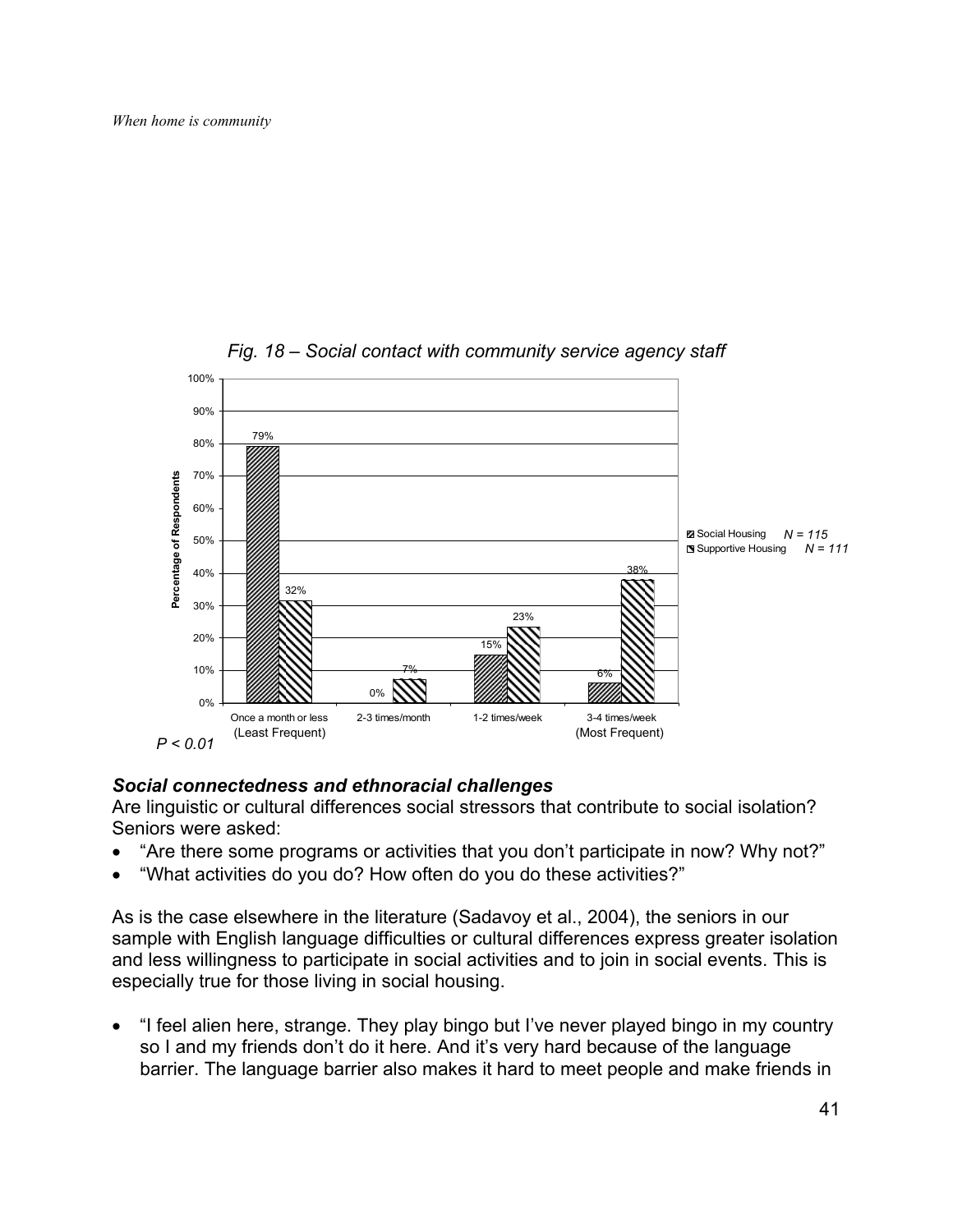the building." [translated from Spanish]

- "I like social gatherings and being around people. But I have to feel comfortable with them to share with them. English is a problem." [translated from Spanish]
- "What causes me the most stress in my everyday life is that I don't speak English, and I can't talk to others. I am dependent on neighbours that speak English. Or my children, but they are not always available. It's important to have staff members who can speak my language." [translated from Spanish]
- "I would like to participate in the meetings downstairs but can't because I don't speak English. I would like to volunteer but I can't because I don't speak the language." [translated from Spanish]

In social housing, seniors report that the presence of others who share their language and culture in the building or in the neighbourhood helps reduce isolation and enhance independence.

• "It's easy to make friends in the building. With other Chinese, I say 'hello', and if we get along, we chat for a bit and for those I've known for awhile, I'll invite them to my apartment to visit."

In the study of Chinese and Caribbean seniors in Toronto Community Housing Corporation buildings cited above, we noted that Chinese seniors as compared to Caribbean seniors participated in a broader range of social programs and activities despite greater barriers in English language fluency and literacy. The study concluded that a concentration of Chinese-speaking seniors in the same building helped bridge language gaps and foster social connections. As well, the location of social housing buildings near a "Chinatown" enabled seniors to shop, bank, and see health professionals in their own language and encouraged social connectedness (Lum & Springer, 2004a).

Whereas social housing buildings may or may not facilitate social connectedness depending on building location and the characteristics of residents, supportive housing actively nurtures social connectedness. This happens in a number of ways. Intensive case managers ensure that there is a broad range of culturally appropriate programs and services and then encourage seniors to participate. They coordinate other support staff, PSWs and volunteers who speak the client's language and can offer a ready communication line. The regular "popping in" by PSWs and the checking by volunteers also guards against social isolation.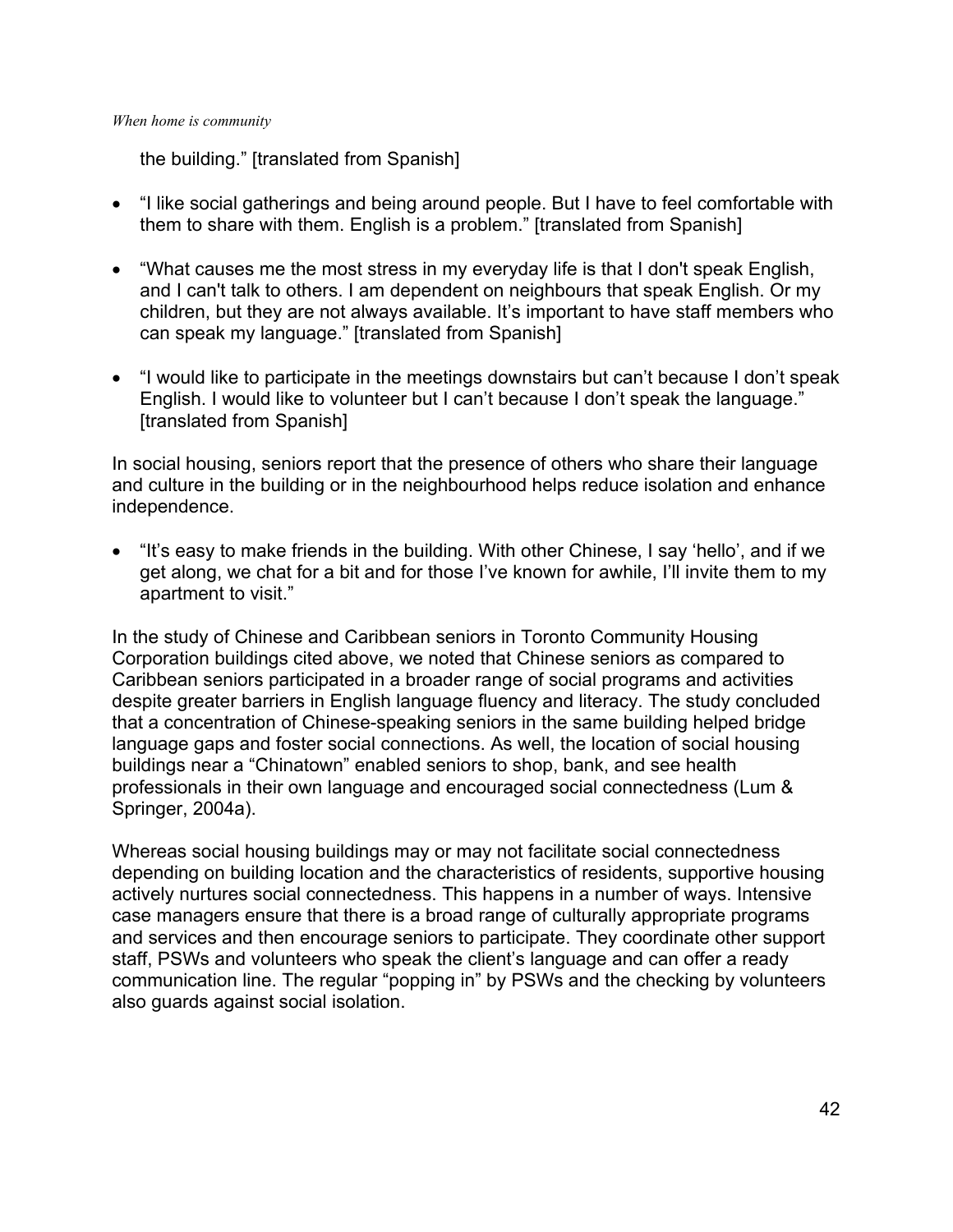## *4.3.2 Physical health status*

To examine the impact of support services on health, respondents were asked, "Comparing your health with other people your age, how do you rate yourself: better, the same or worse?"

Studies have shown that self-rated health is an important predictor of mortality, morbidity, and nursing home admission among older people (Mossey & Shapiro, 1982; Steinbach, 1992). Although self-ratings of health is not synonymous with medical diagnoses, there is some evidence to suggest a high relationship between health selfratings and more objective health ratings based on medical evaluations (Statistics Canada, 1999b; Maddox & Douglass, 1973). In our study however, seniors living in both social and supportive housing report "better" health than their peers (Figure 19), despite reporting a number of high-risk physical ailments (Figure 10).

Of seniors living in social housing, 72% report that their health is "better off" than their peers while 62% of those living in supportive housing did so. This difference is not statistically significant despite the much older population in supportive housing.



*Fig. 19 – Self-reported health*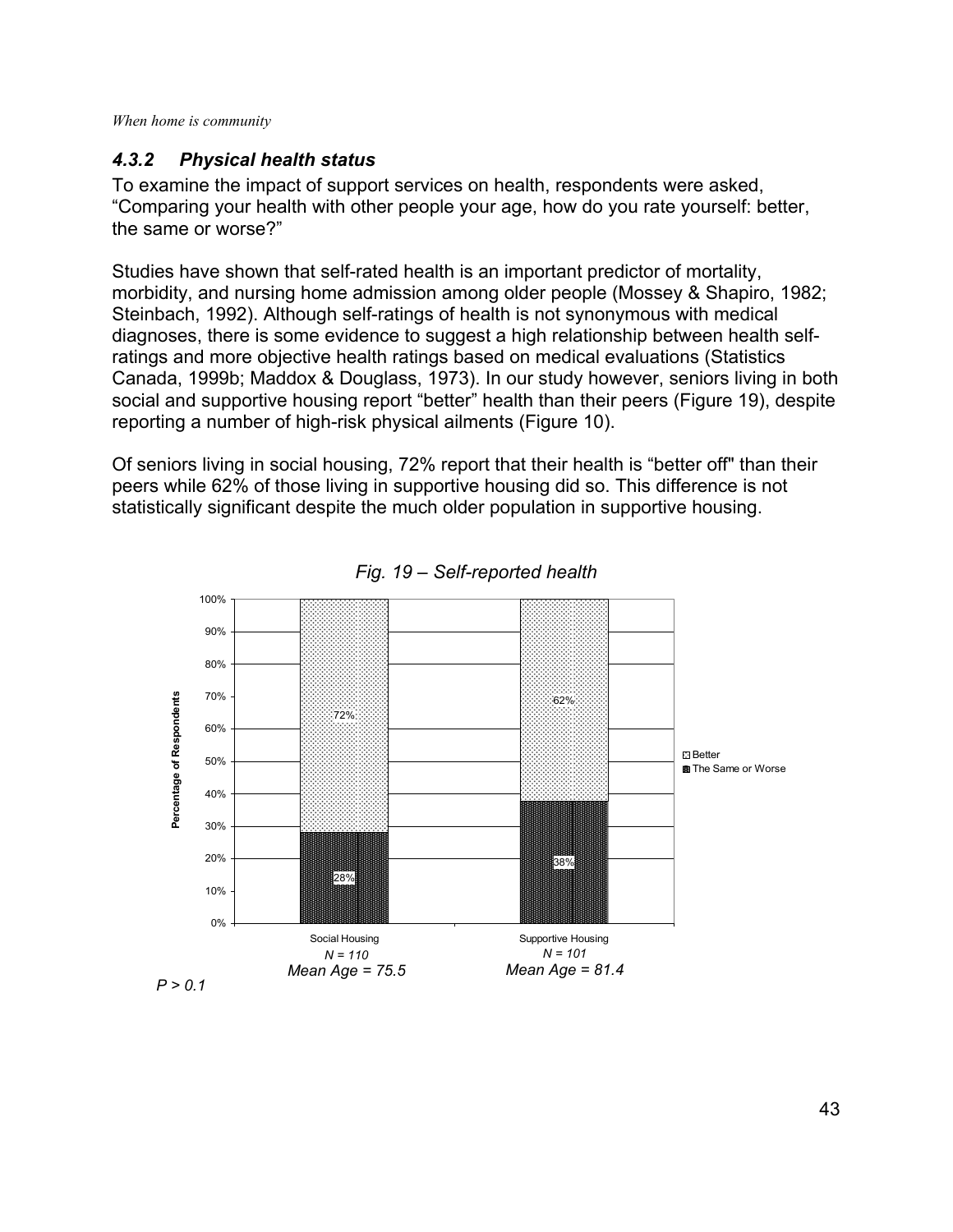## *"They check on me everyday"*

Seniors in supportive housing make clear that the constant "checking" keeps them safe and healthy. Because "there is always someone around," responses to strokes, heart attacks, falls or other health emergencies are "very quick." They are convinced that speedy responses are vital for avoiding long-term negative consequences including hospitalization and placement in long-term care facilities.

The following comments are from seniors living in supportive housing buildings.

- "Well like I said, when I had a broken arm, they kept knocking. So that's good to see, checking on people."
- "When I was home from the hospital the girls popped their head in the door to see if there was anything I needed...they're just such a nice bunch of girls, you know, they'll come in and say 'Are you sure you're alright? Is there something we can do?' It's great."
- "Workers [PSWs and volunteers] phone every day and call to see if I need anything, I tell them I'm fine. If I don't answer the phone, they'll come up. I feel like a kid again, I can't go anywhere without telling them. It's nice cause if I fell down, I couldn't reach the phone."
- "I took a low blood sugar attack in the tearoom at lunch one day. And if you ever see anybody with a low sugar attack, it's (makes a fist and punches hand hard)…the person's out of this world. And they put me in a wheel chair and brought me up to my apartment, called the paramedics, and they stayed with me. I would have had to go to the hospital if they hadn't been willing to come check on me every so often…it was super. I know the help's there if I ever need it."
- "They were um…they were at my door when I took the stroke. The girls were knocking to see if I needed any help. And I was at the door and I collapsed at the door. So they called an ambulance right away, and I uh…things worked very well because they got me there fast."
- "They [PSW] used to put my eye drops in. I don't need eye drops anymore, so it's okay. But they still check up on me. I'm okay. If I'm still alive, that's what they do. People can get hurt. So they always check up, so that's good."

Seniors in social housing have fewer options. Those connected with community service agencies through outreach programs also mention having emergency response systems, and visits from case managers. Their monitoring is not as systematic as in supportive housing buildings where there is 24-hour coverage, usually by staff PSWs.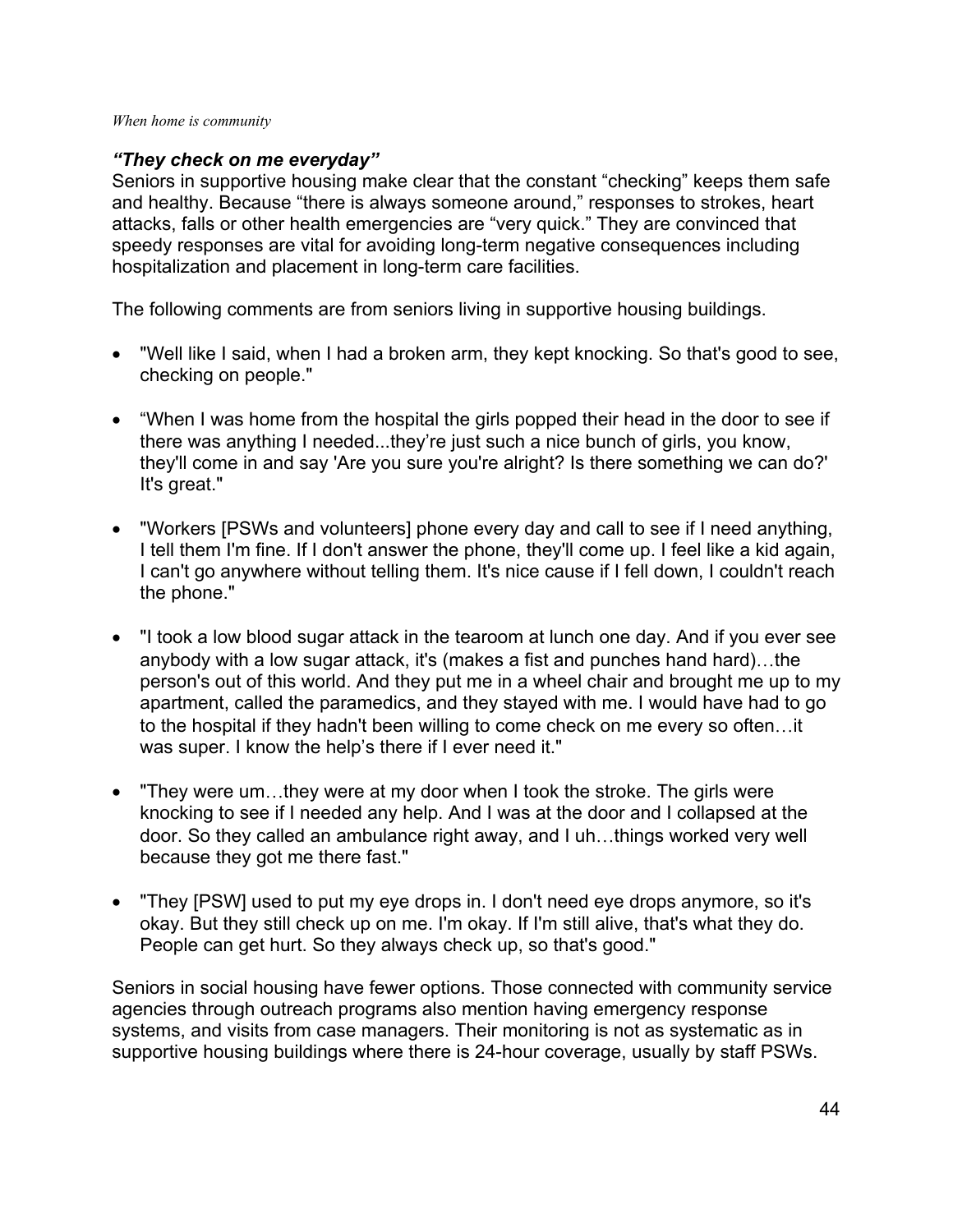The following are quotes from social housing residents.

- "If I needed quick help, like if I fell, I wouldn't get it. Once I fell and I couldn't get up. I had to grab my body over to the chair and table to pull myself onto the chair. It took a long time."
- "I don't have anyone that checks on me but if my neighbours don't see my car, they will knock on my door."
- "Only if it's severe, I'd call my friends, because we're all getting older my dear. I'd be able to talk to them to see if they may know what it [illness] is. Places like this, if one of us gets a cold, you can be sure ten of us are gonna get a cold. If they know that I'm not being active they'll know something's wrong."
- "My husband died in 1997 and my health was not good. Sometimes on the way to the bathroom I would blackout and there's nobody to help me."
- "My blood pressure went sky high two weeks ago. I have to go back to my doctor. My pharmacist took my blood pressure and it was so high, so she said don't go home, go straight to your doctor. But I came home. I've been monitoring it myself."

One possible potential risk is not eating nutritious meals. A surprising number of social housing residents confessed that they are sometimes "too tired," or "have no energy to cook and clean after themselves" and so, "skip meals" or "open a can," although they recognize "it's bad not to get a proper and nutritious meal".

- "We'll eat whatever is simple and available...milk and bread for breakfast...oatmeal for lunch...noodles, biscuits. Whatever is available, basically."
- "Maybe I'll cook two or three times a week. I might just open up a can or something."
- "I skip meals when I'm sick. I was very sick for 6 weeks. I have...what do you call it? Very high blood pressure. I woke up in the morning with vertigo, it's awful. Since then I've been very sick. That's why I skip the meals."

In supportive housing, the presence of PSWs minimizes this risk.

- "I can't prepare my meals. The girl (PSW) you saw does it. She won't let me skip meals at all."
- "They won't let me use the stove. Because after the stroke um there was uh…this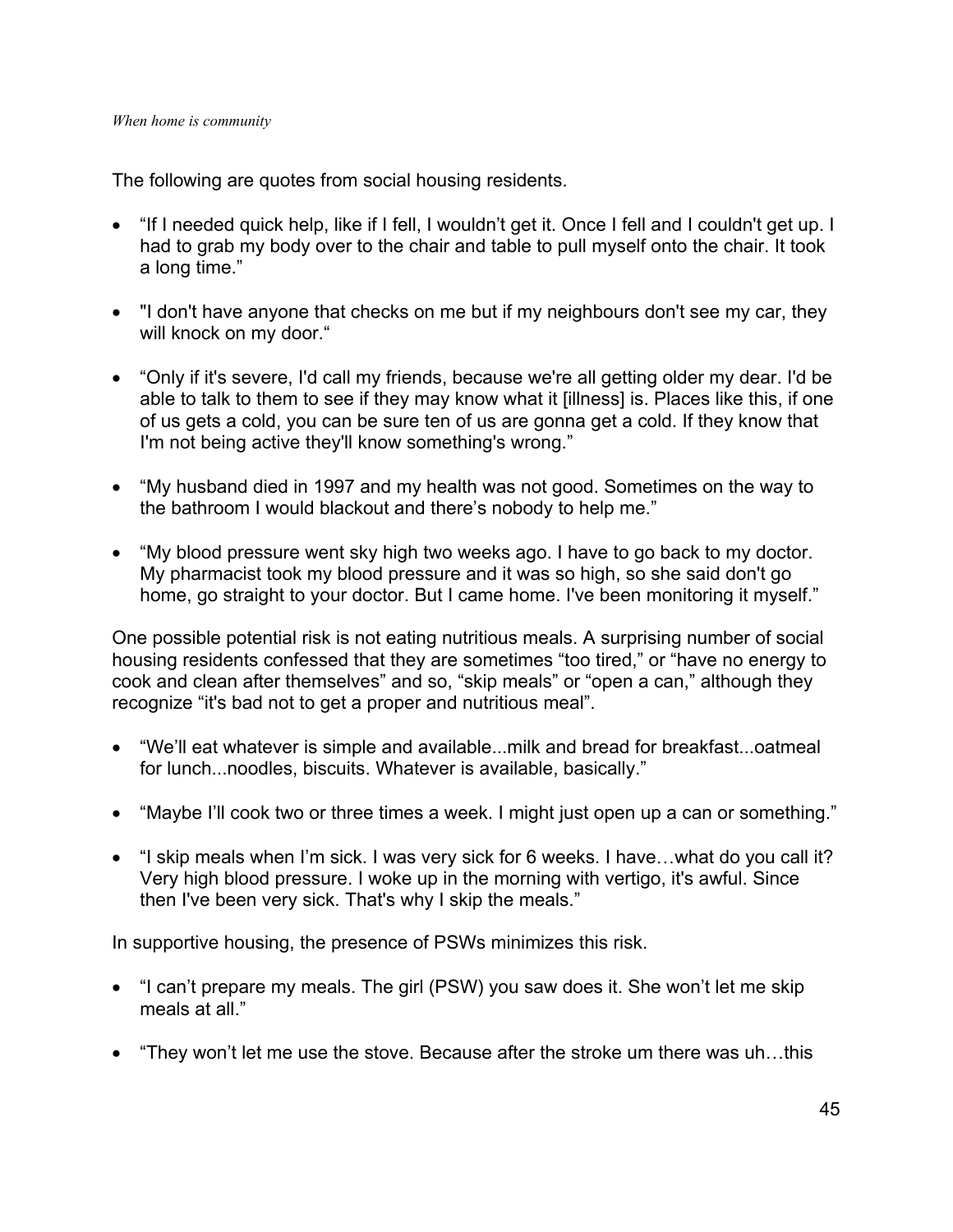hand doesn't work too well. They were afraid of me burning myself, or burning down the building. So, girls do my breakfast, like I don't boil the kettle or anything like that, because I have got strips in my hands. And so, I usually have a soup and a sandwich, and they do my soup at noon. And then I have a frozen dinner from meals on wheels, and they just zap it in the microwave. I can't skip meals. They're [PSWs] very strict."

Finally, we should add a word about medication checking. Seniors in supportive housing say they appreciate the active checking by PSWs to make sure that medications are taken correctly. People in social housing, particularly those with language issues, must look for senior-friendly pharmacists with appropriate language skills to explain instructions.

• "I ask the pharmacist to write down the instructions in Chinese so that I won't forget them. I can't read English instructions." [translated from Cantonese]

## *4.3.3 Mental well-being*

Given their personal characteristics, seniors in both public housing and supportive housing are at relatively high risk for poor mental health. Yet both tend to have positive ratings in these areas, with supportive housing seniors doing better in spite of higher risks.

This study uses non-clinical signposts for mental health, consistent with the frameworks advocated by the Canadian Mental Health Association, Health Canada, and the VON Canada Health Model (Parent & Anderson, 2002; Health Canada, 1998; VON Canada, 1998). Advisory committee members impressed upon us that an important indicator of mental health is the peace of mind people have about their future. For seniors, uncertainty about getting help as they become less able to do things for themselves is a source of much anxiety. Confidence about getting help when needed, including help that is culturally and linguistically appropriate, translates into feeling at ease, calm, safe and secure --key contributors to mental well-being.

Seniors were asked, "Do you have peace of mind about getting support services in your home if you need them in the future: yes, no or don't know?"

In social housing, 63% of seniors say they have peace of mind about getting help when needed. In supportive housing, 86% of seniors say they are confident that they will get help in the future (Figure 20). The difference is statistically significant.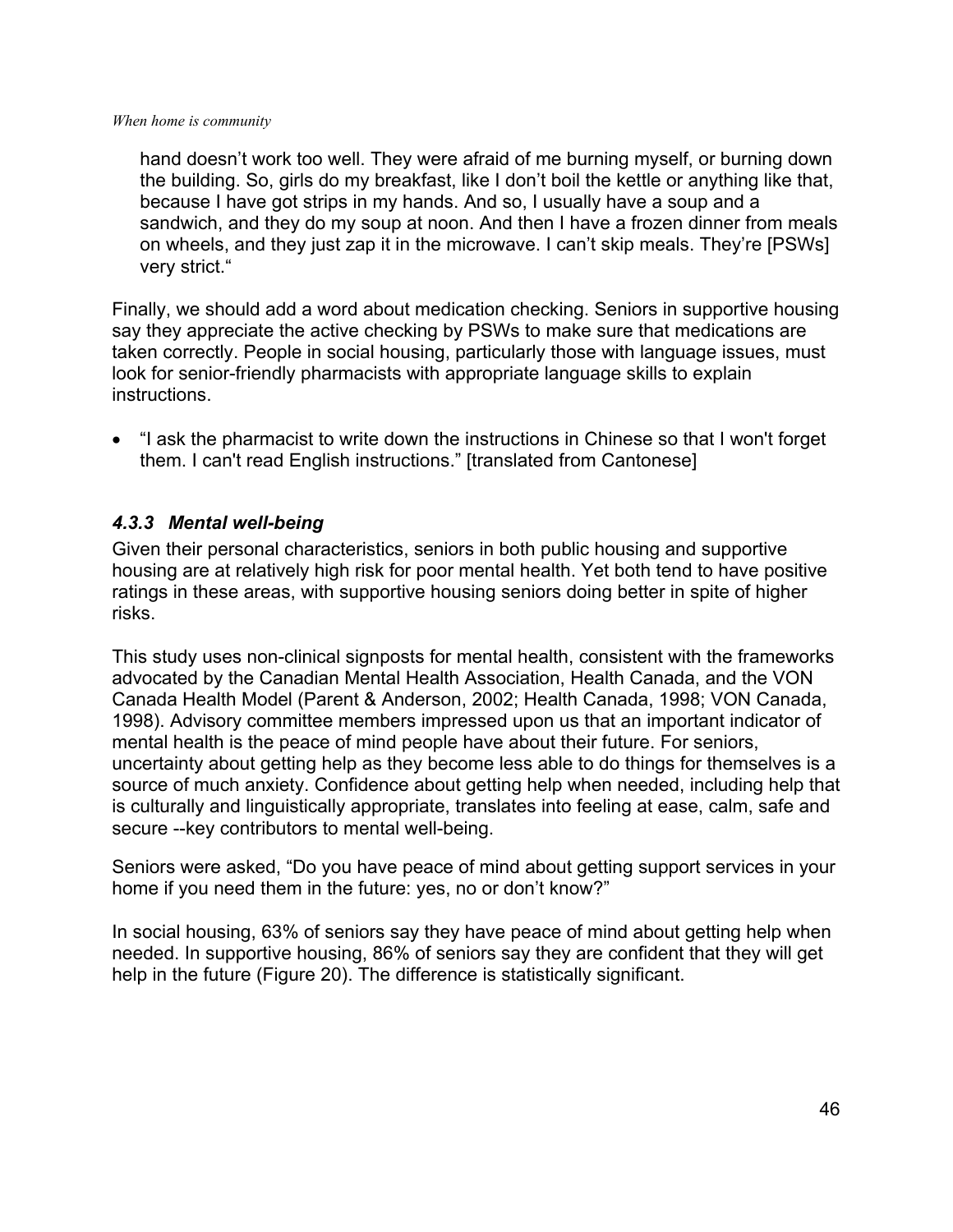

### *Fig. 20 – "Do you have peace of mind about getting support services in your home if you need them in the future?"*

In another question gauging mental well-being, seniors rated their stress levels in comparison to their friends. They were asked, "In comparison to my friends, I would rate my stress level as: lower, the same or higher?"

Figure 21 shows that despite a higher mean age, 41% of seniors in supportive housing and 37% in social housing rate their stress level lower than their friends. In our view, these data again reflect the degree of calm experienced by an older population in supportive housing concerning their future.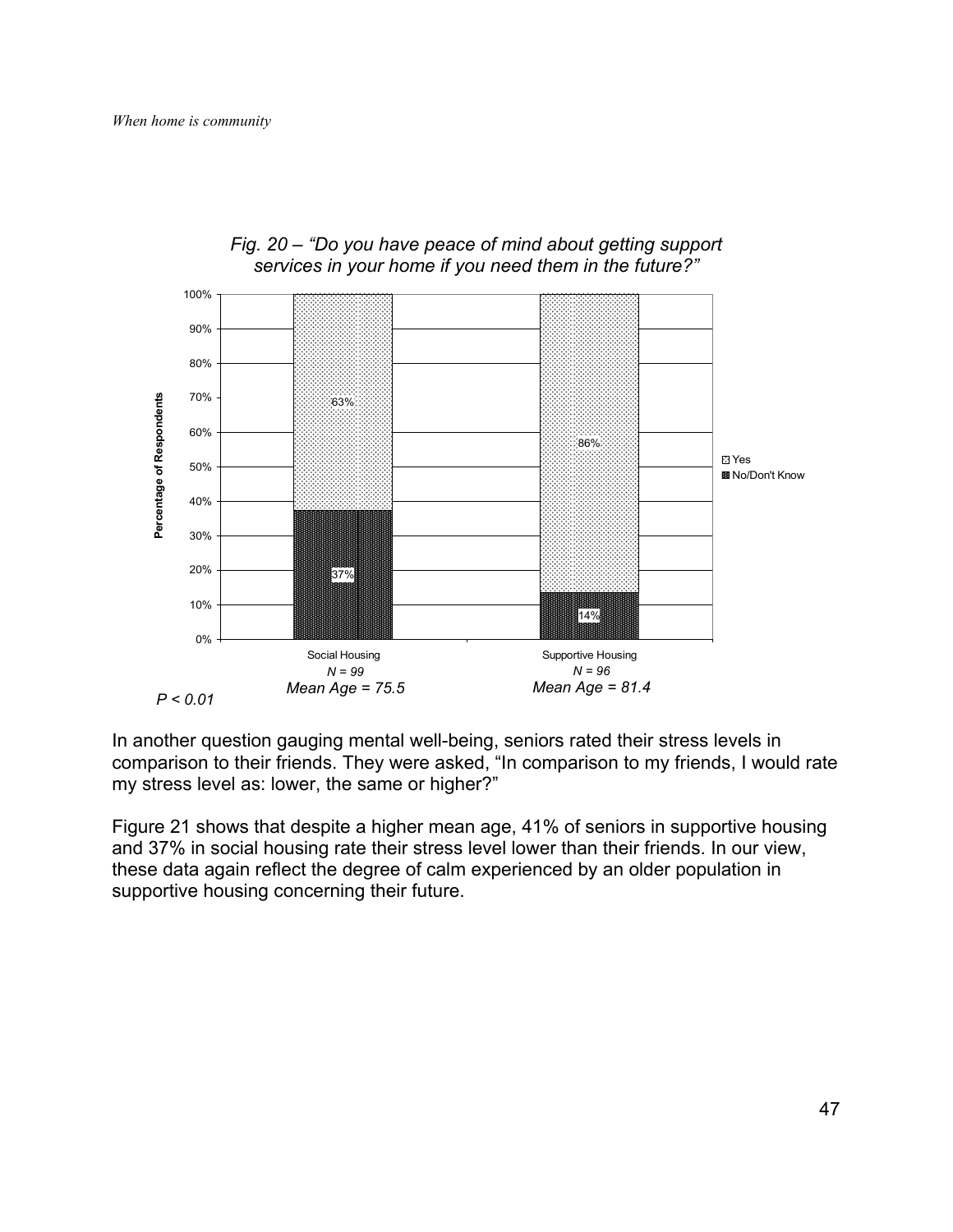

*Fig. 21 – "In comparison to my friends, I would rate my stress level as*:"



Our research corroborates the results of other studies linking mental health and home care. Care in the client's home is said to promote mental health by fostering independence, self-sufficiency and self-reliance and provides opportunities for social connections (Parent et al., 2002). According to Health Canada's principles of the national framework on aging (1998), among the most important contributors to mental health are feelings of "being appreciated;" "being in control of one's life," "doing as much as possible for oneself and making own choices;" "having access to a support system, resources and services;" "getting involved and staying active in the community;" and "having a supportive living environment and physical security." Seniors insist that getting help with housework contributes to such positive feelings.

"Getting help to keep my place neat and tidy" goes far beyond instrumental outcomes, and is as vital for dignity and well-being as bathing and good grooming. Seniors talk about the critical connections between getting supports, "staying involved and active" and "feeling good about themselves and others. Having untidy surroundings "is depressing." Even more depressing is not being able to do anything about it.

• "Why is this service most important? Because I feel the house is clean. It's a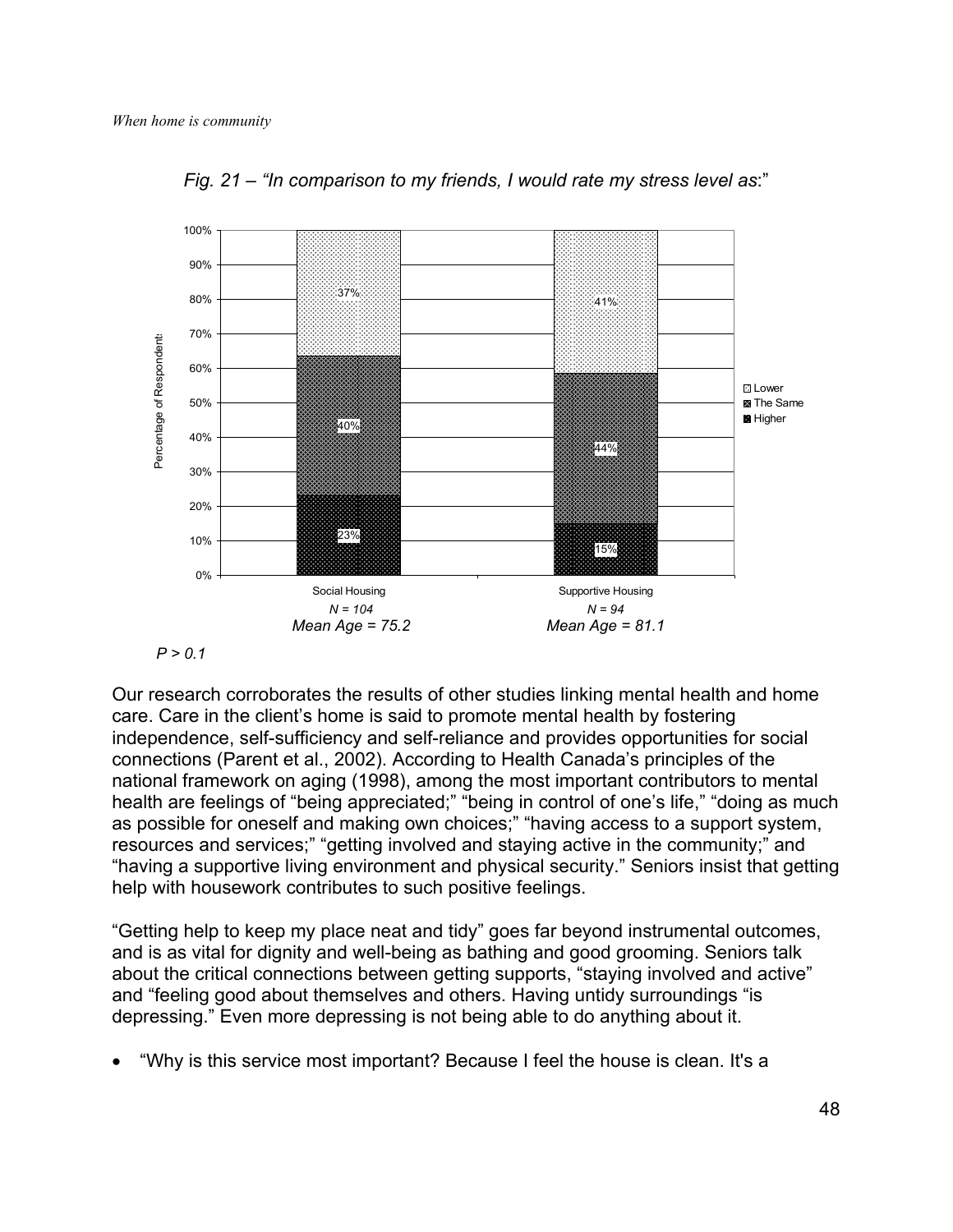psychological feeling."

• "I think housekeeping is very important for people who aren't well. There's nothing more depressing than a place needing vacuuming, dusting, cleaning, and you can't get up and clean it."

As indicated in the section on social connectedness, living in supportive housing affords greater opportunities for social interaction that in turn foster mental well-being. PSWs' "popping in" translates into being surrounded by people who "care." One person admitted that she likes someone coming in and helping her with her medicine mainly because of the social contact. "I'm not that outgoing and I get lonely…having contact… I like that." As a result, seniors express not feeling "lonely," having people to talk to," and "being reassured."

- "What's most important to me? The kind, caring attitude of the people who work here and the people who come and check on you."
- "It's comforting. You don't feel lonely."
- "It's really important to have someone make my meals, clean up, and to be here. Yeah so I have somebody to talk to. Can't talk to the four walls."
- "Having the girls drop in just to check is reassuring. If I need help, I know they'd be here. Mostly it's the reassurance I get from having them. And my family… it makes a lot of difference to them."
- "Yeah, even if they don't come in to do something, they're checking on me, and will keep doing it. The girls dropping in, makes me feel safe."
- "I feel confident about getting help because they are right here in the building."
- "It's like a heaven here so I feel content"
- "I like the general friendliness and knowing someone's around."

In contrast to seniors in supportive housing, and despite reporting similar levels of stress, seniors in social housing convey more loneliness and less certainty and confidence about the future, and a less positive mental attitude. Furthermore, visits from friends, while appreciated, tend to be occasional.

• "What causes me a lot of stress? I know I am responsible for myself and can't depend on anyone ... everyone is always busy."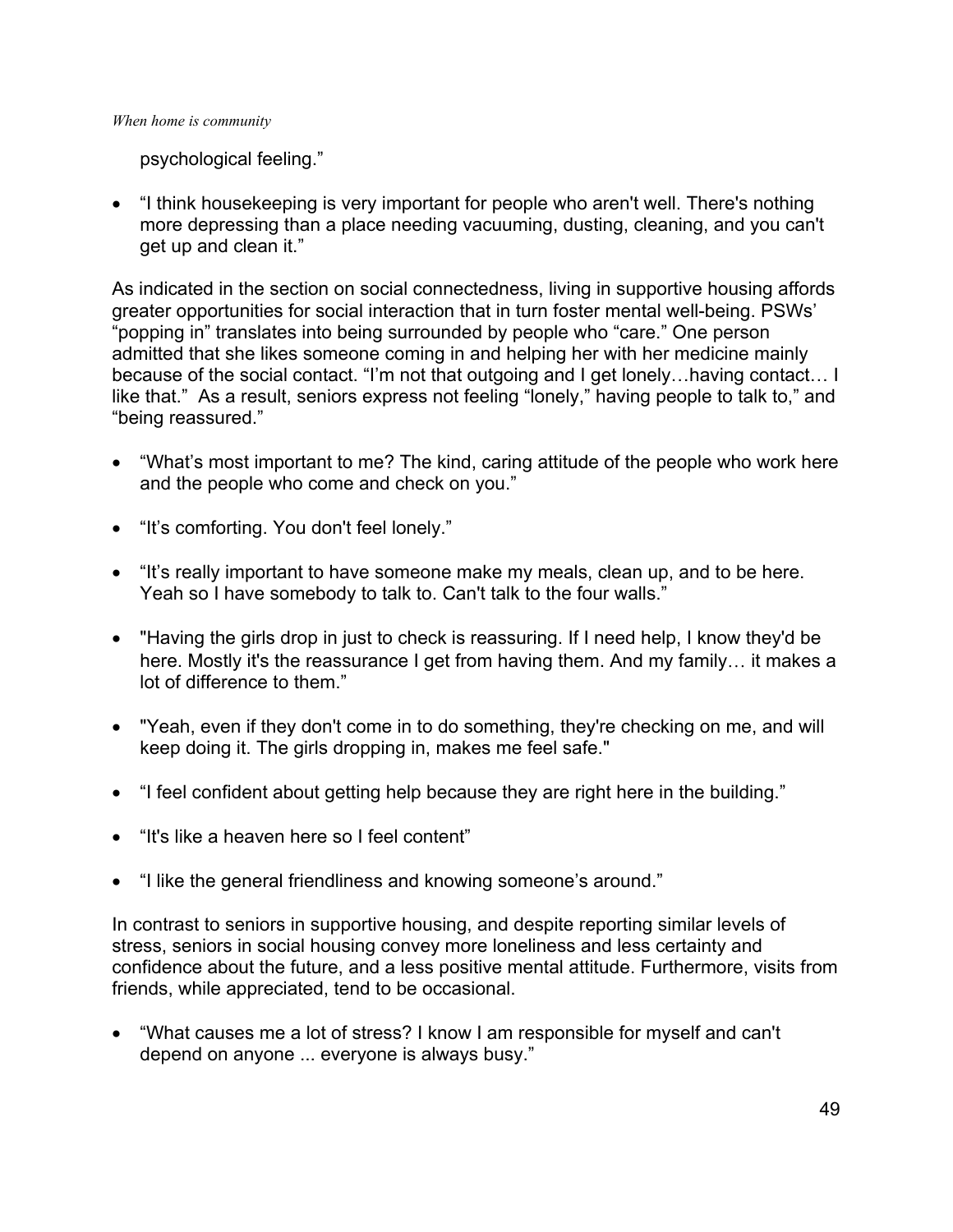- "I couldn't cook after I had the operation and I felt awful about myself, except that my neighbours helped me out."
- "Sometimes I feel like I would like someone to come visit on a friendly basis, but I haven't had anyone. Sometimes your own company is great and other times you feel very lonely. I feel loneliness is a thing that can make you sick too. Especially if you can't get out."
- "Sometimes I'm not feeling well. Sometimes she [neighbour] comes and makes coffee for me in the morning and then she will sit down and talk with me. She is a nice lady."

Seniors say they feel good about themselves when they have things to do, are useful and have social contact with people. In supportive housing, there is always "something to do," "opportunities to do something useful," and little occasion for boredom. Seniors in social housing are more likely to report "not having enough to do."

- "What causes me stress? Not having enough to do. I use to be very active but now my eyes are preventing me from reading and doing all sorts of things. I used to walk a lot and now I cannot do those things."
- "I used to volunteer. I was helping with the knitting club but because of my hands and shoulder pain, I don't do it anymore."
- "I haven't been to church in a long time. I never go out too much anymore. I used to go play bingo up at the club, but with this incontinence problem, where am I going to go? You think, 'What if you do something?' Sometimes you don't mean to, but you're bowels will just go. I want to go out. Before this catheter, I had a backpack that I'd take in case I had an accident, but now I just find it an inconvenience to go out. I wouldn't be able to stay out a couple hours. "
- "Right now since I've been sick, I don't do anything. I'm so depressed. My blood pressure is 210/110. But right now, I read. I love to cook, bake, crochet, and knit. I can't do those things."
- "I volunteered before I broke my hip. Like if I went to the store, I would go to the store for other people too. Now I just go downstairs."
- "I used to go and feed patients at some of the hospitals that had to be fed. I liked to do those things, but I can't anymore. I feel very close to people."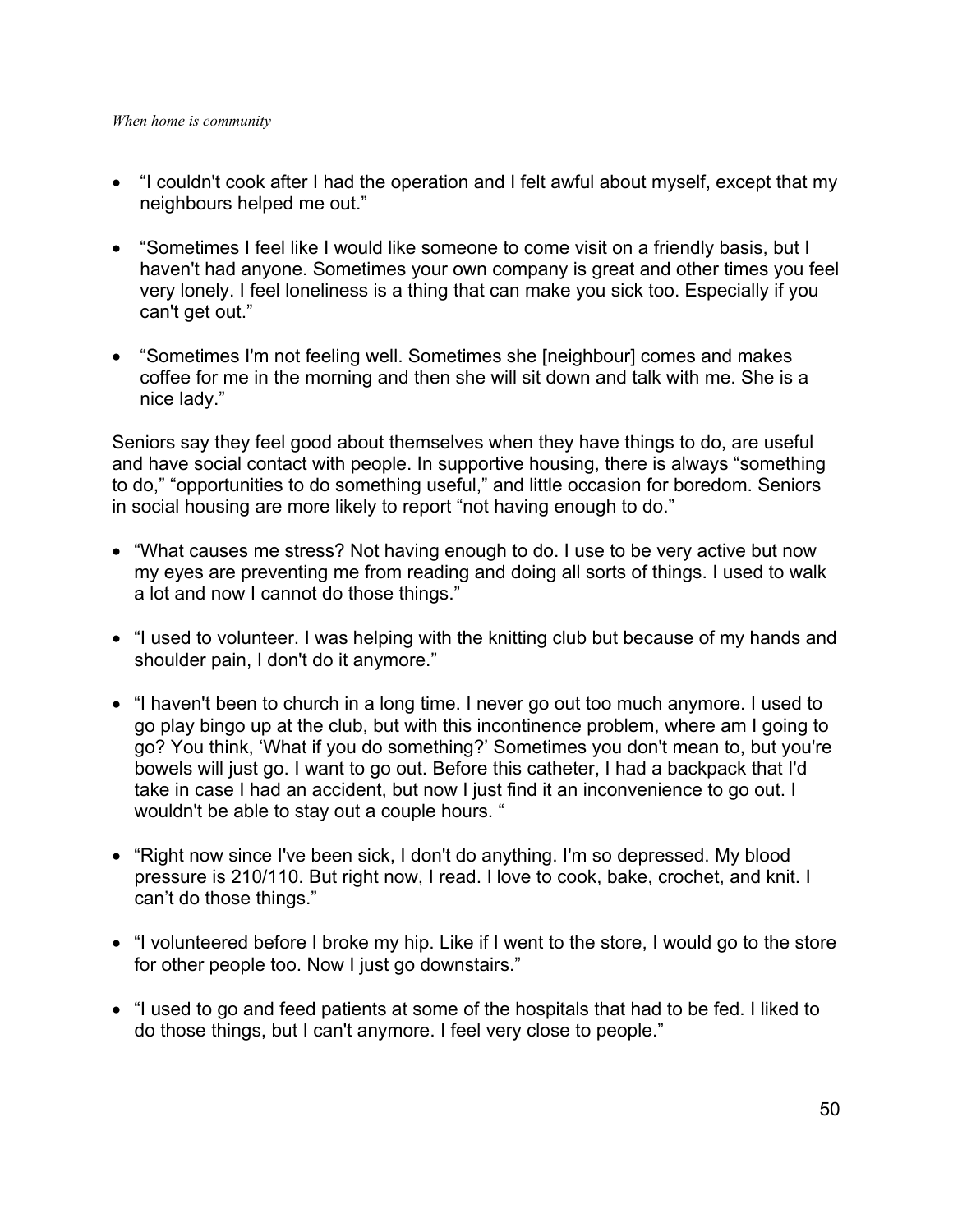Our qualitative data suggest that the sheer number and diversity of activities in supportive housing facilitates the conditions essential for mental well-being. Activities such as bingo, bake sales, tea parties, and volunteer opportunities bring seniors together, keep them socially active, provide social stimulation, and "get them out of the apartment." Many also say they have been encouraged by PSWs or case managers to participate. In social housing, the range of activity is more limited and the "prompting" by case managers does not take place very often.

- "I volunteer. We serve dinners to seniors, and it's every Thursday nights. I help out with the bingo here. I enjoy these activities. For one, it's social, and it's helping people. I enjoy that. I like working with people. And it's better than sitting around."
- "Meal programs are really important to me. I go to them just so I can socialize. Although companionship is technically not a service, I feel it is a service to me because I get a chance to talk with others. Just from going down for meals, I've made friends with some of the people here and now we go out for coffee regularly and go to garage sales, believe it or not, every Saturday."
- "I'm on a few committees, and I'm on the board and I do volunteer work around here. Actually I'm available for whatever they ask me to do in the building. I find it very stimulating work."
- "Bingo on Saturday, cards Monday and Wednesday, exercise class on Thursday, sing song every Sunday night with the Sri Lankans. I volunteer as a friendly visitor. I like these activities. I get to be with people."
- "I love movies, I love social dining, and I love exercising. I guess I like the companionship. I feel we all need to have something to do."
- "Monday I go to cribbage, Tuesday I play bingo, Wednesday I go to Euchre, Thursday I go to Euchre, Friday I go to Bingo again, Saturday I go to Euchre again, and Sunday I go to Church. So I'm busy. I try to do as much as I can, for as long as I can, because they'll be a time when I won't be able to do it. Then I'll say 'I've done it, that's it.' And I like the people that go to them. We have a lot of laughs, we enjoy each others company."

Social activities in social housing tend to be less diverse, not formally organized and often based on the initiative of a handful of tenants. For this reason, some activities tend to be less inclusive, and, in the opinion of some residents, more "clique" driven. In supportive housing, the intervention of PSWs, intensive case managers or activity coordinators can often mediate tensions among cliques. This is especially true for intergroup tensions rooted in language or ethnocultural differences. Such tensions erupt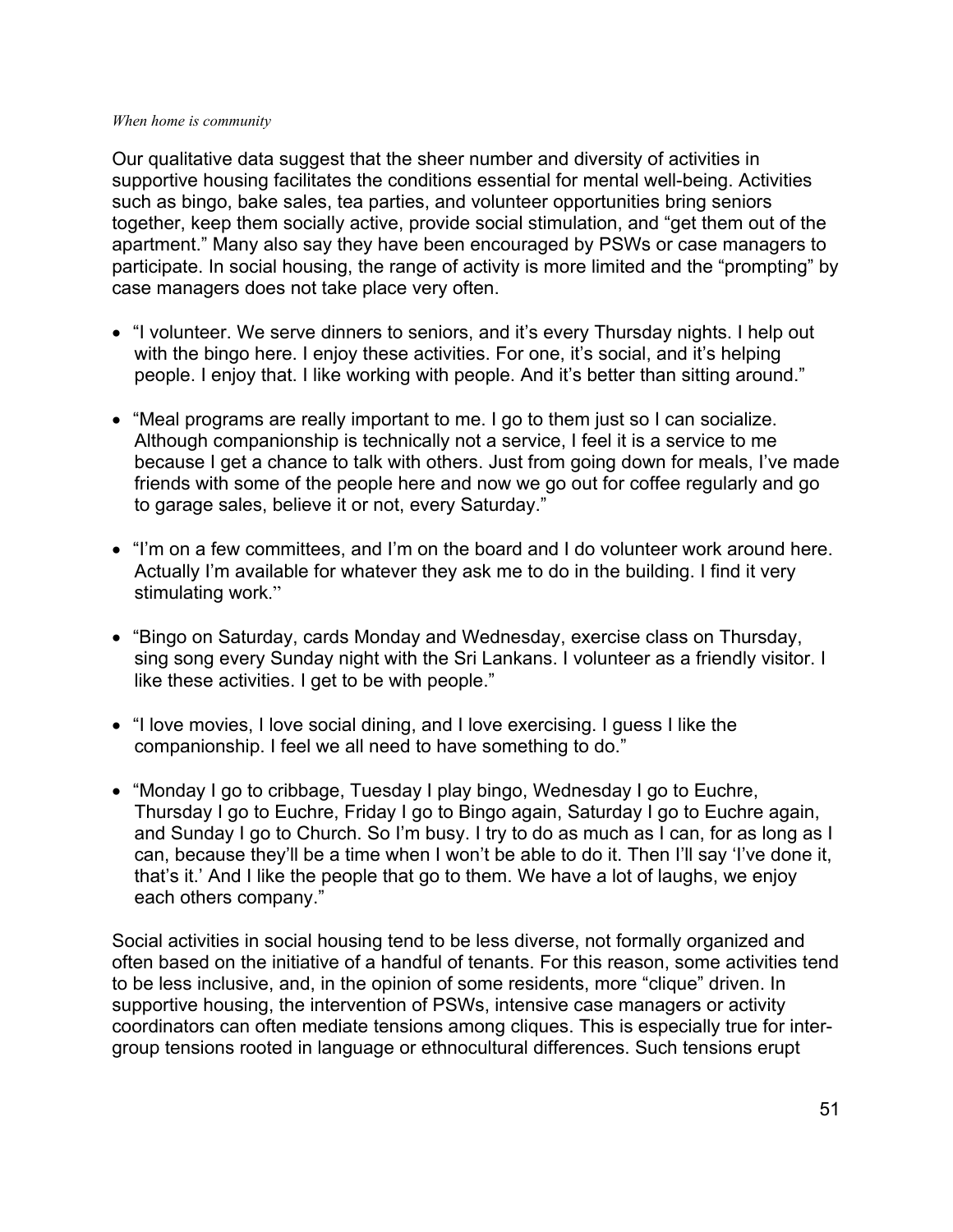more commonly in social housing where there are limited resources for staff to intervene than in supportive housing where staff members are on-site to mediate conflicts.

## *4.3.4 Crisis management – What would you do in an emergency?*

An important policy question is whether, and how, community support services moderate the costs of the health care system by reducing or diverting health care needs.

This section suggests that access to relatively inexpensive services such as ongoing daily monitoring and addressing root causes of "crises" before they escalate may avoid the use of more costly emergency services.

Seniors were asked the following questions:

- "If the management office is closed and you're not feeling well, what do you do?"
- "If a medical emergency occurred at night during the week, what would you do?"

During the day, about 40% of seniors in supportive housing would use their emergency response system that alerts a PSW within the building. In contrast, almost threequarters of social housing residents would call family or friends or do something else ("other"). About the same number of seniors (about 25%) in both housing settings would call 911 (Figure 22).



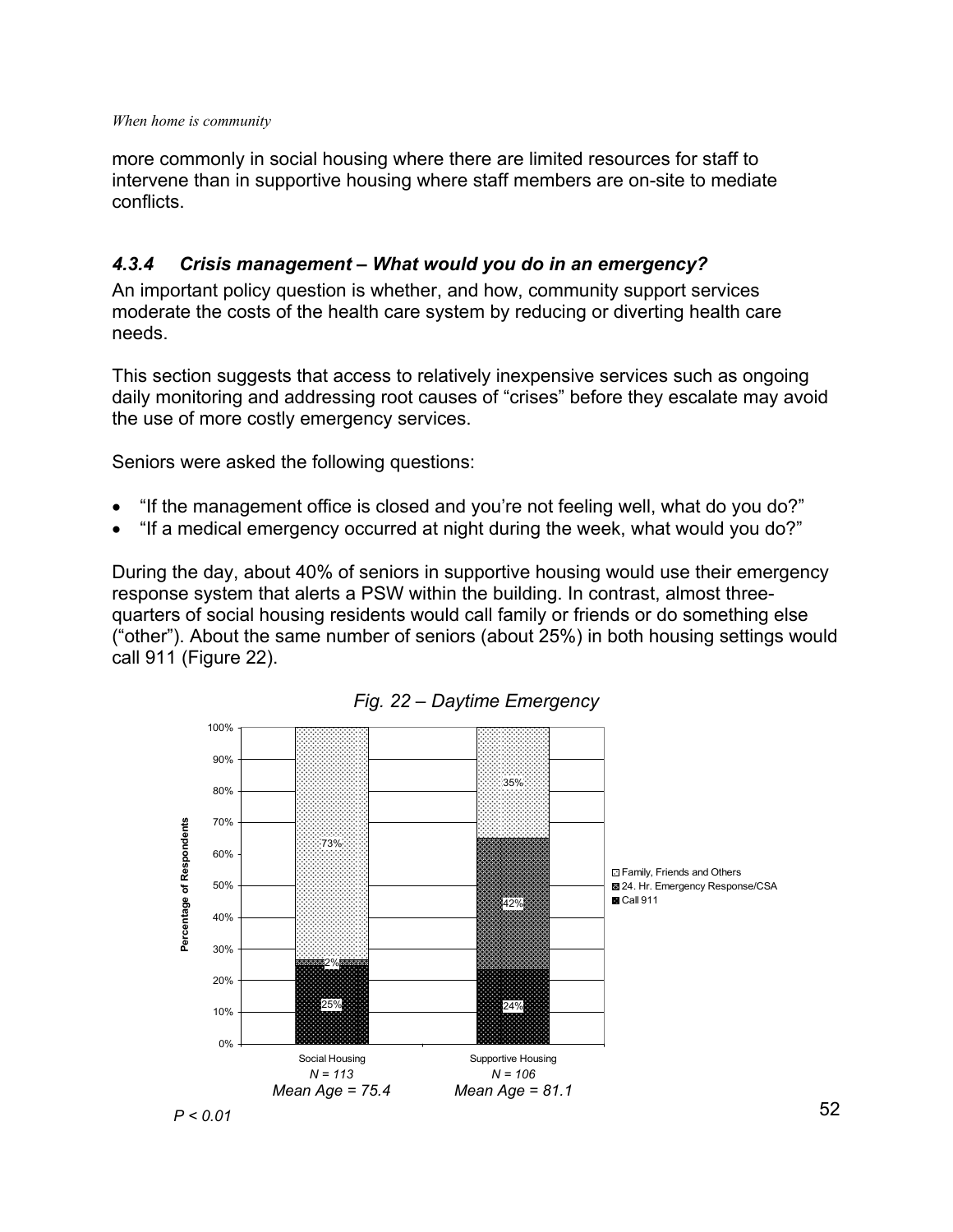The picture at night is markedly different. Social housing seniors are almost twice as likely (64%) to call 911 in comparison to supportive housing seniors (34%). Supportive housing seniors are more likely to use their emergency response "panic button" which calls on-site staff than emergency services. Approximately 1/3 of seniors living in social housing would call family, friends or "other." The category "other" includes behaviours that could actually exacerbate medical crises such as "waiting for the pain to go away," "drinking a big pot of herbs or black coffee," "taking a teaspoon of salt to help my blood pressure go down."



*Fig. 23 – Night time Emergency* 

Clearly, language frustrations intensify emergencies. Seniors say they must rely on the availability of family and friends to translate and even hesitate to call 911, fearing language barriers. The level of apprehension appears greater for those living in social than supportive housing where seniors tend to have access to emergency response "panic buttons" and where language supports tend to be in place.

• "I don't speak English. I worry because sometimes my children are busy and it's hard to get hold of them...There are times when they're just not home, besides they have children of their own." [translated from Spanish]

## *"They told me any time I feel bad, I should press the button and not stop until someone gets there. The girls here carry a phone. They'll know what to do."*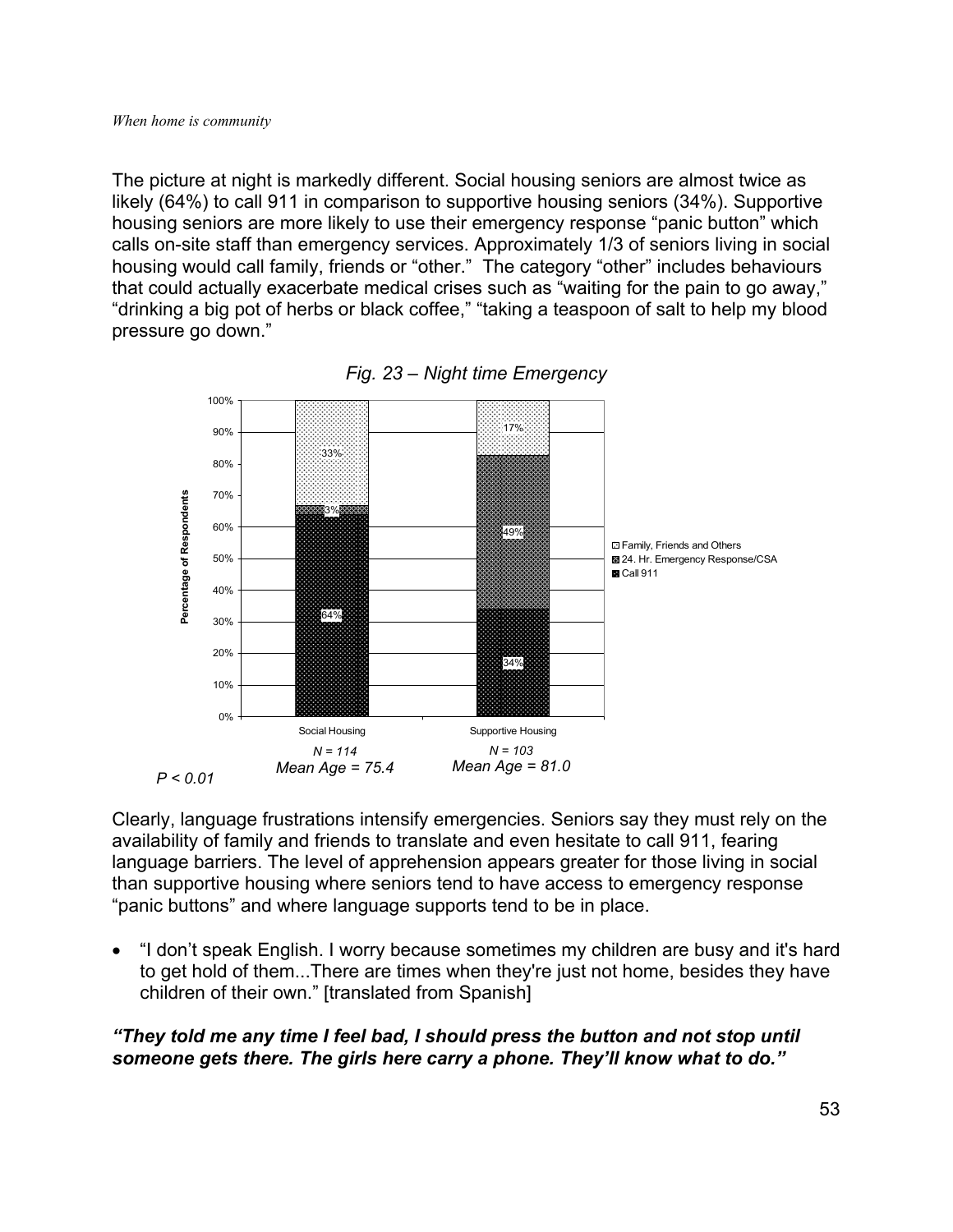According to our quantitative data, about the same number of seniors in social and supportive housing would first call family and friends in emergencies during the day. However, as the comments below disclose, calling family members may not bring about effective outcomes.

- "I could call my friends but I wouldn't call them in the middle of the night."
- "I wouldn't call my daughters because they're in Brampton, and they wouldn't be able to get here right away."
- "I'd call my daughter, if she's available because she works and everything. If she was alone, if her husband was away, I couldn't call her at 5 in the morning. But what could she do? It's better to call an ambulance."
- "My daughter lives in Markham. It's too far. And my other daughter lives in Brampton, and works night shifts."
- "I'd call the 24 hour supportive housing number first because of this experience I had. I had an unusual angina attack in the late winter. I phoned my daughter but she was at the Queensway, and it was so long before she got here. When we got down to St. Joe's, they said it was too long. That's why if I don't feel well, I would phone supportive housing, and they would call an ambulance if needed."
- "Actually when I'm not feeling well I don't call them [friends and family] because I don't want to panic them."
- "I'd press the 24 hour Lifeline button because my friends aren't too close and they don't have a car either."

At night, supportive housing seniors are more likely to use their panic buttons than to call 911 or family and friends. Not only are they "taught" to push the panic button in an emergency, they are confident that PSWs will know what to do, and will call an ambulance if necessary. In fact, many confide that PSWs will get to them faster than a paramedic and ambulance.

- "They taught me if there are any emergencies, to press the button and someone from downstairs will come and have a look and help me."
- "The people from downstairs will get here quicker than 911. The staff here is good and close. They will help."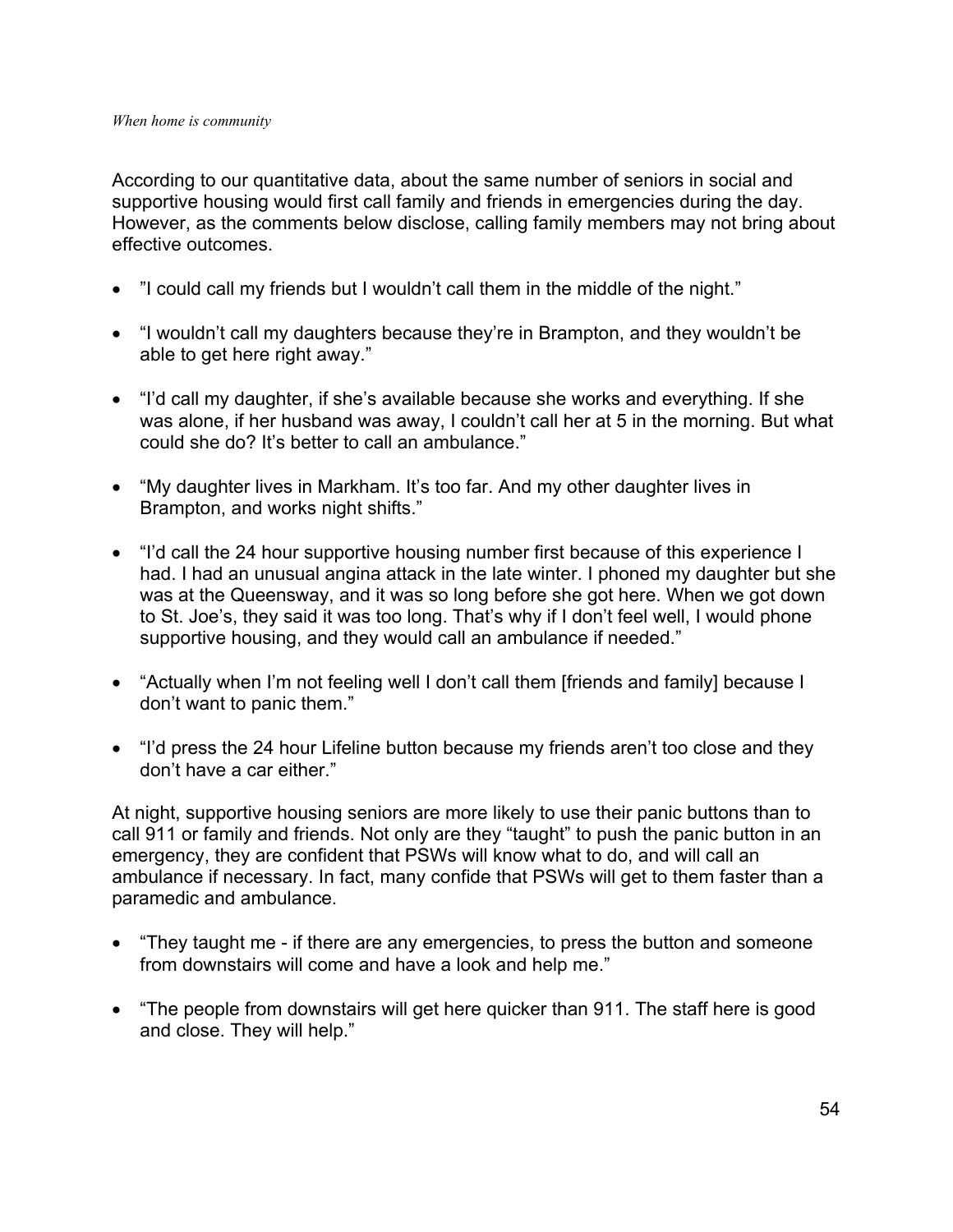- "I will first call the lifeline because they come at once and decide whether to call an ambulance."
- "Well they [PSWs] come, and assess the situation and see that I get to the hospital if necessary."
- "The lifeline is reassuring. I did have a tumble a month ago in the middle of the night. I couldn't get up. I didn't get my slipper on properly. And when I got into the bathroom, the sole of it got caught on the floor and it threw me. I was able to bum my way into the bedroom and call supportive housing. They were here in short order. I wasn't hurt, but could have been."
- "Well I wouldn't call family or friends over a sick stomach. I'd call [CSA] and they would decide what to do with me."

In contrast, social housing seniors have few options but to call 911, or find other ways to get help from the formal system.

- "I will first call a cab because you never know where you're going to end up if you call an ambulance. One of the ladies in the building ended up in Brampton because the ambulance has to take you where it's available. But if you go on your own in a taxi, they have to take in emergency. But an ambulance, they ship you off where ever if they don't have the room."
- "911. I would also call the visiting doctor. You know the visiting doctors eh? It's called Doctors Housecall Service Inc. They have visiting doctors. A lot of people call them. The fee is very low. And it goes on your phone bill. The fee is \$8 or \$9 or at least it was before. Fully covered by OHIP, this is wonderful for seniors."
- "I'd call an ambulance. It's the only thing to do…to go to the hospital. Going to the hospital is the safest place to go. Whenever I don't feel right, I call my doctor - every 2 months at least."

## *4.3.5 Summary of outcomes*

In examining the impact of supports for seniors, the data presented in this section demonstrate positive outcomes for seniors in both supportive and social housing, with seniors in supportive housing systematically demonstrating even better outcomes despite the fact that they are significantly older and have multiple risks. In comparison to seniors in social housing, seniors in supportive housing had higher levels of social connectedness because of the greater frequency of visits from community agency personnel, reported "better" health status than their peers despite being older, and had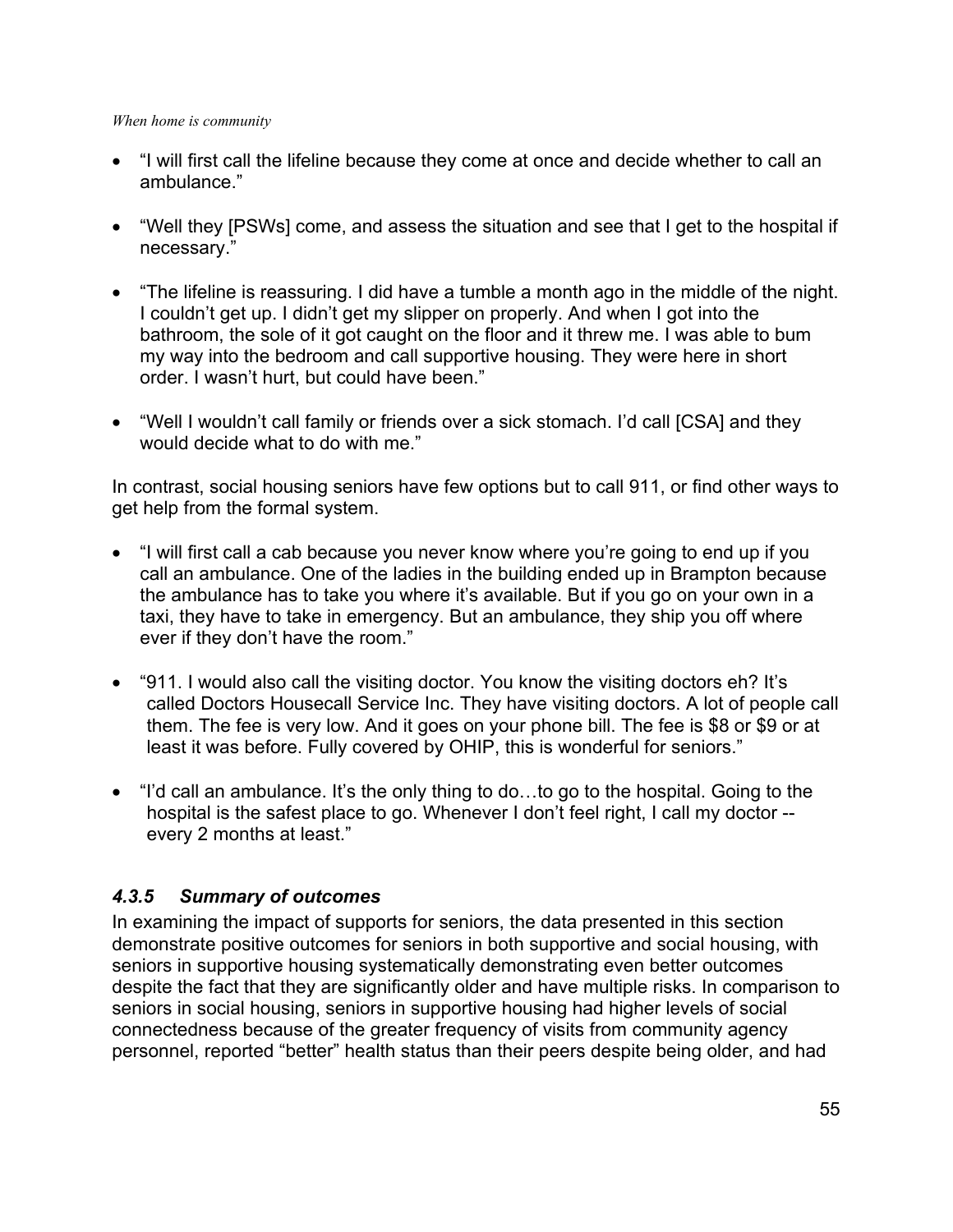significantly more confidence about getting help in the future, and hence greater "peace of mind." Importantly also, seniors in supportive housing were more likely to use their emergency response "panic buttons" at night and less likely to call 911 than their younger social housing counterparts. The qualitative and quantitative data suggest that seniors in supportive housing display better outcomes than those in social housing because of the active intervention by intensive case managers.

# **5.0 Conclusions**

In this report we have summarized the findings of a research project which examined the role of community support services in maintaining the independence and well-being of seniors in social and supportive housing settings in Toronto.

The research is noteworthy for two main reasons. First, it was conducted by a groundbreaking partnership of community and university-based researchers at Neighbourhood Link/Senior Link, Ryerson University, and the University of Toronto, in collaboration with Etobicoke Services for Seniors, St. Paul's L'Amoreaux, and The Toronto Community Housing Corporation. This establishes an important model for future research.

Second, it has accomplished a small but important step toward filling the evidence gap surrounding community support services. Our findings emphasize:

- the important role played by community support services in maintaining the health, well-being, independence and quality of life of seniors.
- that community support services are most effective when integrated and managed around the needs of the individual through intensive case management, and that such management is facilitated in supportive housing as compared to social housing.
- that community support services make important contributions to the sustainability of the health care system as a whole by moderating demand for more costly acute and institutional care, and particularly, by reducing utilization of emergency (911) services. Rather than being viewed as marginal to the health care system, and a last resort for those who have no other option, our findings suggest that community support services meet the needs of individuals who would otherwise be hospitalized or institutionalized at considerably greater cost.

These findings suggest an important consideration for policy-makers at they move to achieve greater integration and coordination in Ontario's health care system, and attempt to control costs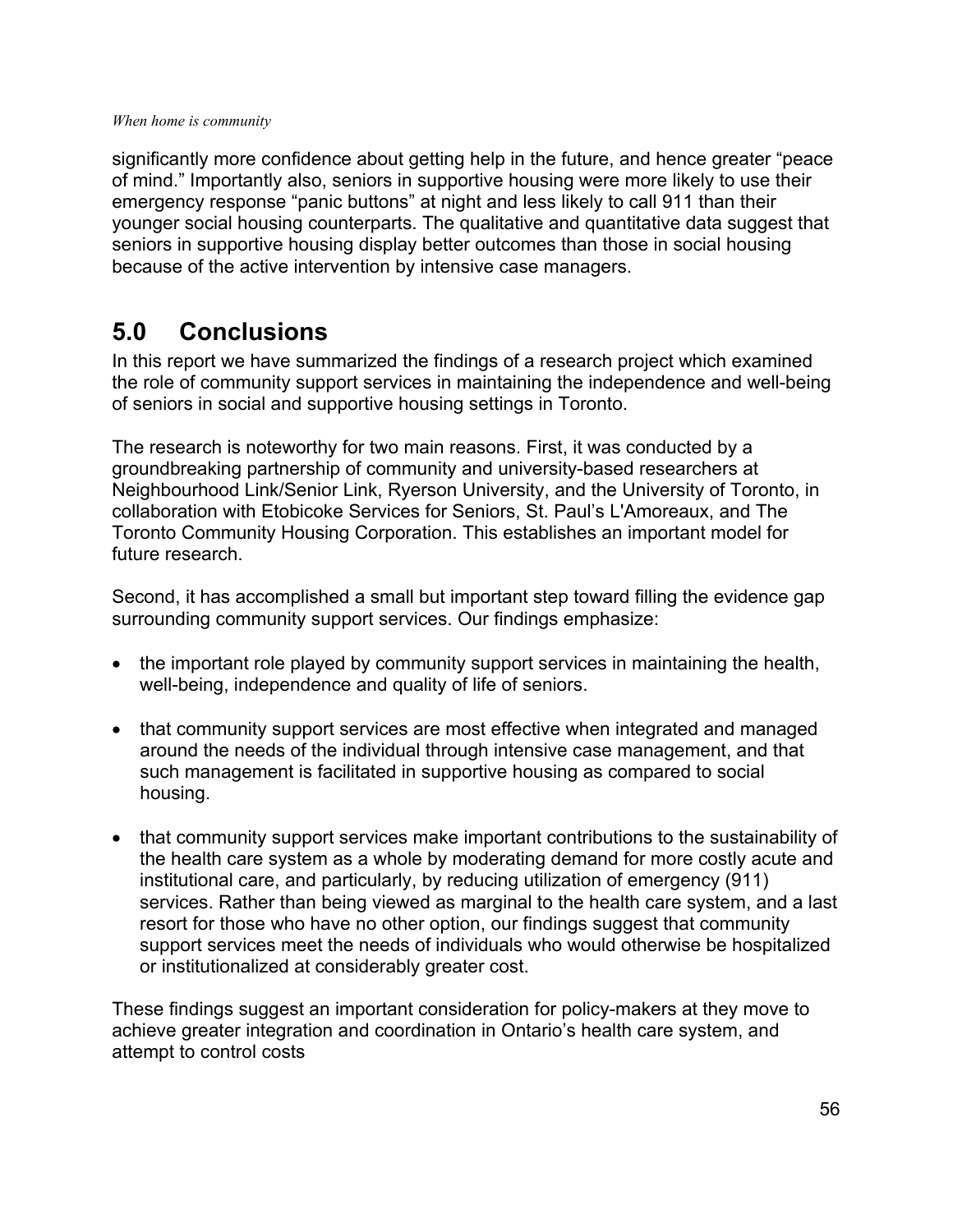We elaborate these points below.

# **5.1 Supporting at-risk seniors at home or in a home**

## *At-risk seniors are avoiding institutionalization. Seniors, who could be in longterm care facilities, are living with minimal, low-cost, basic supports in the community.*

The seniors in this study displayed multiple risks for loss of independence and institutionalization. They are mostly women who are on average older than the senior population in Toronto, have low incomes which on average, are below the poverty line, and most live alone. Many have serious health problems including combinations of osteoporosis, high blood pressure, heart disease, cancer and diabetes. A significant number are ethnoracial minorities, and many experience linguistic and cultural barriers in accessing services. Yet, they continue to live independently outside of institutions, have frequent and vibrant social connections, report physical health status comparable to their peers, and mental health status better than their peers.

Particularly astonishing are the 40% of seniors in supportive housing who are among the oldest old (over 85 years). In the judgement of community service agency case managers who work directly with Community Care Access Centres for facility placement, all of the seniors in our supportive housing sample meet current criteria for placement in long-term care facilities. Although these seniors are on the cusp of losing their independence, they maintain their independence and well-being in the community.

# **5.2 Low cost, integrated services are key under intensive case management**

## *Low cost, basic supports are especially effective when they are coordinated and integrated around the needs of the individual.*

A key finding is that the most important factor in enabling seniors to stay in community is the option to access coordinated and integrated low cost basic services such as laundry, vacuuming, cleaning the bathroom and kitchen and grocery shopping (ADL). While we recognize that some seniors may require higher levels of care, the seniors in this sample for the most part did not receive assistance with their personal activities of daily living (PADL). However, seniors made clear that without ADL help, many would not be able to remain in their homes.

A key difference between supportive housing and social housing is that seniors in supportive housing access supports under intensive case management whereas in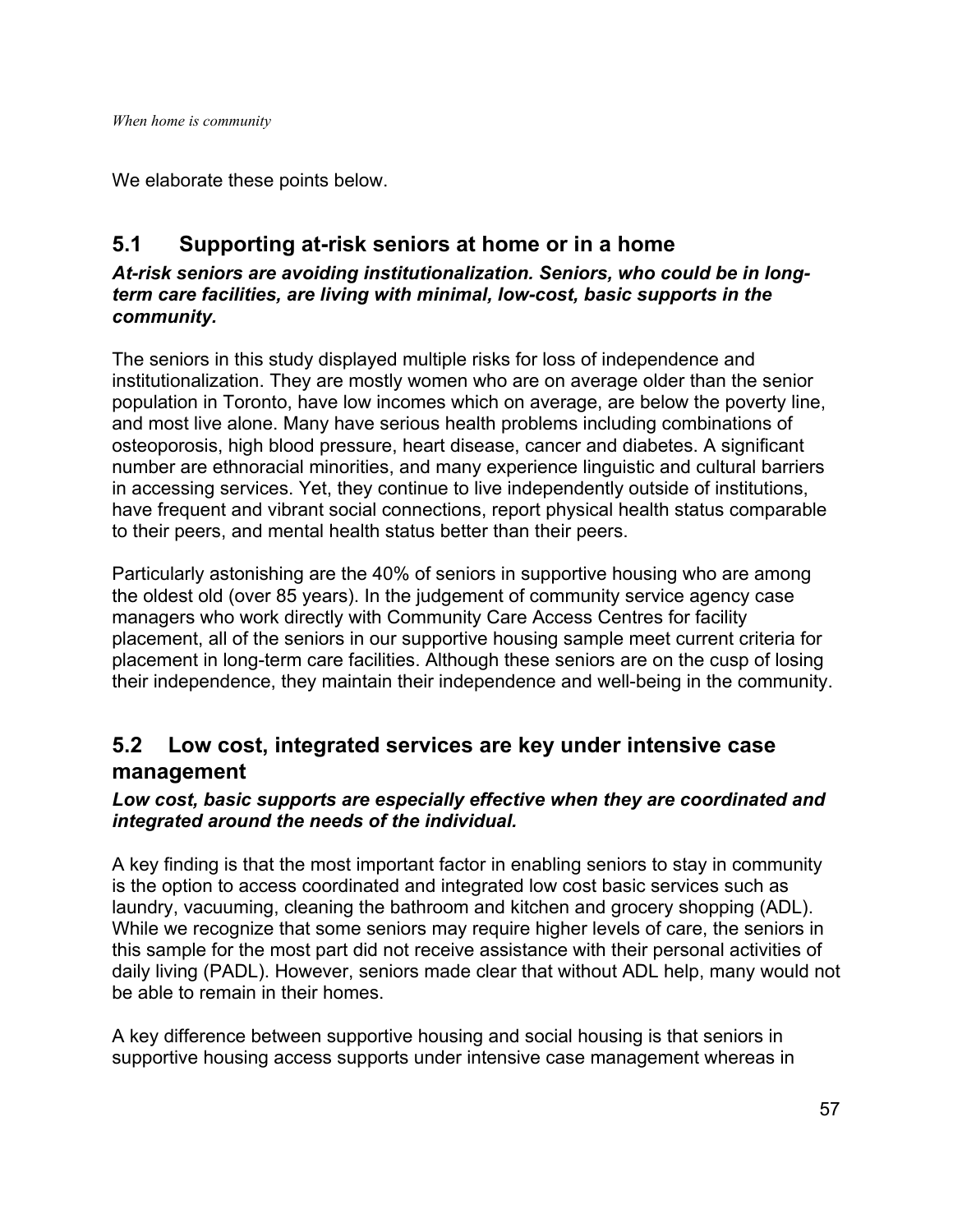social housing, seniors may have to access and manage one or more community support services themselves.

In supportive housing, seniors are paired with an intensive case manager. Intensive case managers play a critical role in ensuring that the services clients receive are appropriate (including linguistically and culturally appropriate), coordinated, predictable, integrated, and reliable. They assess client needs, organize appropriate services, and monitor outcomes on a continuous basis. They "prompt, guide and direct" seniors to participate in social activities. Even seniors who claim to be reclusive admit that their intensive case managers "encourage" them to take part in social and recreational activities. Seniors know their intensive case managers by name and say they are comfortable about contacting them when needs arise. Thus, barriers to accessing needed services linked to culture and language, for example, are effectively overcome in supportive housing since intensive case managers access and manage services on an ongoing basis around the needs of the senior.

Equally important is the role of case managers in providing ongoing assessment and monitoring. The incentive is to ensure that seniors receive what is necessary to maintain functional status, but not more than is necessary, since resources are always constrained. Thus, while the political fear is that people will maximize use and costs, thus creating new cost pressures, client-centred care may mean providing more services, in some cases, but fewer services in other cases, depending on the changing needs of seniors. The intensive case manager's ultimate goal is to support seniors' wellbeing while encouraging as much independence as possible. The presence of intensive case managers reduces the tendency for seniors to "stockpile" services since they can be confident about getting services when they are needed. Throughout the study, many seniors talked about how they used certain services when they were recovering from an illness or a stroke, but now no longer needed them since they are "better and can do things for themselves." This clearly builds upon the sentiment that we heard again and again: seniors do not wish to become dependent on family or community services, and prefer to do as much as they can for themselves, and for others.

This intensive case management model (currently funded by the MOHLTC under Crisis Intervention and Assistance) is to be distinguished from other models that may focus more on managing services and costs, rather than needs. The definition of case management in supportive housing entails:

- a holistic approach to clients' well-being by considering many of the broad determinants of health;
- client-focus;
- intervention and "prompting" to avoid crises and promote wellness;
- encouraging seniors and their family members to take responsibility for their own well-being;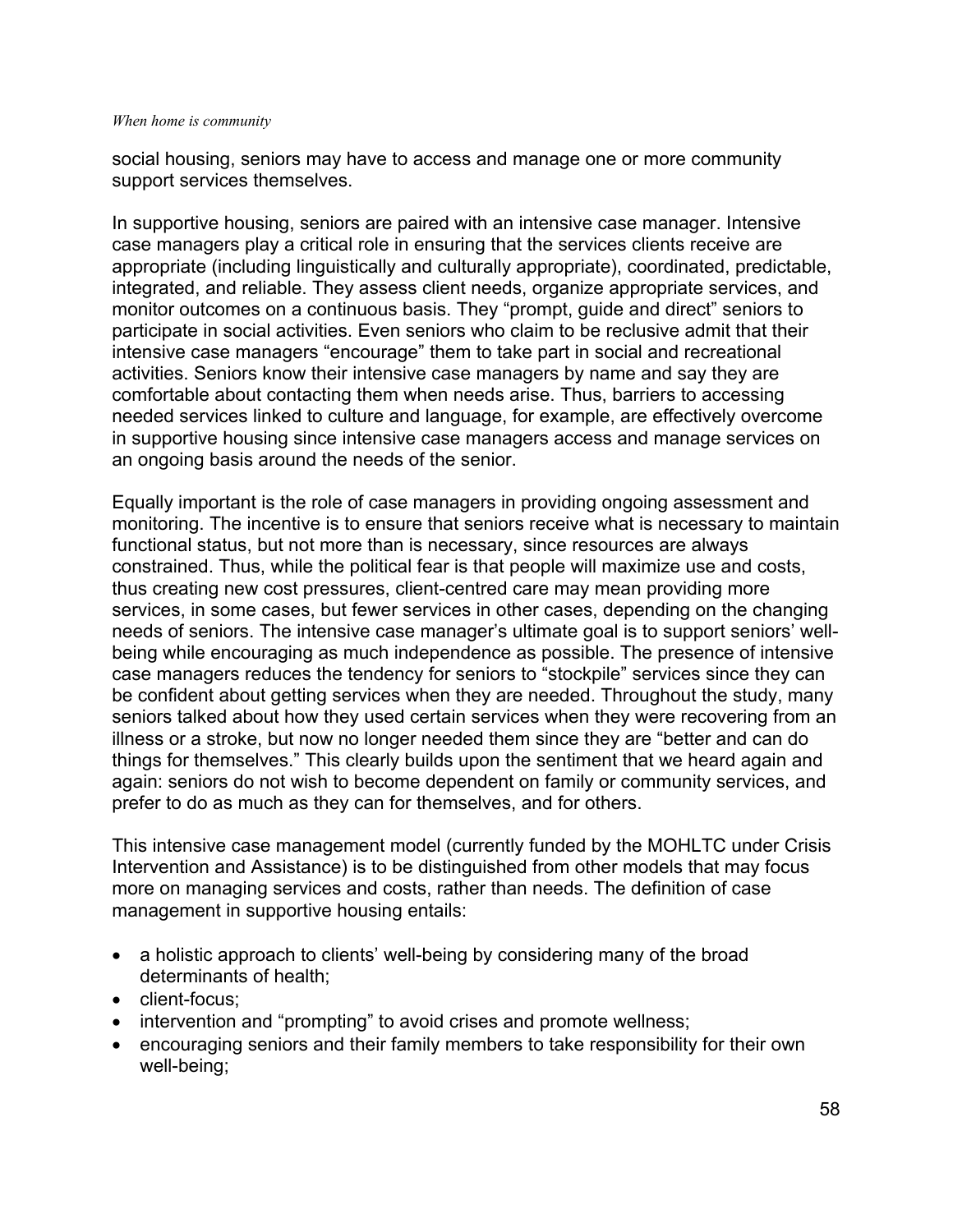- providing ongoing client assessment;
- integrating and coordinating services along a continuum of care.

Seniors living in social housing may access and receive one or more community support service but do not have automatic access to intensive case management and hence, do not have the benefit of an integrated package of services unless they are capable of accessing and managing one themselves. Of course, seniors who are most at risk because of illness, poverty, and so on, are also least likely to be able to manage their own services when they are most needed. A senior would have to request services from a community service agency or be referred by a concerned neighbour or another organization in order to access community support services. As our study shows, the very task of accessing services presumes some working knowledge about how to navigate the community support system. This is frequently not the case, particularly for ethnoracial minority seniors who do not know about the availability of services, or have linguistic or cultural barriers. Thus, individuals outside of supportive housing with similar needs might or might not receive needed services, depending on their ability to selfassess their needs, and then locate and access services. Even then, they would do so without the coordinating function of intensive case management.

## **5.3 Does more community support mean less family support?**  *Community support services complement and do not replace supports provided by family and friends.*

Our findings also address the political apprehension that people will maximize use if given access to services, instead of prevailing on family members. As the qualitative data show, seniors, whether in supportive or social housing, say they want to use as few services as possible, and only when necessary. Furthermore, when they need assistance, they get help from a variety of sources -- from family, friends, and seniorfriendly pharmacies, banks, health providers and grocery stores. In contrast to social housing residents, supportive housing seniors can augment the support they receive from family and friends with predictable and integrated community support services. Seniors will work along side PSWs –dusting, cleaning the sink etc. while PSWs do the tasks seniors cannot do. In supportive housing, an important component of the ongoing assessment process by intensive case managers is to encourage seniors and their family to take as active a role as possible. The point is to encourage and support the highest level of functional capacity and independence possible, not to promote dependence, which benefits neither the senior nor the agency.

Early on, we alluded to the political debate between publicly supported services and the voluntary supports provided by family and friends. One side of the debate insists that the voluntary help provided by family, friends, neighbours (community capacity) is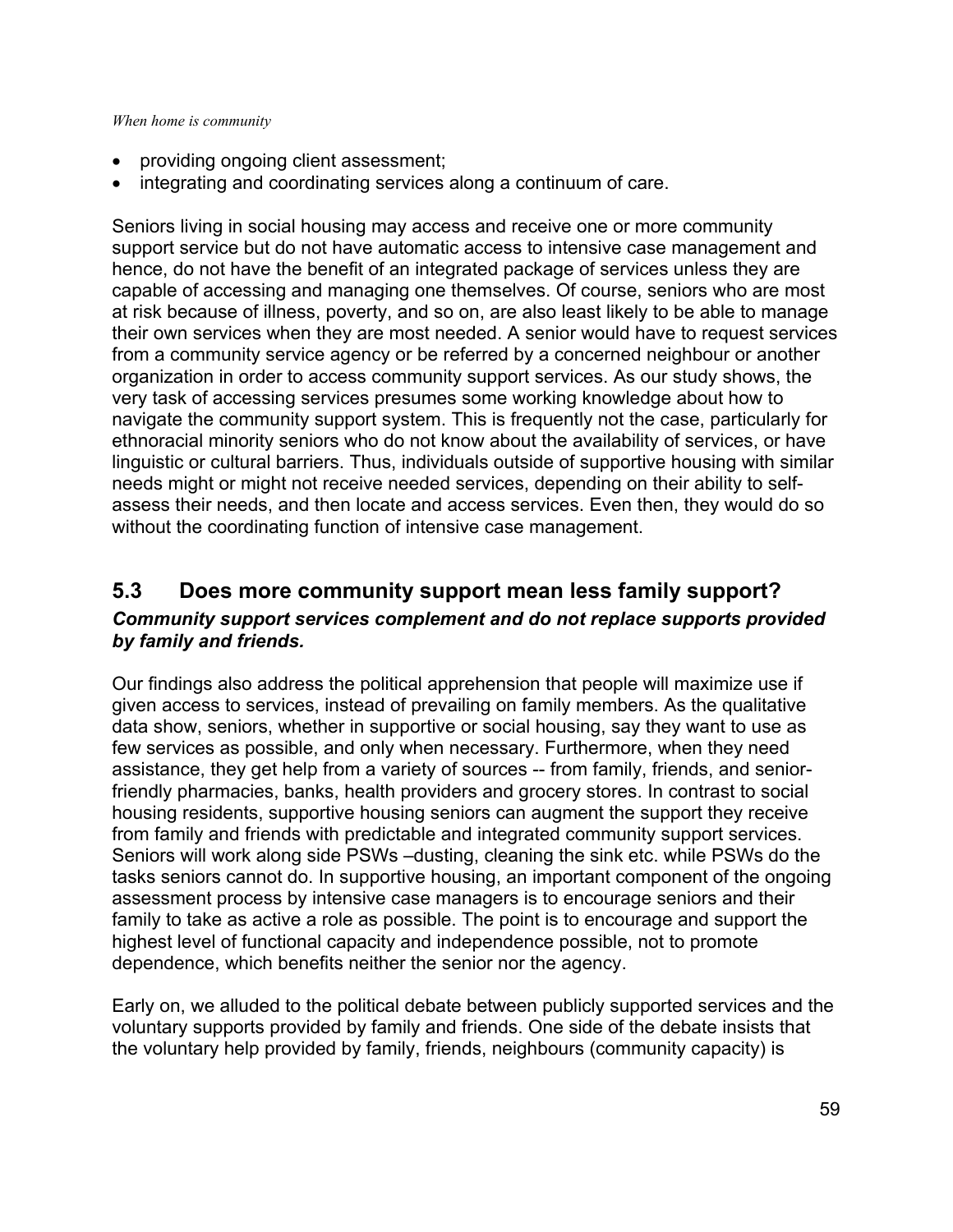undermined by state-funded support services. Thus, fewer government-funded services will theoretically push family and friends to take on greater responsibilities to support elderly relatives. Voluntarism will presumably fill any support gaps left by the state. However, it is not at all clear from our interviews that family members have any additional capacity to take up the slack if publicly funded community-based services are further withdrawn. When asked what they would do if services were not available, most seniors responded that they would "struggle," or "wouldn't know what to do" possibly putting themselves at greater risk of hospitalization or institutionalization. In addition, the data show that seniors living in social housing and in supportive housing have similar frequency of contact with family and friends. The family and friends of seniors living in supportive housing have not "withdrawn" their support as seniors are able to access a case managed package of services. Family and friends continue to be an active part of seniors' lives.

In Toronto, it has been observed by other researchers that provincial downloading and the subsequent erosion of public services are overloading already compromised social support networks (i.e., family, friends, religious communities etc.). In their 2002 report, Clutterbuck and Howarth noted that there have been significant cuts to public health, social housing, public transportation, libraries, recreation programs, childcare and family resource centres, language and settlement services for new immigrants and grants to community service agencies. Public services and welfare state programs which aim to correct the root causes of illness and dependency such as poor nutrition, poor housing, unsafe work, lack of work, lack of education, poverty, economic and social inequality, and racism have sustained cuts. When public governments offload, families must grapple with effects. Consistent with this, the seniors in our study report that their families are stretched "to the limit" and are unable to do more.

Particularly under such conditions, supportive housing provides a safety net and contributes to a sense of security about remaining functionally independent. Our data suggest that the regular, predictable and integrated nature of supportive housing services, rather than promoting dependency, fosters independence, autonomy and wellbeing. We suggest that this goes a long way toward explaining the stunning difference in the age profile between seniors in supportive and social housing. The oldest old account for 40% of the senior population in supportive housing but only 9% of the senior population in social housing.

## **5.4 Moderating the demand for more costly acute and institutional care**

*Community support services reduce the reliance on formal emergency services and moderate the demand more costly hospital or nursing home care.*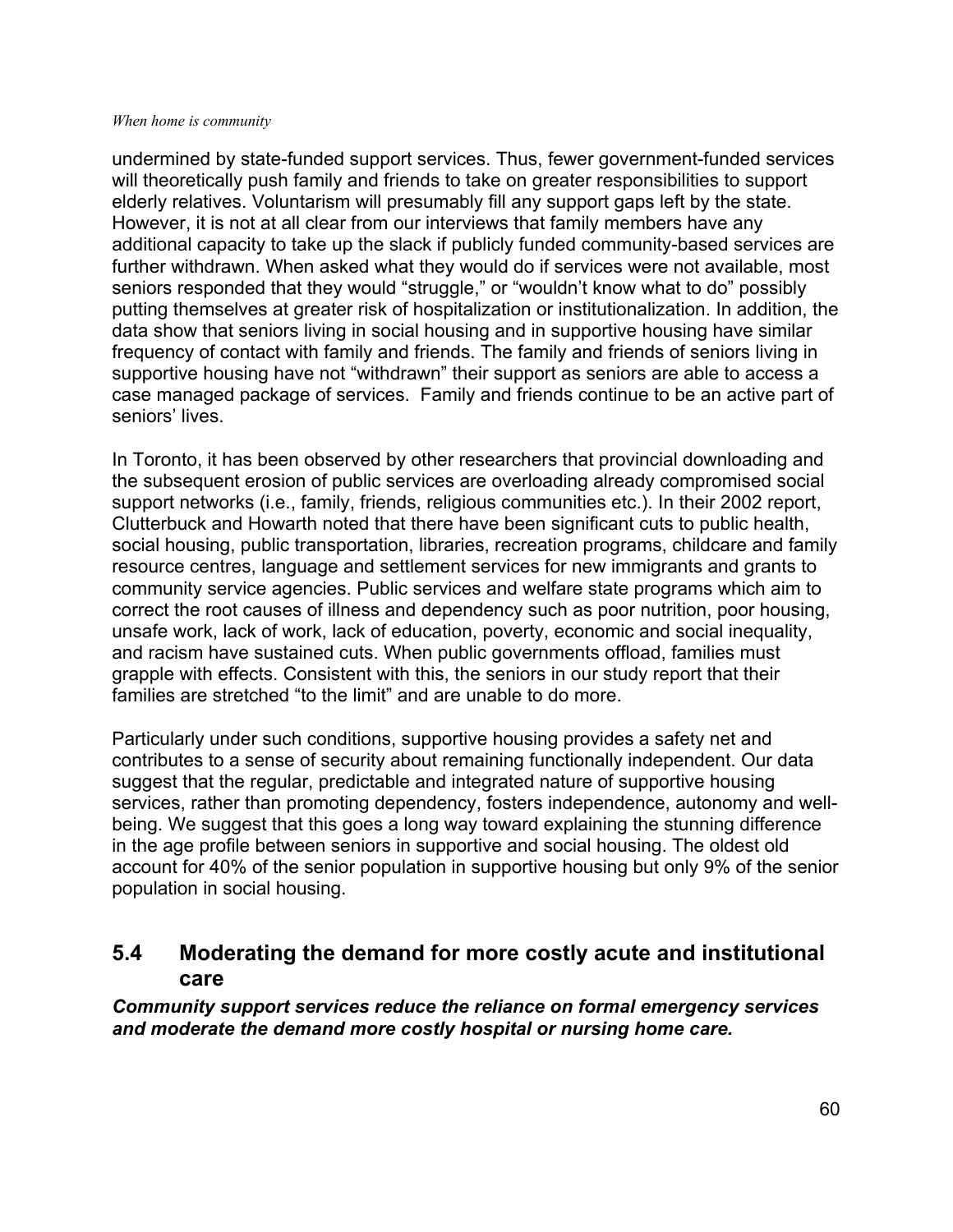The quantitative and qualitative data presented here reveal a number of ways in which community support services moderate demand for more costly acute and institutional care.

First, the research findings indicate significant differences between supportive and social housing seniors in their use of formal emergency services, particularly at night. The intensive case management model of supportive housing enables the oldest old with relatively high health risks to live independently with decreased reliance on 911 than seniors in social housing. Older seniors living in supportive housing are confident that pressing the emergency response "panic button" which calls on-site staff will bring help faster than 911.

Second, ongoing risk assessments of clients living in supportive housing allow for preventive strategies that can anticipate, delay or avert potentially serious illnesses, accidents, or mental health problems. When case managers interact with PSWs, or when PSWs "pop in" to provide services, they are integrating homemaking with a cost effective way of monitoring changing needs. The constant monitoring during the course of providing care reduces potentially costly problems. For example, "keeping an eye" on an unsteady elderly woman with osteoporosis may prevent a fall that can result in a protracted hospital stay.

The level of integration between homemaking, personal care and ongoing risk assessment is not possible in social housing where there are fewer and less diverse services and programs available, and where a close day-to-day working relationship between PSWs and intensive case managers does not exist.

Third, if emergency personnel are called to attend to a senior living in supportive housing, the use of health system resources may be very different from seniors living in social housing. Here is an example. Paramedics were called to attend to a diabetic senior who fainted. They determined that the senior needed to stabilize her blood-sugar levels. In this situation, the person was not taken to hospital because a PSW was present to monitor her condition and blood sugar levels. Paramedics attending to the same senior living in social housing would likely have no choice but to transport her by ambulance to the emergency room, further burdening the formal emergency system (Hall, 2005; Talaga, 2005; Carey, 2005). In contrast to seniors in social housing, seniors in supportive housing have access to additional supports that may effectively divert them from emergency services, hospital waiting rooms, and medical beds, thereby saving costs to the system.

Finally, our study shows that with low-cost, basic supports such as vacuuming, laundry, cleaning and grocery-shopping seniors are able to remain independent. Ministry of Health and Long-Term Care data confirm that supportive housing is a cost-effective alternative to institutional care. The current regional average annual cost per client paid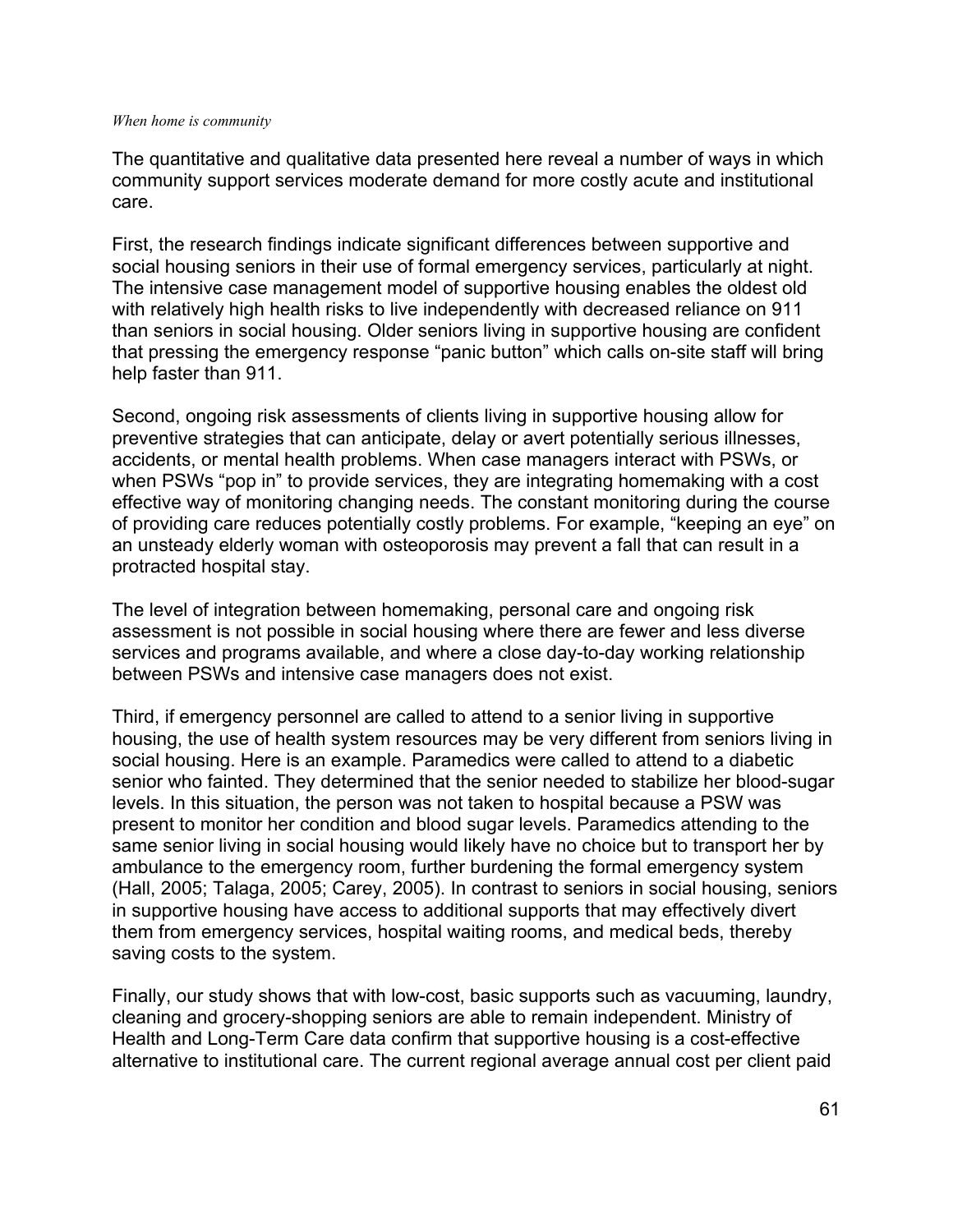for by the Ministry of Health for supportive housing services in Toronto is \$6984.27/year (Ministry of Health and Long-Term Care, 2005). This figure can be compared with an annual cost to government for nursing and personal care in a long-term care facility of \$24,553.55/year (Ontario Association of Non-Profit Homes and Services for Seniors, 2005). In effect, the personal care in supportive housing is 28% of the cost of the nursing and personal care in a long-term care facility. Other costs that are more difficult to compare, such as the cost of rent/accommodation, programs, other services and food, are not included in this financial analysis as they vary widely and there is no consensus on a method of comparing the costs of services provided by long-term care facilities with the cost of those provided by community service agencies.

# **5.5 Supportive housing as a model of aging in place**

This report shows that both social and supportive housing do a good job at maintaining seniors in their own homes. The elements of affordability, safety and privacy provide viable basic housing options for low-income seniors. Furthermore, the sites selected for this study are located in diverse and lively communities, offering important social opportunities for seniors who may otherwise become isolated.

However, our results suggest that supportive housing appears to facilitate better outcomes than social housing. Seniors in supportive housing, including those with cultural and linguistic barriers commented on the importance of the range and choice of supports, including:

- predictable and reliable assistance;
- access to diverse social and recreational activities;
- organized volunteer opportunities and the "chance to give back to others;" and,
- access to a range of community support services when needed (security checks, transportation and escort, etc.).

We are suggesting that these essential elements are brought together through the intensive case management model present in supportive housing.

Supportive housing, as an effective model of care for seniors, is more than simply "the 24-hour availability of personal care and homemaking services," as currently defined by the Ontario Ministry of Health and Long-Term Care, or any of the individual support services described above. Supportive housing includes an integrated support system that continually flexes and responds to changes in clients' health status and service needs. These service "threads" cannot be disentangled. They come together synergistically to form a "whole" service package that enable high-risk seniors who are among the oldest old to live independently.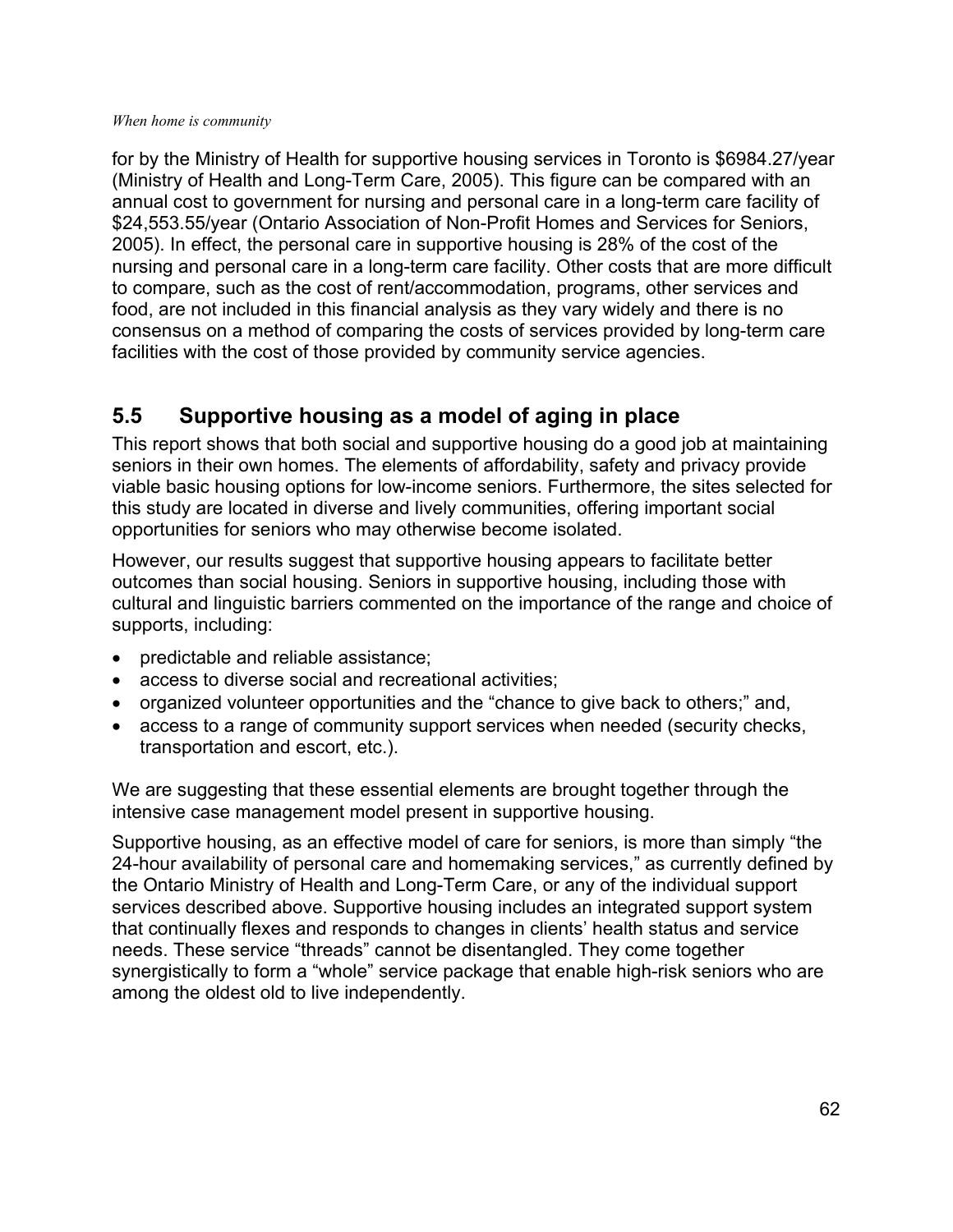# **5.6 At a policy crossroad**

Despite this, and despite the wishes of seniors to stay out of institutions, current policy makers face two policy options.

The first option is to view community support services, and supportive housing, as residual to the health care system and as a source of add-on costs. In this view, such services respond to "wants" rather than "needs," and should really be left to families and communities to do what they can on a voluntary basis; the state's role is limited, and should remain so.

The alternative option, the one supported by this study, sees community supports as a crucial element of the health care system, and an alternative to more costly care in hospitals and long-term care facilities. It may seem ludicrous to argue that services such as vacuuming and doing laundry should be treated as universal entitlements similar to medically necessary hospital and doctor services under Medicare. In this study, we have seen that in supportive housing, under intensive case management, these services are relatively inexpensive elements of an integrated package of care, which clearly has the ability to moderate demands on an already stretched health care system. As noted above, the Ministry of Health and Long-Term Care confirms that the cost of maintaining seniors in supportive housing is about one-third the cost of maintaining them in long-term care facilities. Clearly, the seniors in our supportive housing sample, while continuing to live in the community, could have been placed in long-term care facilities. Our data suggest that supportive housing substitutes for long-term care facility placement and it reduces demand for emergency services. Most importantly, supportive housing supports independence and quality of life that seniors want. The data reveal a "win-win" situation where supportive housing makes sense for seniors and the health system.

Of course, a complicating factor is the current over-supply of long-term care beds in Ontario. As is well known, the former Progressive Conservative government committed to funding 20,000 new long-term care beds, even though the evidence suggested that 7,600 beds would have been adequate (Coyte et al., 2002). While it has been clear for decades that Ontario would face increasing demand for long-term care due to an aging population, there was nothing to suggest that such care must be provided in institutional settings. Indeed, the prevailing wisdom had been that rates of institutionalization in the province were inordinately high, and that the goal should be to maintain a greater proportion of seniors in their homes and communities through the introduction of enhanced community-based support services (Baranek, Deber & Williams, 2004). The Progressive Conservative effectively turned this wisdom on its ear, and in the process, committed future governments, and seniors, to paying the cost. In May 2004, the current Liberal government of Ontario, faced with media stories of horrifying conditions in some long-term care facilities, added \$531 million to the facilities pot as 4,000 beds came on stream. In February 2005, it added another \$29.2 million (Lightman, 2005).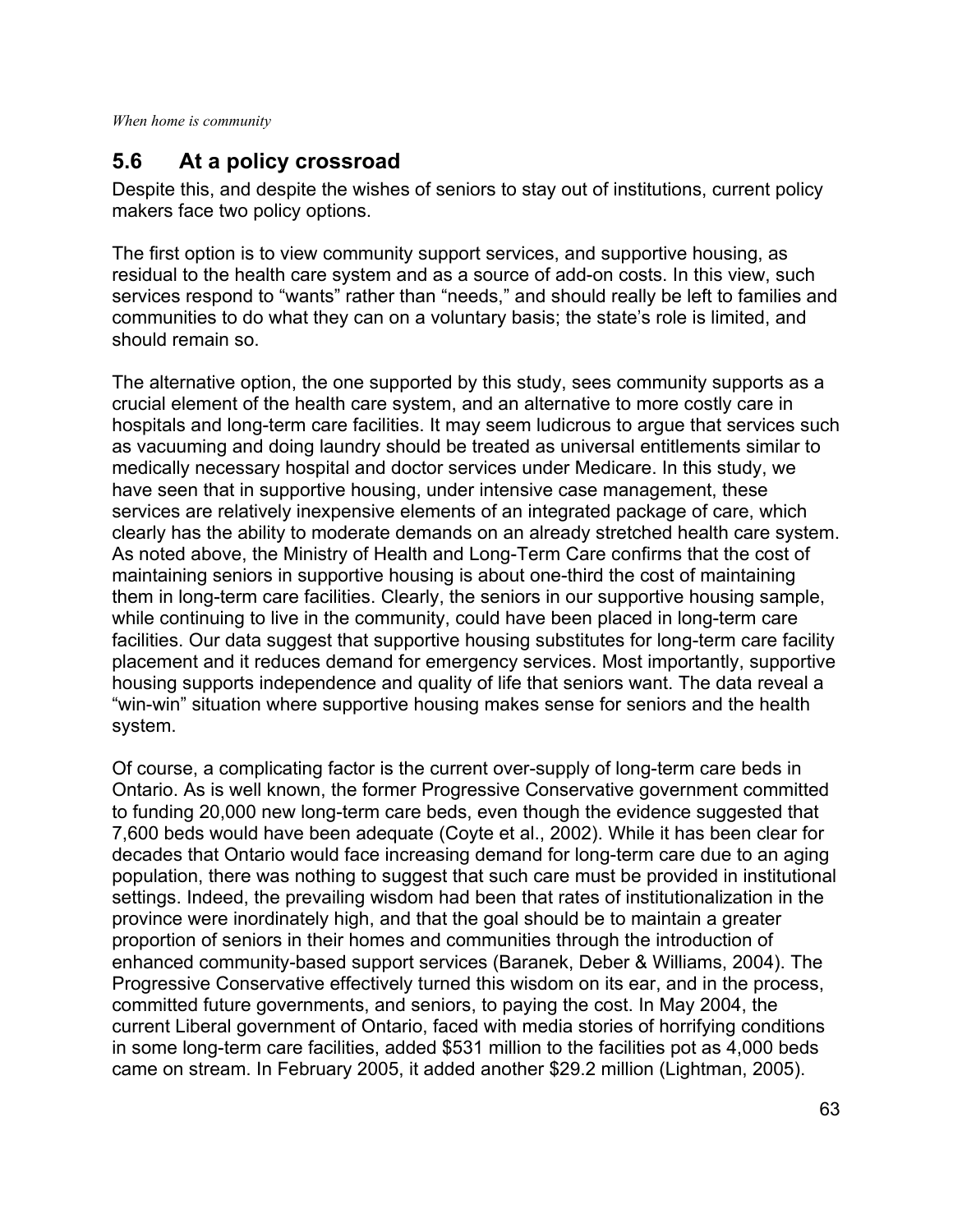Thus, current options for expanding community-based, aging in place residential alternatives (Spindel, 2004) face the very real political problem of competing with rising facilities costs whether or not current bed levels can be justified.

Clearly, there is no pat and painless solution to this political conundrum. In the short term, it may be that government will have to bear the costs of the surplus of long-term care beds while committing to "re-balance" care toward community through incremental adjustments. In this connection, our data suggest such a commitment by forwardlooking policy-makers will also be an investment in the health of the health care system since, particularly in supportive housing, community support services offer the prospect of *lower system costs with better outcomes for seniors*. Investment in supportive housing and a re-balancing of care away from institutional and toward community care promises to reduce costs by over two-thirds over the long term (i.e., when comparing the cost of personal care in supportive housing and long-term care facilities).

Our policy choices must keep pace with an aging population that is more diverse, healthier, more politically astute and vocal than past generations. Canada's oldest old (aged 85 and over) will increase rapidly from a little over 400,000 Canadians in 2000 to almost 2 million by 2051. Many of these seniors will be women who live alone and have little, if any capacity to absorb higher living expenses. Furthermore, with Canada's changing immigration patterns, increasing numbers of seniors will belong to groups that require linguistically and culturally sensitive services and programs. As immigrants age, the diversity of seniors will also likely also rise.

The compelling narratives in this study point overwhelmingly to one overall conclusion. We need to do more of what seniors say works. Like the seniors in our study, many of us also do not wish to live out our lives in institutions.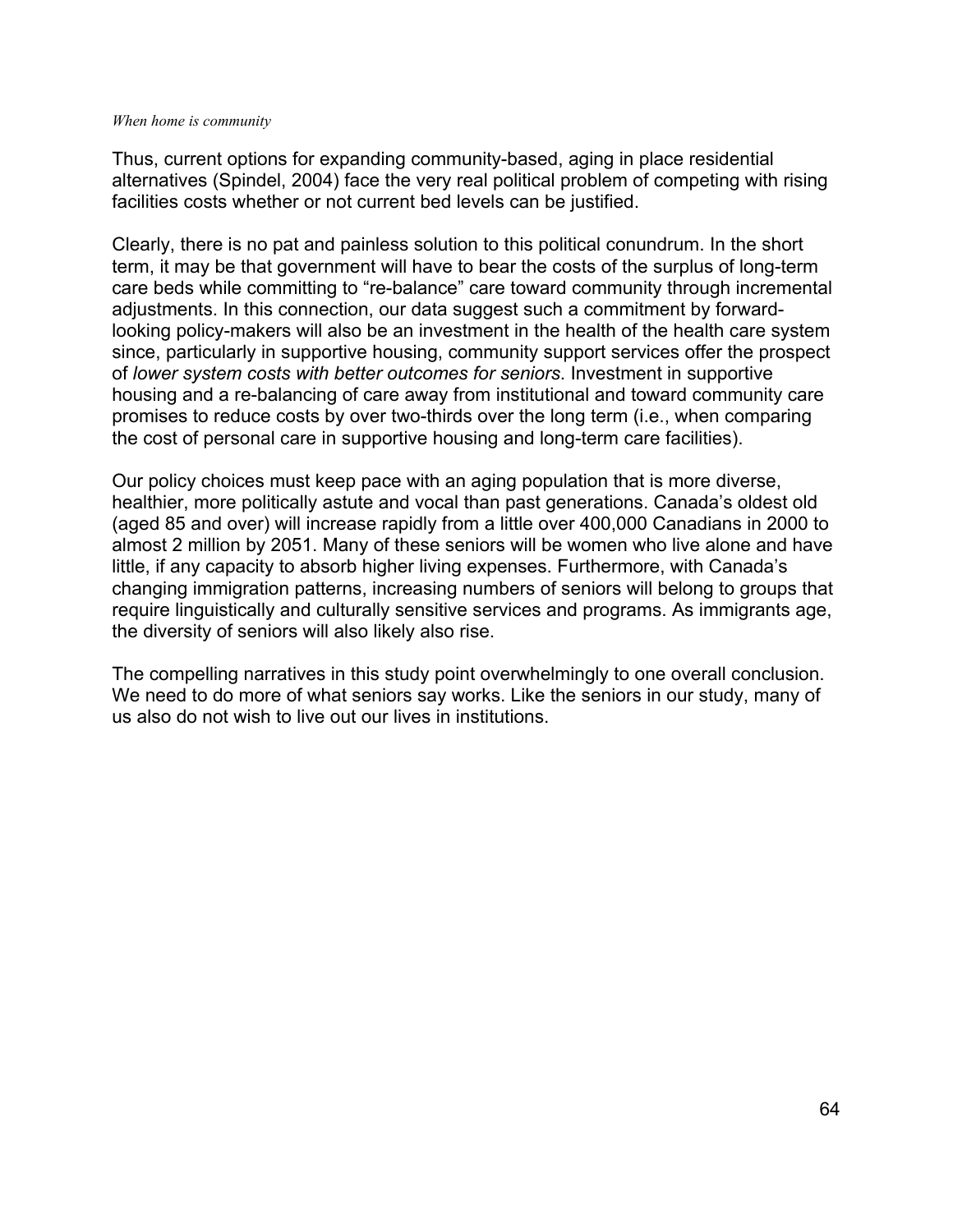# **6.0 Balancing care for the oldest old - next steps and recommendations**

## **1. Build an evidence base into the costs and outcomes of community support services.**

A continuing evidence gap means that ideology and opinions rather than data will be the basis for policy decisions. Making informed decisions that provide choices and optimal outcomes for seniors and for the health system is crucial as health system transformation takes place.

## **2. Establish new funding methods for the community sector that are consistent with the logic of a health system that is moving towards integration and coordination.**

The results presented here demonstrate the clear need to move away from the "line-byline" funding mentality for the community sector.

First, line-by-line funding is cumbersome and costly to administer, both from an agency perspective, and from the point of view of government; this diverts resources from care provision to overhead.

Second, line-by-line funding does nothing to encourage service integration. In fact, it may be seen to encourage service duplication without incentives for the substitution of less costly services when appropriate

Third, line-by-line funding makes it almost impossible to estimate the true costs of services to seniors or to link services to outcomes.

From the perspective of clients, line-by-line funding encourages "hoarding" of services as a rational response to anticipating future needs in a climate where seniors are anxious about maintaining their independence. Comments by seniors in this study suggest that when seniors are certain about getting help when needed in the future, they see no point in "stockpiling" services.

Similar reasons led to the end of line-by-line funding for Ontario's hospitals several decades ago. Regional health authorities across Canada are funded through budget envelopes aimed at achieving care integration and a rebalancing of resources toward community-based options. In Ontario, the province's newly established regional LHINs (Local Health Integrated Networks), aim to achieve the greater coordination and integration of care within budget envelopes tied to population needs.

We suggest that governments apply the same logic to community support services and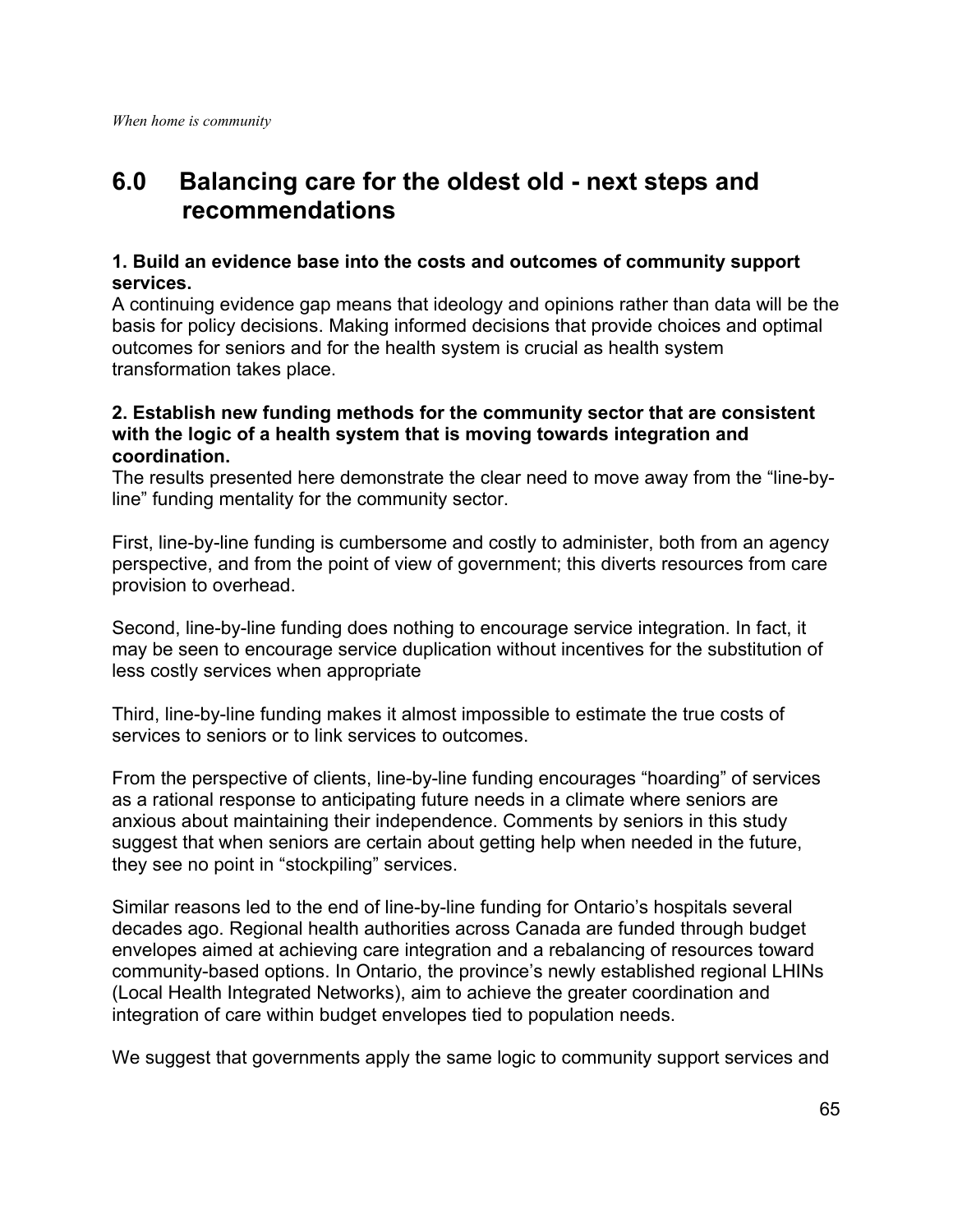that they consider funding mechanisms that provide incentives for innovation and accountability.

We believe that global budgets adjusted for client needs could facilitate the work of case managers and give them further incentives to provide the services necessary to encourage and support the highest level of functional capacity and independence possible, and not to promote dependence. Currently, line-by-line funding marginalizes the services that seniors get and treats them as residual rather than essential, and marginalizes community agencies providing the supports rather than including them as integral and critical to the broader health system.

### **3. Promote intensive case management model of supportive housing as an institutional basis for integrating services and assessing outcomes.**

Our data suggest that supportive housing provides a viable, cost-effective option for integrating services, assessing outcomes, and ensuring accountability in the provision of care for the province's growing population of seniors. Judging by the relative risks of seniors in our study, supportive housing is a cost effective alternative to institutionalization, preferable in terms of quality of life and independence even for the oldest old. We especially stress the critical role of intensive case managers in supportive housing in integrating services around needs of client, substituting lower cost services for more expensive institutional supports, and reducing demand on emergency services through ongoing assessments. particularly important as our society ages and becomes more diverse, supportive housing under intensive case management goes a long way toward helping seniors to overcome systemic barriers to access to care posed by sex, living alone, poverty, and cultural and linguistic differences.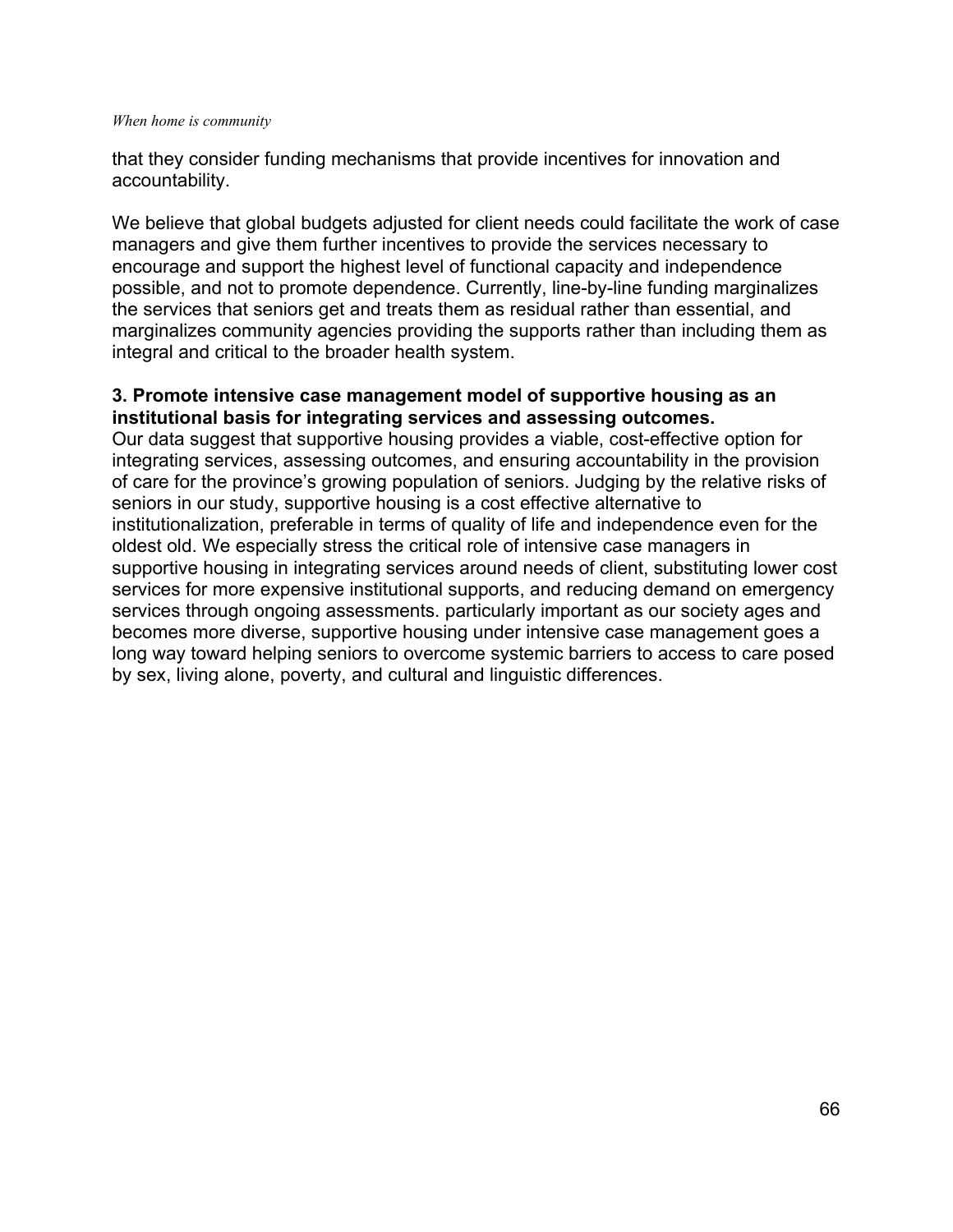# **Bibliography**

- Anderson, M., Parent, K., & Huestis, L. (2002). *Supporting seniors' mental health through home care: A guide for home care staff*. Toronto, ON: Canadian Mental Health Association.
- Baranek, P., Deber, R., & Williams, A. P. (2004). *Are We Home Yet? Reforming Home and Community Care in Ontario*. Toronto. ON: University of Toronto Press.
- Béland, F., Bergman, H., & Lebel, P. (2003). *From experimentation to policy to implementation: The agony and ecstasy of integrated care*. Montréal, QC: Groupe de recherche Université de Montréal/McGill sur les services intégrés pour les personnes âgées.
- British Columbia. (1999). *Supportive housing in supportive communities: The report on the supportive housing review*. Ministry of Health and Ministry Responsible for Seniors, British Columbia Ministry of Social Development and Economic Security.
- Canada Housing and Mortgage Corporation. (2000). Supportive housing for seniors. *Research Highlights: Socio-economic Series* (56). Ottawa, ON: Canada Housing and Mortgage Corporation.
- Canadian Health Services Research Foundation. (2002, May). *Homecare in Canada: Discussion Paper*. Commission on the Future of Health Care in Canada.
- Carey, E. (2005, January 13). Somebody is going to die: Paramedics fear what's next as ER queues worsen. *The Toronto Star*, p. B01.
- Challis, D. (1993). Case management in social and health care: Lessons from a United Kingdom program. *Journal of Case Management*, 2(3), 79-90.
- Challis, D., Abendorff, R. von, Brown, P., & Chesterman, J. (1997). Care management and dementia: An evaluation of the Lewisham intensive care management scheme. In Hunter, S. (Ed.), *Dementia: Challenges and new directions* (pp. 139-164). Bristol, PA: Jessica Kingsley.
- Challis, D., Darton, R., Johnson, L., Stone. M., & Traske, K. (1991a). An evaluation of an alternative to long-stay hospital care for frail elderly patients: I. The model of care. *Age and Ageing*, 20(4), 236-244.

Challis, D., Darton, R., Johnson, L., Stone, M., & Traske, K. (1991b). An evaluation of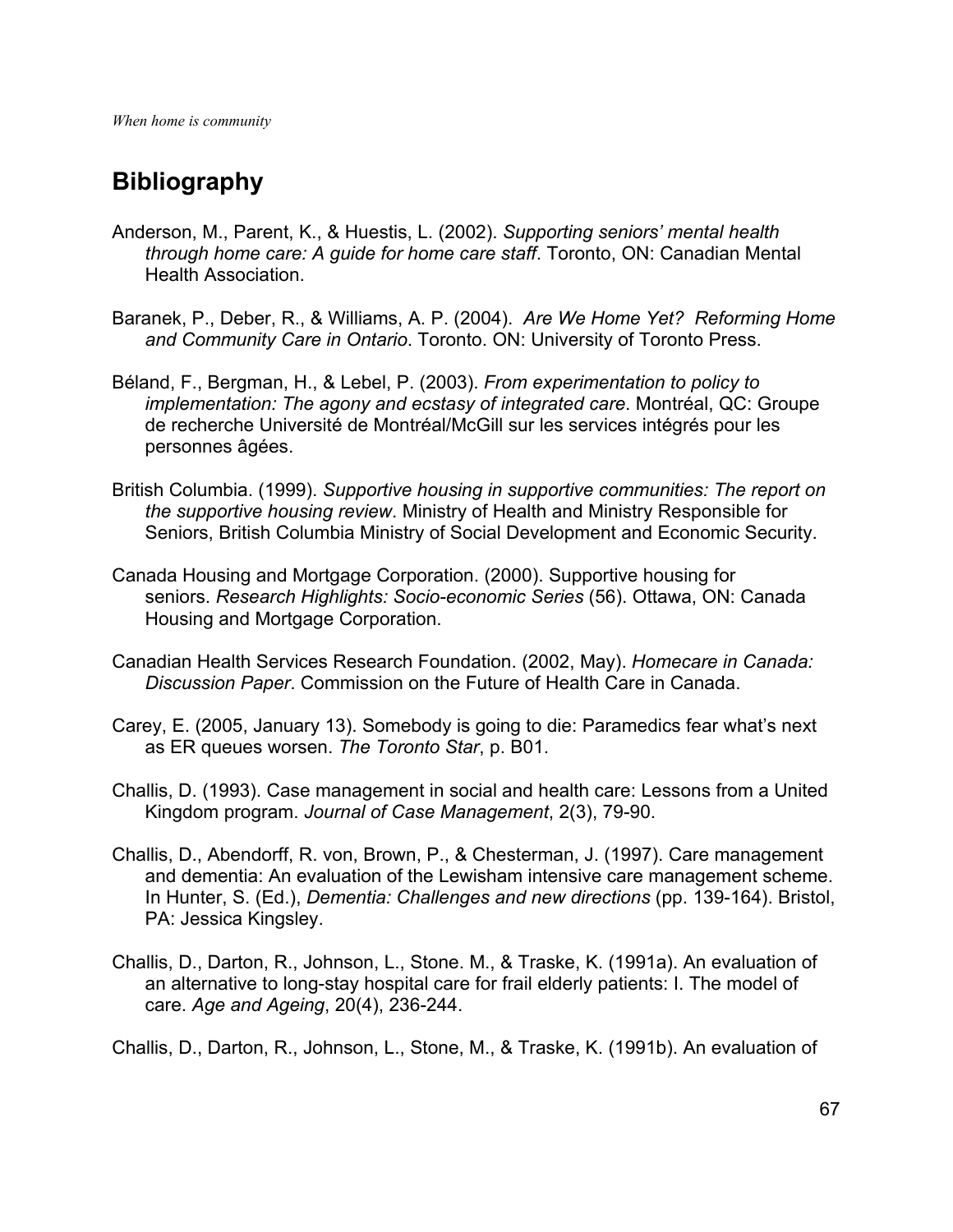an alternative to long-stay hospital care for frail elderly patients: II. Costs and effectiveness. *Age and Ageing*, 20(4), 245-254.

- Challis, D., Darton, R., & Stewart, K. (Eds.). (1998). *Community care, secondary health care and care management*. Brookfield, VT: Ashgate.
- Challis, D., & Hughes, J. (2002). Frail old people at the margins of car: some recent research findings. *British Journal of Psychiatry* 180:126-130.
- Challis, D., & Traske, K. (1997). Community care. In Mayer, P. P., Dickinson, E. J., & Sandler, M. (Eds.), *Quality care for elderly people*. London, UK: Chapman & Hall.
- Clutterbuck, P., & Howarth, R. (2002). *Toronto's quiet crisis*. Toronto, ON: Centre for Urban and Community Studies, University of Toronto.
- Community Social Planning Council of Toronto. (2002). *Poverty statistics: What's available and where to find it*. Retrieved from [http://www.socialplanningtoronto.org/Research%20&%20Policy%20Updates/New%](http://www.socialplanningtoronto.org/Research & Policy Updates/New Data Access Pamphlets/Poverty Statistics html.htm) [20Data%20Access%20Pamphlets/Poverty%20Statistics%20html.htm](http://www.socialplanningtoronto.org/Research & Policy Updates/New Data Access Pamphlets/Poverty Statistics html.htm)
- Coyte, P. C., Laporte, A., Baranek, P., & Croson, W. S. (2002, June 5). *Forecasting facility and in-home long-term care for the elderly in Ontario: The impact of improving health and changing preferences*.

Fuller, C. (2001). *Home care: What we have, what we need*. Canadian Health Coalition.

Hall, J. (2005, February 7). Trivial 911 calls clog ERs. *The Toronto Star*, p. B01

- Hall, N., De Beck, P., Johnson, D., Mackinnon, K., Gutman, G., & Glick, N. (1992) Randomized trial of a health promotion program for elders. *Canadian Journal on Aging*, 11(1), 72-91.
- Harris, G. (2004). Suburbia is no place to grow old. *Ontario Planning Journal*, 19(3), 10- 11.
- Health Canada. (1998). *Health Canada's principles of the national framework on aging: A policy guide*. Retrieved from http://www.hc-sc.gc.ca/seniors-aines/seniors/english/pubs2\_e.html
- Health Canada Division of Aging and Seniors. (2001). *Canada's Seniors*. Retrieved from http://www.hc sc.gc.ca/seniors aines/pubs/factoids/2001/pdf/1 30 e.pdf

Health Services Utilization and Research Commission. (2000, May). *The impact of*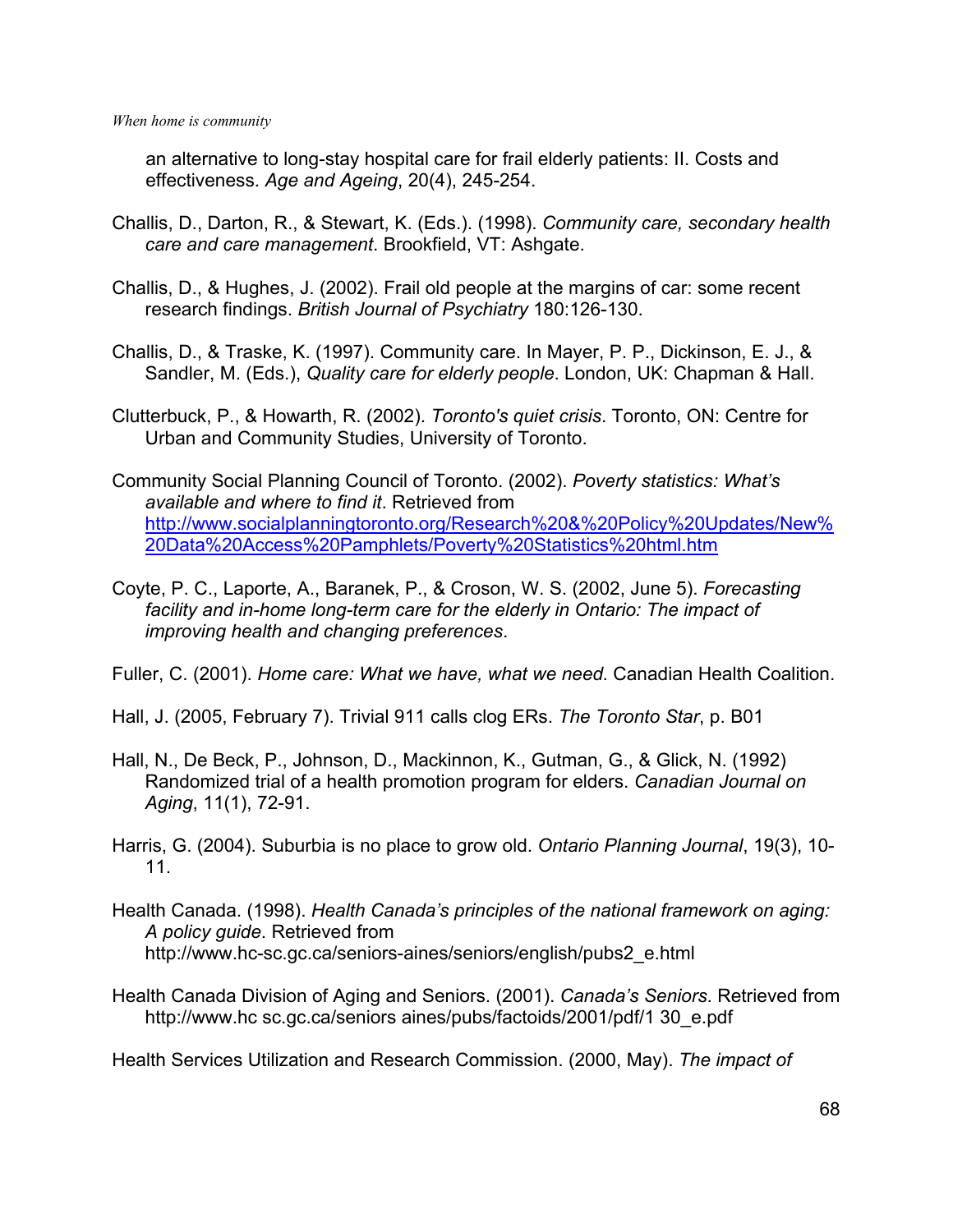*preventative home care and seniors housing on health outcomes*. Summary report no. 14. Saskatoon, SK: Health Services Utilization and Research Commission.

- Health Services Utilization and Research Commission. (2002, March). *Conclusive evidence elusive for preventive home care background paper*. Background paper no. 5. Saskatoon, SK: Health Services Utilization and Research Commission.
- Home Care Sector Study Corporation. (2003, October). *Canadian home care human resources study*.
- Hollander, M.J., & Tessara, A. (2001). *Evaluation of the maintenance and preventive function of home care: Executive summary*. Ottawa, ON: Policy and Communication Branch, Health Canada. vii.
- Kirby, M. J. (2002). *The health of Canadians The federal role: Final report on the state of the health care system in Canada*. Ottawa, ON: Standing Senate Committee on Social Affairs, Science and Technology, The Senate.
- Kucharska, D. (2004). *Seniors*= *health and housing crossroads: Exploring alternatives to long-term care facilities*. Ontario Coalition of Senior Citizens' Organizations. Health Canada Project Number 6796-15-2001-434001. Retrieved from http://www.ocsco.ca.
- Liberal Task Force on Seniors. (2004). *Liberal task force report*. Retrieved from http://www.liberal.parl.gc.ca/seniors/documents/seniors\_report\_en.pdf.
- Lightman, E. (2005, February 21). Reforming Ontario long-term care. *The Toronto Star*, p. A17.
- Lum, J. M., & Springer, J. H. (1999). *Racial Minorities 'Aging in Place'*. Paper presented at the Congress of the Humanities and Social Sciences, Canadian Political Science Association. Toronto. Sherbrooke.
- Lum, J. M., & Springer, J. H. (2004a). The aging experience of Chinese and Caribbean seniors. *Policy Matters*, (8) Toronto, ON: Centre of Excellence for Research on Immigration and Settlement.
- Lum, J. M., Williams, A. P., Rappolt, S., Landry, M. D., Deber, R., & Verrier, M. (2004b). Meeting the challenge of diversity : Results from the 2003 survey of occupational therapists in Ontario. *Occupational Therapy Now*, 6(4), 13-17.
- Lum, J. M., Williams, A. P., Ruff, S., Teplitsky, F., & Deber, R. B. (2003). *Below the public and political radar: The erosion of community capacity: Community service*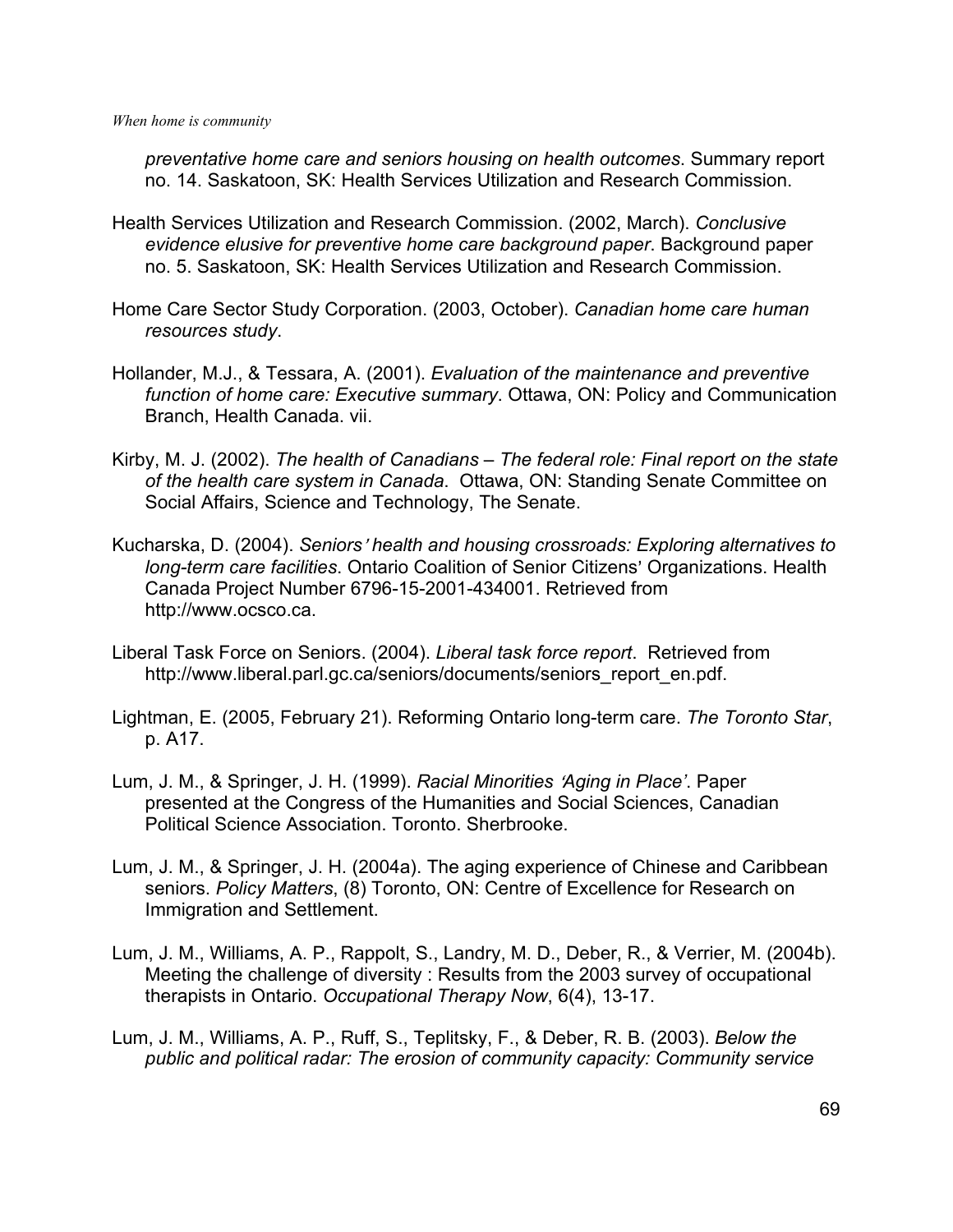*agencies in the health marketplace*. Paper presented at the Congress of the Social Sciences and Humanities: Annual Meeting of the Canadian Political Science Association. Halifax. May 29-June 2.

- Lum, J. M., Williams, A. P., Springer, J. H., & Ruff, S. (2002). *Squeezing the ethnoracial voluntary sector*. Paper presented at the Congress for the Humanities and Social Sciences, Toronto, ON.
- MacDonnell, S. (2001). *A commitment to care: community support services for seniors*. Toronto, ON: Allocations and Services Department, United Way of Greater Toronto.
- Maddox, G., & Douglass E. (1973). Self-assessment of health: A longitudinal study of elderly subjects. *Journal of Health and Social Behaviour*, (14), 87-93.
- Ministry of Health and Long-Term Care. (2005). *Long Term Care Home Per Diems.*  Retrieved from http://www.oanhss.org/staticcontent/staticpages/consumers/consumers\_tellme\_facil ities.htm#cost
- Mossey, J. M., & Shapiro, E. (1982). Self-rated health: A predictor of mortality among the elderly. *American Journal of Public Health*, 72(8), 800-808.
- Mustard, C., Finlayson, M., & Derksen, S. (1999). What determines the need for nursing home admission in a universally insured population? *Journal of Health Services Research and Policy*, (4),197-203.
- National Advisory Council on Aging. (1995). *NACA Position on community services in health care for seniors: Progress and challenges. Paper presented at the 41<sup>st</sup>* Council Meeting, Ottawa, ON.
- National Advisory Council on Aging. (1999). *1999 and beyond: Challenges of an aging society*. Ottawa, ON: Minister of Public Works and Government Services Canada. <http://www.hc-sc.gc.ca/seniors-aines>
- National Advisory Council on Aging. (1999). *A quick portrait of Canadian seniors: Aging vignette #13*. Retrived March 22, 2005 from http://www.nacaccnta.ca/vignette/vig13\_e.htm
- National Advisory Council on Aging. (2001). *Seniors in Canada: A report card*. Ottawa, ON: National Advisory Council on Aging.
- National Advisory Council on Aging. (2002, October). *NACA position on supportive housing for seniors*. Ottawa, ON: Minister of Public Works and Government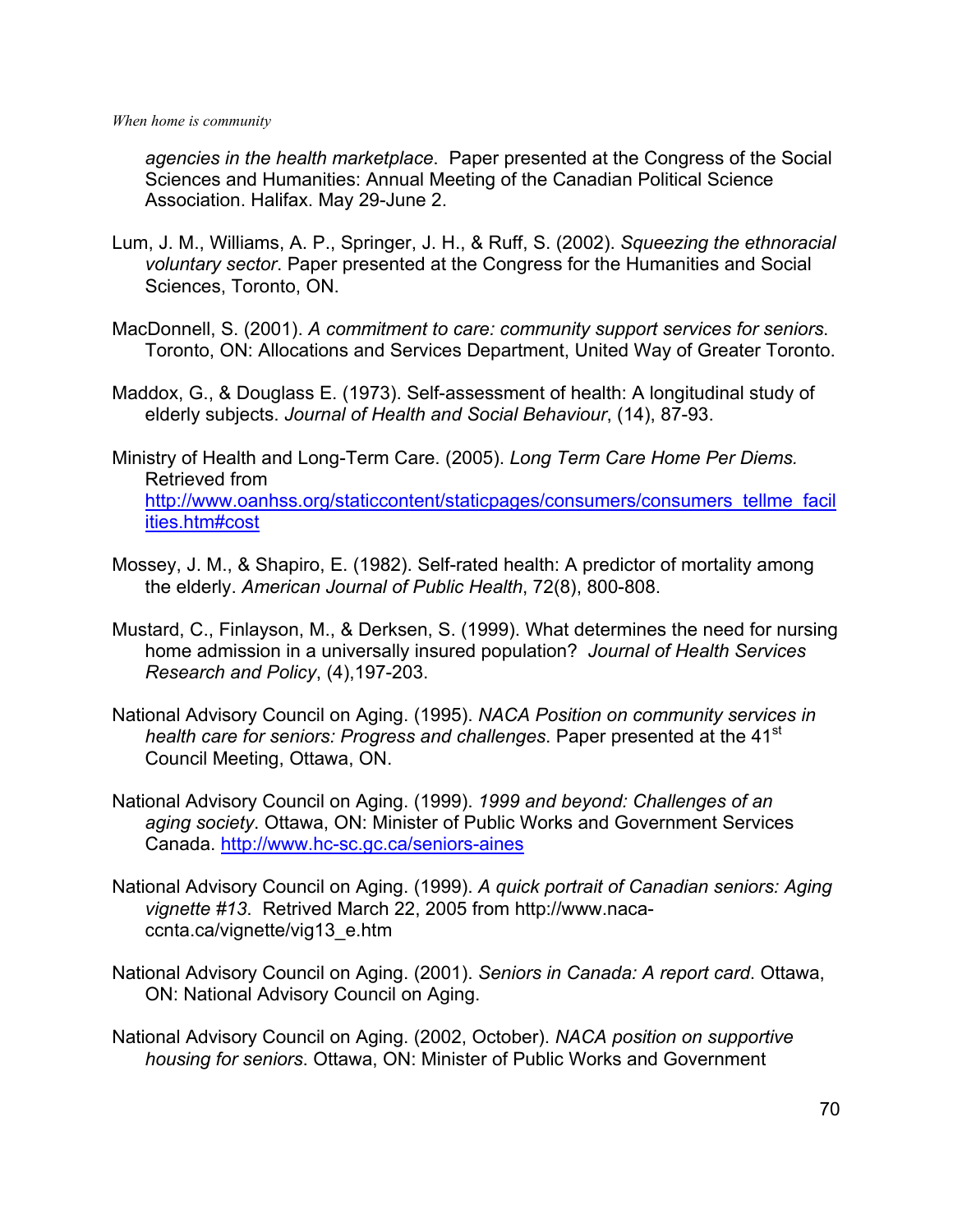Services Canada.

- National Advisory Council on Aging. (2003). *Seniors in Canada: Interim report card*. Ottawa, ON: National Advisory Council on Aging.
- Office of the Prime Minister. (2004). *10-Year Plan to Strengthen Health Care*. Retrieved from<http://pm.gc.ca/eng/news.asp?id=260>
- Ontario Association of Non-Profit Homes and Services for Seniors. (2005). *Tell me more about long term care home.* Retrieved from <http://www.oanhss.org/staticcontent/staticpages/frameset.html>
- Ontario Community Support Association. (2001). *Community support services: The key to sustainable health in Ontario*. Retrieved from [http://www.ocsa.on.ca.](http://www.ocsa.on.ca./)
- Ontario Community Support Association. (2000). *Key issues and positions*. Retrieved from [http://www.ocsa.on.ca](http://www.ocsa.on.ca/)
- Ontario Ministry of Health and Long-term Care. (2000). *2001/2002 Planning, Funding and Accountability Policies and Procedures Manual for Long Term Care Services (*8th ed.). Toronto, ON: Ministry of Health and Long-term Care, Health Care Programs Division.
- Ontario Ministry of Health and Long-Term Care. (2004, Spring). *Commitment to care: A plan for long-term care in Ontario*. Toronto, ON: Queen's Printer for Ontario.
- Ontario Ministry of Health and Long-Term Care. (2005, April) Long-Term Care Home Per Diems. Retrieved from <http://www.oanhss.org/staticcontent/staticpages/frameset.html>
- Ornstein, M. (2000). *Ethno racial inequality in the City of Toronto: An analysis of the 1996 censu*s. Toronto, ON: Access and Equity Unit, City of Toronto.
- Parent, K., & Anderson, M. (2001). *CARP's report card on home care in Canada 2001: Home care by default, not by design executive summary*. Toronto, ON: Canada's Association for the Fifty-Plus.
- Parent, K., Anderson, M., & Huestis, L. (2002). *Supporting seniors' mental health through home care: A policy guide*. Toronto, ON: Canadian Mental Health Association.

Personal Social Services Research Unit. (1998, November). *Evaluating community care*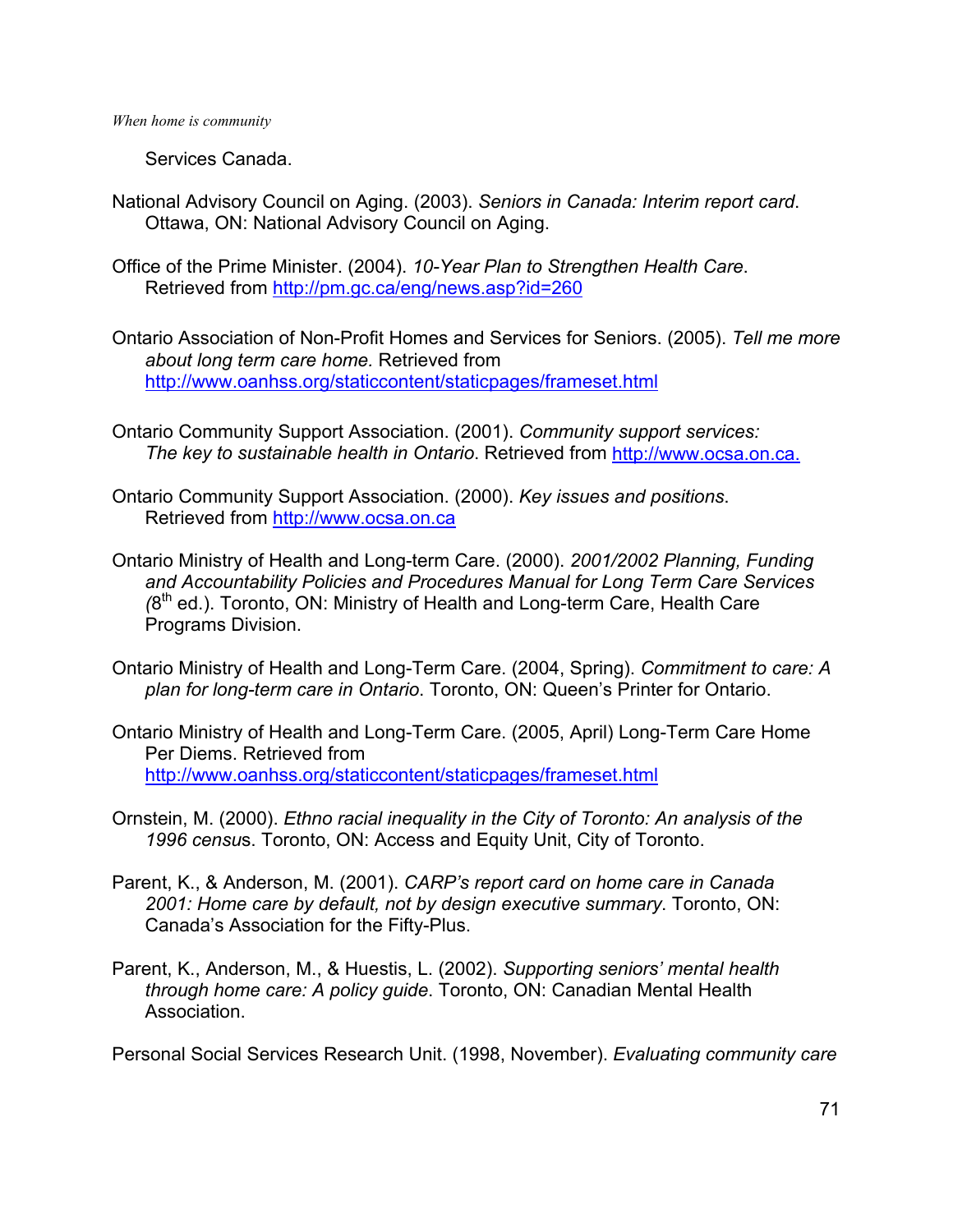*for elderly people bulletin*. Number 2.

- Robinson, J. (2001, October). *Guide to supportive housing services for seniors in Toronto*. Toronto, ON: Toronto District Health Council.
- Robinson, J. (2002, September). *Building on a framework of support and supportive housing in Toronto: Supportive housing services for seniors*. Toronto, ON: Toronto District Health Council.
- Romanow, R. (2002, November). *Building on values: The future of health care in Canada. Final report*. Saskatoon, SK: Commission on the Future of Health Care in Canada.
- Sadavoy, J., Meier, R., Amoy, A.Y. M. (2004) Barriers to access to mental health services for ethnic seniors: The Toronto study. [Electronic version] *Canadian Journal of Psychiatry*, 49(3), 192-199.
- Spindel, P., (2004, June). *A revolution on hold? Towards philosophical and structural reform of Ontario's long term care system*. Unpublished manuscript.
- Statistics Canada. (1993). *Ageing and independence: Overview of a national survey*. Ottawa, ON: Minister of National Health and Welfare.
- Statistics Canada. (1999). *A portrait of seniors in Canada: Living arrangements and family status*. Statistics Canada Catalogue No. 89-519-XPE. Ottawa, ON: Statistics Canada.
- Statistics Canada. (1999b). Health among older adults: 1994-95 to 1998-99 data. *Health Reports*, 11(3), 47-61.
- Statistics Canada. (2001a). *Ethnocultural portrait of Canada: Visible minority groups, sex and age groups for population, 2001*. Statistics Canada Catalogue Number 95F0363XCB2001006. Retrieved from [http://www12.statcan.ca/english/census01/products/highlight/Ethnicity/Index.cfm?La](http://www12.statcan.ca/english/census01/products/highlight/Ethnicity/Index.cfm?Lang=E) [ng=E](http://www12.statcan.ca/english/census01/products/highlight/Ethnicity/Index.cfm?Lang=E)
- Statistics Canada (2001b). *Family and household living arrangements: Household living arrangements, age groups and sex for population, 2001*. Statistics Canada Catalogue Number 95F0315XCB2001006. Retrieved from [http://www12.statcan.ca/english/census01/Products/standard/themes/DataProducts.](http://www12.statcan.ca/english/census01/Products/standard/themes/DataProducts) [cfm?S=1&T=39&ALEVEL=2&FREE=0](http://www12.statcan.ca/english/census01/Products/standard/themes/DataProducts)

Statistics Canada. (2001c). *Low income cutoffs from 1991 to 2000 and low income*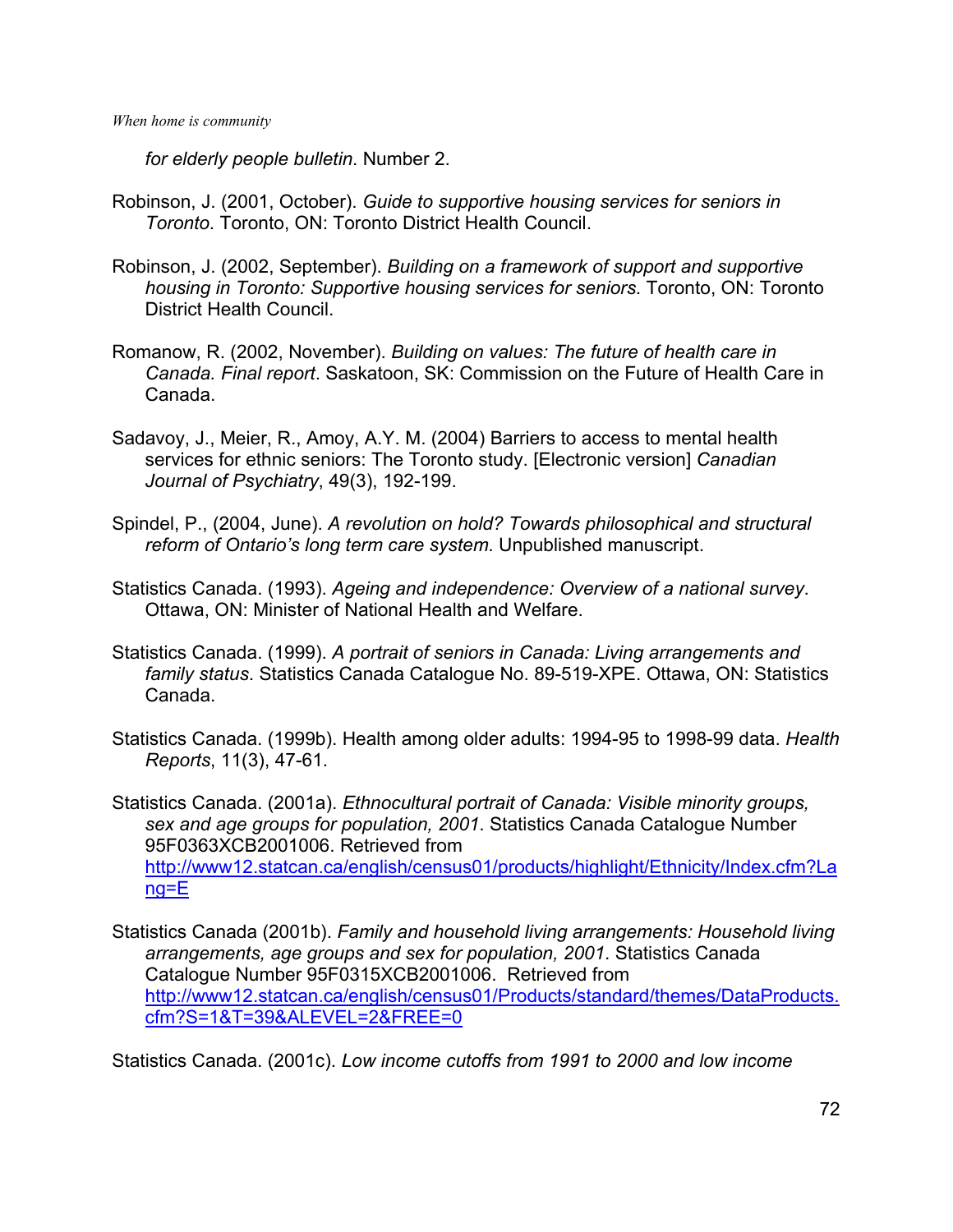*measures from 1990 to 1999*. Statistics Canada Catalogue Number 75F0002MIE-01007. Retrieved from <http://www.statcan.ca/english/research/75F0002MIE/75F0002MIE2001007.pdf> Ottawa, ON: Statistics Canada.

- Statistics Canada. (2002). *Income in Canada 2000*. Statistics Canada Catalogue Number. 75-202-XIE Ottawa, ON: Income Statistics Division, Statistics Canada.
- Statistics Canada. (2003). *E-Stat, 2001 Census of population: 2001 Citizenship, immigration, birthplace, generation status, ethnic origin, visible minorities and Aboriginal peoples*. Retrieved from [http://estat.statcan.ca/cgi](http://estat.statcan.ca/cgi-win/CNSMCGI.EXE?Lang=E&DBSelect=SD2001_5)[win/CNSMCGI.EXE?Lang=E&DBSelect=SD2001\\_5](http://estat.statcan.ca/cgi-win/CNSMCGI.EXE?Lang=E&DBSelect=SD2001_5)
- Statistics Canada. (2005). *E-Stat 2001, 2001 Census of population: 2001 population by age and sex*. Retrieved from [http://estat.statcan.ca/cgi](http://estat.statcan.ca/cgi-win/CNSMCGI.EXE?Lang=E&DBSelect=SD2001_2)[win/CNSMCGI.EXE?Lang=E&DBSelect=SD2001\\_2](http://estat.statcan.ca/cgi-win/CNSMCGI.EXE?Lang=E&DBSelect=SD2001_2)
- Steinbach, U. (1992). Social networks, institutionalization, and mortality among elderly people in the United States". *Journal of Gerontology: Social Sciences*, 47(4), S183- S190.
- Talaga, T. (2005, February 8). Group to tackle ambulance crisis. *The Toronto Star*, p. A18.
- Toronto District Health Council. (1998). *A survey of Toronto seniors' housing tenants: Health status and service use*. Toronto, ON: Toronto District Health Council.
- Toronto District Health Council. (2001a). *Meeting basic needs first: Priorities for community support services in Toronto*. Toronto, ON: Toronto District Health Council.
- Toronto District Health Council. (2001b). *Toward a system of personal support and homemaking services for Toronto*. Toronto, ON: Toronto District Health Council.
- Toronto District Health Council. (2003). *Targeted interventions: A resource allocation framework for community support services in Toronto. Long Term Care Annual District Service Plan 2003-2004*. Toronto, ON: Toronto District Health Council.
- Toronto Public Health. (2003, March). *Health information and planning: Living arrangements of seniors aged 65 years and over, Toronto, 1996 and 2001*. Retrieved from, [http://www.city.toronto.on.ca/health/hsi/pdf/hsi\\_cb\\_living\\_seniors\\_arrang.pdf](http://www.city.toronto.on.ca/health/hsi/pdf/hsi_cb_living_seniors_arrang.pdf) Toronto, ON: Toronto Public Health, City of Toronto.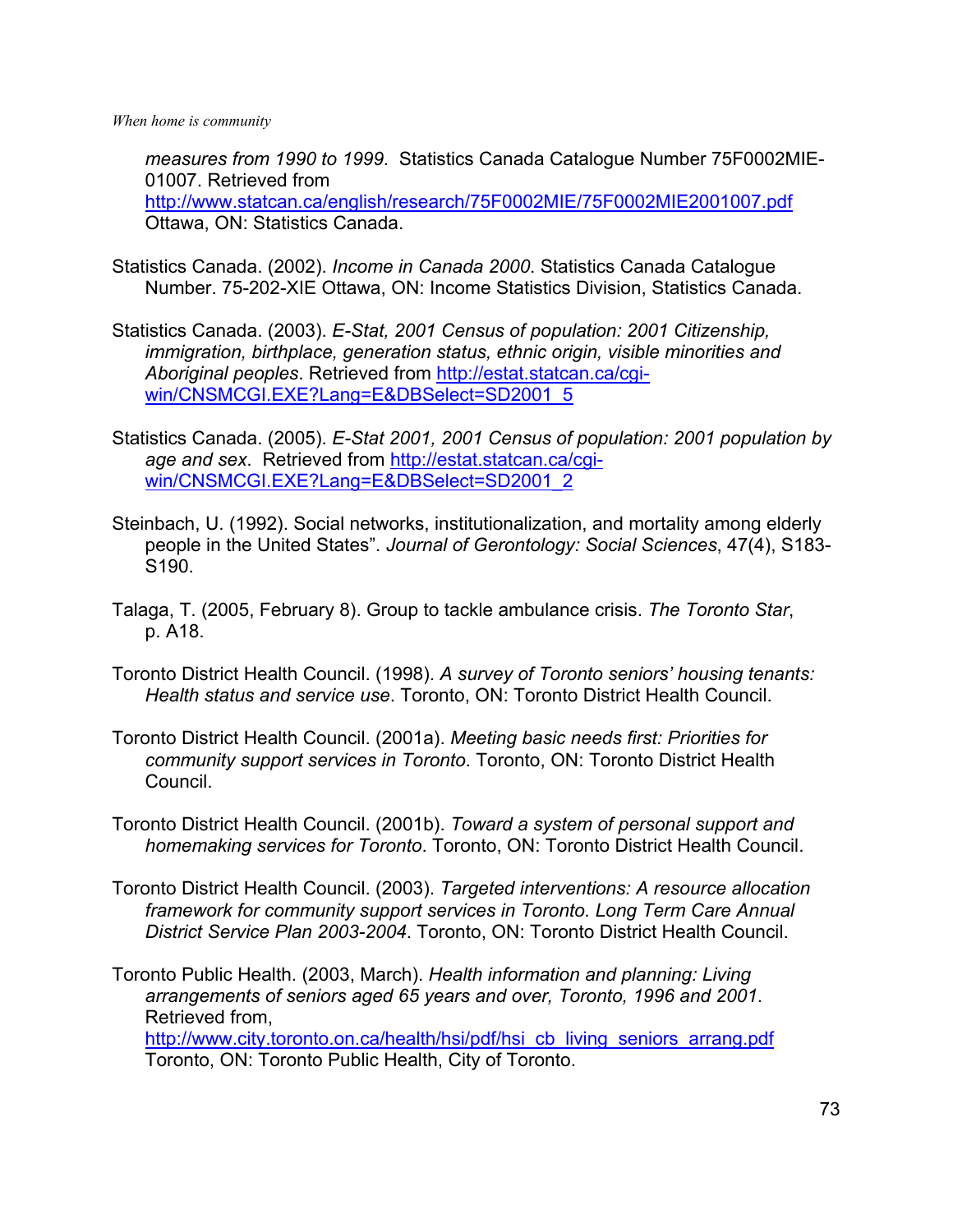- Teplitsky, F., Williams, A. P., & Lum, J. M. (2003, November). *The final frontier: Impacts of health reforms and population change on the community support sector in Toronto*. Toronto, ON: Toronto District Health Council.
- VON Canada. (1998) *Mental health resource guide for community caregivers*. Ottawa, ON: VON Canada.
- Williams, A. P., Barnsley, J., Leggat, S., Deber, R. B., & Baranek, P. (1999). Long term care goes to market: managed competition and Ontario's reform of community based services. *Canadian Journal on Aging*, 18(2), 126-153.
- Williams, A. P., Deber, R., Baranek, P., & Gildiner, A. (2001). From Medicare to home care: globalization, state retrenchment and the profitization of Canada's health care system. In Armstrong, P., Armstrong, H., & Coburn, D. (eds.), *Unhealthy times: Political economy perspectives on health and health care in Canada* (pp. 7-30). Toronto, ON: Oxford University Press.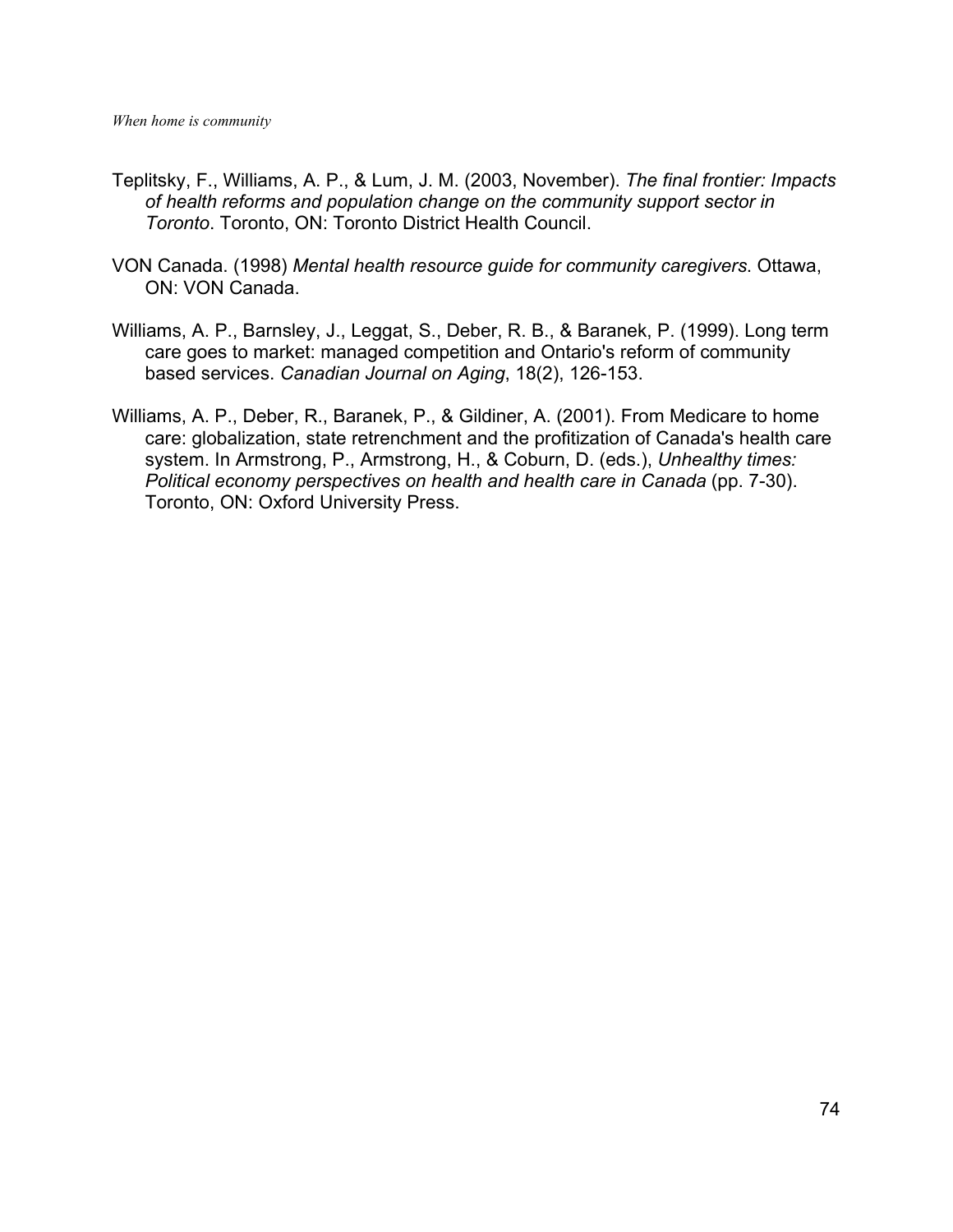# **Appendices**

# *Appendix A – Terms of Reference for Advisory Committee*

#### **When Home is Community Advisory Committee**

#### *Terms of Reference*

The Advisory Committee of the Social Research Project *When Home is Community* plays a key role in assisting the Project to identify issues related to supportive housing and the impact of community-based care for seniors across Toronto.

Advisory Committee members represent the voice of the community and enable the investigators to identify and respond to community based issues, especially as they relate to supportive housing and the impact of community supports. The Committee's role in the project is to inform the committee of community trends, the dynamics of community supports (or lack of community supports), and provide feedback on research directions.

The Advisory Committee will meet on a quarterly basis beginning in the fall of 2003. Meeting locations will rotate amongst key research locations across the City of Toronto. Transportation assistance will be provided when appropriate. Committee members may also have an impact by working on an ad hoc basis on research areas requiring further support. Members will include:

- **Research Project Team Leaders** including the Principal Investigator, Academic (Ryerson), Community Agency Lead (Neighbourhood Link/Senior Link), and the Research Co-Investigator (University of Toronto).
- **1 staff representative** from each of the following agencies: Etobicoke Services for Seniors, Neighbourhood Link/Senior Link, and St. Paul's L'Amoreaux.
- **1 volunteer representative** from each of the following agencies: Etobicoke Services for Seniors, Neighbourhood Link/Senior Link, and St. Paul's L'Amoreaux.
- **1 independent Senior Health Planner** (Toronto District Health Council).
- **Research Associates** from Ryerson University and Neighbourhood Link/Senior Link.

The participation and input of Advisory Committee members is essential to the success of the research project. Members will take a proactive role in identifying community trends and information as it relates to the research. In addition, Advisory Committee members may provide knowledge and community connections that will enrich this project. Thanks must go to all Advisory Committee members and their contributions to the *When Home is Community* project.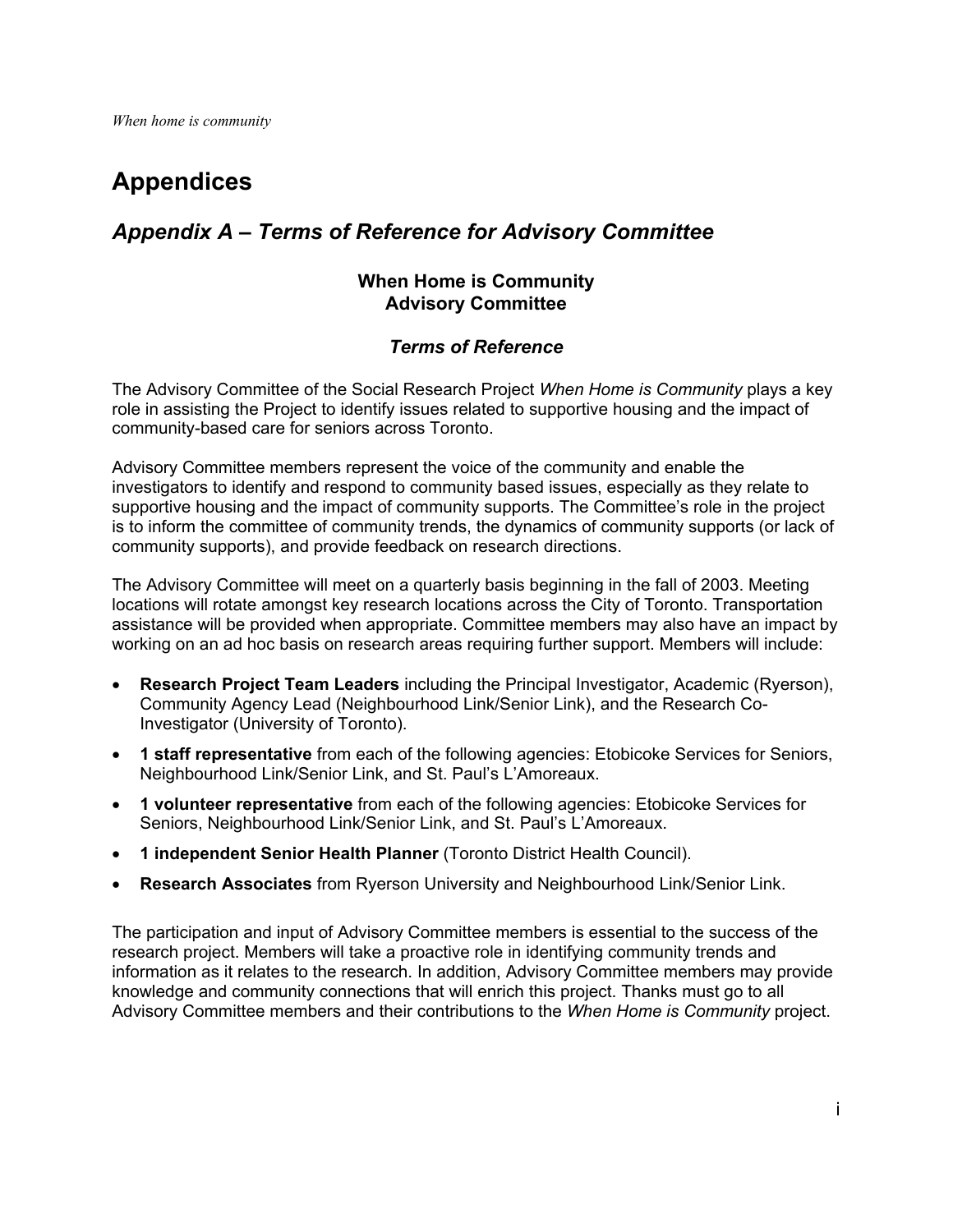# *Appendix B – Members of Advisory Committee*

Research Project Leaders Janet M. Lum Simonne Ruff A. Paul Williams

#### **Etobicoke Services for Seniors**

Berl Beal Dolores Ellerker Catherine Grenaway Diane Kubath Carol Marchetti Kathy Snow

### **Neighbourhood Link/Senior Link**

Gerrie Burnett Judith Leon Berhe Tewolde Olga Fragis

# **The Toronto Community Housing Corporation**

Barb Kapeluch Ahmed Samater

#### **Ryerson University**

Christa Couturier Jeremy Danson Maryam Khan Casaria Mills Alvin Ying

### **St. Paul's L'Amoreaux**

Hugh Nelson Sharon Snitman Roberta Wong Zoe Yu

#### **Toronto District Health Council**

Cory Ross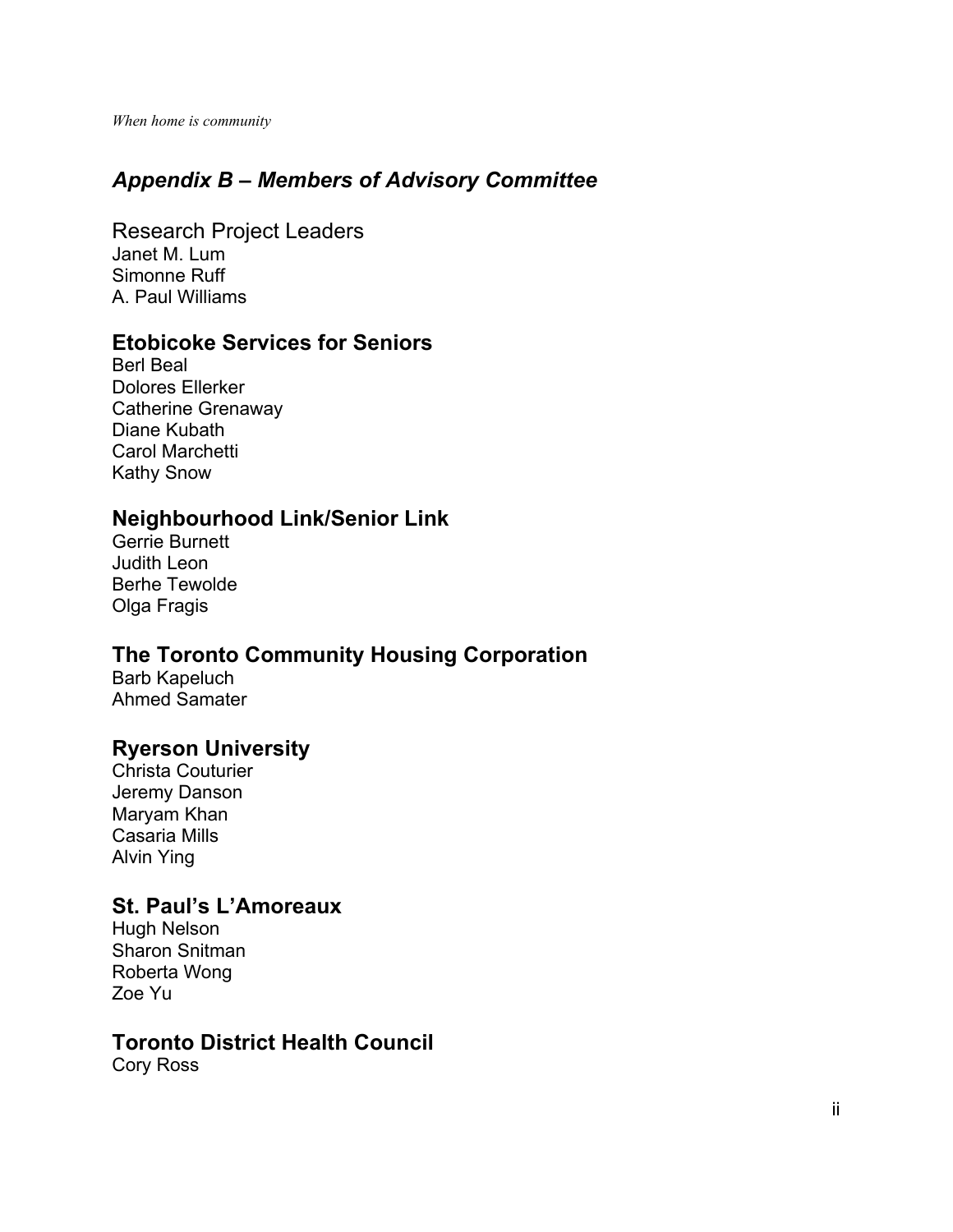### *Appendix C – Selected Interview Questions*

#### **WHEN HOME IS COMMUNITY: A COMPARATIVE STUDY OF SENIORS IN SUPPORTIVE AND SOCIAL HOUSING IN TORONTO**

| <b>Interview No.</b> |  |
|----------------------|--|
| <b>Building:</b>     |  |

#### **PERSONAL CHARACTERISTICS**

- A1. In what year were you born?
- A2. Male/Female?
- A3. Do you share your apartment with another person?
- A4. What is your monthly rent?
- A5. What is your main ancestry or ethnic group?
	- **White** Asian South Asian **Black** Latin American Arab West Asian Aboriginal **Other**
- A6. When people speak English, how well do you understand what they are saying?
- A7. How well can you understand posters, notes written in English?
- A8. Do other seniors do translations for you?

A9. In dealing with problems that come up in your daily living, is it important to have staff members in the building who speak your language?

#### **PERSONAL ACTIVITIES OF DAILY LIVING (PADL)**

B1. Do you get help with any of the following: eating, bathing/ showering, dressing, going to the washroom and taking medications.

#### **ACTIVITES OF DAILY LIVING (ADL)**

B2. Do you do your own housework (ADL)? Do you receive help with any of the following: doing the laundry; vacuuming; changing bed linen; cleaning bathroom; cleaning kitchen?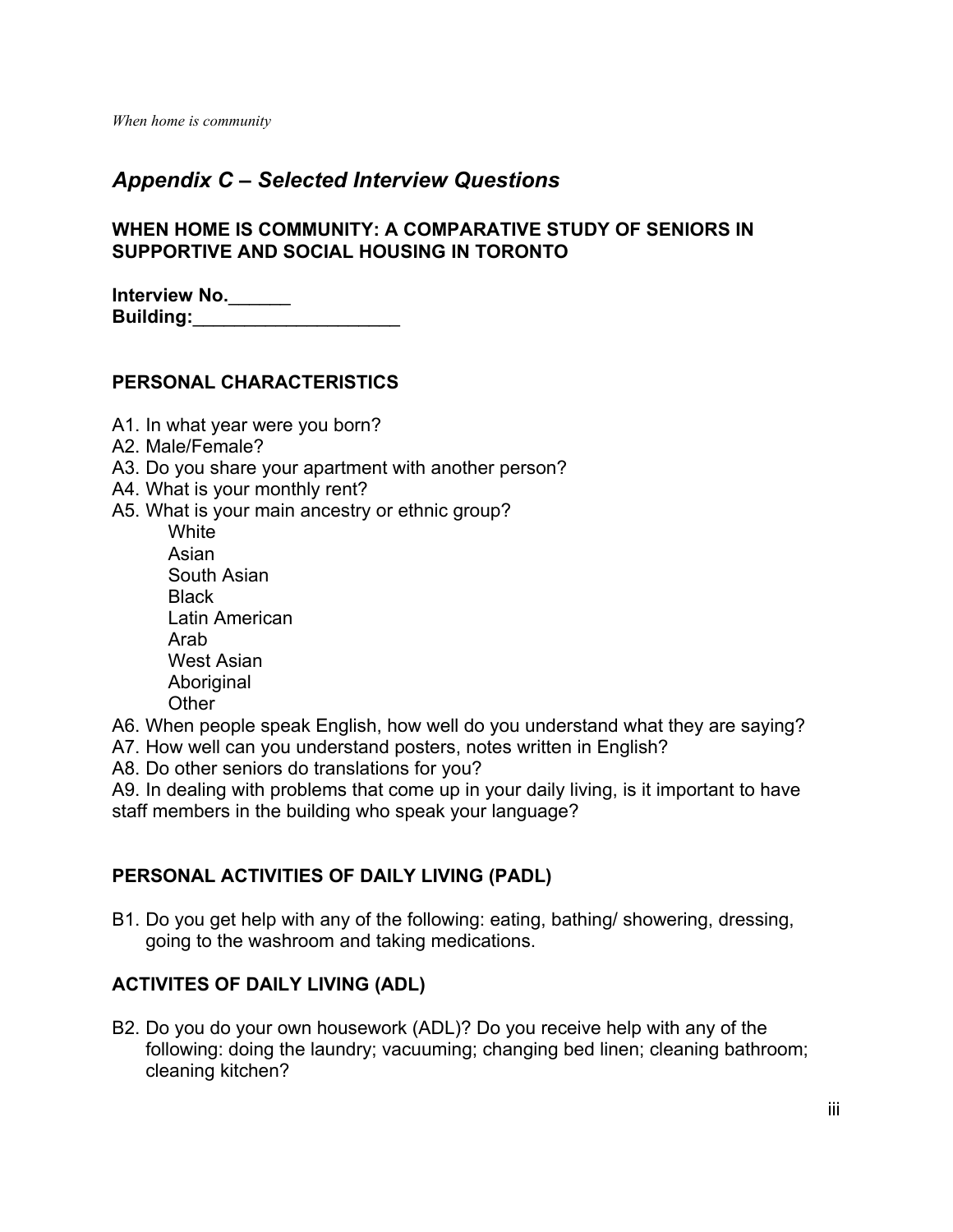- B3. If not, who does it? If you receive help with your housework, what does the person help you with? What do you do yourself?
- B4. If you didn't get help with housework, what would happen?

## **CHORES**

- B5. Do you get help with chores: shopping for groceries; banking; seeing the doctor; filling out forms; paying bills?
- B6. If you receive help, who helps you?
- B7. What would encourage you to use services in the future that you are not currently using?
- B8. Are there services or supports that you feel you need now but don't get?

#### **SOCIAL CONNECTEDNESS**

- C1. Is there someone who visits you, or who you visit when the weather is nice? How often do you get visits?"
	- 3-4 times a week or more
	- 1-2 times a week
	- 2-3 times a month
	- Once a month
	- Less than once a month
	- Never

C2. Are there some programs or activities that you don't participate in now? Why not? C3. What activities do you do? How often do you do these activities?

#### **PHYSICAL HEALTH**

- D1. Comparing your health with other people your age, how do you rate yourself? (better or the same/worse)
- D2. Do your have any of the following medical problems?
	- Arthritis or rheumatism
	- Asthma
	- Back problems
	- Cholesterol
	- Chronic pain
	- Dental problems
	- Diabetes
	- Emphysema
	- Foot problems